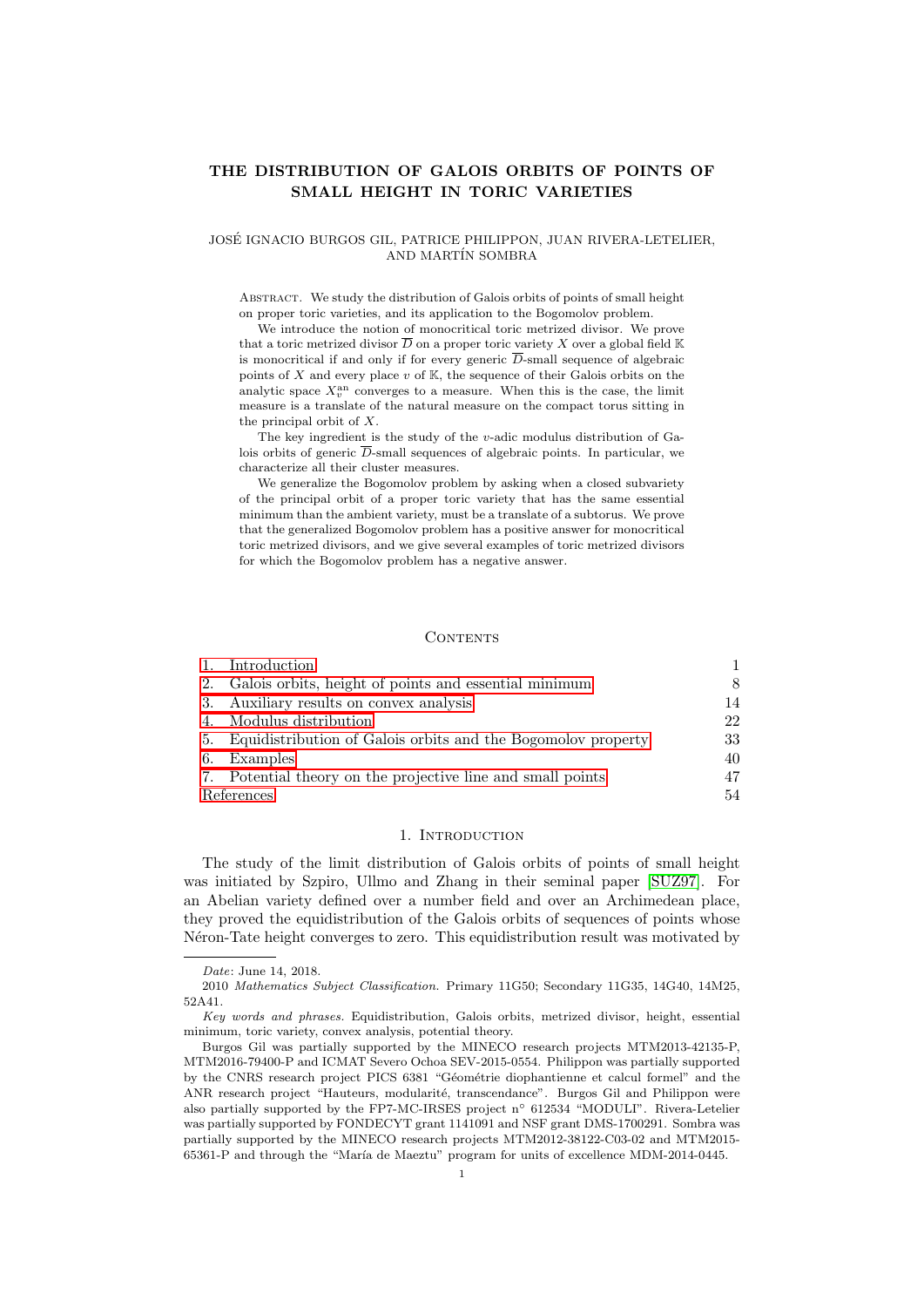the Bogomolov conjecture on Abelian varieties, and eventually led to an affirmative solution by Ullmo [\[Ull98\]](#page-54-1) and Zhang [\[Zha98\]](#page-54-2), see also [\[Cin11,](#page-53-1) [Ghi09,](#page-53-2) [Gub07,](#page-53-3) [Yam13,](#page-54-3) [Yam16\]](#page-54-4) for similar results in the function field case.

This equidistribution result has been widely generalized. In particular, it has been extended to more general varieties and height functions and, with the introduction of Berkovich spaces, to non-Archimedean places [\[Bil97,](#page-53-4) [Cha00,](#page-53-5) [FR06,](#page-53-6) [Cha06,](#page-53-7) [BR06,](#page-53-8) [Yua08,](#page-54-5) [BB10,](#page-53-9) [Che11\]](#page-53-10). However, all these generalizations are restricted to height functions that satisfy a special condition, namely, that the essential minimum of the heights of points is equal to the normalized height of the ambient variety, see below for precisions. In this paper, a height function satisfying this extremal condition is called "quasi-canonical". All the available methods to prove equidistribution for points of small height break down for heights functions that are not quasi-canonical.

There are important classes of quasi-canonical height functions, such as Néron-Tate heights on Abelian varieties, canonical metrics on toric varieties, and more generally those coming from algebraic dynamical systems. But there are also many height functions of interest that are not quasi-canonical, like (twisted) Fubini-Study heights on projective spaces and the Faltings height on modular varieties.

For toric varieties and height functions the situation is startling: the only ones that are quasi-canonical are essentially the canonical one, and those derived from it by scaling and translations. So all the previous equidistribution results apply to a very restricted class of toric height functions. In this paper, we give a complete description of the equidistribution phenomenon for general toric heights. Our results reveal that a very mild positivity assumption is enough to guarantee equidistribution, see Corollary [1.2](#page-4-0) and Theorem [6.4](#page-43-0) for restricted applications. This provides a wealth of new height functions for which the equidistribution property holds. Moreover, we give a complete classification of those toric heights for which equidistribution holds (Theorem [1.1\)](#page-4-1), and use it to prove that the equidistribution property implies the Bogomolov property in the toric context (Theorem [1.4\)](#page-6-0). As a by-product, we give a characterization of those toric heights whose essential minimum is attained (Corollary [4.9\)](#page-26-0). We also provide examples of toric height functions that fail the Bogomolov property and for which the equidistribution property fails in a myriad of ways (§[6](#page-39-0) and §[7\)](#page-46-0).

Our methods build on the results and techniques developed in [\[BPS14,](#page-53-11) [BMPS16,](#page-53-12) [BPS15\]](#page-53-13) to study toric heights. In particular, convex analysis and the Legendre-Fenchel duality play an important role. We introduce new techniques to deal with the spaces of adelic measures that appear naturally in the equidistribution problem. Most of the technical difficulties arise from the fact that these spaces are not compact. In dealing with these difficulties we are naturally led to consider the interplay between several topologies on these spaces.

To describe our results more precisely, we start with a brief review of the state of the art in the general setting. Let  $\mathbb K$  be a global field, that is, a field that is either a number field or the function field of a regular projective curve over an arbitrary field, and  $\mathfrak{M}_{\mathbb{K}}$  its set of places. We denote  $|\cdot|_v$  and  $n_v$  the absolute value on K associated to a place  $v$  and its weight. Let  $X$  be a proper algebraic variety over  $\mathbb K$ of dimension n, and  $D = (D, (|| \cdot ||_v)_{v \in \mathfrak{M}_{\mathbb{K}}})$  a semipositive metrized (Cartier) divisor with  $D$  big. Let

# $h_{\overline{D}}: X(\overline{\mathbb{K}}) \longrightarrow \mathbb{R}$

be the associated height function on the set of algebraic points of  $X$ , see §[2](#page-7-0) for details. It is a generalization of the notion of height of algebraic points considered by Weil, Northcott and others.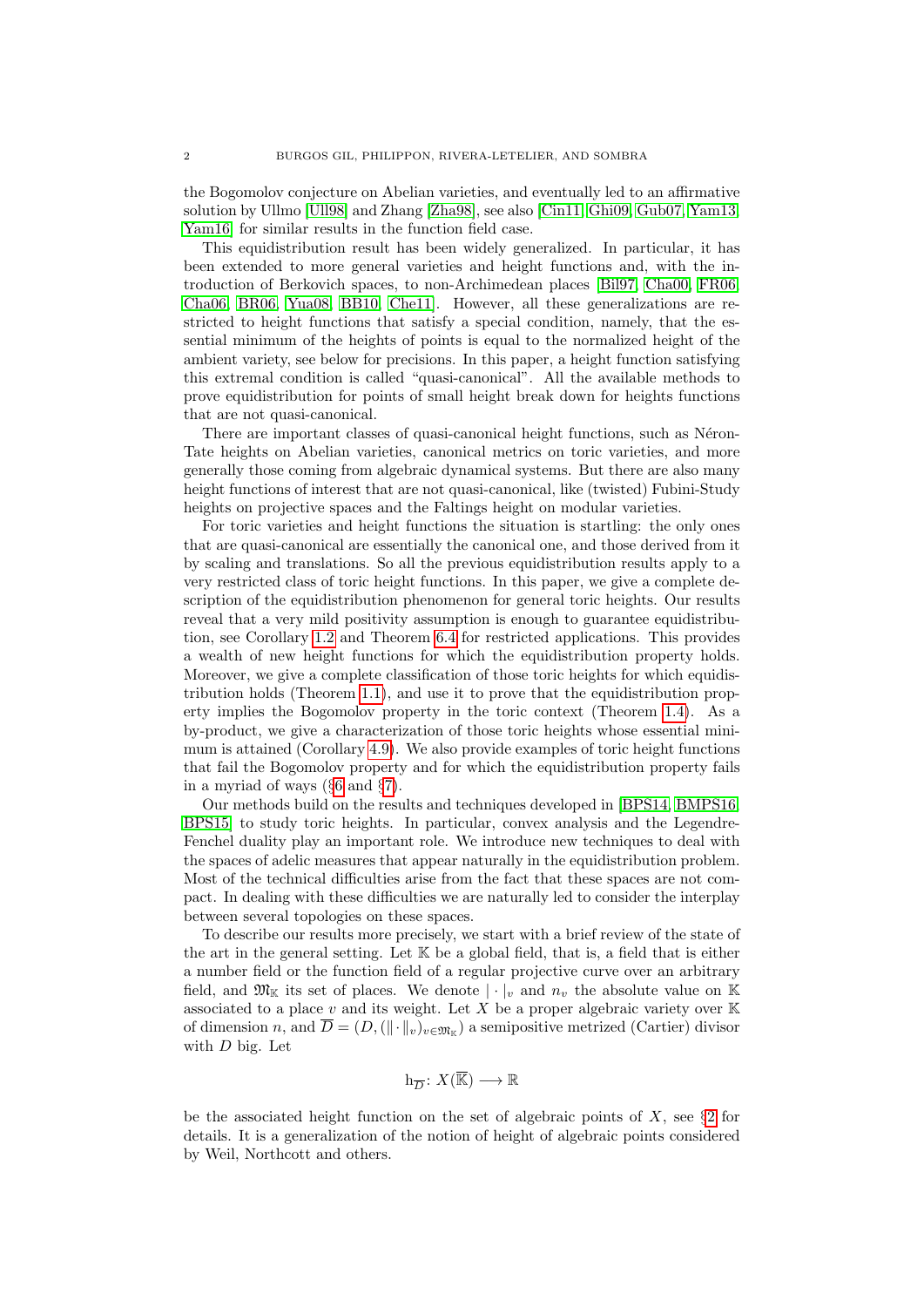The *essential minimum* of X with respect to  $\overline{D}$ , denoted by  $\mu_{\overline{D}}^{\text{ess}}$  $\frac{\text{ess}}{D}(X)$ , is the smallest possible limit value of the height of a generic net of algebraic points of  $X$ . Consequently, we say that a net  $(p_l)_{l \in I}$  is  $\overline{D}$ -small if

$$
\lim_{l} \mathbf{h}_{\overline{D}}(p_l) = \mu_{\overline{D}}^{\text{ess}}(X).
$$

A fundamental inequality by Zhang [\[Zha95\]](#page-54-6) shows that the essential minimum can be bounded below in terms of the height and the degree of  $D$ :

<span id="page-2-0"></span>
$$
\mu_{\overline{D}}^{\text{ess}}(X) \ge \frac{\mathbf{h}_{\overline{D}}(X)}{(n+1)\deg_D(X)}.\tag{1.1}
$$

We say that  $\overline{D}$  is *quasi-canonical* if this lower bound for the essential minimum is an equality (Definition [2.7\)](#page-11-0).

For a place  $v \in \mathfrak{M}_{\mathbb{K}}$ , we denote by  $X_v^{\text{an}}$  the v-adic analytification of X. If v is Archimedean, it is a complex analytic space whereas, if v is non-Archimedean, it is a Berkovich space over  $\mathbb{C}_v$ , the completion of the algebraic closure of the local field  $\mathbb{K}_v$ . We endow the space of probability measures on  $X_v^{\text{an}}$  with the weak-\* topology with respect to the space of continuous functions on  $X_v^{\text{an}}$ .

For an algebraic point p of X, we denote by  $Gal(p)_v$  its v-adic Galois orbit, that is, the orbit of p in  $X_v^{\text{an}}$  under the action of the absolute Galois group of K. We set

<span id="page-2-2"></span>
$$
\mu_{p,v} = \frac{1}{\#\operatorname{Gal}(p)_v} \sum_{q \in \operatorname{Gal}(p)_v} \delta_q \tag{1.2}
$$

for the uniform probability measure on  $Gal(p)_v$ . We also denote by  $c_1(D, \|\cdot\|_v)^{\wedge n}$ the v-adic Monge-Ampère measure of  $\overline{D}$ , see for instance [\[BPS14,](#page-53-11) §1.4]. It is a measure on  $X_v^{\text{an}}$  of total mass  $\text{deg}_D(X)$ .

The following statement is representative of several equidistribution theorems for Galois orbits of small points in the literature. In this form, it is due to Yuan [\[Yua08,](#page-54-5) Theorem 3.1] for number fields and to Gubler [\[Gub08,](#page-53-14) Theorem 1.1] for function fields, see also [\[Fab09\]](#page-53-15) for this latter case.

<span id="page-2-1"></span>**Theorem 1** (Equidistribution for quasi-canonical metrics). Let  $X$  be a projective variety over  $\mathbb K$  of dimension n, and  $\overline{D}$  a quasi-canonical semipositive metrized divisor on X with D ample. Let  $(p_l)_{l\in I}$  be a generic  $\overline{D}$ -small net of algebraic points of X. Then, for every  $v \in \mathfrak{M}_{\mathbb{K}}$ , the net of probability measures  $(\mu_{p_l,v})_{l \in I}$  converges to  $\frac{1}{\deg_D(X)}$  c<sub>1</sub>(D,  $\|\cdot\|_v$ )<sup> $\wedge n$ </sup>, the normalized v-adic Monge-Ampère measure of  $\overline{D}$ .

A common feature of this result and its variants and generalizations, is the assumption that the lower bound [\(1.1\)](#page-2-0) is an equality or, in other words, that the metrized divisor  $\overline{D}$  is quasi-canonical. This severely restricts their range of application. Nonetheless, these results do apply to the important case of metrics arising from algebraic dynamical systems and, moreover, they have a very strong thesis: not only the Galois orbits of points of small height do converge, but the limit measure is given by the normalized  $v$ -adic Monge-Ampère measure.

The motivation of this paper is to start the study of what happens when we remove the hypothesis that  $\overline{D}$  is quasi-canonical. Some of our typical questions are: is there always an equidistribution phenomenon for Galois orbits of  $\overline{D}$ -small points? If not, can we give conditions on  $\overline{D}$ , beyond being quasi-canonical, under which such a phenomenon occurs? When equidistribution occurs, can we describe the limit measure?

We address these questions and some of its continuations in the toric setting. As mentioned previously, our approach is based on the techniques developed in the series of papers [\[BPS14,](#page-53-11) [BMPS16,](#page-53-12) [BPS15\]](#page-53-13). We briefly recall the setting of these papers.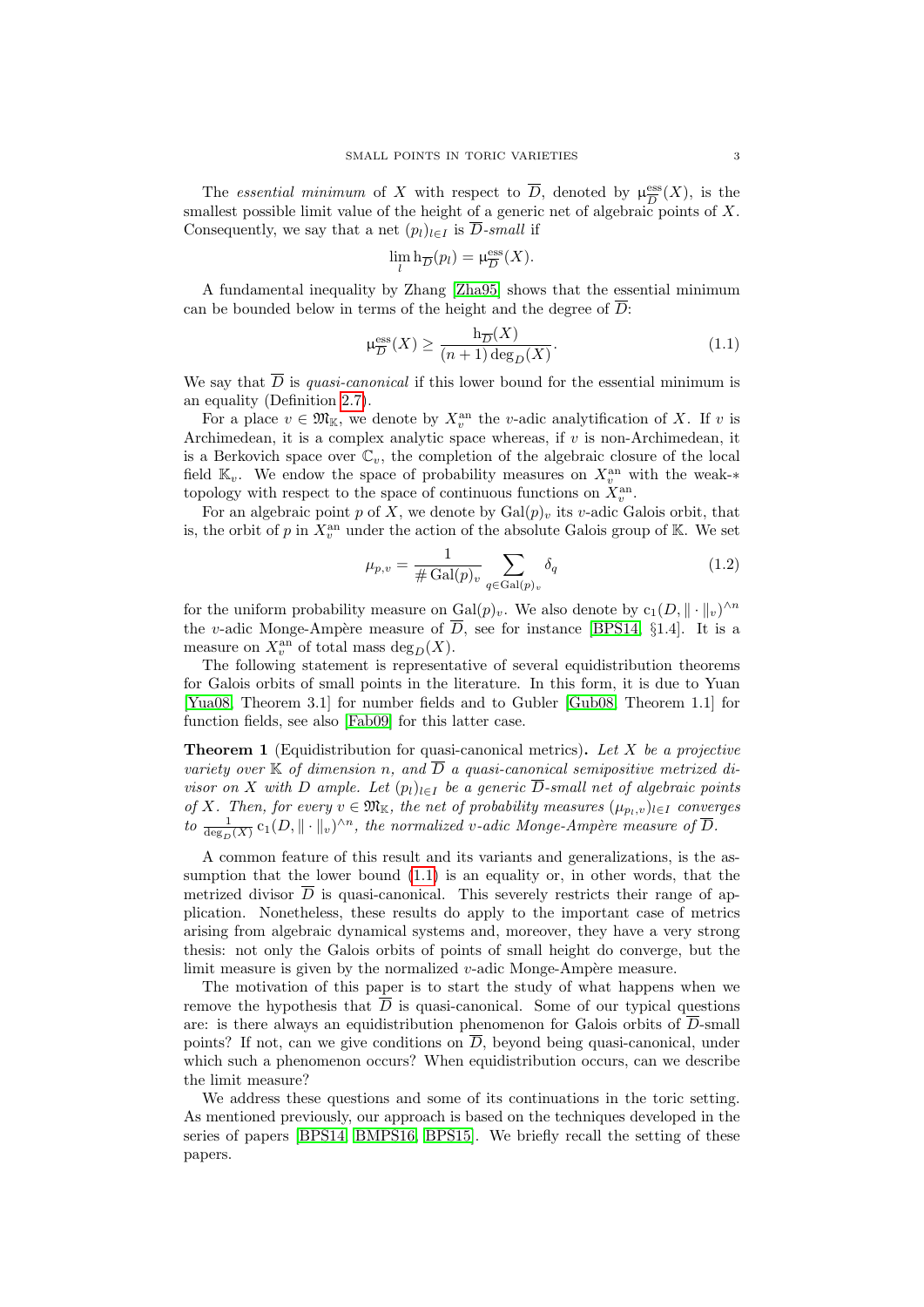Let X be a proper toric variety over  $K$  of dimension n, given by a complete fan  $\Sigma$  on a vector space  $N_{\mathbb{R}} \simeq \mathbb{R}^n$ , and a nef and big toric divisor D on X, given by a concave support function  $\Psi_D \colon N_{\mathbb{R}} \to \mathbb{R}$ . This toric divisor also defines an *n*-dimensional polytope  $\Delta_D$  in the dual space  $M_{\mathbb{R}} \coloneqq N_{\mathbb{R}}^{\vee}$ .

Let  $D = (D, (\|\cdot\|_v)_{v \in \mathfrak{M}_{\mathbb{K}}})$  be a semipositive toric metrized divisor on X with underlying divisor  $D$ . To it we associate an adelic family of concave functions  $\psi_{\overline{D},v} \colon N_{\mathbb{R}} \to \mathbb{R}, v \in \mathfrak{M}_{\mathbb{K}}$ , called the *metric functions* of  $\overline{D}$ . They satisfy that  $|\psi_{\overline{D},v} - \Psi_D|$  is bounded on  $N_{\mathbb{R}}$  for all v, and that  $\psi_{\overline{D},v} = \Psi_D$  for all v except for a finite number. We also associate to  $\overline{D}$  an adelic family of continuous concave functions on the polytope  $\vartheta_{\overline{D},v} : \Delta_D \to \mathbb{R}, v \in \mathfrak{M}_{\mathbb{K}}$ , called the *local roof functions* of  $\overline{D}$ . They verify that  $\vartheta_{\overline{D},v}$  is the zero function for all v except for a finite number. The global roof function is a concave function  $\vartheta_{\overline{D}}: \Delta_D \to \mathbb{R}$  defined as the weighted sum of the local roof functions.

Let  $\mathbb{T} \simeq \mathbb{G}_{m,\mathbb{K}}^n$  be the torus of X, which can be identified with  $X_0$ , the principal open subset of X. There is a valuation map val<sub>v</sub>:  $\mathbb{T}_v^{\text{an}} \to N_{\mathbb{R}}$ , defined, in any given splitting of T, by

<span id="page-3-0"></span>
$$
\text{val}_v(x_1, \dots, x_n) = (-\log |x_1|_v, \dots, -\log |x_n|_v),\tag{1.3}
$$

see also [\[BPS14,](#page-53-11) Formula (4.1.2)]. There is a canonical toric section s of  $\mathcal{O}(D)$  with  $div(s) = D$ . The metric function  $\psi_{\overline{D},v}$  is characterized by the property

$$
\psi_{\overline{D},v}(\text{val}_v(p)) = \log ||s(p)||_v
$$

for  $p \in X_0^{\text{an}}$ , while the local roof function  $\vartheta_{\overline{D},v}$  is defined as the Legendre-Fenchel dual of  $\psi_{\overline{D},v}$ . We use the extension of these constructions to the case of R-divisors, see §2 and [\[BMPS16,](#page-53-12) §4] for precisions.

The metric functions and the roof functions convey a lot of information about the pair  $(X, D)$ . For instance, the essential minimum of X with respect to D can be computed as the maximum of the global roof function [\[BPS15,](#page-53-13) Theorem A]:

<span id="page-3-1"></span>
$$
\mu_{\overline{D}}^{\text{ess}}(X) = \max_{x \in \Delta_D} \vartheta_{\overline{D}}(x). \tag{1.4}
$$

In the toric setting, the condition that the metrized divisor  $\overline{D}$  is quasi-canonical is very restrictive, since it is equivalent to the condition that its global roof function is constant (Proposition [5.3\)](#page-32-1). Thus, the only toric metrics to which Theorem [1](#page-2-1) applies are those whose global roof function is constant.

To identify the toric metrics having good equidistribution properties, we introduce the notion of monocritical toric metrized divisor. To define this concept, first consider the map from  $X_0(\overline{\mathbb{K}})$  to the space of measures on the adelic space  $\bigoplus_{v \in \mathfrak{M}_{\mathbb{K}}} N_{\mathbb{R}}$  given by

$$
p \longmapsto \nu_p = \left( (\text{val}_v)_* \mu_{p,v} \right)_{v \in \mathfrak{M}_{\mathbb{K}}},
$$

where  $\text{(val}_v)_*\mu_{p,v}$  denotes the direct image under the v-adic valuation map in [\(1.3\)](#page-3-0) of the uniform probability measure on  $Gal(p)_v$  in  $(1.2)$ . For a certain metric space  $\mathcal{H}_{\mathbb{K}}$  of measures defined on  $\bigoplus_{v\in\mathfrak{M}_{\mathbb{K}}}N_{\mathbb{R}}$  we show that there is a (Lipschitz) continuous function  $\eta_{\overline{D}}: \mathcal{H}_{\mathbb{K}} \to \mathbb{R}$  extending the height function  $h_{\overline{D}}$  in the sense that for every p in  $X_0(\overline{\mathbb{K}})$  we have  $h_{\overline{D}}(p) = \eta_{\overline{D}}(\nu_p)$ , see §[4](#page-21-0) for precisions. We show that this function always attains its minimum value and we give a characterization of the set of measures at which this function is minimized (Lemma [4.8](#page-25-0) and Corollary [4.10\)](#page-26-1). The semipositive toric metrized divisor  $\overline{D}$  is monocritical if the function  $\eta_{\overline{D}}$  attains its minimum at a unique measure (Definition [4.14,](#page-29-0) see also Proposition [4.16](#page-29-1) for equivalent formulations). For such a toric metrized divisor  $\overline{D}$ .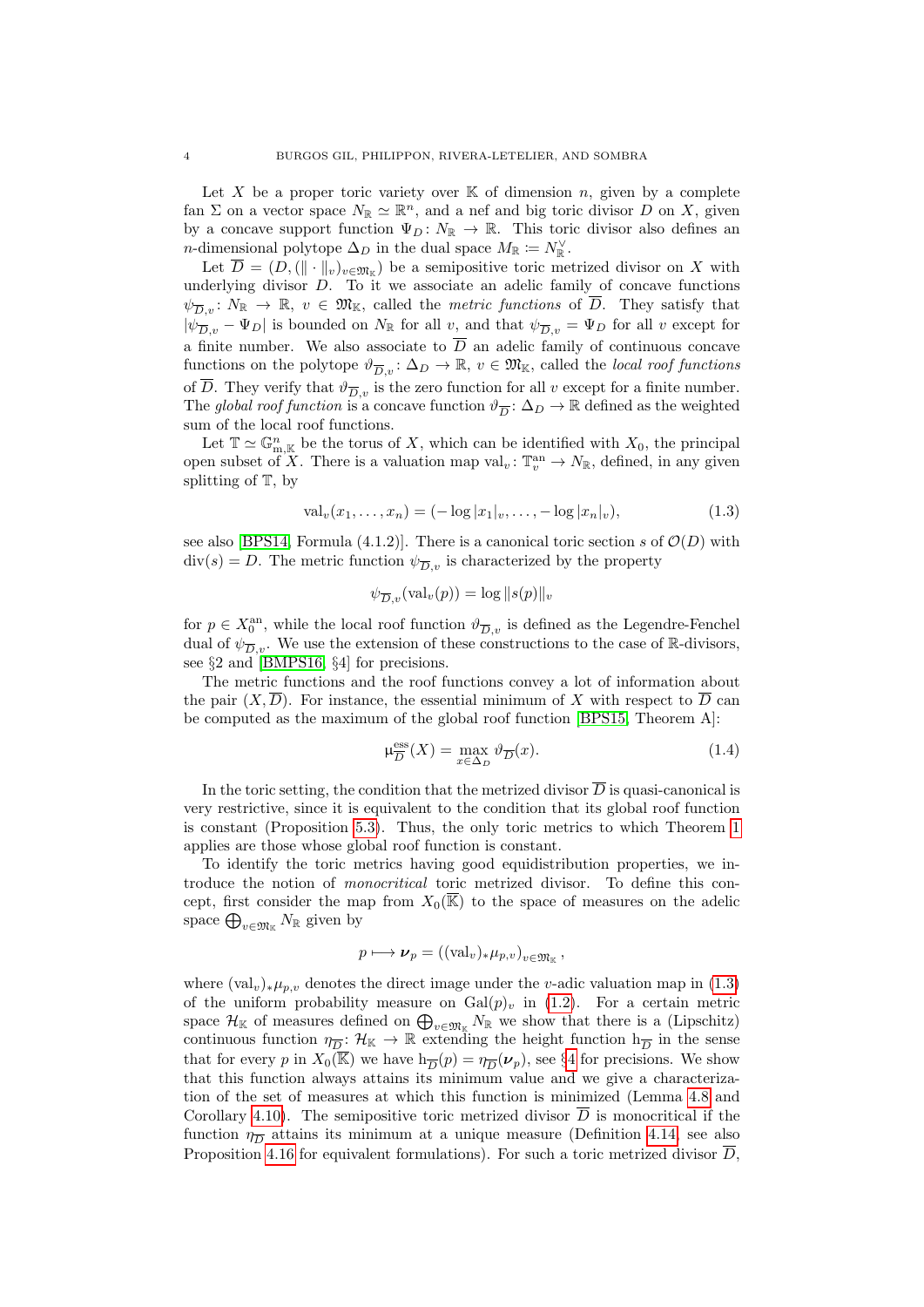the uniquely minimizing measure is supported on a single point

$$
\boldsymbol{u}=(u_v)_{v\in\mathfrak{M}_\mathbb{K}}\in\bigoplus_{v\in\mathfrak{M}_\mathbb{K}}N_\mathbb{R}
$$

that satisfies  $\sum_{v} n_v u_v = 0$ , where  $n_v$  denotes the weight associated to a place  $v \in \mathfrak{M}_{\mathbb{K}}$ . This point **u** is called the *critical point* of  $\overline{D}$  (Corollary [4.10\)](#page-26-1).

The condition for  $\overline{D}$  of being monocritical can be characterized in terms of its global roof function: given a point  $x_{\text{max}} \in \Delta_D$  maximizing  $\vartheta_{\overline{D}}$ , the sup-differential  $\partial \vartheta_{\overline{D}}(x_{\max})$  is a convex subset of  $N_{\mathbb{R}}$  containing the point 0. Then  $\overline{D}$  is monocritical if and only if 0 is a vertex of this convex subset and, when this is the case, the critical point of  $\overline{D}$  can be computed from the sup-differential of the local roof functions at  $x_{\text{max}}$  (Proposition [4.16\)](#page-29-1).

For each  $v \in \mathfrak{M}_{\mathbb{K}}$ , we denote by  $\mathbb{S}_v$  the compact subtorus of  $\mathbb{T}_v^{\text{an}}$ . To a monocritical toric metrized divisor  $\overline{D}$  with critical point  $u \in \bigoplus_{v \in \mathfrak{M}_{\mathbb{K}}} N_{\mathbb{R}}$ , we associate a probability measure  $\lambda_{\mathbb{S}_v,u_v}$  on  $X_v^{\text{an}}$  (Definition [5.1\)](#page-32-2). When  $\hat{v}$  is Archimedean, it is the uniform measure on a translate of  $\mathcal{S}_v \simeq (S^1)^n$  whereas, when v is non-Archimedean, it is the Dirac measure at a translate of the Gauss point of  $\mathbb{T}^{an}_v$ .

The following is the main result of this paper (Theorem [5.2\)](#page-32-3).

<span id="page-4-1"></span>**Theorem 1.1** (Equidistribution for general toric metrics). Let X be a proper toric variety over  $\mathbb K$  and  $\overline D$  a semipositive toric metrized divisor on  $X$  with  $D$  big. Then  $\overline D$ is monocritical if and only if for every place  $v \in \mathfrak{M}_{\mathbb K}$  and every generic  $\overline{D}$ -small net  $(p_l)_{l\in I}$  of algebraic points of  $X_0$ , the net of probability measures  $(\mu_{p_l,v})_{l\in I}$  on  $X_v^{\text{an}}$ converges.

When this is the case, the limit measure agrees with  $\lambda_{\mathbb{S}_v,u_v}$ , where  $u_v \in N_{\mathbb{R}}$  is the v-adic component of the critical point of  $\overline{D}$ .

Quasi-canonical toric metrized divisors are monocritical, and Theorem [1.1](#page-4-1) reduces to Theorem [1](#page-2-1) in this case. However, quasi-canonical metrized divisors are rare even among monocritical metrized divisors, so Theorem [1.1](#page-4-1) produces a wealth of new examples of metrized divisors satisfying the equidistribution property that were not covered by the previous results. A concrete class of such metrized divisors are those defined over a number field K with positive smooth metrics at the Archimedean places and canonical metrics at the non-Archimedean ones (Theo-rem [6.4\)](#page-43-0). Here we state a simplified version for the case when  $\mathbb{K} = \mathbb{Q}$ .

<span id="page-4-0"></span>**Corollary 1.2.** Let X be a proper toric variety over  $\mathbb Q$  and  $\overline{D}$  a semipositive toric metrized  $\mathbb R$ -divisor with D big. We assume that the v-adic metric of  $\overline{D}$  is, when v is the Archimedean place, smooth and positive and, when v is non-Archimedean, equal to the v-adic canonical metric of D. Then  $\overline{D}$  is monocritical, and for every generic  $\overline{D}$ -small sequence  $(p_l)_{l\geq 1}$  of algebraic points of  $X_0$  and every place  $v \in \mathfrak{M}_{\mathbb{Q}}$ , the sequence  $(\mu_{p_l,v})_{l\geq 1}$  on  $X_v^{\text{an}}$  converges to the probability measure  $\lambda_{\mathbb{S}_v,0}$ .

This corollary covers many typical examples of metrics on toric varieties such as weighted projective spaces and toric bundles, see §[6.2.](#page-43-1) For instance, let  $X = \mathbb{P}^1_0$ and let  $\overline{D}$  be the divisor of the point at infinity equipped with the Fubini-Study metric at the Archimedean place and the canonical metric at the non-Archimedean places. Its essential minimum is

$$
\mu_{\overline{D}}^{\text{ess}}(X) = \frac{\log(2)}{2},
$$

and for every generic sequence of algebraic points of  $\mathbb{P}^1_{\mathbb{Q}}$  with height converging to this quantity, its  $\infty$ -adic Galois orbits converge to the Haar probability measure on  $S<sup>1</sup>$ , the unit circle of the Riemann sphere (Example [6.5\)](#page-43-2). This is an example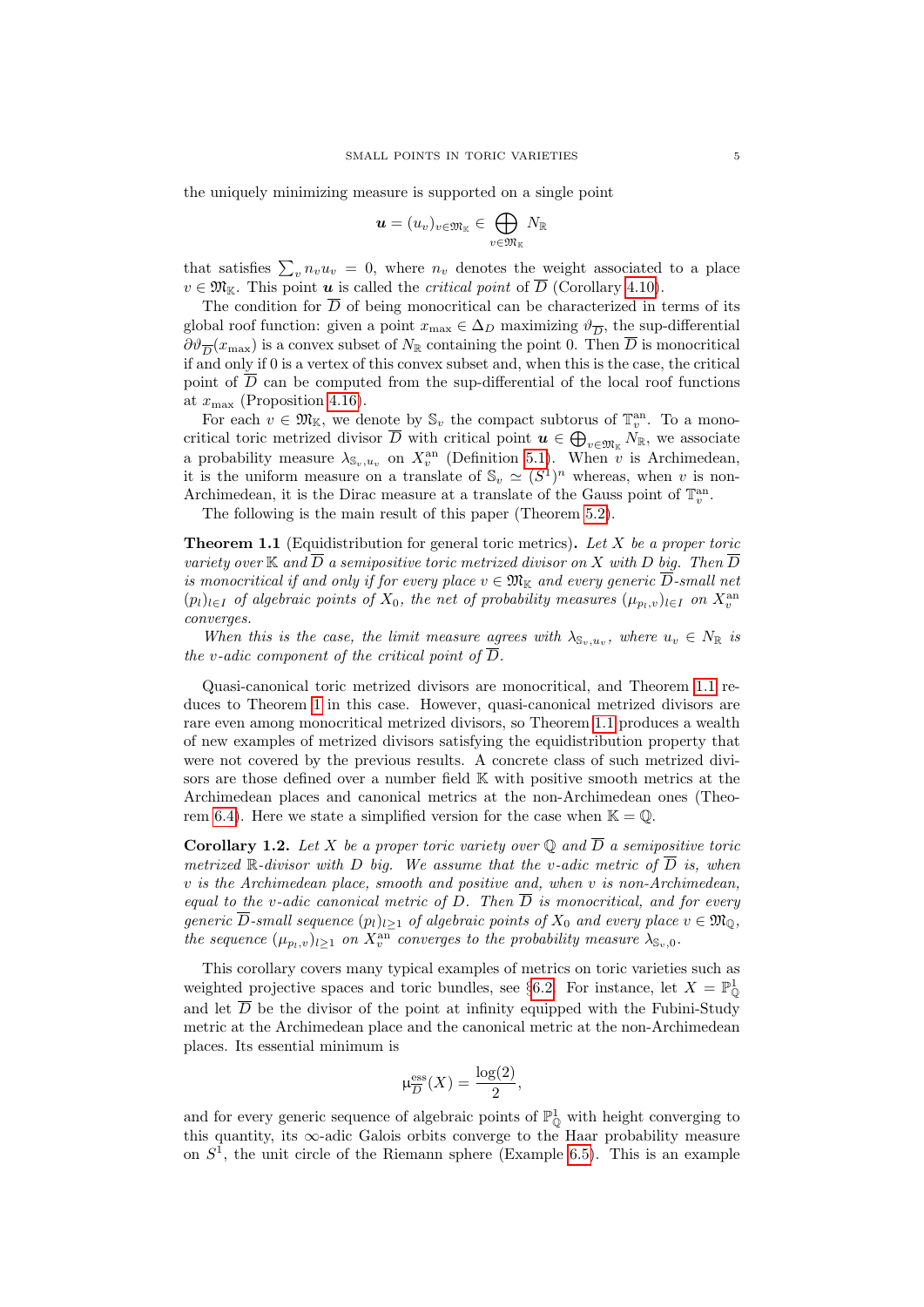where equidistribution does occur, but the limit measure is *not* given by the  $v$ -adic Monge-Ampère measure as in Theorem [1.](#page-2-1)

In the other extreme, classical examples of translates of subtori with the canonical metric can behave badly with respect to equidistribution. For instance, let  $X$ be the line of  $\mathbb{P}^2_{\mathbb{Q}}$  of equation  $2z_1 - z_2 = 0$  and  $\overline{D}$  the metrized divisor on X given by the restriction of the canonical metrized divisor at infinity of  $\mathbb{P}^2_{\mathbb{O}}$ . As explained in Example [6.1,](#page-40-0) Theorem [1.1](#page-4-1) implies that  $\overline{D}$  does not satisfy the equidistribution property in the sense of Definition [2.9.](#page-12-0)

The key new ingredient in the proof of Theorem [1.1](#page-4-1) is the study of the modulus distribution of the v-adic Galois orbits of  $\overline{D}$ -small nets of algebraic points.

For an algebraic point  $p \in X_0(\overline{\mathbb{K}}) = \mathbb{T}(\overline{K})$ , the direct image measure

$$
\nu_{p,v} \coloneqq (\text{val}_v)_*\mu_{p,v}
$$

is a probability measure on  $N_{\mathbb{R}}$  that gives the modulus distribution of its v-adic Galois orbit.

To each semipositive toric metrized divisor  $\overline{D}$  with D big, we associate an adelic family of nonempty subsets of  $N_{\mathbb{R}}$ 

<span id="page-5-2"></span>
$$
(B_v, F_v)_{v \in \mathfrak{M}_{\mathbb{K}}},\tag{1.5}
$$

with  $B_v \subset F_v$  (Notation [4.2\)](#page-22-0). We endow the space of probability measures on  $N_{\mathbb{R}}$ with the weak-∗ topology with respect to the space of bounded continuous functions on  $N_{\mathbb{R}}$ . For a probability measure  $\nu$  on  $N_{\mathbb{R}}$ , we denote by  $\text{supp}(\nu) \subset N_{\mathbb{R}}$  its support and, if  $\nu$  has finite first moment, we denote by  $E[\nu]$  its expected value.

The next result characterizes the limit behavior of the modulus distribution for  $\overline{D}$ -small nets (Theorem [4.3](#page-23-0) and Corollary [4.12\)](#page-28-0).

<span id="page-5-1"></span>**Theorem 1.3.** Let X be a proper toric variety over  $\mathbb{K}, \overline{D}$  a semipositive toric metrized divisor on X with D big, and  $v \in \mathfrak{M}_{\mathbb{K}}$ . For every  $\overline{D}$ -small net  $(p_l)_{l \in I}$  of algebraic points in  $X_0$ , the net of probability measures  $(\nu_{p_1,v})_{l\in I}$  has at least one cluster point. Every such cluster point is a measure  $\nu_v$  with finite first moment that satisfies

<span id="page-5-0"></span>
$$
supp(\nu_v) \subset F_v \quad \text{and} \quad \mathbb{E}[\nu_v] \in B_v. \tag{1.6}
$$

Conversely, for every probability measure  $\nu_v$  on  $N_{\mathbb{R}}$  that has finite first moment and satisfies [\(1.6\)](#page-5-0), there is a D-small net  $(p_l)_{l\in I}$  of algebraic points of  $X_0$  such that  $\nu_v$ is the limit of the net  $(\nu_{p_l,v})_{l\in I}$ .

In the situation of Theorem [1.3,](#page-5-1) when  $F_v$  consist of only one point  $u_v$ , the net  $(\nu_{p_l,v})_{l\in I}$ , representing the modulus distribution of the Galois orbits of the net of small points  $(p_l)_{l \in I}$ , converges to the measure  $\delta_{u_v}$ . In this case, we say that D satisfies the *modulus concentration property* at the place  $v$ .

One of the main ingredients in the proof of the toric equidistribution Theorem [1.1](#page-4-1) is the characterization of monocritical metrized divisors as those for which, for every place v, the set  $F_v$  is reduced to a single point (Proposition [4.16\)](#page-29-1). Equivalently, a metrized divisor is monocritical if and only if it satisfies modulus concentration at every place. This fact allows us to attach, to each monocritical divisor  $D$ , a new metric on D that is quasi-canonical and such that the  $\overline{D}$ -small points are also small with respect to this new metric. In this way, we obtain Theorem [1.1](#page-4-1) as a consequence of Theorem [1.3](#page-5-1) and Theorem [1.](#page-2-1)

In the proofs of Theorem [1.3](#page-5-1) and Proposition [4.16,](#page-29-1) a central role is played by a family of auxiliary concave functions  $(\Phi_v)_{v \in \mathfrak{M}_{\mathbb{K}}}$  defined on the space of measures on  $N_{\mathbb{R}}$  with finite first moment. For each place v, the function  $\Phi_v$  is nonpositive and it is defined in terms of the metric at the place  $v$ , and in terms of a certain average of the metrics at all the other places. The crucial fact is that the function  $\eta_{\overline{D}}$  extending  $h_{\overline{D}}$  vanishes at an adelic measure  $(\nu_v)_{v \in \mathfrak{M}_{\mathbb{K}}}$  if and only if, for each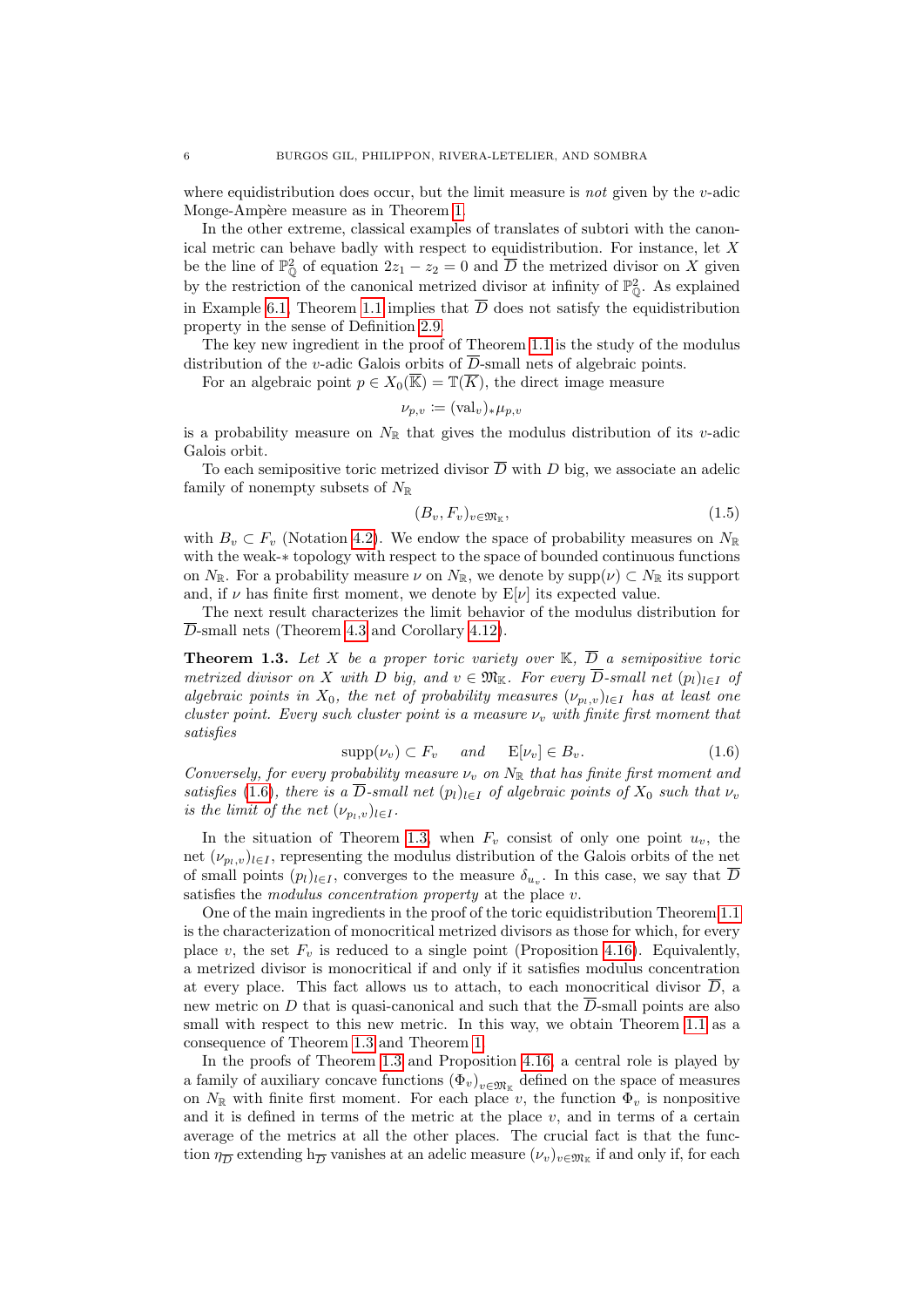place v, the function  $\Phi_v$  vanishes at  $\nu_v$ . In this way we reduce the equidistribution problem to independent maximization problems at each place (Proposition [3.9](#page-17-0) and Theorem [4.3\)](#page-23-0). The maximization problem at a given place is solved in §[3.](#page-13-0) To do this, we use that for each place v the function  $\Phi_v$  is upper-semicontinuous with respect to the weak-∗ topology defined above.

In the absence of modulus concentration, there is a wealth of limit measures of v-adic Galois orbits of  $\overline{D}$ -small nets of algebraic points. For instance, consider the projective line over a number field K and any adelic set  $\mathbf{E} = (E_v)_{v \in \mathfrak{M}_{\mathbb{K}}}$  of global capacity 1, whose associated equilibrium measures are compatible with the collection of sets in [\(1.5\)](#page-5-2) (see Theorem [7.2](#page-48-0) for the precise condition). Using Rumely's Fekete-Szegő theorem [\[Rum02\]](#page-54-7), we show that, for all  $v$ , the equilibrium measure of  $E_v$  can be realized as the limit measure of a sequence of v-adic Galois orbits of  $\overline{D}$ -small points (Theorem [7.2\)](#page-48-0).

As we already mentioned, the original motivation in [\[SUZ97\]](#page-54-0) to search for equidistribution results of Galois orbits of small points was to prove the Bogomolov conjecture. The Bogomolov conjecture for toric varieties can be stated as follows: let X be a toric variety over  $\mathbb K$  and  $\overline{D}^{\text{can}}$  an ample toric divisor on X equipped with the canonical metric. Let  $V \subset X_{0,\overline{\mathbb{R}}}$  be a closed subvariety that is not a translate of a subtorus by a torsion point. Then there exists  $\varepsilon > 0$  such that the subset of algebraic points of V of canonical height bounded above by  $\varepsilon$ , is not dense in V. Equivalently, if  $V \subset X_{0,\overline{\mathbb{R}}}$  is a closed subvariety with  $\mu_{\overline{D}^{\circ}}^{\text{ess}}$  $\frac{\text{ess}}{D}$ can  $(V) = 0$ , then V is a translate of a subtorus by a torsion point. This statement is the toric counterpart of the Bogomolov conjecture for Abelian varieties proved by Ullmo and Zhang.

This conjecture was proved by Zhang [\[Zha95\]](#page-54-6) for number fields, and later Bilu gave a different proof using his own equidistribution theorem [\[Bil97\]](#page-53-4). Here we extend Bilu's equidistribution theorem (Theorem [5.7\)](#page-34-0) and use it to prove the following generalization of the Bogomolov conjecture for toric varieties (Theorem [5.12\)](#page-36-0).

<span id="page-6-0"></span>**Theorem 1.4.** Let X be a proper toric variety over a number field  $\mathbb{K}$  and  $\overline{D}$  a monocritical toric metrized divisor on X with critical point  $\mathbf{u} = (u_v)_{v \in \mathfrak{M}_{\mathbb{K}}}$ . Let V be a closed subvariety of  $X_{0,\overline{\mathbb{R}}}$  with

$$
\mu_{\overline{D}}^{\mathrm{ess}}(V)=\mu_{\overline{D}}^{\mathrm{ess}}(X).
$$

Then V is a translate of a subtorus. Furthermore, if  $u_v \in val_v(\mathbb{T}(\mathbb{K})) \otimes \mathbb{Q}$  for all v, then V is the translate of a subtorus by an algebraic point  $p$  of  $X_0$  with  $h_{\overline{D}}(p) = \mu_{\overline{D}}^{\text{ess}}$  $\frac{\text{ess}}{D}(X)$ .

A closed subvariety of  $X_0\overline{\mathbb{R}}$  with

$$
\mu_{\overline{D}}^{\mathrm{ess}}(V)=\mu_{\overline{D}}^{\mathrm{ess}}(X)
$$

is called a  $\overline{D}$ -special subvariety. We say that a given toric metrized divisor  $\overline{D}$ satisfies the *Bogomolov property*<sup>[1](#page-6-1)</sup> if every  $\overline{D}$ -special subvariety is a translate of a subtorus (Definition [5.11\)](#page-36-1). This property is intimately related with the equidistribution property. Indeed, we give an example of a metrized divisor  $\overline{D}$  on  $\mathbb{P}^2_0$  such that the line of equation  $z_0 + z_1 + z_2 = 0$  is  $\overline{D}$ -special (Example [6.6\)](#page-44-0). This line is certainly not a translate of a subtorus, and so  $\overline{D}$  does not satisfy the Bogomolov property. This metrized divisor is a variant of the one in Example [6.1,](#page-40-0) and does not verify modulus concentration nor equidistribution for any place of Q.

These results arise several interesting questions. For instance: is it possible that a given semipositive toric metrized divisor  $\overline{D}$  satisfies the equidistribution property at one place and not at another? We study this for the projective line showing

<span id="page-6-1"></span> $1$ not to be confused with the property  $(B)$  introduced by Bombieri and Zannier, and studied by Amoroso, David and other authors.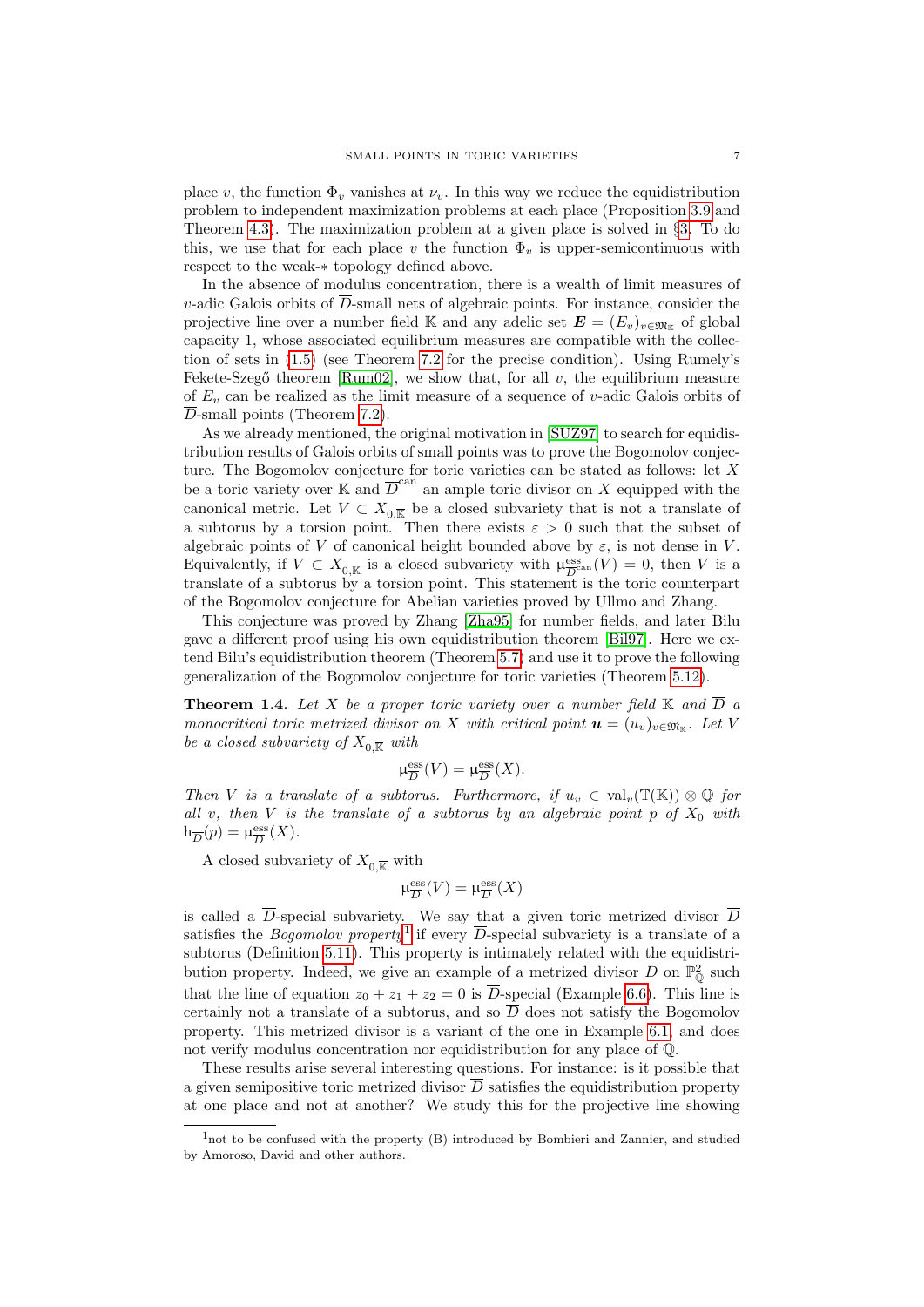that, under a natural rationality hypothesis, the equidistribution property holds at a given place if and only if it holds at every place (Proposition [7.5\)](#page-50-0). However, this conclusion is not true without this rationality hypothesis (Remark [7.7\)](#page-53-16) and we have neither settled this question for the projective line in full generality, nor treated toric varieties of higher dimension.

It would also be interesting to see if the converse of Theorem [1.4](#page-6-0) holds: Let  $X$  be a proper toric variety with dim  $X \geq 2$ . Given a semipositive toric metrized divisor  $\overline{D}$ on X, with D big satisfying the Bogomolov property, is  $\overline{D}$  necessarily monocritical? In Proposition [6.7](#page-45-0) we show that this is true in a very particular case. Extending this to the general case would reinforce the link between the equidistribution and the Bogomolov properties.

The results of this paper also inspire questions for general varieties and metrized divisors. For instance, from Corollary [1.2,](#page-4-0) it is plausible to conjecture that a toric divisor equipped with a positive smooth, but not necessarily toric, Archimedean metric and canonical non-Archimedean metrics, does satisfy the equidistribution property. A puzzling question is that of computing the essential minimum, with a formula generalizing [\(1.4\)](#page-3-1) to the general, non-toric, case. Even more challenging seems the problem of generalizing the crucial notion of monocritical metrized divisor.

Several of the results presented in this introduction hold in greater generality and their thesis are stronger. We refer to the body of the paper for these versions. The structure of the paper is as follows. In  $\S2$  $\S2$  we give the preliminaries on Galois orbits and height of points. In §[3](#page-13-0) we introduce the upper semi-continuous concave functional  $\Phi_v$  and study its properties. In §[4](#page-21-0) we study the modulus distribution of v-adic Galois orbits of  $\overline{D}$ -small nets of points in toric varieties. In §[5](#page-32-0) we prove the toric equidistribution theorem [1.1](#page-4-1) and its variants, together with the Bogomolov property for monocritical toric metrized divisors. In §[6](#page-39-0) we give examples illustrating a number of phenomena, including a non-monocritical toric metrized divisor not verifying the Bogomolov property. Finally, in §[7](#page-46-0) we use potential theory to study the limit measures that appear in the absence of modulus concentration.

Acknowledgments. We thank Qing Liu, Ricardo Menares, Joaquim Ortega-Cerdá and Tom Tucker for useful discussions and pointers to the literature. We also thank the referee for her/his detailed remarks that helped to improve the exposition of the paper.

Part of this work was done while the authors met at the Universitat de Barcelona, the Instituto de Ciencias Matemáticas (Madrid), the Institut de Mathématiques de Jussieu (Paris), the Universidad Católica de Chile (Santiago), the Tata Institute of Fundamental Research (Mumbay) and the Beijing International Center for Mathematical Research.

## 2. Galois orbits, height of points and essential minimum

<span id="page-7-0"></span>By a global field  $\mathbb K$  we mean a finite extension of either  $\mathbb Q$  or the function field of a regular projective curve over an arbitrary field, equipped with a certain set of places, denoted by  $\mathfrak{M}_{\mathbb{K}}$ . Each place  $v \in \mathfrak{M}_{\mathbb{K}}$  is a pair consisting of an absolute value  $|\cdot|_v$  on K and a positive weight  $n_v \in \mathbb{Q}_{>0}$ , defined as follows.

The places of the field of rational numbers Q consist of the Archimedean and the p-adic absolutes values, normalized in the standard way, and with all weights equal to 1. For the function field  $K(C)$  of a regular projective curve C over a field k, the set of places is indexed by the closed points of C. For each closed point  $v_0 \in C$ , we consider the absolute value and weight given, for  $\alpha \in K(C)^{\times}$ , by

$$
|\alpha|_{v_0} = c_k^{-\text{ord}_{v_0}(\alpha)}
$$
 and  $n_{v_0} = [k(v_0):k],$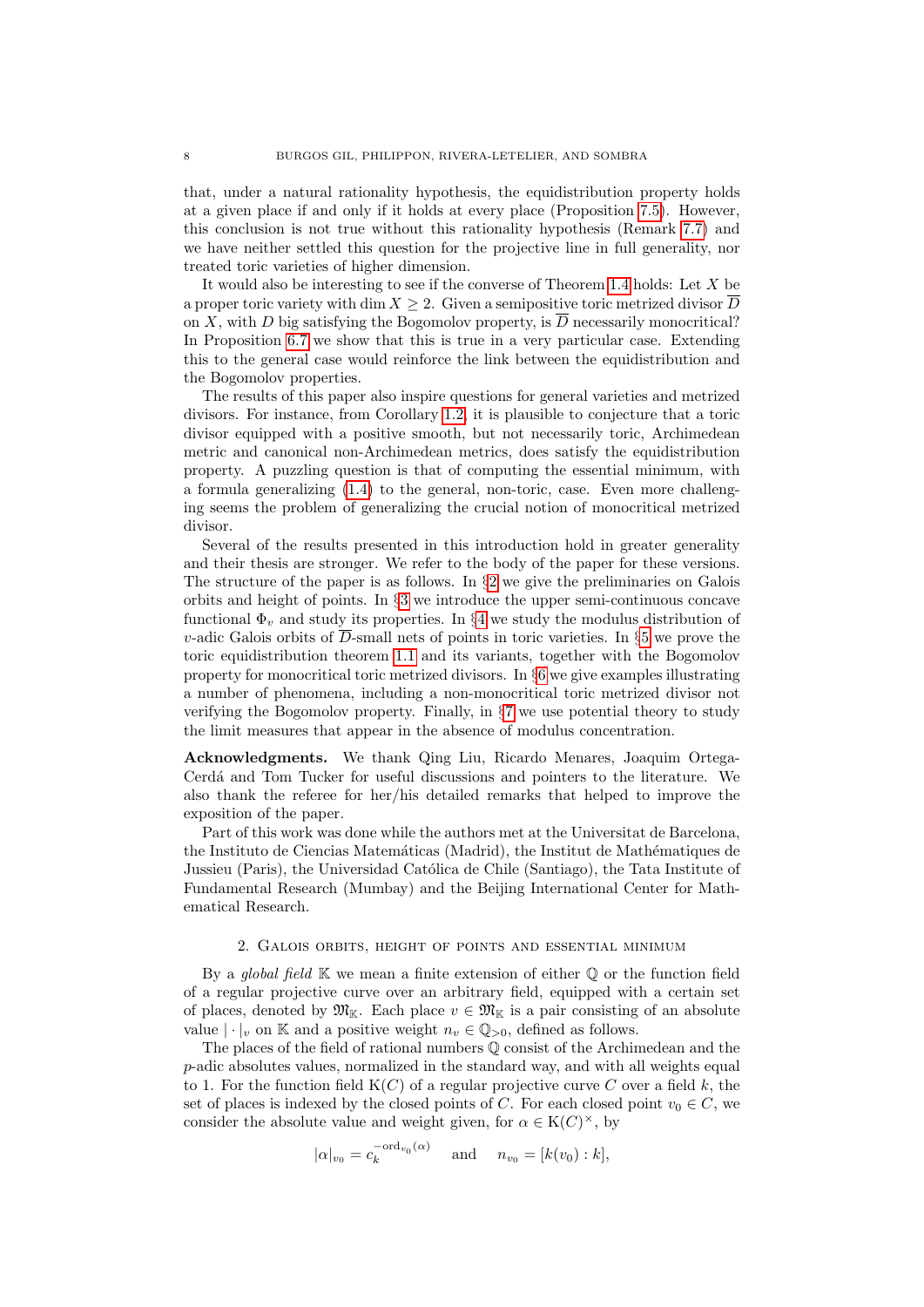with  $c_k = \#k$  if the base field k is finite and  $c_k = e$  otherwise, and where  $\text{ord}_{v_0}(\alpha)$ denotes the order of  $\alpha$  in the discrete valuation ring  $\mathcal{O}_{C,v_0}$ .

Let  $\mathbb{K}_0$  denote either  $\mathbb{Q}$  or  $\mathrm{K}(C)$ . In the general case when  $\mathbb{K}$  is a finite extension of  $\mathbb{K}_0$ , the set of places of  $\mathbb K$  is formed by the pairs  $v = (|\cdot|_v, n_v)$  where  $|\cdot|_v$  is an absolute value on K extending an absolute value  $|\cdot|_{v_0}$  with  $v_0 \in \mathfrak{M}_{\mathbb{K}_0}$  and

$$
n_v = \frac{[\mathbb{K}_v : \mathbb{K}_{0,v_0}]}{[\mathbb{K} : \mathbb{K}_0]} n_{v_0},
$$
\n(2.1)

where  $\mathbb{K}_v$  denotes the completion of  $\mathbb{K}$  with respect to  $|\cdot|_v$ , and similarly for  $\mathbb{K}_{0,v_0}$ . This set of places satisfies the following basic properties.

<span id="page-8-3"></span>**Proposition 2.1.** Let  $\mathbb{K}_0$  denote either Q or  $K(C)$ , the function field of a regular projective curve C over a field k. Let K be a finite extension of  $\mathbb{K}_0$  and  $\mathfrak{M}_{\mathbb{K}}$  the associated set of places as above. Then

- <span id="page-8-0"></span>(1) for every  $v_0 \in \mathfrak{M}_{\mathbb{K}_0}$ , we have  $\sum_{v|v_0} n_v = n_{v_0}$ ;
- <span id="page-8-1"></span>(2) for every  $\alpha \in \mathbb{K}^{\times}$ , we have  $\sum_{v \in \mathfrak{M}_{\mathbb{K}}} n_v \log |\alpha|_v = 0$  (product formula).

Proof. These properties are classical, see for instance [\[AW45,](#page-53-17) Theorems 2 and 3].

In the function field case there is a subtlety, due to the fact that a given field may have different structures of global field depending on the choice of base curve.

Let C be a regular projective curve over k and  $K(C) \hookrightarrow \mathbb{K}$  a finite extension of fields. Then there is a regular projective curve  $B$  over  $k$  and a finite morphism  $\pi: B \to C$  such that  $\mathbb{K} \simeq K(B)$  and the previous extension can be identified with  $\pi^*: K(C) \hookrightarrow K(B)$ , see for instance [\[Liu02,](#page-53-18) Proposition 7.3.13 and Lemma 7.3.10].

We could give to  $K$  the structure of global field defined directly by the curve  $B$ , but the obtained absolute values of  $\mathbb K$  would not be extensions of those of  $\mathbb K_0$ . To remedy this, we renormalize these absolute values of K and, to preserve the product formula, we also change the weights.

From the valuative criterion of properness, for each closed point  $v_0 \in C$ , the absolute values of  $\mathbb K$  extending  $|\cdot|_{v_0}$  are in bijection with the closed points of the fiber above  $v_0$ . Moreover, since the map  $\pi$  is finite, for each closed point  $v \in \pi^{-1}(v_0)$ , the ring  $\mathcal{O}_{B,v}$  is a finite module over  $\mathcal{O}_{C,v_0}$ . It follows from [\[Bou85,](#page-53-19) *Chapitre 6*, *Proposition 2* in §8.2 and *Théorème 2* in §8.5] that the absolute value and weight corresponding to v are given, for  $\alpha \in K(B)^{\times}$ , by

<span id="page-8-2"></span>
$$
|\alpha|_v = c_k^{-\frac{\text{ord}_v(\alpha)}{e_v/v_0}}, \quad n_v = \frac{e_{v/v_0}[k(v):k]}{[K(B):K(C)]},
$$
\n(2.2)

with  $e_{v/v_0}$  the ramification index of v over  $v_0$ . The same results in loc. cit. give the formula in [\(1\)](#page-8-0).

For the product formula in  $(2)$ , we obtain from  $(2.2)$  that

$$
\sum_{v} n_{v} \log |\alpha|_{v} = -\log(c_{k}) \sum_{v} \frac{[k(v) : k] \text{ord}_{v}(\alpha)}{[K(B) : K(C)]} = \frac{-\log(c_{k})}{[K(B) : K(C)]} \deg(\text{div}(\alpha)) = 0,
$$

because the degree of a principal divisor on B is zero, which concludes the proof.  $\Box$ 

For  $v \in \mathfrak{M}_{\mathbb{K}}$ , we choose an algebraic closure  $\mathbb{K}_v \subset \overline{\mathbb{K}}_v$  of  $\mathbb{K}_v$ . The absolute value  $|\cdot|_v$  on  $\mathbb{K}_v$  has a unique extension to  $\overline{\mathbb{K}}_v$ . We denote by  $\mathbb{C}_v$  the completion of  $\overline{\mathbb{K}}_v$  with respect to this extended absolute value. We also choose an algebraic closure  $\overline{\mathbb{K}}$  of  $\mathbb{K}$  and an embedding  $\eta_v : \overline{\mathbb{K}} \to \mathbb{C}_v$ .

Let  $X$  be a variety over  $K$ , that is, a reduced and irreducible separated scheme of finite type over K. The elements of  $X(\overline{\mathbb{K}})$  are called the *algebraic points* of X. For  $p \in X(\overline{\mathbb{K}})$ , its Galois orbit is  $Gal(p) := Gal(\overline{\mathbb{K}}/\mathbb{K}) \cdot p \subset X(\overline{\mathbb{K}})$ , that is, the orbit of p under the action of the absolute Galois group of  $K$ .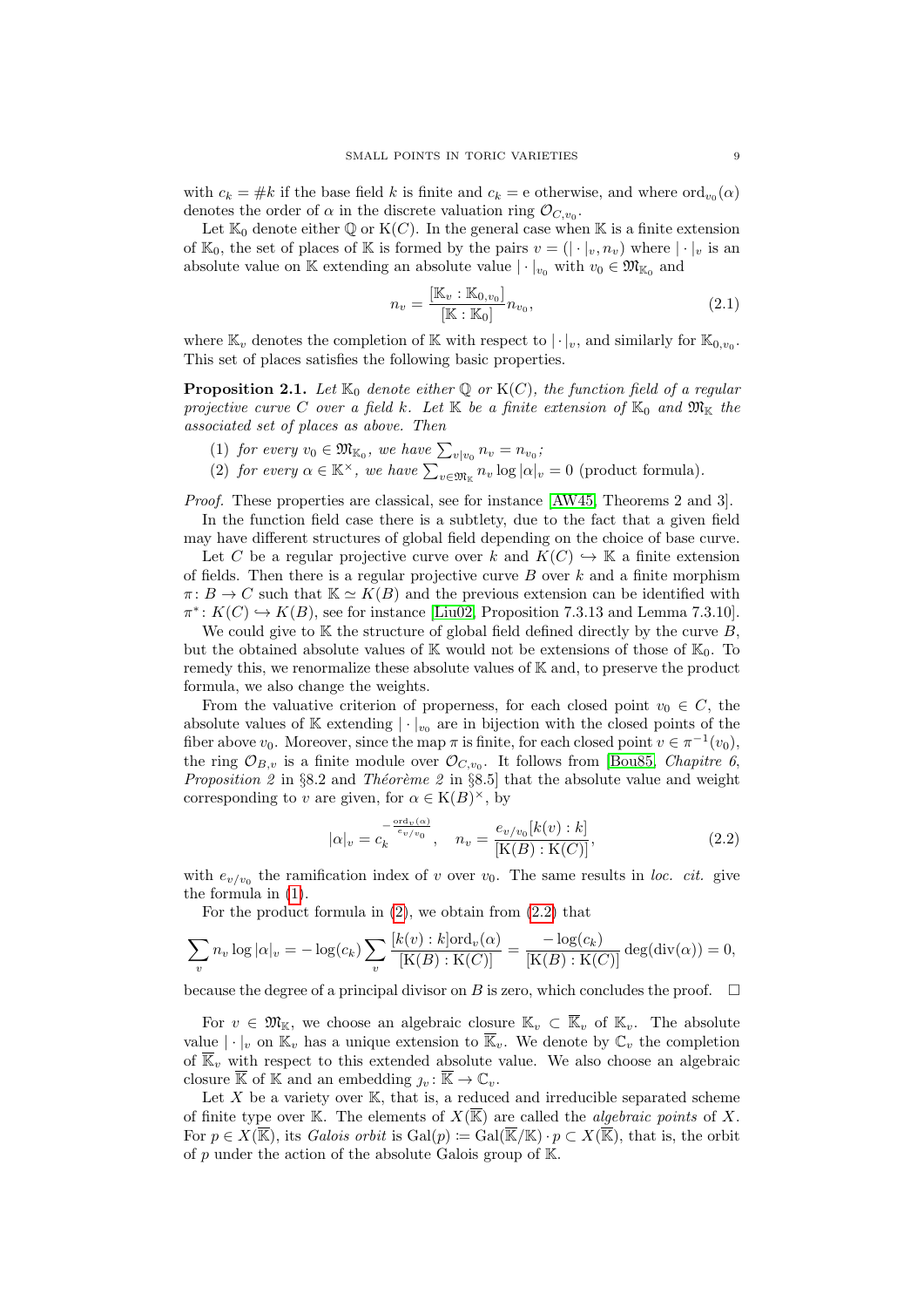For  $v \in \mathfrak{M}_{\mathbb{K}}$ , we denote by  $X_{\mathbb{K}_v}^{\text{an}}$  the *v*-adic analytifications of X over  $\mathbb{K}_v$  and by  $X_v^{\text{an}}$  the v-adic analytifications of X over  $\mathbb{C}_v$ . If v is Archimedean, they both coincide with a complex space  $(X_{\mathbb{K}_v}$  is equipped with an anti-linear involution if  $\mathbb{K}_v \simeq \mathbb{R}$ ). If v is non-Archimedean, they are Berkovich spaces over  $\mathbb{K}_v$  and  $\mathbb{C}_v$ . respectively. These spaces are related by([\[Ber90,](#page-53-20) Corollary 1.3.6])

$$
X_{\mathbb{K}_v}^{\text{an}} = X_v^{\text{an}} / \text{Gal}(\overline{\mathbb{K}}_v / \mathbb{K}_v).
$$
  

$$
\pi_v \colon X_v^{\text{an}} \to X_{\mathbb{K}_v}^{\text{an}}
$$
(2.3)

We denote by

the projection.

There is a map

$$
X(\mathbb{C}_v) \longrightarrow X_v^{\mathrm{an}}.
$$

Using the chosen inclusion  $y_v : \overline{\mathbb{K}} \hookrightarrow \mathbb{C}_v$ , we obtain a map  $X(\overline{\mathbb{K}}) \hookrightarrow X(\mathbb{C}_v)$  and, by composition the previous map, an inclusion

$$
\iota_v \colon X(\overline{\mathbb{K}}) \longrightarrow X_v^{\mathrm{an}}.
$$

The v-adic Galois orbit of an algebraic point  $p \in X(\overline{\mathbb{K}})$ , denoted by  $Gal(p)_v$ , is defined as the image of  $Gal(\overline{\mathbb{K}}/\mathbb{K})\cdot p$  under  $\iota_v$ . It is a finite subset that does not depend on the choice of the inclusion  $j_v$ . We also denote by  $\mu_{p,v}$  the uniform discrete probability measure on  $X_v^{\text{an}}$  supported on  $\text{Gal}(p)_v$ , that is,

<span id="page-9-0"></span>
$$
\mu_{p,v} = \frac{1}{\#\operatorname{Gal}(p)_v} \sum_{q \in \operatorname{Gal}(p)_v} \delta_q,\tag{2.4}
$$

where  $\delta_q$  is the Dirac measure at the point  $q \in X_v^{\text{an}}$ . Hence, for a continuous function  $f: X_v^{\text{an}} \to \mathbb{R}$ ,

$$
\int f \, \mathrm{d}\mu_{p,v} = \frac{1}{\# \mathrm{Gal}(p)_v} \sum_{q \in \mathrm{Gal}(p)_v} f(q).
$$

An  $\mathbb R$ -divisor on X is a linear combination of Cartier divisors on X with real coefficients. A metrized R-divisor  $\overline{D}$  on X is an R-divisor D on X equipped with a quasi-algebraic family of v-adic metrics  $(\|\cdot\|_v)_{v \in \mathfrak{M}_{\mathbb{K}}}$ , see [\[BMPS16,](#page-53-12) §3] for details. In loc. cit., for each  $v \in \mathfrak{M}_{\mathbb{K}}$  the metric  $\|\cdot\|_v$  is defined over the analytic space  $X^{\text{an}}_{\mathbb{K}_v}$ . Note that this space was denoted " $X_v^{\text{an}}$ " in loc. cit. but since we will study equidistribution problems of Galois orbits of points that are defined over varying extensions of K of arbitrary large degree it is more convenient to work on the space  $X_v^{\text{an}}$  instead that in the space  $X_{\mathbb{K}_v}^{\text{an}}$ . Hence we have changed the notation accordingly. With this point of view, every object on  $X_{\mathbb{K}_v}^{\text{an}}$  will be seen as an object on  $X_v^{\text{an}}$  by taking its inverse image under the projection  $\pi_v$ . For instance let  $\overline{D}$  be a metrized R-divisor on X and s a rational R-section of D [\[BMPS16,](#page-53-12) §3]. In loc. cit., the v-adic metric  $\|\cdot\|_v$  is described by a continuous function  $||s||_v: X_{\mathbb{K}_v}^{\text{an}} \setminus |\text{div}(s)| \to \mathbb{R}_{>0}$ . In the current paper we denote by  $||s||_v$  the function on  $X_v^{\text{an}} \setminus |\text{div}(s)|$  given by the composition

$$
||s(p)||_v = ||s(\pi_v(p))||_v.
$$

Clearly this function is invariant under the action of  $Gal(\overline{\mathbb{K}}_v/\mathbb{K}_v)$ .

To a metrized R-divisor  $\overline{D}$  on X we can associate a height function

$$
\mathbf{h}_{\overline{D}}\colon X(\overline{\mathbb{K}})\longrightarrow \mathbb{R}
$$

as follows.

Given  $p \in X(\overline{\mathbb{K}})$ , choose a rational R-section s of D such that  $p \notin |div(s)|$ . Choose a finite extension F of K such that  $p \in X(\mathbb{F})$ . For each  $w \in \mathfrak{M}_{\mathbb{F}}$  over a place  $v \in \mathfrak{M}_{\mathbb{K}}$ , we can choose an embedding  $\sigma_w : \mathbb{F} \hookrightarrow \mathbb{C}_v$  such that the restriction of the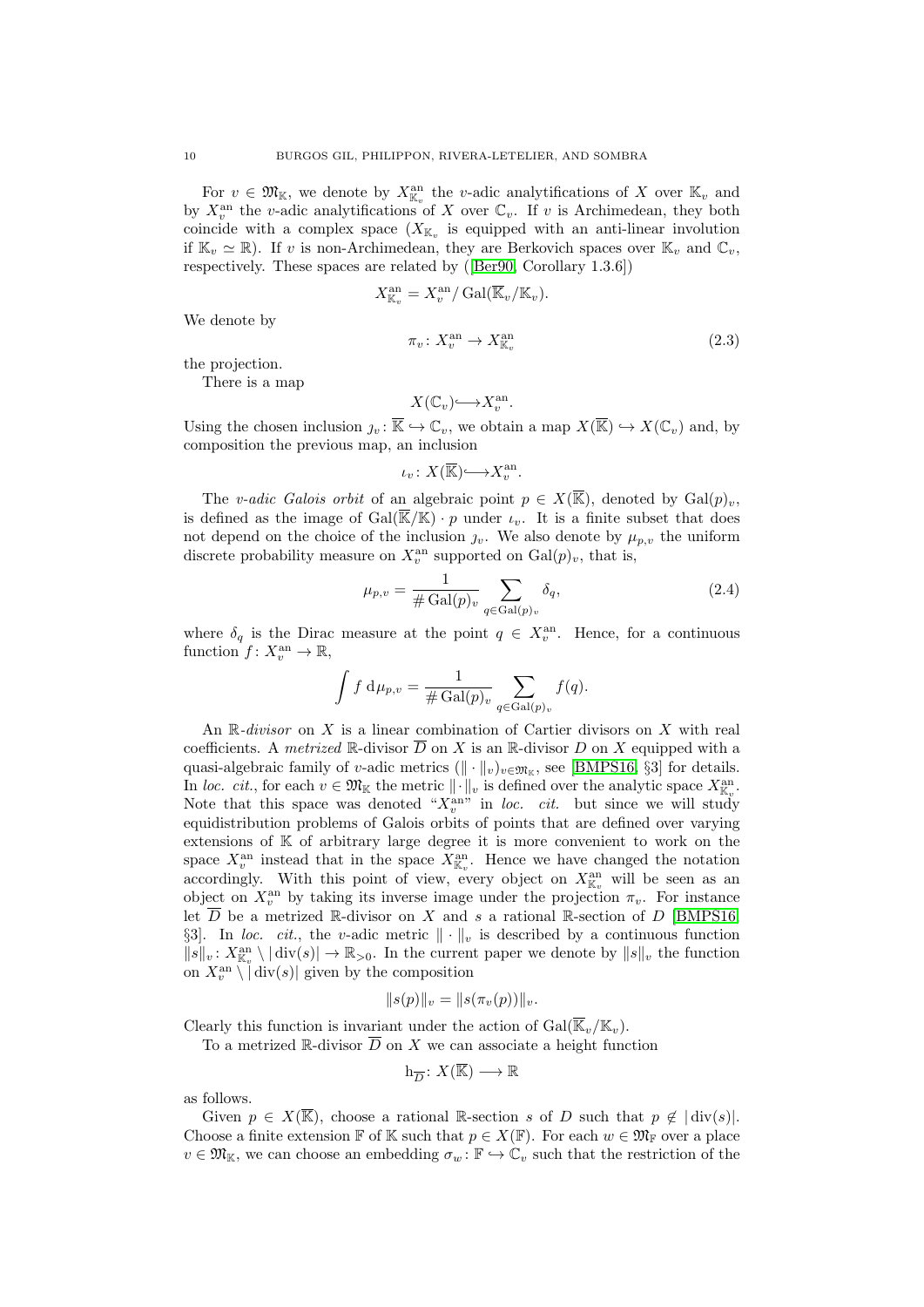absolute value  $|\cdot|_v$  of  $\mathbb{C}_v$  agrees with  $|\cdot|_w$ . We denote also by  $\sigma_w$  the induced map  $X(\mathbb{F}) \to X_v^{\text{an}}.$ 

<span id="page-10-0"></span>**Definition 2.2.** Let X be a variety over K,  $\overline{D}$  a metrized R-divisor on X, and  $p \in X(\overline{\mathbb{K}})$ . With the above notation, the *height* of p with respect to  $\overline{D}$  is defined as

$$
\mathrm{h}_{\overline{D}}(p) = -\sum_{w \in \mathfrak{M}_{\mathbb{F}}} n_w \log \|s \circ \sigma_w(p)\|_v.
$$

The height is independent of the choice of the rational  $\mathbb{R}$ -section s, the extension F and the embeddings  $\sigma_w$ .

Instead of choosing a finite extension where the point  $p$  is defined, it is possible to express the height of an algebraic point in terms of its Galois orbit.

<span id="page-10-3"></span>**Proposition 2.3.** With the previous hypothesis and notation, the height of p with respect to  $\overline{D}$  is given by

$$
h_{\overline{D}}(p) = -\sum_{v \in \mathfrak{M}_{K}} \frac{n_{v}}{\# \operatorname{Gal}(p)_{v}} \sum_{q \in \operatorname{Gal}(p)_{v}} \log ||s(q)||_{v}.
$$

*Proof.* Choose a finite normal extension  $\mathbb{F} \subset \overline{\mathbb{K}}$  of K such that  $p \in X(\mathbb{F})$ . For each  $v \in \mathfrak{M}_{\mathbb{K}}$  we denote  $\mathfrak{M}_{\mathbb{F}_p}$ , the set of places of  $\mathbb{F}$  above v.

Write  $G = \text{Gal}(\mathbb{F}, \mathbb{K})$  and let  $\mathbb{F}^G$  be the fixed field. Then  $\mathbb{F}/\mathbb{F}^G$  is a Galois extension with Galois group G and  $\mathbb{F}^G/\mathbb{K}$  is purely inseparable. Hence, for  $v \in \mathfrak{M}_{\mathbb{K}}$ ,

<span id="page-10-1"></span>
$$
\frac{[\mathbb{F}_w:\mathbb{K}_v]}{[\mathbb{F}:\mathbb{K}]}=\frac{[\mathbb{F}_w:(\mathbb{F}^G)_v]}{[\mathbb{F}:\mathbb{F}^G]}=\frac{1}{\#\mathfrak{M}_{\mathbb{F},v}}.
$$

Then, from the definition of the height of  $p$  in Definition [2.2](#page-10-0) and Proposition  $2.1(1)$  $2.1(1)$ , it follows that

$$
h_{\overline{D}}(p) = -\sum_{v \in \mathfrak{M}_{\mathbb{K}}} n_v \sum_{w|v} \frac{[\mathbb{F}_w : \mathbb{K}_v]}{[\mathbb{F} : \mathbb{K}]} \log \|s \circ \sigma_w(p)\|_v
$$
  
= 
$$
-\sum_{v \in \mathfrak{M}_{\mathbb{K}}} \frac{n_v}{\# \mathfrak{M}_{\mathbb{F},v}} \sum_{w|v} \log \|s \circ \sigma_w(p)\|_v. \quad (2.5)
$$

The group G acts on  $\mathfrak{M}_{\mathbb{F},v}$  and, since p is defined over  $\mathbb{F}$ , also on  $Gal(p)_v$ . Both actions are transitive. Therefore, choosing  $w_0 \in \mathfrak{M}_{\mathbb{F}_n}$ ,

$$
\frac{1}{\#\mathfrak{M}_{\mathbb{F},v}} \sum_{w|v} \log ||s \circ \sigma_w(p)||_v = \frac{1}{\#G} \sum_{g \in G} \log ||s \circ \sigma_{w_0}(g(p))||_v
$$

$$
= \frac{1}{\#\operatorname{Gal}(p)_v} \sum_{q \in \operatorname{Gal}(p)_v} \log ||s(q)||_v.
$$

The statement follows from this together with  $(2.5)$ .

The *essential minimum* of X with respect to  $\overline{D}$  is defined as

<span id="page-10-2"></span>
$$
\mu_{\overline{D}}^{\text{ess}}(X) = \sup_{\substack{Y \subseteq X \\ Y \text{ closed}}} \inf_{p \in (X \setminus Y)(\overline{\mathbb{R}})} h_{\overline{D}}(p). \tag{2.6}
$$

Roughly speaking, the essential minimum is the generic infimum of the height function.

**Definition 2.4.** Let X be a variety over K and  $\overline{D}$  a metrized R-divisor on X. A net  $(p_l)_{l\in I}$  of algebraic points of X is  $\overline{D}$ -small if

$$
\lim_{l} \mathbf{h}_{\overline{D}}(p_l) = \mu_{\overline{D}}^{\text{ess}}(X).
$$

The net  $(p_l)_{l\in I}$  is *generic* if, for every closed subset  $Y \subsetneq X$ , there is  $l_0 \in I$  such that  $p_l \notin Y(\overline{\mathbb{K}})$  for  $l \geq l_0$ .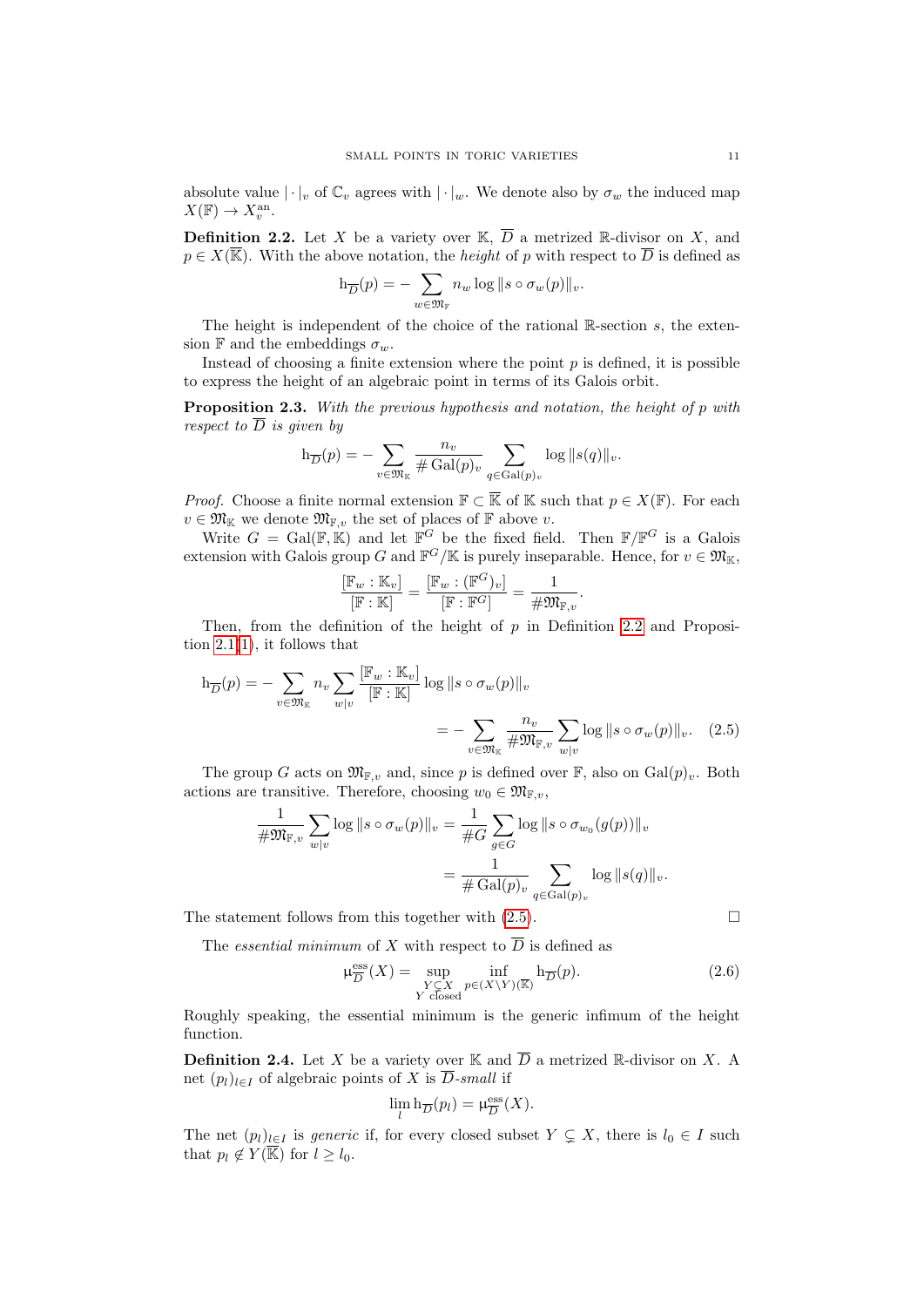<span id="page-11-1"></span>**Proposition 2.5.** Given a variety X over K and  $\overline{D}$  a metrized R-divisor on X, there exists a generic  $\overline{D}$ -small net of algebraic points of X. Moreover, every generic net  $(p_l)_{l\geq 1}$  of algebraic points of X satisfies

$$
\liminf_{l} \ln_{\overline{D}}(p_l) \ge \mu_{\overline{D}}^{\text{ess}}(X).
$$

Proof. The second statement is clear from the definition of the essential minimum.

For the first statement, let  $I$  be the set of closed subvarieties of  $X$  of pure codimension 1, ordered by inclusion. This is a directed set. For each  $Y \in I$ , denote by  $c(Y)$  its number of irreducible components and choose a point  $p_Y \in (X \setminus Y)(\mathbb{K})$ with

$$
h_{\overline{D}}(p_Y) \le \mu_{\overline{D}}^{\text{ess}}(X) + \frac{1}{c(Y)}.
$$

Clearly, the net  $(p_Y)_{Y \in I}$  is generic and  $\overline{D}$ -small.

<span id="page-11-3"></span>**Remark 2.6.** When  $K$  is a number field, the collection of subvarieties of X is countable. This fact implies that a generic  $\overline{D}$ -small net contains generic  $\overline{D}$ -small sequences (although these sequences need not be subnets). Thus, Proposition [2.5](#page-11-1) implies the existence of generic  $\overline{D}$ -small sequences of algebraic points in this case.

Suppose now that the variety X is proper over  $\mathbb K$  and of dimension n. A metrized R-divisor  $\overline{D}$  on X is *semipositive* if it can be written as

$$
\overline{D} = \sum_{i=1}^{r} \alpha_i \overline{D}_i
$$

with  $\overline{D}_i$  a semipositive metrized divisor and  $\alpha_i \in \mathbb{R}_{\geq 0}$ ,  $i = 1, \ldots, r$ . Recall that  $\overline{D}_i$ is semipositive if each of its v-adic metrics is a uniform limit of a sequence of semipositive smooth (respectively, algebraic) metrics in the Archimedean (respectively, non-Archimedean) case.

Given a semipositive metrized  $\mathbb{R}$ -divisor  $\overline{D}$ , we can extend the notion of height of points to subvarieties of higher dimension. In particular, the height of  $X$ , denoted by  $h_{\overline{D}}(X)$ , is defined. Moreover, for each  $v \in \mathfrak{M}_{\mathbb{K}}$  we can consider the associated v-adic Monge-Ampère measure, denoted by  $c_1(D, \|\cdot\|_v)^{\wedge n}$ . It is a measure on  $X_v^{\text{an}}$ of total mass  $\deg_D(X)$ , see for instance [\[BPS14,](#page-53-11) §1.4] for the case when D is a divisor. The v-adic Monge-Ampère measure of an  $\mathbb{R}$ -divisor is defined from that of divisors by polarization and multilinearity.

A theorem of Zhang shows that, when  $K$  is a number field,  $D$  is an ample divisor and  $\overline{D}$  is semipositive, the essential minimum can be bounded below in terms of the height of  $X$  and the degree of  $D$  [\[Zha95,](#page-54-6) Theorem 5.2]:

<span id="page-11-2"></span>
$$
\mu_{\overline{D}}^{\text{ess}}(X) \ge \frac{\mathbf{h}_{\overline{D}}(X)}{(n+1)\deg_D(X)}.\tag{2.7}
$$

This inequality can be generalized to global fields and semiample big divisors, see for instance [\[Gub08,](#page-53-14) Proposition 5.10].

In some cases, the inequality [\(2.7\)](#page-11-2) is an equality. For instance, this happens for the canonical metric on divisors of toric and Abelian varieties, and for the canonical metrics coming from dynamical systems. This motivates the following definition.

<span id="page-11-0"></span>**Definition 2.7.** Let X be a proper variety over K of dimension n, and  $\overline{D}$  a semipositive metrized R-divisor on X with D big. Then  $\overline{D}$  is quasi-canonical if

$$
\mu_{\overline{D}}^{\text{ess}}(X) = \frac{\mathbf{h}_{\overline{D}}(X)}{(n+1)\deg_D(X)}.
$$

In other words, quasi-canonical metrized R-divisors are those for which Zhang's lower bound for the essential minimum is attained.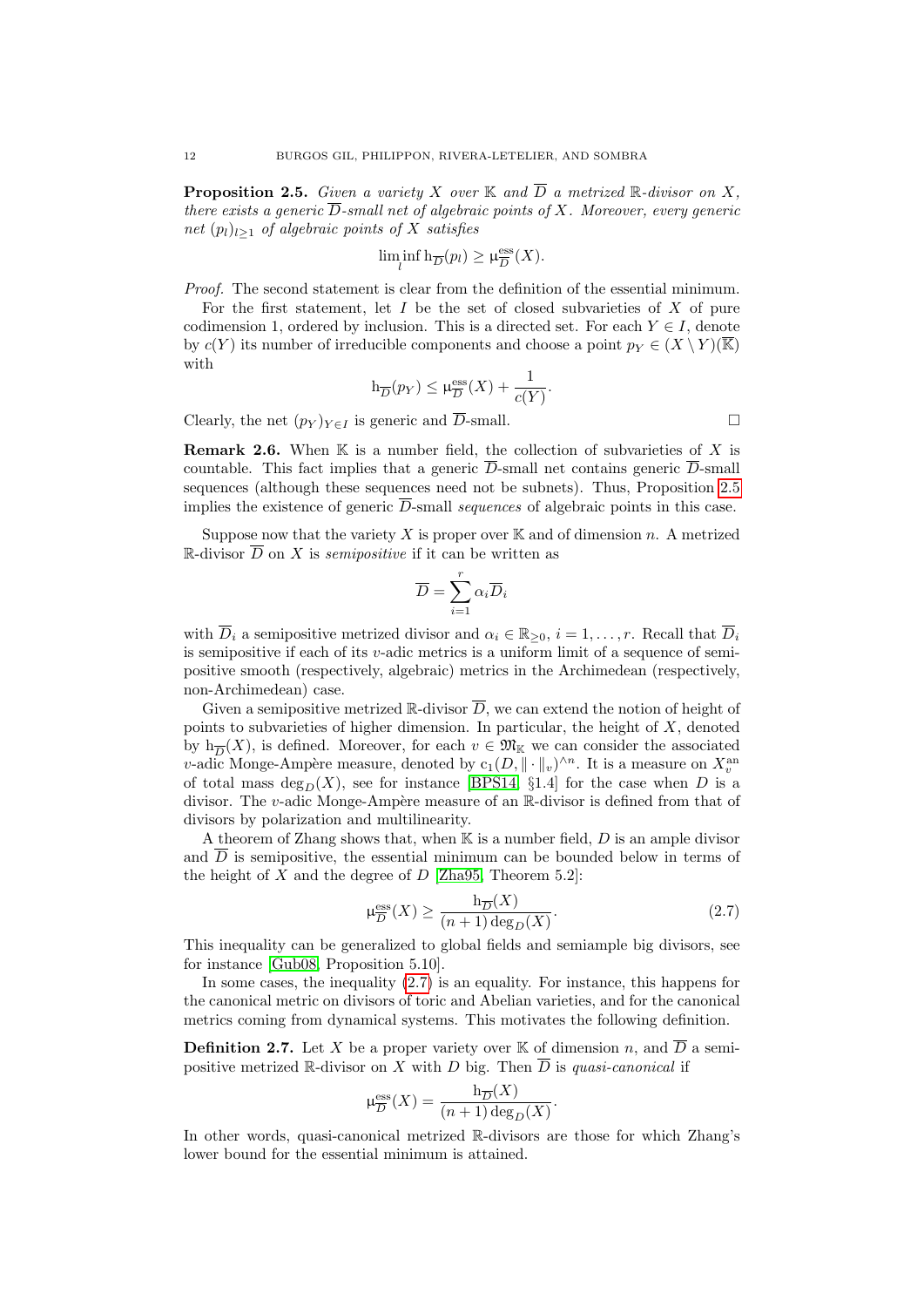As we will see in §[5,](#page-32-0) the condition for a toric metric of being quasi-canonical is very restrictive. The following observation is a direct consequence of Proposition [2.5](#page-11-1) and of the inequality [\(2.7\)](#page-11-2).

<span id="page-12-2"></span>**Proposition 2.8.** Let X be a proper variety over  $\mathbb K$  of dimension n and  $\overline{D}$  a semipositive metrized divisor on  $X$  with  $D$  big and semiample. Then there exists a generic net  $(p_l)_{l \in I}$  of algebraic points of X with

<span id="page-12-1"></span>
$$
\lim_{l} \mathbf{h}_{\overline{D}}(p_l) = \frac{\mathbf{h}_{\overline{D}}(X)}{(n+1)\deg_D(X)}\tag{2.8}
$$

if and only if  $\overline{D}$  is quasi-canonical.

We discuss now the equidistribution of Galois orbits of points of small height.

Let X be a proper variety over K and  $v \in \mathfrak{M}_{K}$ . We endow the space of probability measures on  $X_v^{\text{an}}$  with the weak- $*$  topology with respect to the space of continuous functions on  $X_v^{\text{an}}$ . In particular, a net of probability measures  $(\mu_l)_{l\in I}$  converges to a probability measure  $\mu$  if, for every continuous function  $f: X_v^{\text{an}} \to \mathbb{R}$ ,

$$
\lim_{l} \int f \, \mathrm{d}\mu_l = \int f \, \mathrm{d}\mu.
$$

<span id="page-12-0"></span>**Definition 2.9.** Let  $\overline{D}$  be a metrized R-divisor on X. A probability measure  $\mu$  on  $X_v^{\text{an}}$  is a v-adic limit measure for  $\overline{D}$  if there exists a generic  $\overline{D}$ -small net  $(p_l)_{l\in I}$  of algebraic points of X such that the net of probability measures  $(\mu_{p_l,v})_{l\in I}$  converges to  $\mu$ . We say that  $\overline{D}$  satisfies the *v*-adic equidistribution property if, for every generic  $\overline{D}$ -small net  $(p_l)_{l \in I}$  as above, the net of measures  $(\mu_{p_l,v})_{l \in I}$  converges.

Clearly, when the v-adic equidistribution property holds, there exists a unique limit measure.

<span id="page-12-4"></span>**Remark 2.10.** When K is a number field, the analytic space  $X_v^{\text{an}}$  is homeomoerphic to a compact subspace of a Euclidean space [\[HLP14,](#page-53-21) Theorem 1.1]. In particular,  $X_v^{\text{an}}$  is a compact Polish space, and so the space of probability measures on it is metrizable [\[Vil09,](#page-54-8) pages 94–95] In particular, this space of probability measures has a nested countable basis of neighborhoods at each point. If all the generic  $\overline{D}$ -small sequences contained in a generic  $\overline{D}$ -small net converge, they must converge to the same limit. Then, using the above fact, we may strengthen Remark [2.6](#page-11-3) showing that a generic  $\overline{D}$ -small net not converging to a given point contains a generic  $\overline{D}$ small sequences not converging to that point. This implies that one can reduce to sequences, instead of nets, in Definition [2.9](#page-12-0) over number fields.

In the literature there are many equidistribution theorems of Galois orbits of points of small height. All these equidistribution results deal with generic nets (or sequences when  $\mathbb K$  is a number field) of algebraic points satisfying the equality [\(2.8\)](#page-12-1). In view of Proposition [2.8,](#page-12-2) the existence of such a net implies that the metric is quasi-canonical. Moreover, the condition [\(2.8\)](#page-12-1) for this net is equivalent of being  $\overline{D}$ -small. Thus we can reformulate a general equidistribution result in the following form.

<span id="page-12-3"></span>**Theorem 2.11.** Let  $K$  be a global field and X a projective variety over  $K$  of dimension n. Let  $\overline{D}$  be a semipositive metrized divisor on X such that D is ample. If  $\overline{D}$  is quasi-canonical then, for every place  $v \in \mathfrak{M}_{\mathbb{K}}$ ,

- (1)  $\overline{D}$  satisfies the v-adic equidistribution property:
- $(2)$  the limit measure is the normalized Monge-Ampère measure

$$
\frac{1}{\deg_D(X)} \, \mathbf{c}_1(D, \|\cdot\|_v)^{\wedge n}.
$$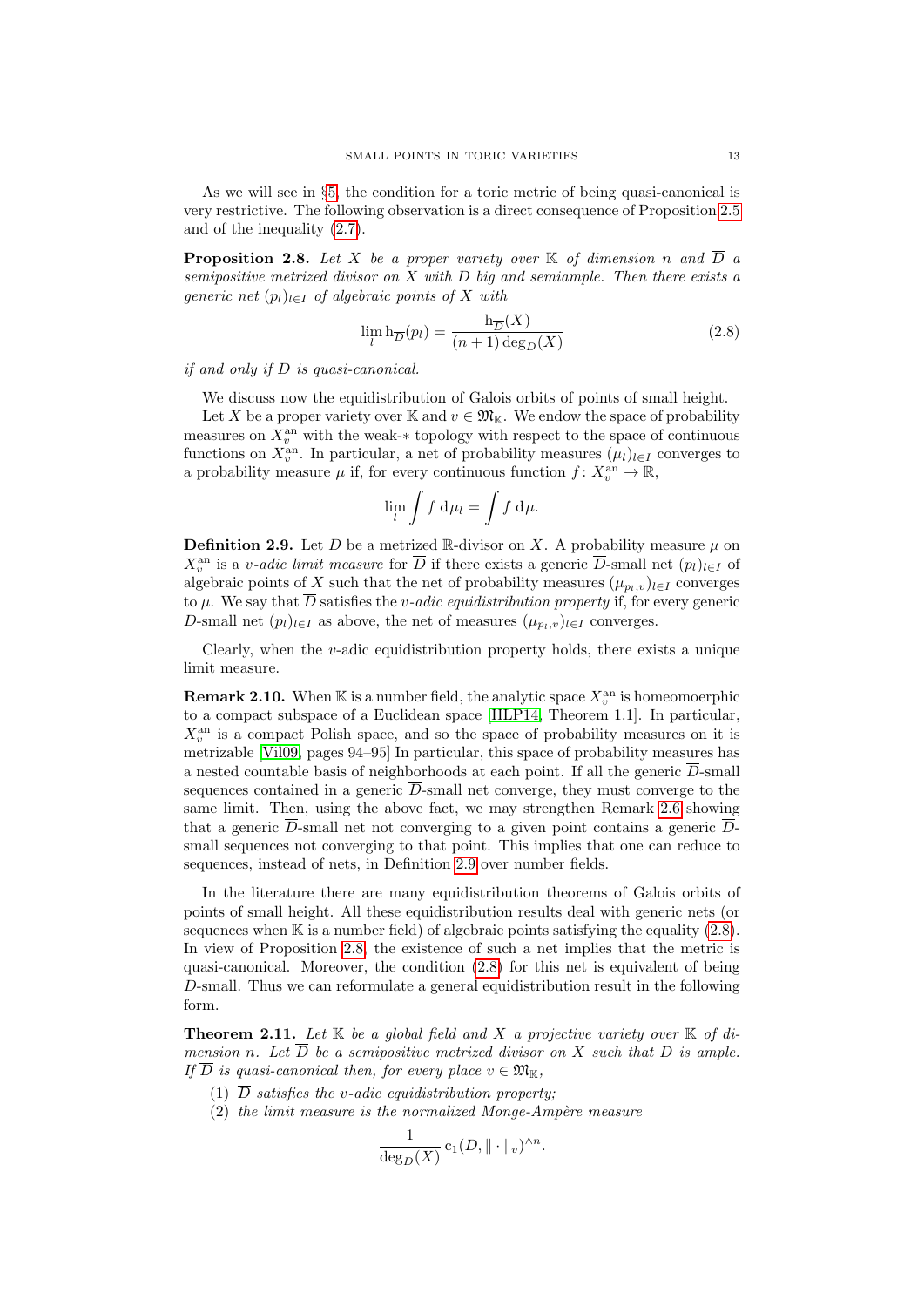This result is due to Yuan [\[Yua08,](#page-54-5) Theorem 3.1] in the number field case and, with more general hypotheses, to Gubler [\[Gub08,](#page-53-14) Theorem 1.1] in the function field case.

This equidistribution theorem imposes a very restrictive hypothesis, namely, that the metrized divisor  $\overline{D}$  is quasi-canonical. But it also has a very strong thesis: not only the Galois orbits of points of small height converge to a measure, but this limit measure can be identified with the normalized Monge-Ampère measure of the metrized divisor.

The main objective of this paper is to start the study of what happens when the hypothesis of  $\overline{D}$  being quasi-canonical is removed. We will work with toric varieties and toric metrics because, in this case, the tools developed previously allow us to work very explicitly. In this setting, we will see that the first statement in Theorem [2.11](#page-12-3) holds in much great generality, but, if the metric is not quasicanonical, the limit measure does not need to agree with the normalized Monge-Ampère measure.

#### 3. Auxiliary results on convex analysis

<span id="page-13-0"></span>In this section we gather several definitions and results on convex analysis that we will use in our study of toric height functions. For a background in convex analysis, see for instance [\[BPS14,](#page-53-11) §2].

Let  $N_{\mathbb{R}} \simeq \mathbb{R}^n$  be a real vector space of dimension n and  $M_{\mathbb{R}} = \text{Hom}(N_{\mathbb{R}}, \mathbb{R}) = N_{\mathbb{R}}^{\vee}$ its dual. The pairing between  $x \in M_{\mathbb{R}}$  and  $u \in N_{\mathbb{R}}$  will be denoted either by  $\langle x, u \rangle$ or  $\langle u, x \rangle$ .

Following [\[BPS14,](#page-53-11)  $\S2$ ], a convex subset C is nonempty. The *relative interior* of C, denoted by  $ri(C)$ , is the interior C relative to the minimal affine subspace containing it.

Let  $C \subset M_{\mathbb{R}}$  be a convex subset and  $g: C \to \mathbb{R}$  a concave function. The supdifferential of g at a point  $x \in C$  is

$$
\partial g(x) = \{ u \in N_{\mathbb{R}} \mid \langle u, z - x \rangle \ge g(z) - g(x) \text{ for all } z \in C \}.
$$

It is a closed, convex subset of  $N_{\mathbb{R}}$ , see [\[BPS14,](#page-53-11) §2.2]. The *stability set* of g is the convex subset of  $N_{\mathbb{R}}$  defined by

 $stab(q) = \{u \in N_{\mathbb{R}} \mid u - q \text{ is bounded below}\}.$ 

The Legendre-Fenchel dual of g is the concave function  $g^{\vee}$ : stab $(g) \to \mathbb{R}$  defined by

<span id="page-13-5"></span>
$$
g^{\vee}(u) = \inf_{x \in C} \langle u, x \rangle - g(x), \tag{3.1}
$$

see ibidem.

Let  $E \subset N_{\mathbb{R}}$  be a convex subset. A nonempty subset  $F \subset E$  is a face of E if every closed segment  $S \subset E$  whose relative interior has nonempty intersection with  $F$ , is contained in  $F$ .

<span id="page-13-3"></span>**Lemma 3.1.** Let  $C \subset M_{\mathbb{R}}$  be a compact convex subset and  $g_1, g_2 \colon C \to \mathbb{R}$  two continuous concave functions. Denote by  $C_{\text{max}}$  the convex subset of C of the points where  $g_1 + g_2$  attains its maximum value and choose  $x \in C_{\text{max}}$ . For  $i = 1, 2$ , consider the concave function  $\widehat{\phi}_i \colon N_{\mathbb{R}} \to \mathbb{R}$  defined by

<span id="page-13-4"></span>
$$
\widehat{\phi}_i(u) = g_i^{\vee}(u) - \langle x, u \rangle + g_i(x). \tag{3.2}
$$

<span id="page-13-1"></span>Then

- (1) if  $x' \in \text{ri}(C_{\text{max}})$ , then  $\partial g_i(x')$  is a face of  $\partial g_i(x)$ ,  $i = 1, 2$ ;
- <span id="page-13-2"></span>(2)  $\partial g_1(x) \cap (-\partial g_2(x))$  is nonempty and does not depend on the choice of  $x \in$  $C_{\text{max}}$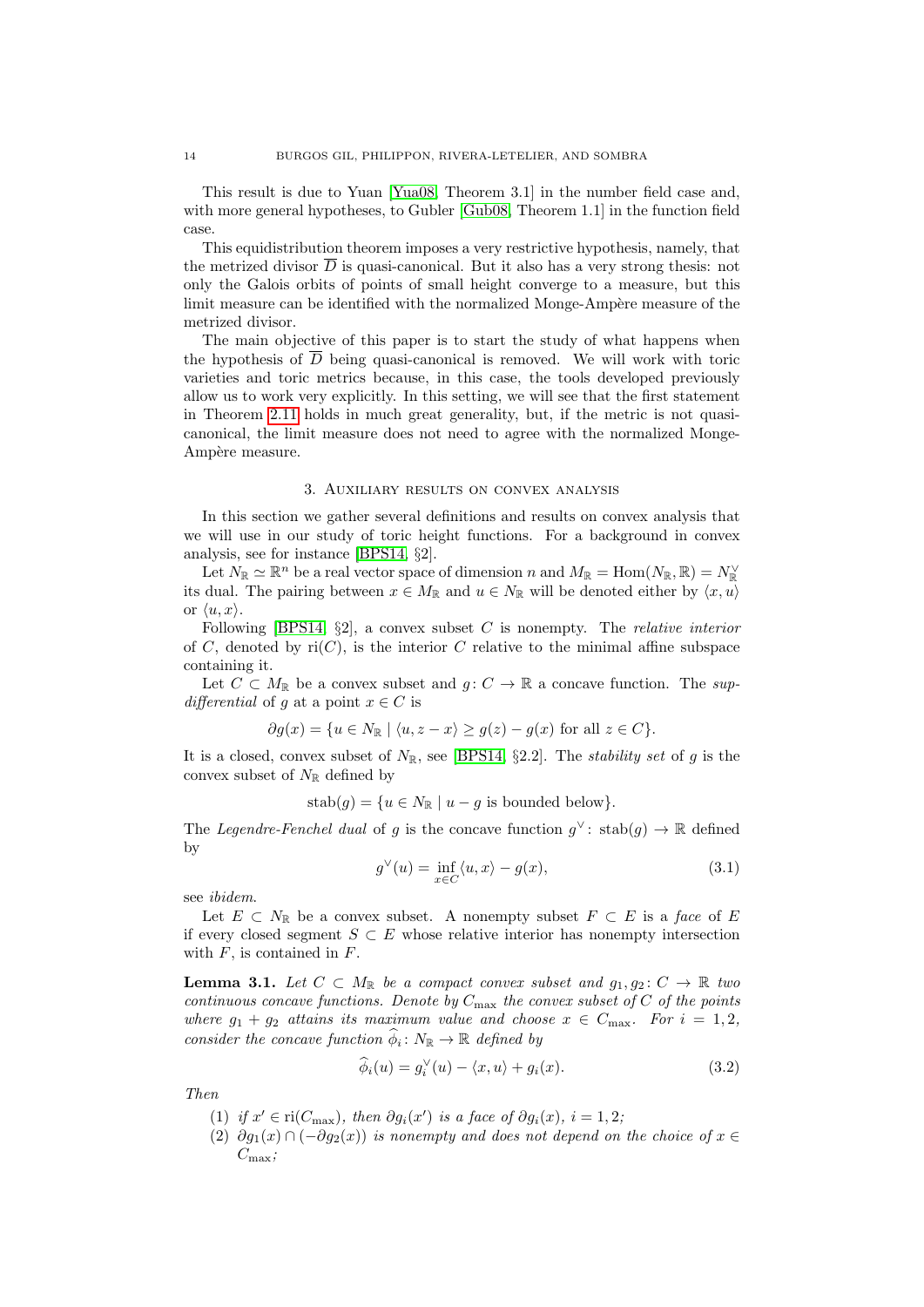- <span id="page-14-3"></span>(3) the minimal face of  $\partial g_1(x)$  containing  $\partial g_1(x) \cap (-\partial g_2(x))$  does not depend on the choice of  $x \in C_{\text{max}}$ ;
- <span id="page-14-4"></span>(4) the function  $\hat{\phi}_i$  is nonpositive and vanishes precisely on  $\partial q_i(x)$ .

*Proof.* The restriction to  $C_{\text{max}}$  of the sum  $g_1+g_2$  is constant, and so the restrictions to this set of  $g_1$  and  $g_2$  are affine and with opposite slopes. In other words, there is  $u_0 \in N_{\mathbb{R}}$  such that, for all  $x_1, x_2 \in C_{\text{max}}$ ,

<span id="page-14-1"></span>
$$
g_1(x_2) - g_1(x_1) = \langle u_0, x_2 - x_1 \rangle
$$
 and  $g_2(x_2) - g_2(x_1) = -\langle u_0, x_2 - x_1 \rangle$ . (3.3)

For the statement [\(1\)](#page-13-1), let  $i \in \{1,2\}$ ,  $x' \in ri(C_{\text{max}})$  and  $u \in \partial g_i(x')$ . By the definition of the sup-differential, for all  $z \in C$ ,

<span id="page-14-0"></span>
$$
\langle u, z - x' \rangle \ge g_i(z) - g_i(x'). \tag{3.4}
$$

Since x' is in the relative interior of  $C_{\text{max}}$ , there exists  $\varepsilon > 0$  such that  $x' - \varepsilon (x - x') \in$  $C_{\text{max}}$ . By [\(3.4\)](#page-14-0) and [\(3.3\)](#page-14-1),

$$
-\varepsilon \langle u, x - x' \rangle = \langle u, x' - \varepsilon (x - x') - x' \rangle
$$
  
\n
$$
\ge g_i(x' - \varepsilon (x - x')) - g_i(x')
$$
  
\n
$$
= (-1)^{i-1} \langle u_0, -\varepsilon (x - x') \rangle = -\varepsilon (g_i(x) - g_i(x')).
$$

Hence  $\langle u, x - x' \rangle \le g_i(x) - g_i(x')$ . By [\(3.4\)](#page-14-0) applied to  $z = x$ , we have also the reverse inequality. Thus  $\langle u, x - x' \rangle = g_i(x) - g_i(x')$ , and it follows from [\(3.4\)](#page-14-0) that, for all  $z \in C$ ,

$$
\langle u, z - x \rangle \ge g_i(z) - g_i(x).
$$

Hence  $u \in \partial g_i(x)$  and so  $\partial g_i(x') \subset \partial g_i(x)$ . Applying [\[BPS14,](#page-53-11) Proposition 2.2.8] to the closed concave function  $g_i^{\vee}$  and observing that  $g_i^{\vee \vee} = g_i$ , we deduce that  $\partial g_i(x')$ is a face of  $\partial g_i(x)$ .

To prove the statement [\(2\)](#page-13-2) note that, since  $g_1 + g_2$  attains its maximum value at  $x$ , by [\[BPS14,](#page-53-11) Proposition 2.3.6(2)]

$$
0 \in \partial(g_1 + g_2)(x) = \partial g_1(x) + \partial g_2(x).
$$

Hence  $\partial g_1(x) \cap (-\partial g_2(x)) \neq \emptyset$ , as stated. Now let u be a point in this intersection. Then

<span id="page-14-2"></span>
$$
\langle u, z - x \rangle \ge g_1(z) - g_1(x) \quad \text{and} \quad \langle -u, z - x \rangle \ge g_2(z) - g_2(x). \tag{3.5}
$$

Choose  $x'' \in C_{\text{max}}$ . Subtracting, from the inequalities [\(3.5\)](#page-14-2) applied to  $z = x''$ , the identities [\(3.3\)](#page-14-1) applied to  $x_1 = x$  and  $x_2 = x''$ , we deduce that

$$
\langle u - u_0, x'' - x \rangle = 0.
$$

Using this together with  $(3.4)$  and  $(3.5)$ , we obtain

$$
\langle u, z - x'' \rangle \ge g_1(z) - g_1(x'') \quad \text{and} \quad \langle -u, z - x'' \rangle \ge g_2(z) - g_2(x'').
$$

Hence  $u \in \partial g_1(x'') \cap (-\partial g_2(x''))$ , as stated.

For the next statement, consider the convex set  $B = \partial g_1(x) \cap (-\partial g_2(x))$  that, thanks to [\(2\)](#page-13-2), does not depend on the choice of  $x \in C_{\text{max}}$ . Denote by  $F_x$  the minimal face of  $\partial g_1(x)$  containing it. By [\(1\)](#page-13-1), it is enough to consider the case when  $x \in \text{ri}(C_{\text{max}})$ . By the same statement, the set  $\partial g_2(x)$  does not depend on the choice of  $x \in \text{ri}(C_{\text{max}})$ , proving [\(3\)](#page-14-3).

The statement [\(4\)](#page-14-4) follows readily from [\[BPS14,](#page-53-11) Lemma 2.2.6].  $\Box$ 

<span id="page-14-5"></span>**Definition 3.2.** Let  $C \subset M_{\mathbb{R}}$  be a compact convex subset and  $g_1, g_2: C \to \mathbb{R}$  two continuous concave functions. Choose a point x in C at which  $g_1 + g_2$  attains its maximum value. We define the convex subset of  $N_{\mathbb R}$ 

$$
B(g_1, g_2) = \partial g_1(x) \cap (-\partial g_2(x))
$$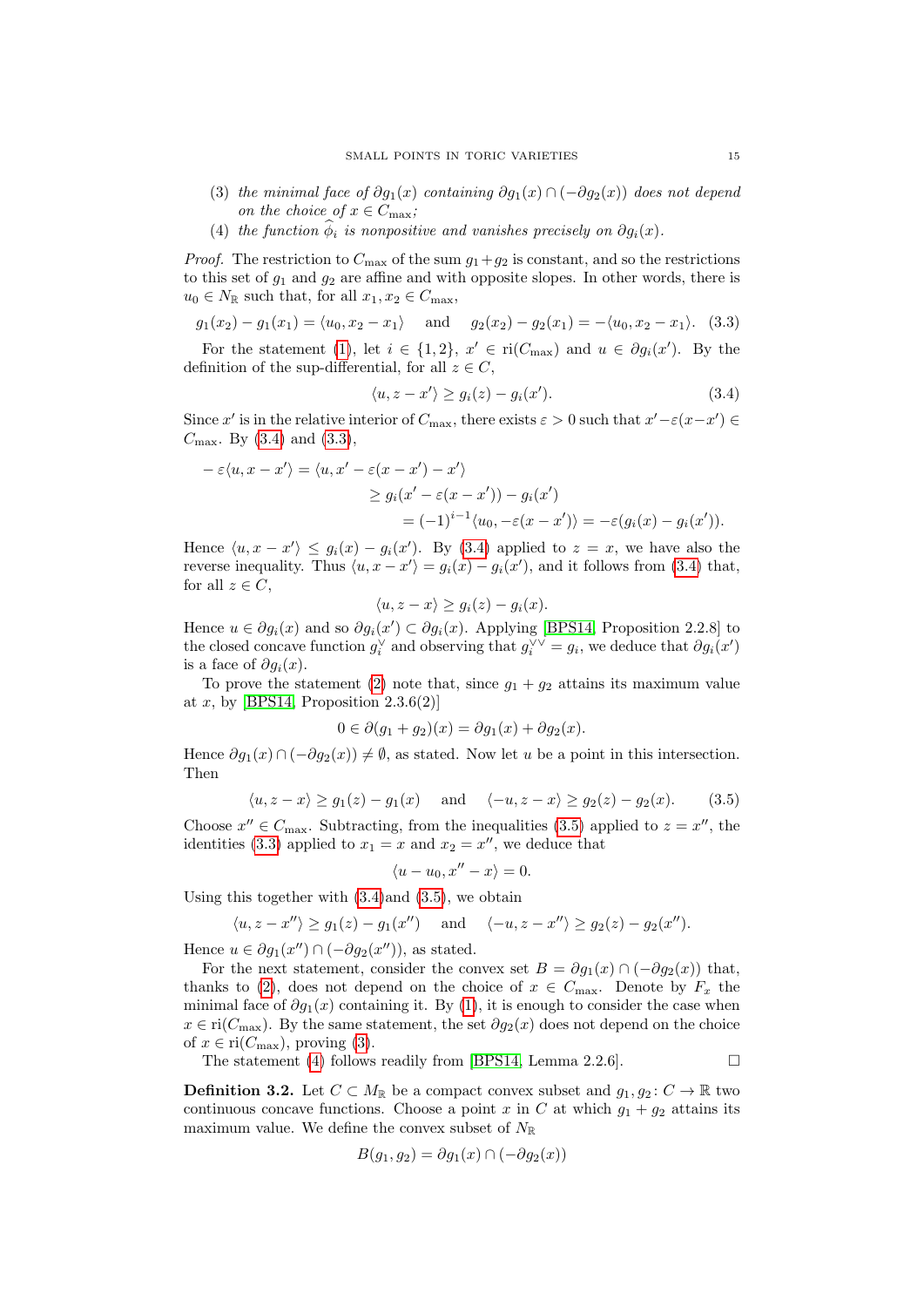and the convex subset

$$
F(g_1, g_2) \subset \partial g_1(x)
$$

as the minimal face of  $\partial g_1(x)$  that contains  $B(g_1, g_2)$  $B(g_1, g_2)$  $B(g_1, g_2)$ . By Lemma [3.1\(](#page-13-3)2[,3\)](#page-14-3), these convex subsets do not depend on the choice of  $x$ .

**Lemma 3.3.** Let  $C \subset M_{\mathbb{R}}$  be a compact convex subset with nonempty interior and  $g_1, g_2 \colon C \to \mathbb{R}$  two concave functions. Then  $B(g_1, g_2)$  is bounded and  $F(g_1, g_2)$ contains no lines.

*Proof.* The convex set  $B(g_1, g_2)$  is not bounded if and only if it contains a ray, that is, a subset of the form  $\mathbb{R}_{\geq 0}u_1 + u_2$  with  $u_i \in N_{\mathbb{R}}$ ,  $i = 1, 2$ , and  $u_1 \neq 0$ . Suppose that this is the case. This implies that, for  $x \in C_{\text{max}}$  and all  $t \geq 0$ ,

$$
tu_1 + u_2 \in \partial g_1(x)
$$
 and  $-tu_1 - u_2 \in \partial g_2(x)$ .

Hence, for all  $z \in C$  and  $t \geq 0$ ,

$$
-\langle u_2, z - x \rangle + g_1(z) - g_1(x) \le t \langle u_1, z - x \rangle \le -\langle u_2, z - x \rangle - g_2(z) + g_2(x).
$$

Letting  $t \to \infty$ , this implies  $C \subset \{z \mid \langle u_1, z - x \rangle = 0\}$ , contradicting the hypothesis that C has nonempty interior. Hence  $B(g_1, g_2)$  is bounded.

Similarly, if  $F(g_1, g_2)$  contains a line  $\mathbb{R}u_1 + u_2$ , then, for  $x \in C_{\text{max}}$  and  $t \in \mathbb{R}$ ,

$$
tu_1+u_2\in\partial g_1(x).
$$

This also implies that C is contained in the affine hyperplane  $\{z \mid \langle u_1, z - x \rangle = 0\}$ and contradicts the hypothesis that C has nonempty interior. Hence  $F(g_1, g_2)$ contains no lines.  $\Box$ 

Let  $\mathcal{C}_{b}(N_{\mathbb{R}})$  be the space of bounded continuous functions on  $N_{\mathbb{R}}$ , let  $\|\cdot\|$  be an auxiliary norm on  $N_{\mathbb{R}}$  that we fix, and for x in  $N_{\mathbb{R}}$  and  $r > 0$  denote by  $\mathcal{B}(x, r)$  the open ball in  $N_{\mathbb{R}}$  centered at x and of radius r.

<span id="page-15-2"></span>**Definition 3.4.** We denote by  $\mathcal{P}$  the space of Borel probability measures on  $N_{\mathbb{R}}$ endowed with the weak-∗ topology with respect to  $\mathcal{C}_{b}(N_{\mathbb{R}})$ . This is the coarsest topology on P such that, for all  $\varphi \in C_{\rm b}(N_{\mathbb{R}})$ , the function  $\mu \mapsto \int \varphi \, d\mu$  is continuous.

We denote by  $\mathcal{E} \subset \mathcal{P}$  the topological subspace of probability measures with finite first moment, that is, the probability measures on  $N_{\mathbb{R}}$  satisfying

$$
\int \|u\| \, \mathrm{d}\mu(u) < \infty.
$$

For  $\mu \in \mathcal{E}$ , the expected value is

$$
E[\mu] = \int u \, d\mu(u) \in N_{\mathbb{R}}.
$$

The weak-∗ topology of P with respect to  $\mathcal{C}_{b}(N_{\mathbb{R}})$  is called the "*topologie étroite*" in [\[Bou69,](#page-53-22) §5]. By Proposition 5.4.10 in loc. cit., the topological space  $\mathcal P$  is complete, metrizable and separable. Later we will consider other topologies on the underlying spaces of  $P$  and  $E$ . When this is the case, we will state explicitly the used topology.

For  $\mu \in \mathcal{P}$ , its support, denoted by supp $(\mu)$ , is the set of all points in  $N_{\mathbb{R}}$  such that all its neighborhoods have positive measure. Clearly, every measure in  $P$  with bounded support lies in  $\mathcal{E}$ .

<span id="page-15-1"></span><span id="page-15-0"></span>**Proposition 3.5.** The space  $\mathcal E$  verifies the following properties.

- (1) For every  $\mu$  in  $\mathcal E$  we have  $E[\mu] \in \text{conv}(\text{supp}(\mu)).$
- (2) The set of probability measures on  $N_{\mathbb{R}}$  with finite support is dense in  $\mathcal{E}$ .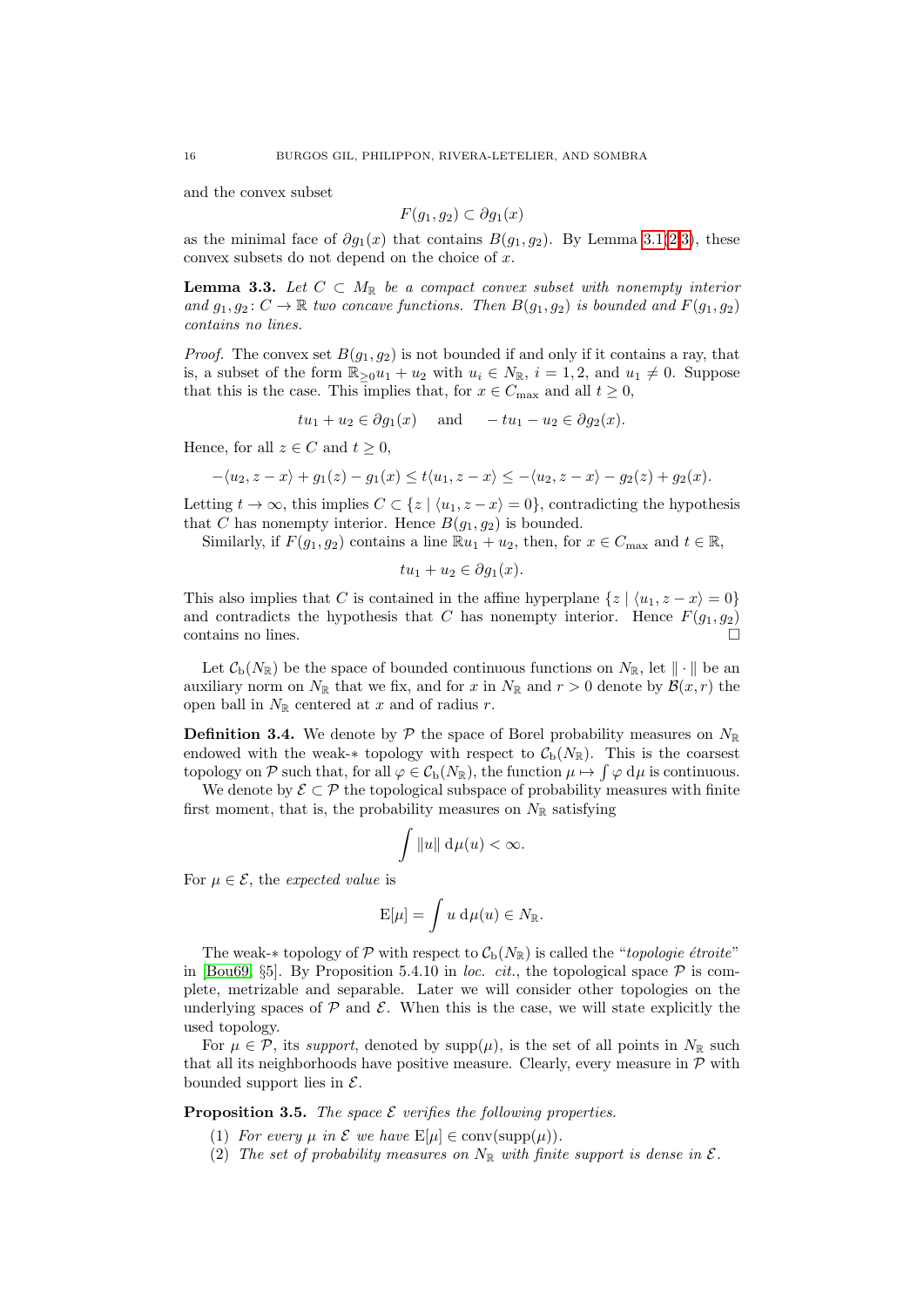*Proof.* To prove the first statement, let  $\mu \in \mathcal{E}$  and suppose that  $E[\mu]$  does not lie in conv( $\text{supp}(\mu)$ ). Restricting to an affine subspace if necessary, we can assume that conv(supp $(\mu)$ ) ∪ {E[ $\mu$ ]} is not contained in a hyperplane. The hyperplane separation theorem applied to the convex sets  $\{E[\mu]\}\$  and  $conv(supp(\mu))$ , implies that there is a nonconstant affine function f such that  $f(E[\mu]) \leq 0$  and  $f|_{\text{supp}(\mu)} \geq 0$ , see for example [\[Roc70,](#page-53-23) Theorem 11.3]. So

$$
0 \ge f(\mathbf{E}[\mu]) = \int f(u) \, \mathrm{d}\mu \ge 0,
$$

and therefore  $E[\mu]$  and supp $(\mu)$  are both contained in the hyperplane  $\{u \in N_{\mathbb{R}}\}\$  $f(u) = 0$ . This contradiction completes the proof of the first statement.

To prove the second statement, we show that every measure in  $\mathcal E$  is the limit of measures with bounded support. For  $r > 0$  put  $\mathcal{B}(0,r) = \{x \in N_{\mathbb{R}} \mid ||x|| \leq r\}.$ Given a measure  $\mu \in \mathcal{E}$ , the sequence of probability measures with compact support defined for  $l\geq 1$  by

$$
\mu|_{\mathcal{B}(0,l)} + \mu(N_{\mathbb{R}} \setminus \mathcal{B}(0,l)) \delta_0,
$$

converges to  $\mu$  as  $l \to \infty$ .

Using a straightforward discretization argument, one can show that every measure in  $\mathcal E$  with bounded support is the limit of probability measures with finite support. Combined with the previous observation, this completes the proof of the second statement.

For the rest of this section, we fix a compact convex subset  $C \subset M_{\mathbb{R}}$  with nonempty interior and two continuous concave functions  $g_1, g_2: C \to \mathbb{R}$ . Since C is compact, the stability set of  $g_i$  is  $N_{\mathbb{R}}$ . Thus the Legendre-Fenchel dual  $g_i^{\vee}$  is a concave function on  $N_{\mathbb{R}}$  with stability set C.

We introduce the function  $\Phi: \mathcal{E} \to \mathbb{R}$  given, for  $\mu \in \mathcal{E}$ , by

<span id="page-16-3"></span>
$$
\Phi(\mu) = \int g_1^{\vee} d\mu + g_2^{\vee}(-E[\mu]) + \max_{x \in C} (g_1(x) + g_2(x)).
$$
\n(3.6)

This function will play a central role in the proof of the main results in the next section.

It follows easily from its definition that  $\Phi$  is concave. In general, this function is not continuous, as the following example shows.

<span id="page-16-2"></span>**Example 3.6.** Let  $N_{\mathbb{R}} = \mathbb{R}$ , so that  $M_{\mathbb{R}} = \mathbb{R}$ . Set  $C = [0, 1]$  and  $g_i = 0$ ,  $i = 1, 2$ . Then  $g_i^{\vee}(u) = \min(0, u)$  for  $u \in \mathbb{R}$ . Consider the sequence of measures

$$
u_l = \frac{l-1}{l} \delta_0 + \frac{1}{l} \delta_{-l}, \quad l \ge 1,
$$

where  $\delta_0$  and  $\delta_{-l}$  are the Dirac measures at the points 0 and  $-l$ , respectively. This sequence converges to  $\delta_0$ . However,  $\Phi(\mu_l) = -1$  for all l and  $\Phi(\delta_0) = 0$ .

Nevertheless, we have the following result.

 $\mu$ 

<span id="page-16-0"></span>**Proposition 3.7.** The function  $\Phi$  is upper semicontinuous.

To prove this proposition, we need the following lemma.

<span id="page-16-1"></span>**Lemma 3.8.** Let  $\phi: N_{\mathbb{R}} \to \mathbb{R}$  be a continuous function. If  $\phi$  is bounded above (respectively below), then the map  $\mathcal{P} \to \mathbb{R} \cup \{-\infty\}$  (respectively  $\mathcal{P} \to \mathbb{R} \cup \{\infty\}$ ) given by

$$
\mu\longmapsto \int \phi\ \mathrm{d}\mu
$$

is upper semicontinuous (respectively lower semicontinuous).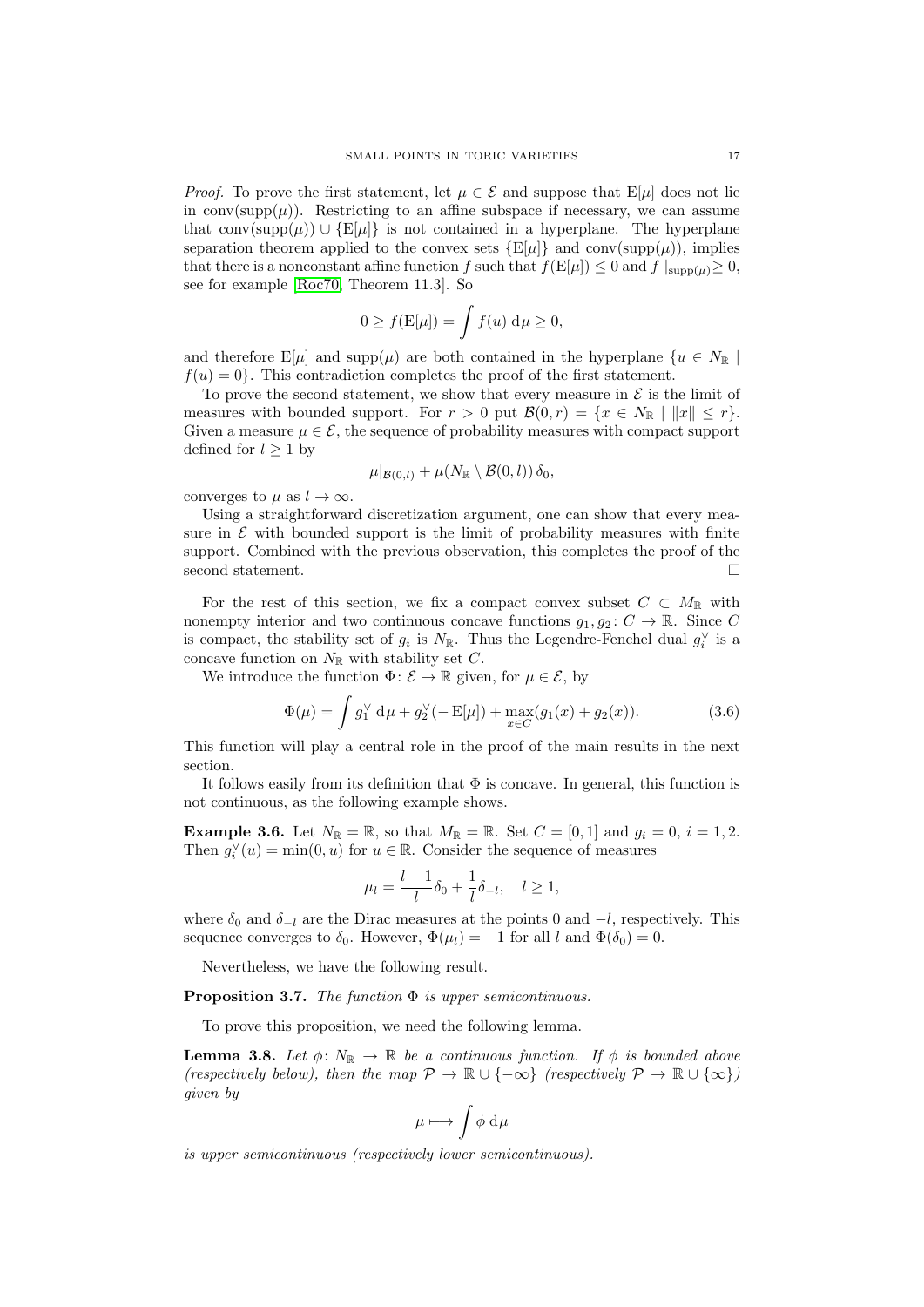Proof. We prove the case of a function bounded above, the other case being analogous. Let  $\mu \in \mathcal{P}$  and  $\varepsilon > 0$  be given and, for  $l \geq 1$ , put

$$
\phi_l(u) = \max(\phi(u), -l).
$$

The sequence of functions  $(\phi_l)_{l>1}$  is monotone and converges pointwise to  $\phi$ . So Lebesgue's monotone convergence theorem implies that there is  $l_0 \geq 1$  such that

$$
\int \phi_{l_0} \, \mathrm{d}\mu \le \int \phi \, \mathrm{d}\mu + \varepsilon.
$$

Let  $(\mu_l)_{l\geq 1}$  be a sequence in P converging to  $\mu$ . Since  $\phi_{l_0} \in C_{\rm b}(N_{\mathbb{R}})$ , there exists  $l_1 \geq 1$  such that, for  $l \geq l_1$ ,

$$
\int \phi \, \mathrm{d}\mu_l \le \int \phi_{l_0} \, \mathrm{d}\mu_l \le \int \phi_{l_0} \, \mathrm{d}\mu + \varepsilon \le \int \phi \, \mathrm{d}\mu + 2\varepsilon.
$$

Since  $\varepsilon$  is arbitrary,  $\limsup_{l\to\infty} \int \phi \, d\mu_l \leq \int \phi \, d\mu$ , proving the lemma.

Proof of Proposition [3.7.](#page-16-0) Set  $\phi_i = g_i^{\vee}$ ,  $i = 1, 2$  for short. Fix  $\mu_0 \in \mathcal{E}$  and set  $u_0 = - \mathbb{E}[\mu_0] \in N_{\mathbb{R}}$ . Take  $x \in \partial \phi_2(u_0) \subset M_{\mathbb{R}}$ . Then, for all  $u \in N_{\mathbb{R}}$ ,

$$
\langle x, u - u_0 \rangle \ge \phi_2(u) - \phi_2(u_0).
$$

Let  $\mu \in \mathcal{E}$ . It follows from this inequality that

$$
\Phi(\mu) - \Phi(\mu_0) = \int \phi_1 \, d\mu + \phi_2(-E[\mu]) - \int \phi_1 \, d\mu_0 - \phi_2(-E[\mu_0])
$$
  
\n
$$
\leq \int \phi_1 \, d(\mu - \mu_0) - \langle E[\mu] - E[\mu_0], x \rangle
$$
  
\n
$$
\leq \int \phi_1 \, d(\mu - \mu_0) - \int \langle u, x \rangle \, d(\mu - \mu_0)
$$
  
\n
$$
\leq \int \phi \, d(\mu - \mu_0)
$$

with  $\phi = \phi_1 - x$ . Hence

<span id="page-17-1"></span>
$$
\Phi(\mu) \le \Phi(\mu_0) - \int \phi \, \mathrm{d}\mu_0 + \int \phi \, \mathrm{d}\mu. \tag{3.7}
$$

Since x belongs to  $\partial \phi_2(u_0)$  and  $\partial \phi_2(u_0) \subset \operatorname{stab}(\phi_2) = \operatorname{stab}(\phi_1) = C$ , the function  $\phi$  is bounded above. By Lemma [3.8,](#page-16-1) the right-hand side of [\(3.7\)](#page-17-1) is upper semicontinuous. The inequality [\(3.7\)](#page-17-1) is an equality for  $\mu = \mu_0$ . Hence  $\Phi$  is upper semicontinuous at  $\mu_0$ , as stated.

<span id="page-17-0"></span>**Proposition 3.9.** The function  $\Phi$  is nonpositive, and vanishes for  $\mu \in \mathcal{E}$  if and only if

<span id="page-17-3"></span>
$$
\sup p(\mu) \subset F(g_1, g_2) \quad and \quad \mathbb{E}[\mu] \in B(g_1, g_2),\tag{3.8}
$$

with  $B(g_1, g_2)$  and  $F(g_1, g_2)$  as in Definition [3.2.](#page-14-5)

*Proof.* Let notation be as in Lemma [3.1](#page-13-3) and fix a point  $x \in \text{ri}(C_{\text{max}})$ . For short put

 $A_i = \partial g_i(x), i = 1, 2, B = B(g_1, g_2), F = F(g_1, g_2).$ 

By Lemma [3.1](#page-13-3) [\(1\)](#page-13-1), the sets  $A_1$  and  $A_2$  do not depend on the choice of the point  $x \in \text{ri}(C_{\text{max}})$ . Let  $\phi_i$  be as in [\(3.2\)](#page-13-4). For every  $\mu \in \mathcal{E}$  we can write  $\Phi(\mu)$  in terms of the functions  $\phi_i$  as

<span id="page-17-2"></span>
$$
\Phi(\mu) = \int \widehat{\phi}_1 \, \mathrm{d}\mu + \widehat{\phi}_2(-E[\mu]). \tag{3.9}
$$

By Lemma [3.1\(](#page-13-3)[4\)](#page-14-4), the functions  $\phi_i$  are nonpositive and vanish precisely on the sets  $A_i$ . It follows from [\(3.9\)](#page-17-2) that  $\Phi$  is nonpositive and vanishes for every  $\mu \in \mathcal{E}$ satisfying [\(3.8\)](#page-17-3).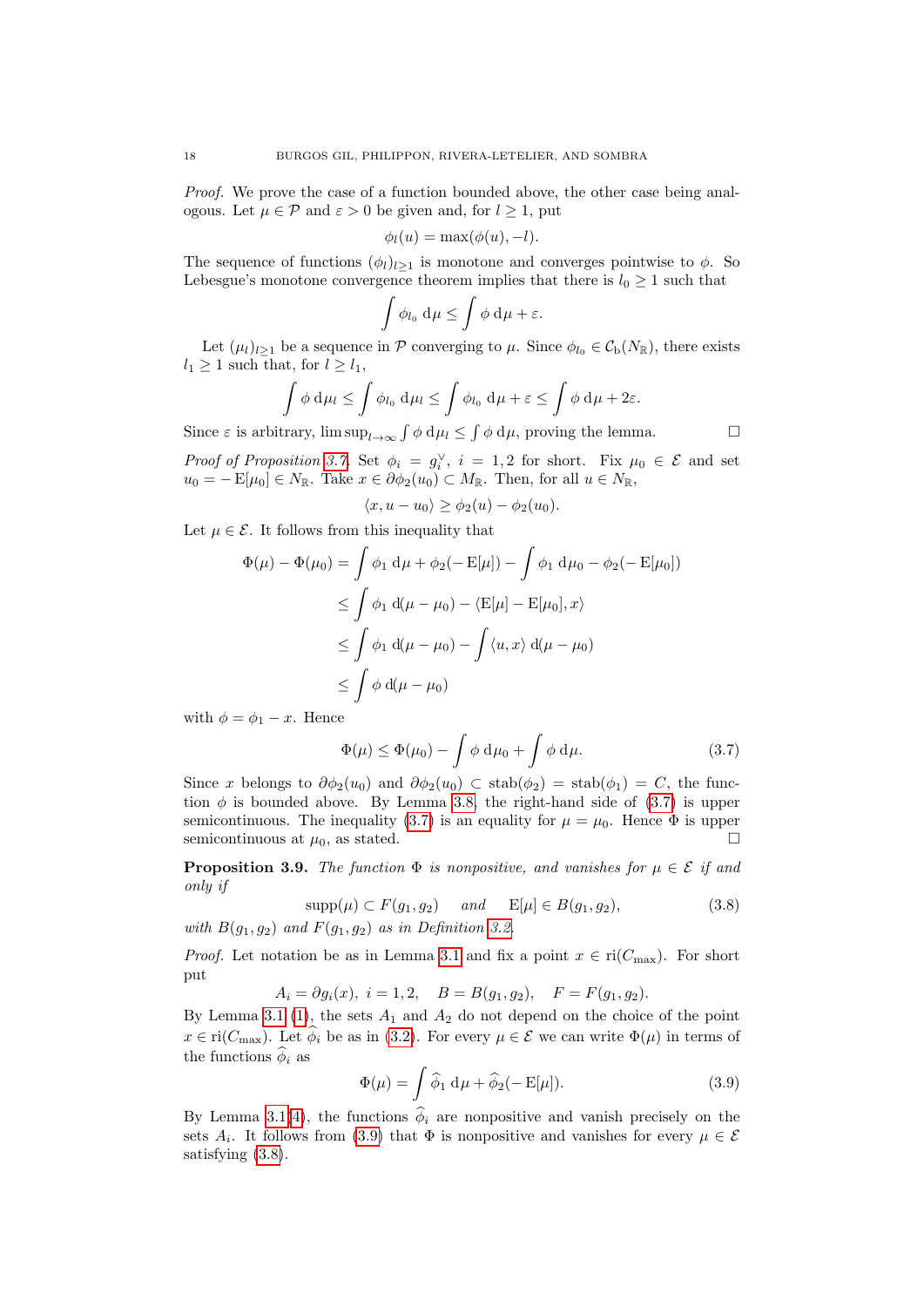Conversely, let  $\mu \in \mathcal{E}$  such that  $\Phi(\mu) = 0$ . Since both  $\hat{\phi}_1$  and  $\hat{\phi}_2$  are nonpositive, the equality [\(3.9\)](#page-17-2) also implies that

$$
\int \widehat{\phi}_1 \, d\mu = 0 \quad \text{and} \quad \widehat{\phi}_2(-E[\mu]) = 0.
$$

Therefore supp $(\mu) \subset A_1$  and  $-E[\mu] \in A_2$ . By Proposition [3.5\(](#page-15-0)[1\)](#page-15-1), E[ $\mu$ ] belongs to conv(supp( $\mu$ )). Since  $A_1$  is a convex set that contains supp( $\mu$ ), we deduce  $E[\mu] \in A_1$ and so

$$
E[\mu] \in A_1 \cap (-A_2) = B,
$$

which gives the second condition in [\(3.8\)](#page-17-3).

We next prove that the first condition in [\(3.8\)](#page-17-3) is satisfied. Write  $\theta = \mu(F)$ , so that  $0 \le \theta \le 1$  and  $\mu(A_1 \setminus F) = 1 - \theta$ . We want to show  $\theta = 1$ , thus we assume the contrary, namely  $\theta < 1$ . This implies that F is a proper face of  $A_1$ . We put

$$
u_2 = \frac{1}{1-\theta} \int_{A_1 \setminus F} u \, \mathrm{d}\mu \in A_1 \setminus F.
$$

If  $\theta = 0$ , then  $E[\mu] = u_2$  and so  $E[\mu] \in A_1 \setminus F$ , contradicting the fact that  $E[\mu] \in$  $B \subset F$ . Suppose that  $0 < \theta < 1$  and set

$$
u_1 = \frac{1}{\theta} \int_F u \, \mathrm{d}\mu \in F.
$$

Therefore

$$
E[\mu] = \theta u_1 + (1 - \theta)u_2 \in \text{ri}(\overline{u_1 u_2}),
$$

the relative interior of the segment  $\overline{u_1u_2}$ . Since  $E[\mu]$  is in B and hence in F, we have  $ri(\overline{u_1u_2}) \cap F \neq \emptyset$ . Moreover, the whole segment is contained in  $A_1$ , and F is a face of  $A_1$ . We deduce that this segment is contained in F. Therefore  $u_2 \in F$ , contradicting the fact that  $u_2 \in A_1 \backslash F$ . We conclude that  $\theta = 1$  and so supp $(\mu) \subset F$ since F is closed. This proves the first condition and completes the proof.  $\Box$ 

The function Φ satisfies also the following property.

<span id="page-18-2"></span>**Lemma 3.10.** There are constants  $c_1 \geq 0$  and  $c_2 > 0$  such that, for all  $\mu \in \mathcal{E}$ ,

$$
\Phi(\mu) \leq c_1 - c_2 \int ||u|| \, \mathrm{d}\mu.
$$

*Proof.* Let  $\Psi$  be the support function of C, which is the function on  $N_{\mathbb{R}}$  given by

$$
\Psi(u) = \min_{y \in C} \langle u, y \rangle.
$$

Put  $c_1 = 4 \max_{y \in C} (|g_1(y)|, |g_2(y)|)$ . It follows from their definition that the functions  $\phi_i = g_i^{\vee}$  verify, for  $u \in N_{\mathbb{R}}$ ,

<span id="page-18-0"></span>
$$
\max(\phi_1(u), \phi_2(u)) \le \Psi(u) + \frac{c_1}{4}.\tag{3.10}
$$

Let x be a point in the interior of C. On  $M_{\mathbb{R}}$ , we consider the norm induced by the chosen norm  $\|\cdot\|$  in  $N_{\mathbb{R}}$ . Since x is in the interior of C, we can find a constant  $c_2 > 0$  such that  $\mathcal{B}(x, c_2)$ , the closed ball of center x and radius  $c_2$ , is contained in C. Then

<span id="page-18-1"></span>
$$
\Psi(u) \le \min_{y \in \mathcal{B}(x,c_2)} \langle u, y \rangle = \langle u, x \rangle - c_2 ||u||. \tag{3.11}
$$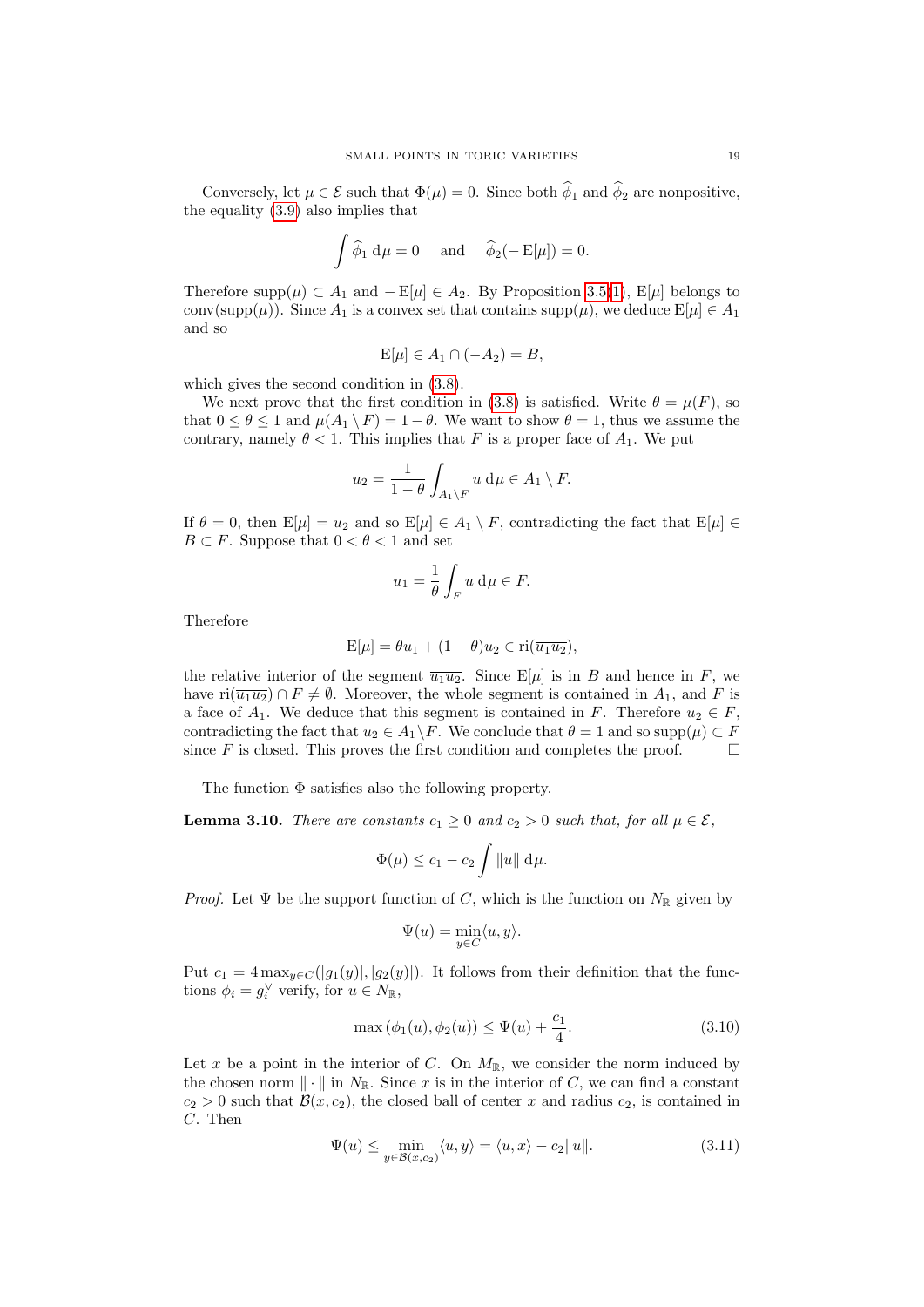Since  $x \in C = \text{stab}(\Psi)$ , we have  $(\Psi - x)(u) \leq 0$ . By [\(3.10\)](#page-18-0) and [\(3.11\)](#page-18-1),

$$
\Phi(\mu) = \int \phi_1(u) \, d\mu + \phi_2(-E[\mu]) + \max_{y \in C} (g_1(y) + g_2(y))
$$
  
\n
$$
\leq c_1 + \int \Psi(u) \, d\mu + \Psi(-E[\mu])
$$
  
\n
$$
\leq c_1 + \int (\Psi - x)(u) \, d\mu + (\Psi - x)(-E[\mu])
$$
  
\n
$$
\leq c_1 - c_2 \int ||u|| \, d\mu,
$$

as stated.  $\Box$ 

<span id="page-19-0"></span>**Proposition 3.11.** Let  $(\mu_l)_{l \in I}$  be a net of measures in  $\mathcal E$  such that

$$
\lim_{l} \Phi(\mu_l) = 0.
$$

Then  $(\mu_l)_{l \in I}$  has at least one cluster point in P, and every such cluster point  $\mu$  lies in  $E$  and satisfies

$$
supp(\mu) \subset F(g_1, g_2)
$$
 and  $E[\mu] \in B(g_1, g_2)$ .

*Proof.* Replacing  $(\mu_l)_{l\in I}$  by a subnet if necessary, we assume that  $\Phi(\mu_l) \geq -1$  for all  $l \in I$ . Let  $c_1, c_2$  be the constants of Lemma [3.10](#page-18-2) and set  $K = (c_1 + 1)/c_2 > 0$ . This lemma implies that each  $\mu_l$  is in the subset of  $\mathcal E$  given by

$$
\Big\{\mu\in\mathcal{E}\,\Big|\,\,\int\|u\|\;\text{d}\mu(u)\leq K\Big\}.
$$

This subset is compact thanks to Prokhorov's theorem [\[Bou69,](#page-53-22) Theoreme 5.5.1], and it is metrizable because  $\mathcal P$  is. Hence, the net  $(\mu_l)_{l\in I}$  has at least one cluster point, and every such cluster point  $\mu$  lies in  $\mathcal{E}$ , proving the first statement.

To prove the last statement, let  $(\mu_k)_{k \in I'}$  be a subnet converging to  $\mu$ . By Propo-sition [3.7,](#page-16-0) the function  $\Phi$  is upper-semicontinuous and so

$$
\Phi(\mu) \ge \limsup_k \Phi(\mu_k) = 0.
$$

Hence  $\Phi(\mu) = 0$ , and the statement follows from Proposition [3.9.](#page-17-0)

As we have seen in Example [3.6,](#page-16-2) the function  $\Phi$  is not continuous. We now consider another topology on  $\mathcal E$  with respect to which the function  $\Phi$  is continuous.

Given  $\mu, \mu' \in \mathcal{P}$ , denote by  $\Gamma(\mu, \mu')$  the set of probability measures on  $N_{\mathbb{R}} \times N_{\mathbb{R}}$ with marginals  $\mu$  and  $\mu'$ . That is, a probability measure  $\nu$  on  $N_{\mathbb{R}} \times N_{\mathbb{R}}$  belongs to  $\Gamma(\mu, \mu')$  if and only if

$$
(p_1)_*\nu = \mu, \quad (p_2)_*\nu = \mu',
$$

where  $p_i$  is the projection of  $N_{\mathbb{R}} \times N_{\mathbb{R}}$  onto its *i*-th factor, and  $(p_i)_*$  the direct image of measures.

<span id="page-19-1"></span>Definition 3.12. The Kantorovich–Rubinstein distance (or Wasserstein distance *of order 1*) on  $\mathcal E$  is defined, for  $\mu, \mu' \in \mathcal E$ , by

$$
W(\mu, \mu') = \inf_{\nu \in \Gamma(\mu, \mu')} \int ||u - u'|| \, d\nu(u, u').
$$

The quantity  $W(\mu, \mu')$  satisfies the axioms of a distance and is finite when  $\mu, \mu' \in \mathcal{E}$ [\[Vil09,](#page-54-8) pages 94–95]. The Kantorovich–Rubinstein topology (or KR-topology for short) of  $\mathcal E$  is the topology induced by this distance.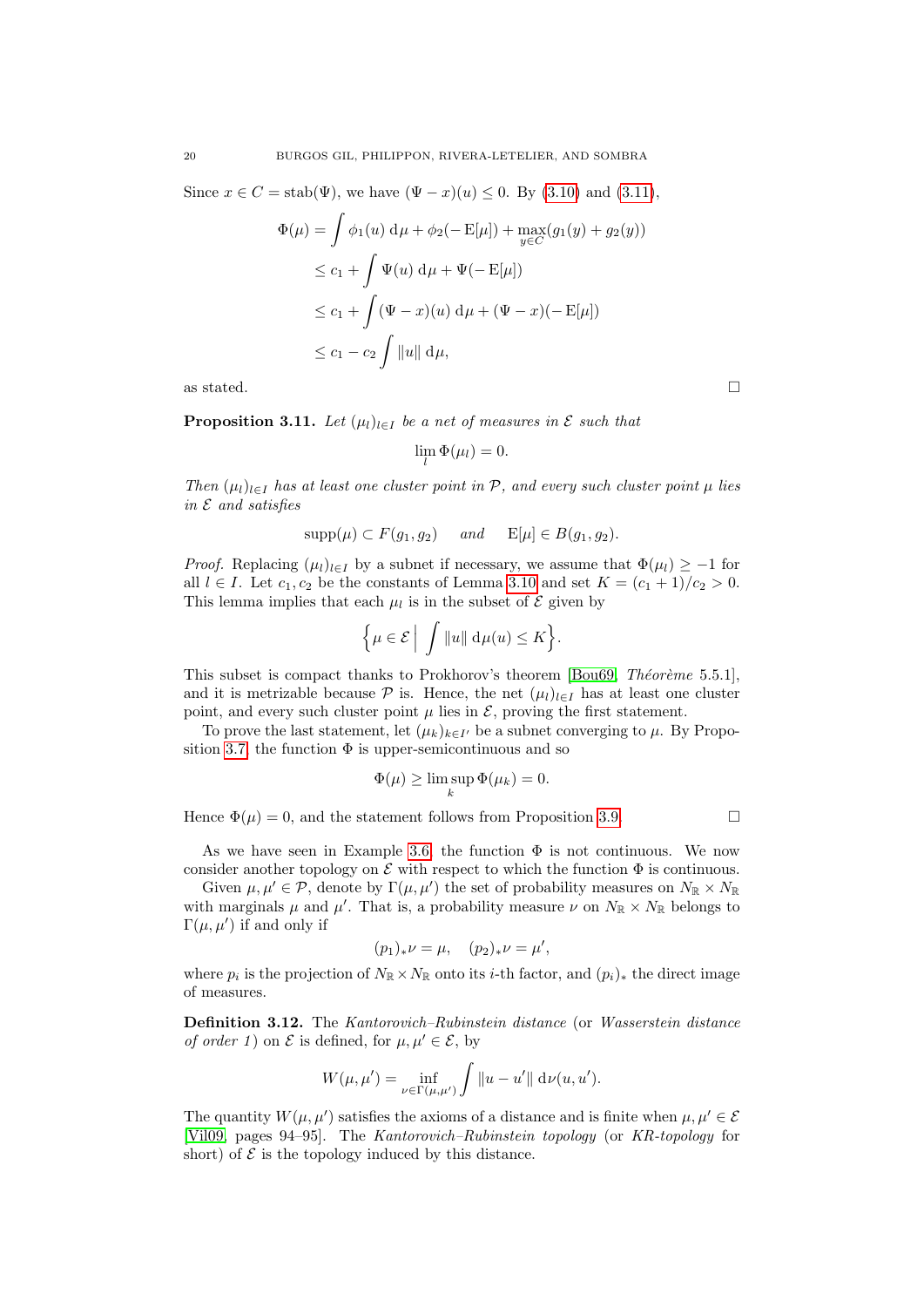The finiteness of  $W(\mu, \mu')$  for  $\mu$  and  $\mu'$  in  $\mathcal{E}$ , can be argued as follows. The product measure  $\mu \times \mu'$  is in  $\Gamma(\mu, \mu')$ , and we have

$$
W(\mu, \mu') \le \int \|u - u'\| \, d(\mu \times \mu')(u, u') \le \int \|u\| \, d\mu(u) + \int \|u'\| \, d\mu'(u') < \infty.
$$

For a Lipschitz continuous function  $\psi \colon N_{\mathbb{R}} \to \mathbb{R}$ , denote by Lip $(\psi)$  its Lipschitz constant, given by

$$
Lip(\psi) = \sup_{u \neq u'} \frac{|\psi(u) - \psi(u')|}{\|u - u'\|}.
$$

Lipschitz constants and the Kantorovich-Rubinstein distance are related by the duality formula: for  $\mu, \mu' \in \mathcal{E}$  and a Lipschitz continuous function  $\psi \colon N_{\mathbb{R}} \to \mathbb{R}$ , we have

<span id="page-20-3"></span>
$$
\left| \int \psi \, \mathrm{d}\mu - \int \psi \, \mathrm{d}\mu' \right| \le \mathrm{Lip}(\psi) \, W(\mu, \mu'), \tag{3.12}
$$

see for instance [\[Vil09,](#page-54-8) Remark 6.5].

<span id="page-20-0"></span>Remark 3.13. By [\[Vil09,](#page-54-8) Theorem 6.9], the KR-topology agrees with the weak-∗ topology on  $\mathcal E$  with respect to the space of continuous functions  $\varphi: N_{\mathbb R} \to \mathbb R$  such that

$$
|\varphi(u)| \le c(1 + \|u\|)
$$

for a  $c \in \mathbb{R}$  and all  $u \in N_{\mathbb{R}}$ . In particular, the KR-topology is stronger than the topology of  $\mathcal E$  induced by that of  $\mathcal P$  as in Definition [3.4.](#page-15-2)

**Proposition 3.14.** The function  $\Phi$  is continuous with respect to the KR-topology. In particular, if  $(\mu_l)_{l\in I}$  is a net of measures in  $\mathcal E$  that converges to a measure  $\mu \in \mathcal E$ with respect to the KR-topology and

$$
supp(\mu) \subset F(g_1, g_2) \quad and \quad E[\mu] \in B(g_1, g_2),
$$

then  $\lim_{l} \Phi(\mu_l) = 0$ .

*Proof.* Let  $(\mu_l)_{l\in I}$  be a net on  $\mathcal E$  that converges to a measure  $\mu \in \mathcal E$  with respect to the KR-topology. By Remark [3.13,](#page-20-0)

$$
\lim_{l} \int g_1^{\vee} d\mu_l = \int g_1^{\vee} d\mu \quad \text{and} \quad \lim_{l} g_2^{\vee}(-E[\mu_l]) = g_2^{\vee}(-E[\mu]).
$$

Therefore  $\lim_{l} \Phi(\mu_{l}) = \Phi(\mu)$  and so  $\Phi$  is continuous, proving the first statement. The second statement follows from the first one and Proposition [3.9.](#page-17-0)  $\Box$ 

We also need the following easy result. We include it here for the lack of a suitable reference.

<span id="page-20-4"></span>**Lemma 3.15.** Let  $E_i \subset N_{\mathbb{R}}$ ,  $i = 1, \ldots, r$ , be convex subsets and  $E = E_1 + \cdots + E_r$ their Minkowski sum. For a point  $u_0 \in E$ , the following conditions are equivalent:

- <span id="page-20-1"></span>(1) the point  $u_0$  is a vertex of E;
- <span id="page-20-2"></span>(2) the equation  $u_0 = \sum_i z_i$  with  $z_i \in E_i$  has a unique solution and, for  $i =$  $1, \ldots, r$ , the point  $z_i$  in this solution is a vertex of  $E_i$ .

*Proof.* First assume that  $u_0$  is a vertex of E. Suppose that the equation  $u_0 = \sum_i z_i$ ,  $z_i \in E_i$ , has two different solutions, namely  $u_0 = \sum_i z'_i$  and  $u_0 = \sum_i z''_i$  with  $z'_{i_0} \neq z''_{i_0}$  for some  $i_0 \in \{1, \ldots, r\}$ . Then both points

$$
u_1 = \sum_{i \neq i_0} z'_i + z''_{i_0} \quad \text{and} \quad u_2 = \sum_{i \neq i_0} z''_i + z'_{i_0}
$$

belong to E, they are different and satisfy  $u_0 = \frac{1}{2}(u_1 + u_2)$ , contradicting the fact that  $u_0$  is a vertex of E. Hence the equation  $u_0 = \sum_i z_i$  has a unique solution with  $z_i \in E_i$ .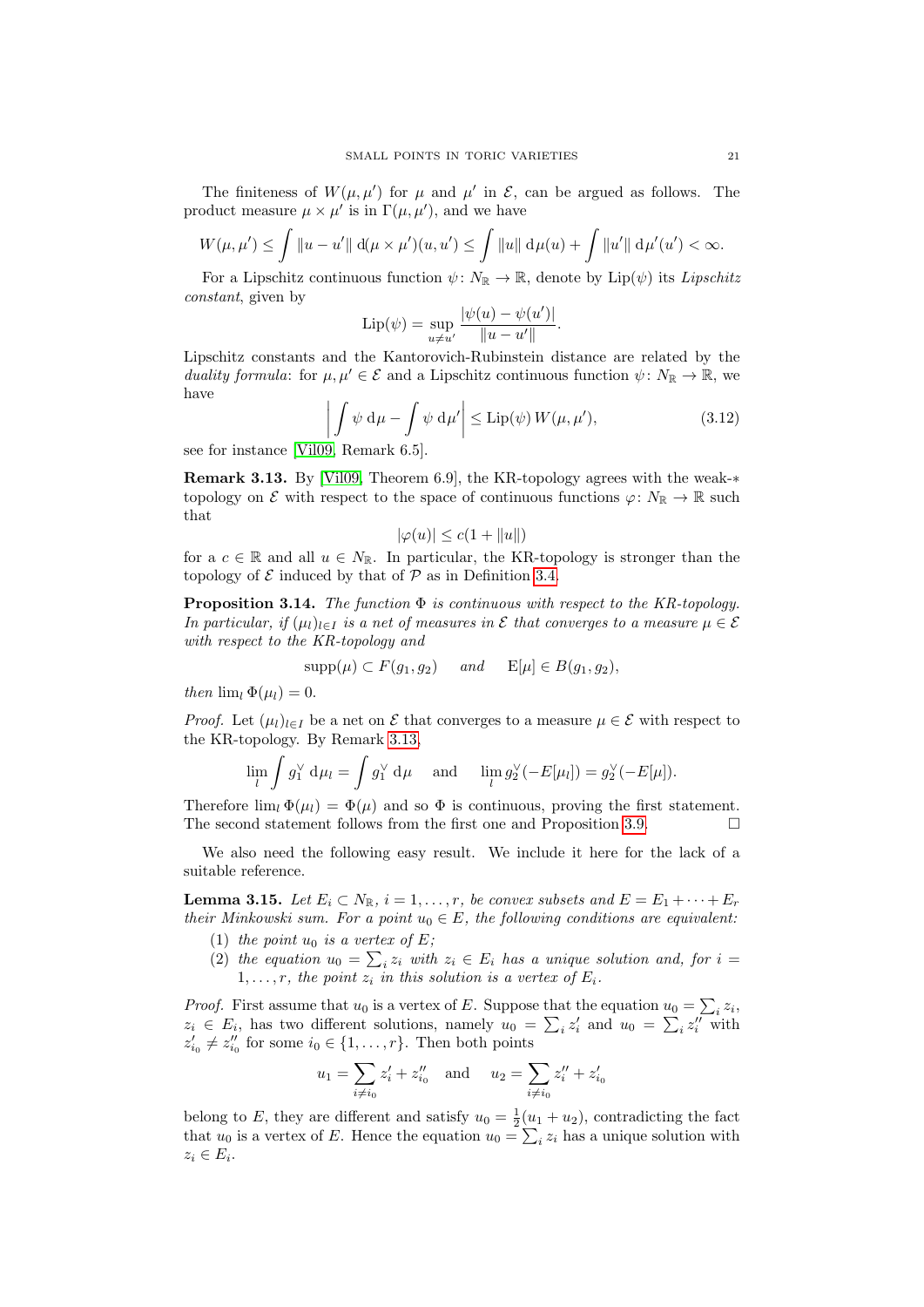Now suppose that  $z_{i_0}$  is not a vertex of  $E_{i_0}$  for some  $i_0 \in \{1, \ldots, r\}$ . Then we can write  $z_{i_0} = \frac{1}{2}(z'_{i_0} + z''_{i_0})$  with  $z'_{i_0} \neq z''_{i_0}$  both in  $E_{i_0}$ . Hence the points

$$
u_1 = \sum_{i \neq i_0} z_i + z'_{i_0}
$$
 and  $u_2 = \sum_{i \neq i_0} z_i + z''_{i_0}$ 

are different, belong to E and  $u_0 = \frac{1}{2}(u_1 + u_2)$ , contradicting the assumption that  $u_0$  is a vertex of E. Thus we have proved that [\(1\)](#page-20-1) implies [\(2\)](#page-20-2).

Assume now that the statement  $(2)$  is true but  $u_0$  is not a vertex of E. Then there are two different points  $u_1, u_2 \in E$  with  $u_0 = \frac{1}{2}(u_1 + u_2)$ . Since E is the Minkowski sum of the sets  $E_i$ , we can write

$$
u_0 = \sum_i z_i
$$
,  $u_1 = \sum_i z'_i$  and  $u_2 = \sum_i z''_i$ .

The equation  $u_0 = \sum_i z_i$  has a unique solution and so  $z_i = \frac{1}{2}(z_i' + z_i'')$  for all i. Since  $z_i$  is a vertex of  $E_i$ , this implies  $z'_i = z''_i$ . Therefore  $u_1 = u_2$ , contradicting the assumptions and thus proving that  $(2)$  implies  $(1)$ .

#### 4. Modulus distribution

<span id="page-21-0"></span>In this section, we study the asymptotic modulus distribution of the Galois orbits of nets of points of small height in toric varieties. Our approach is based on the techniques developed in the series of papers [\[BPS14,](#page-53-11) [BMPS16,](#page-53-12) [BPS15\]](#page-53-13). These techniques are well-suited for the study of toric metrics and their associated height functions. In the sequel, we recall the basic constructions and results.

Let K be a global field and  $\mathbb{T} \simeq \mathbb{G}_{m,\mathbb{K}}^n$  a split torus of dimension n over K. Let

$$
N = \text{Hom}(\mathbb{G}_{m,\mathbb{K}}, \mathbb{T})
$$
 and  $M = \text{Hom}(\mathbb{T}, \mathbb{G}_{m,\mathbb{K}}) = N$ 

be the lattices of cocharacters and of characters of  $\mathbb{T}$ , respectively, and write  $N_{\mathbb{R}} =$  $N \otimes \mathbb{R}$  and  $M_{\mathbb{R}} = M \otimes \mathbb{R}$ . We also fix an auxiliary norm  $\|\cdot\|$  on  $N_{\mathbb{R}}$ .

Let  $v \in \mathfrak{M}_{\mathbb{K}}$ . We denote by  $\mathbb{T}_v^{\text{an}}$  the *v*-adic analytification of  $\mathbb{T}$  and by  $\mathbb{S}_v$  its compact subtorus. In the Archimedean case,  $\mathbb{S}_v$  is isomorphic to  $(S^1)^n$  whereas, in the non-Archimedean case, it is a compact analytic group, see [\[BPS14,](#page-53-11) § 4.2] for a description. Moreover, there is a map  $val_v: \mathbb{T}_v^{an} \to N_{\mathbb{R}}$ , defined, in a given splitting, by

<span id="page-21-1"></span>
$$
\text{val}_v(x_1, \dots, x_n) = (-\log |x_1|_v, \dots, -\log |x_n|_v). \tag{4.1}
$$

∨

This map does not depend on the choice of the splitting, and the compact torus  $\mathbb{S}_v$ coincides with its fiber over the point  $0 \in N_{\mathbb{R}}$ .

Let X be a proper toric variety over  $\mathbb K$  with torus  $\mathbb T$ , described by a complete fan  $\Sigma$  on  $N_{\mathbb{R}}$ . To each cone  $\sigma \in \Sigma$  corresponds an affine toric variety  $X_{\sigma}$ , which is an open subset of X, and an orbit  $O(\sigma)$  of the action of T on X. The affine toric variety corresponding to the cone  $\sigma = \{0\}$  is the *principal open subset*  $X_0$ . It coincides with the orbit  $O(0)$  and is canonically isomorphic to the torus  $\mathbb{T}$ .

An R-divisor  $D$  on  $X$  is *toric* if it is invariant under the action of  $T$ . Such an R-divisor defines a *virtual support function* on  $\Sigma$ , that is, a function

$$
\Psi_D\colon N_{\mathbb{R}}\longrightarrow {\mathbb{R}}
$$

whose restriction to each cone of the fan  $\Sigma$  is linear. We also associate to D the subset of  $M_{\mathbb{R}}$  given by

$$
\Delta_D = \operatorname{stab}(\Psi_D) = \{ x \in M_{\mathbb{R}} \mid x \ge \Psi_D \}.
$$

If D is pseudo-effective, then  $\Delta_D$  is a polytope and, otherwise, it is the empty set. Properties of the  $\mathbb R$ -divisor  $D$  can be read off from its associated virtual support function and polytope. In particular, D is nef if and only if  $\Psi_D$  is concave, and D is big if and only if  $\Delta_D$  has nonempty interior.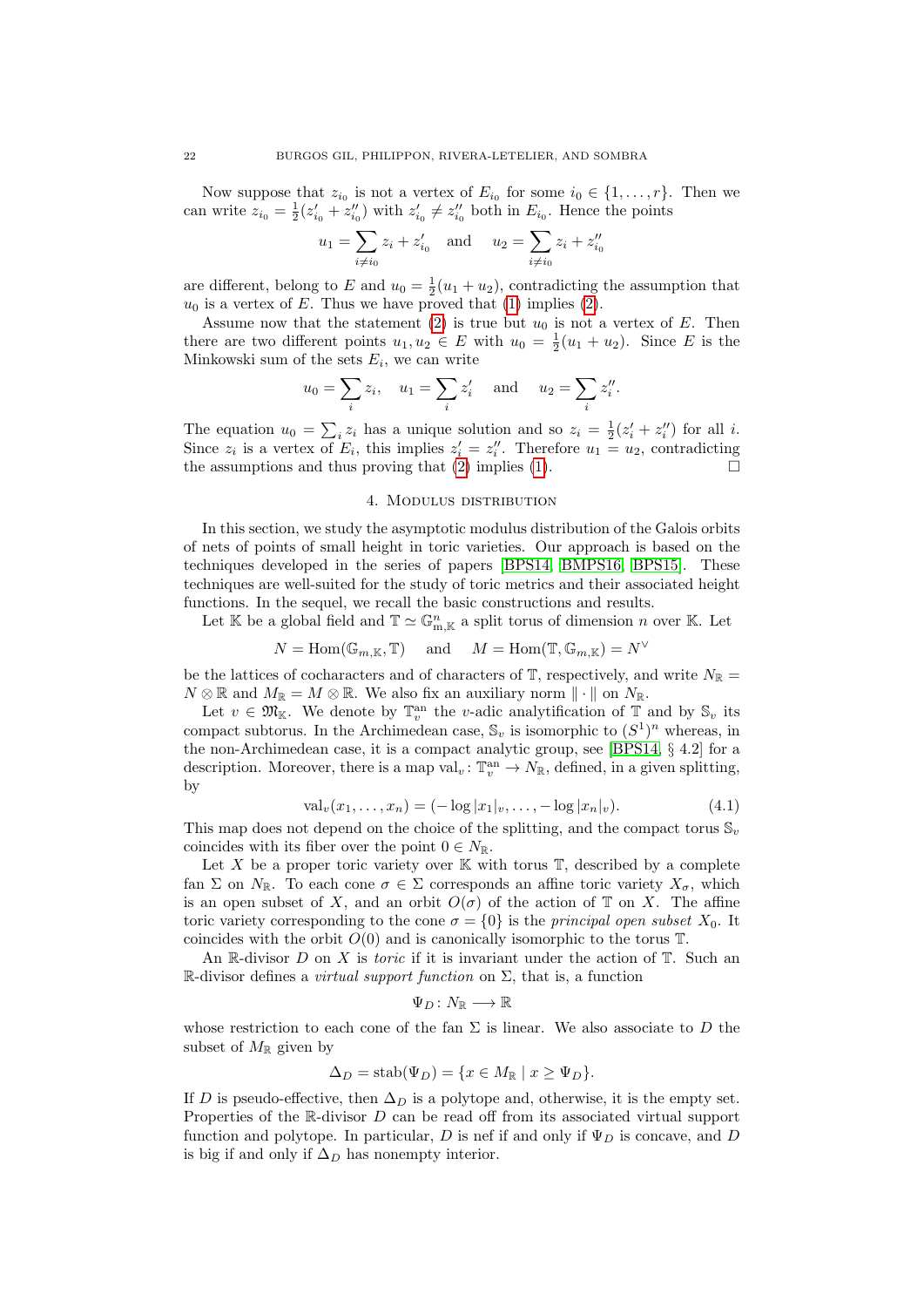A quasi-algebraic metrized divisor  $D = (D, (\|\cdot\|_v)_{v \in \mathfrak{M}_{\mathbb{K}}})$  on X is toric if and only if the v-adic metric  $\|\cdot\|_v$  is invariant with respect to the action of  $\mathbb{S}_v$ , for all v. Such a toric metrized  $\mathbb R$ -divisor on X defines a family of continuous functions  $\psi_{\overline{D}_v}: N_{\mathbb{R}} \to \mathbb{R}$  indexed by the places of K. For each  $v \in \mathfrak{M}_{\mathbb{K}}$ , this function is given, for  $p \in \mathbb{T}^{\text{an}}_v$ , by

<span id="page-22-1"></span>
$$
\psi_{\overline{D},v}(\text{val}_v(p)) = \log \|s_D(p)\|_v,\tag{4.2}
$$

where  $s_D$  is the canonical rational R-section of D as in [\[BMPS16,](#page-53-12) §3]. This adelic family of functions satisfies that  $|\psi_{\overline{D},v} - \Psi_D|$  is bounded for all v, and that  $\psi_{\overline{D},v} =$  $\Psi_D$  for all v except for a finite number. In particular, the stability set of each  $\psi_{\overline{D},v}$ coincides with  $\Delta_D$ .

For each  $v \in \mathfrak{M}_{\mathbb{K}}$ , we also consider the *v-adic roof function*  $\vartheta_{\overline{D}_v} : \Delta_D \to \mathbb{R}$ , which is given by

$$
\vartheta_{\overline{D},v}(x) = \psi_{\overline{D},v}^{\vee}(x) = \inf_{u \in N_{\mathbb{R}}} (\langle u, x \rangle - \psi_{\overline{D},v}(u)).
$$

This is an adelic family of continuous concave functions on  $\Delta_D$  that are zero except for a finite number of places. The global roof function  $\vartheta_{\overline{D}}: \Delta_D \to \mathbb{R}$  is the weighted sum

$$
\vartheta_{\overline{D}}=\sum_{v\in\mathfrak{M}_{\mathbb{K}}}n_{v}\vartheta_{\overline{D},v}.
$$

The essential minimum of X with respect to  $\overline{D}$  defined in [\(2.6\)](#page-10-2) can be computed as the maximum of its roof function [\[BPS15,](#page-53-13) Theorem A], that is

<span id="page-22-2"></span>
$$
\mu_{\overline{D}}^{\text{ess}}(X) = \max_{x \in \Delta_D} \vartheta_{\overline{D}}(x). \tag{4.3}
$$

<span id="page-22-3"></span>**Example 4.1.** Let X be a proper toric variety over  $\mathbb{K}$  and D a toric  $\mathbb{R}$ -divisor on  $X$ . The *canonical metric* on  $D$  is the metric characterized by the fact that, for each  $v \in \mathfrak{M}_{\mathbb{K}}$  and  $p \in \mathbb{T}_v^{\text{an}},$ 

$$
\log ||s_D(p)||_{\text{can},v} = \Psi_D(\text{val}_v(p)),
$$

see [\[BPS14,](#page-53-11) Proposition-Definition 4.3.15]. We denote this toric metrized R-divisor by  $\overline{D}^{\text{can}}$ . For all  $v \in \mathfrak{M}_{\mathbb{K}}$ ,

$$
\psi_{\overline{D}^{\text{can}},v} = \Psi_D \quad \text{and} \quad \vartheta_{\overline{D}^{\text{can}},v} = 0.
$$

In particular,  $\vartheta_{\overline{D}^{\text{can}}} = 0$  and  $\mu_{\overline{D}^{\text{c}}^{\text{}}_{\overline{D}^{\text{}}}}$  $\frac{\text{ess}}{D}$ <sup>can</sup> $(X) = 0$ .

Given a semipositive toric metrized R-divisor  $\overline{D}$  over D, its associated metric functions are concave. Conversely, every adelic family of concave continuous functions  $\psi_v \colon N_{\mathbb{R}} \to \mathbb{R}, v \in \mathfrak{M}_K$ , with  $|\psi_v - \Psi_D|$  bounded for all v and such that  $\psi_{\overline{D},v} = \Psi_D$  for all v except for a finite number, corresponds to a semipositive toric metrized R-divisor over D [\[BMPS16,](#page-53-12) Proposition 4.19(1)]. For instance, a canonical toric metrized  $\mathbb R$ -divisor  $\overline{D}^{\text{can}}$  is semipositive if and only if  $\Psi_D$  is concave, which is equivalent to the condition that  $D$  is nef.

For the rest of this section, we suppose that  $X$  is a proper toric variety over the global field K with torus T, and that  $\overline{D}$  is a semipositive toric metrized R-divisor with  $D$  big.

We also fix the notation below. Recall from  $\S 3$  $\S 3$  that  $P$  denotes the space of probability measures on  $N_{\mathbb{R}}$  endowed with the weak-∗ topology with respect to the space  $\mathcal{C}_{b}(N_{\mathbb{R}})$ , and that  $\mathcal E$  denotes the subspace of probability measures with finite first moment.

<span id="page-22-0"></span>**Notation 4.2.** Let  $v \in \mathfrak{M}_{\mathbb{K}}$ . We denote by  $g_{i,v}$ ,  $i = 1, 2$ , the concave functions on  $\Delta_D$  given by

$$
g_{1,v} = \vartheta_{\overline{D},v} \quad \text{ and } \quad g_{2,v} = \sum_{w \in \mathfrak{M}_\mathbb{K} \backslash \{v\}} \frac{n_w}{n_v} \vartheta_{\overline{D},w}.
$$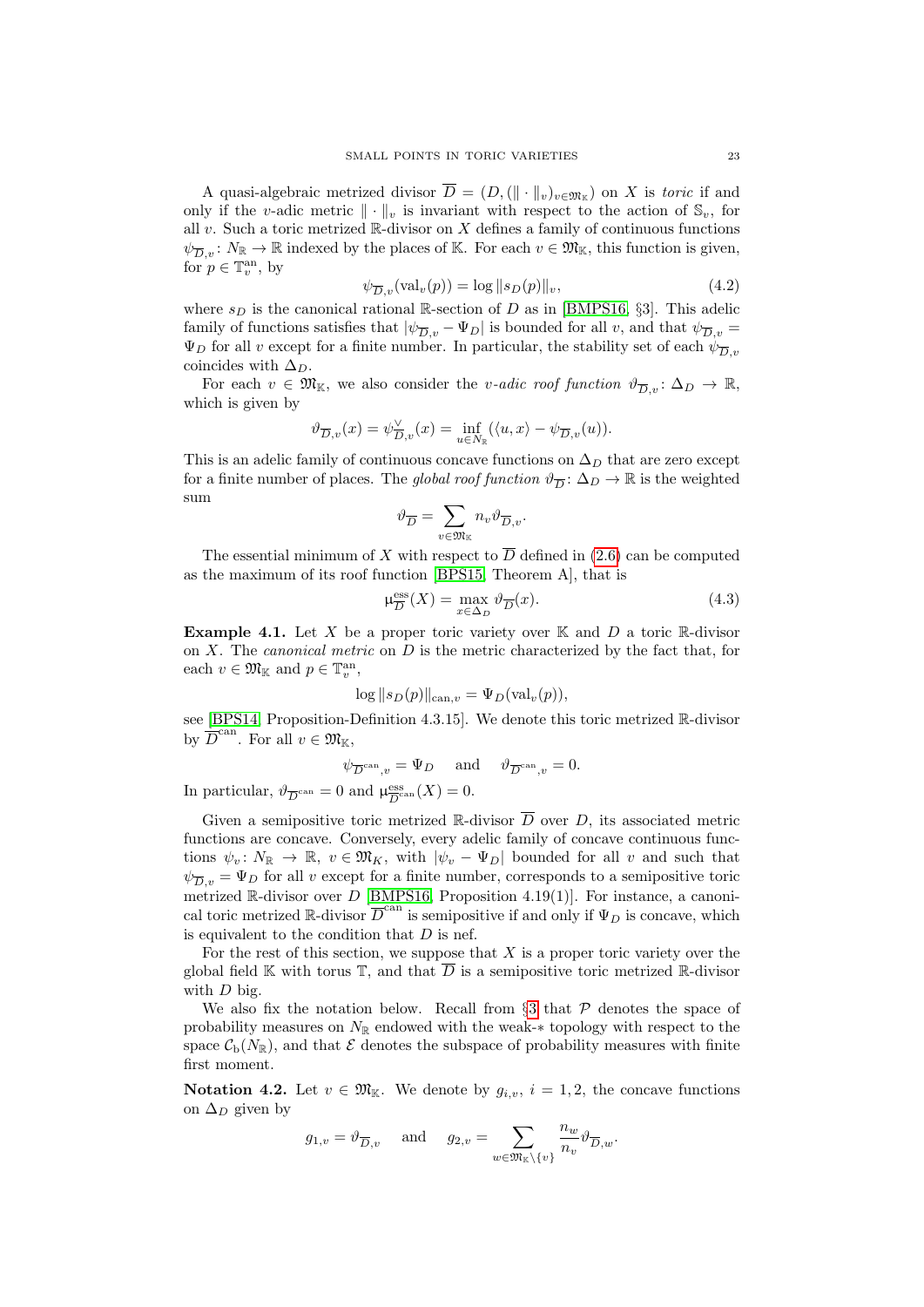Thus  $\vartheta_{\overline{D}} = n_v(g_{1,v} + g_{2,v})$ . We consider the convex subsets of  $N_{\mathbb{R}}$  given by Definition [3.2](#page-14-5)

<span id="page-23-5"></span>
$$
B_v = B(g_{1,v}, g_{2,v}), \quad F_v = F(g_{1,v}, g_{2,v})
$$
\n(4.4)

and we write

 $A_v = \partial q_{1,v}(x)$ 

for any x in the relative interior of the set  $\Delta_{D,\text{max}}$  where  $\vartheta_{\overline{D}}$  attains its maximum. By Lemma [3.1](#page-13-3) [\(1\)](#page-13-1)  $A_v$  does not depend on the choice of  $x \in \text{ri}(\Delta_{D,\text{max}})$ . Thus  $F_v$  is the minimal face of  $A_v$  containing  $B_v$ . We also denote  $\Phi_v$  the function on  $\mathcal E$  given by Definition [\(3.6\)](#page-16-3) applied to the set  $C = \Delta_D$  and the functions  $g_{i,v}$ ,  $i = 1, 2$ .

Given  $v \in \mathfrak{M}_{\mathbb{K}}$  and a point  $p \in X_0(\overline{\mathbb{K}})$ , we consider the discrete probability measure on  $N_{\mathbb{R}}$  defined by

$$
\nu_{p,v} = (\text{val}_v)_*\mu_{p,v},
$$

where  $\mu_{p,v}$  is the uniform discrete probability measure on  $X_v^{\text{an}}$  supported on the v-adic Galois orbit of p as in [\(2.4\)](#page-9-0). This probability measure on  $N_{\mathbb{R}}$  gives the modulus distribution of the  $v$ -adic Galois orbit of the point  $p$ . The next result characterizes the limit behavior of this modulus distribution for nets of points of small height.

<span id="page-23-0"></span>**Theorem 4.3.** Let notation and hypotheses be as above. For each  $v \in \mathfrak{M}_{\mathbb{K}}$  and every  $\overline{D}$ -small net  $(p_l)_{l\in I}$  of algebraic points in the principal open subset  $X_0$ , the net  $(\nu_{p_1,v})_{l\in I}$  of measures in P has at least one cluster point. Every such cluster point  $\nu_v$  lies in  $\mathcal E$  and satisfies

<span id="page-23-4"></span>
$$
supp(\nu_v) \subset F_v \quad \text{and} \quad \mathbb{E}[\nu_v] \in B_v. \tag{4.5}
$$

The proof of Theorem [4.3](#page-23-0) is given below, after a definition and an auxiliary result.

<span id="page-23-6"></span>**Definition 4.4.** A *centered adelic measure*  $\nu$  on  $N_{\mathbb{R}}$  is a collection of measures  $\nu_v \in \mathcal{E}, v \in \mathfrak{M}_{\mathbb{K}}, \text{ such that } \nu_v = \delta_0, \text{ the Dirac measure at the point } 0 \in N_{\mathbb{R}}, \text{ for all }$ but a finite number of places  $v$ , and such that

<span id="page-23-1"></span>
$$
\sum_{v \in \mathfrak{M}_{\mathbb{K}}} n_v \mathbf{E}[\nu_v] = 0. \tag{4.6}
$$

We denote by  $\mathcal{H}_{\mathbb{K}}$  the set of all centered adelic measures on  $N_{\mathbb{R}}$ .

We introduce the function  $\eta_{\overline{D}}: \mathcal{H}_{\mathbb{K}} \to \mathbb{R}$  defined by

$$
\eta_{\overline{D}}(\nu) = -\sum_{v \in \mathfrak{M}_{\mathbb{K}}} n_v \int \psi_{\overline{D}, v} \, \mathrm{d}\nu_v. \tag{4.7}
$$

This function extends the notion of height of points to the space  $\mathcal{H}_{K}$ . Indeed, for  $p \in X_0(\overline{\mathbb{K}})$ , the collection

<span id="page-23-3"></span><span id="page-23-2"></span>
$$
\nu_p = (\nu_{p,v})_{v \in \mathfrak{M}_{\mathbb{K}}} \tag{4.8}
$$

is a centered adelic measure on  $N_{\mathbb{R}}$ , because of the product formula in Proposi-tion [2.1](#page-8-3)[\(2\)](#page-8-1). Moreover, the canonical R-section  $s_D$  does not vanish at p and, by Proposition [2.3](#page-10-3) and [\(4.2\)](#page-22-1),

$$
h_{\overline{D}}(p) = -\sum_{v} \frac{n_v}{\# \operatorname{Gal}(p)_v} \sum_{q \in \operatorname{Gal}(p)_v} \psi_{\overline{D}, v}(\text{val}_v(q))
$$
  

$$
= -\sum_{v} n_v \int \psi_{\overline{D}, v} d\nu_{p,v} = \eta_{\overline{D}}(\nu_p). \quad (4.9)
$$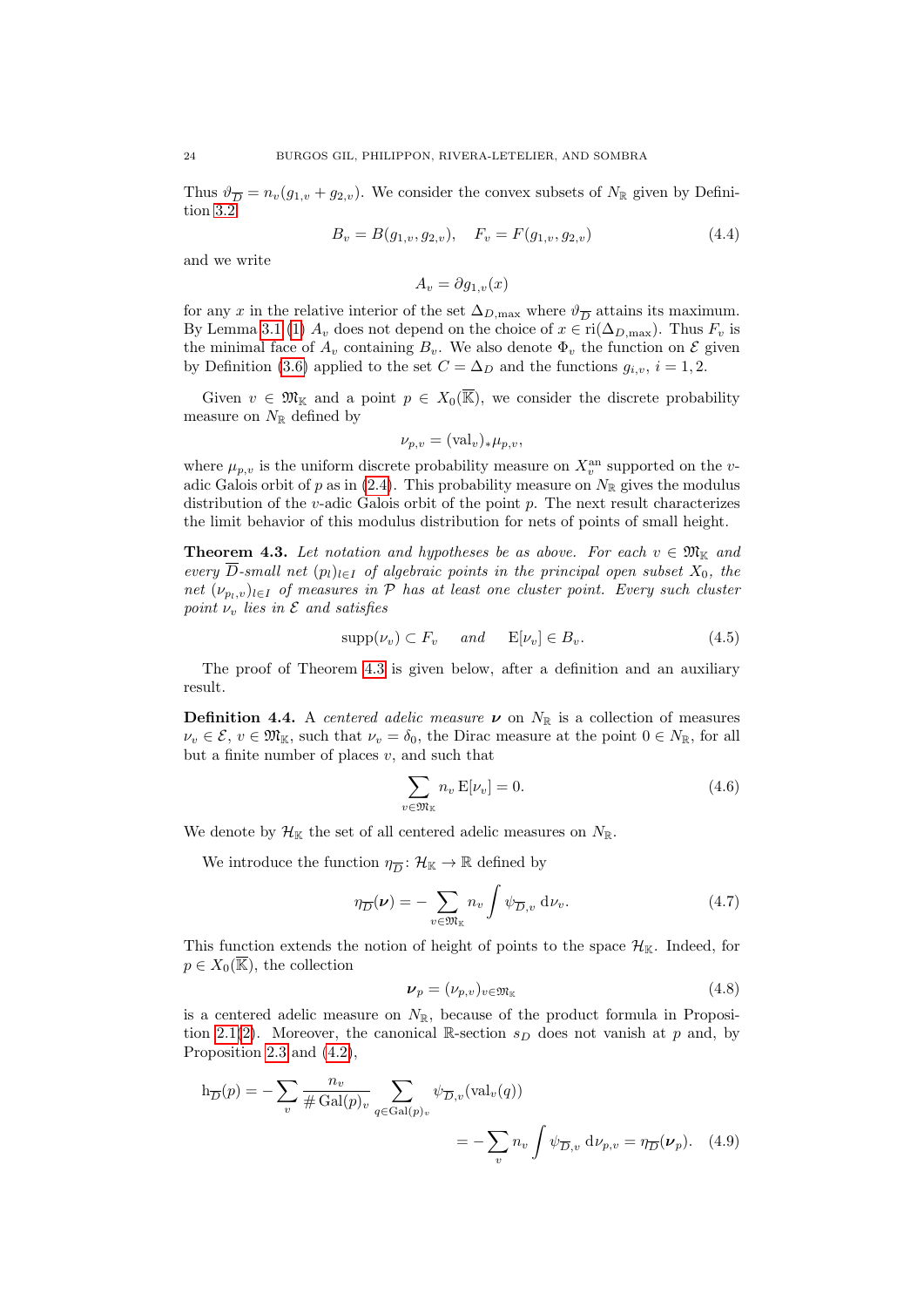<span id="page-24-6"></span>**Lemma 4.5.** For every centered adelic measure  $\boldsymbol{\nu} = (\nu_v)_{v \in \mathfrak{M}_{\mathbb{K}}}$ ,

<span id="page-24-0"></span>
$$
\max_{v \in \mathfrak{M}_{\mathbb{K}}} -n_v \Phi_v(\nu_v) \le \eta_{\overline{D}}(\nu) - \mu_{\overline{D}}^{\mathrm{ess}}(X) \le \sum_{v \in \mathfrak{M}_{\mathbb{K}}} -n_v \Phi_v(\nu_v). \tag{4.10}
$$

In particular, for  $p \in X_0(\overline{\mathbb{K}})$ ,

<span id="page-24-5"></span>
$$
\max_{v \in \mathfrak{M}_{\mathbb{K}}} -n_v \Phi_v(\nu_{p,v}) \le \mathbf{h}_{\overline{D}}(p) - \mu_{\overline{D}}^{\text{ess}}(X) \le \sum_{v \in \mathfrak{M}_{\mathbb{K}}} -n_v \Phi_v(\nu_{p,v}).\tag{4.11}
$$

*Proof.* Let  $\Delta_{D,\text{max}}$  be the set of points maximizing the roof function  $\vartheta_{\overline{D}}$  and choose  $x \in \Delta_{D,\max}$ . For each  $v \in \mathfrak{M}_{\mathbb{K}}$ , let  $\widehat{\phi}_{i,v} \colon N_{\mathbb{R}} \to \mathbb{R}$ ,  $i = 1, 2$ , be the function defined by

$$
\widehat{\phi}_{i,v}(u) = g_{i,v}^{\vee}(u) - \langle x, u \rangle + g_{i,v}(x),
$$

where  $g_{i,v}$  denotes the concave function on  $\Delta_D$  in Notation [4.2](#page-22-0) and  $g_{i,v}^{\vee}$  its Legendre dual as in  $(3.1)$ .

Note that  $\psi_{\overline{D},v} = g_{1,v}^{\vee}$ . Using [\(4.6\)](#page-23-1) and [\(4.3\)](#page-22-2), we deduce that

$$
-\sum_{v} n_{v} \int \psi_{\overline{D},v} \, \mathrm{d}\nu_{v} = \vartheta_{\overline{D}}(x) - \sum_{v} n_{v} \int \widehat{\phi}_{1,v} \, \mathrm{d}\nu_{v} = \mu_{\overline{D}}^{\mathrm{ess}}(X) - \sum_{v} n_{v} \int \widehat{\phi}_{1,v} \, \mathrm{d}\nu_{v}.
$$
  
Thus

<span id="page-24-1"></span>
$$
\eta_{\overline{D}}(\nu) - \mu_{\overline{D}}^{\text{ess}}(X) = -\sum_{v} n_{v} \int \widehat{\phi}_{1,v} \, \mathrm{d}\nu_{v}. \tag{4.12}
$$

For each  $v \in \mathfrak{M}_{\mathbb{K}}$ , we get from the definition of  $\Phi_v$  that

$$
\Phi_v(\nu_v) = \int \widehat{\phi}_{1,v} \, \mathrm{d}\nu_v + \widehat{\phi}_{2,v}(-\mathrm{E}[\nu_v]).
$$

By Lemma [3.1](#page-13-3)[\(4\)](#page-14-4), the functions  $\phi_{i,v}$  are nonpositive and so

<span id="page-24-2"></span>
$$
\Phi_v(\nu_v) \le \int \widehat{\phi}_{1,v} \, \mathrm{d}\nu_v. \tag{4.13}
$$

The second inequality in [\(4.10\)](#page-24-0) then follows from [\(4.12\)](#page-24-1) and [\(4.13\)](#page-24-2).

To prove the first inequality in [\(4.10\)](#page-24-0), fix  $v \in \mathfrak{M}_{\mathbb{K}}$ . By [\[BPS14,](#page-53-11) Propositions  $2.3.1(1)$  and  $2.3.3(3)$ ],

<span id="page-24-3"></span>
$$
\widehat{\phi}_{2,v} = \boxplus_{w \neq v} \left( \widehat{\phi}_{1,w} \frac{n_w}{n_v} \right),\tag{4.14}
$$

where w runs over the places of K different from v, the symbol  $\boxplus$  denotes the sup-convolution and, for a concave function  $\psi$  and a nonzero constant  $\lambda$ , the expression  $\psi \lambda$  denotes the right multiplication as in [\[BPS14,](#page-53-11) §2.3].

By the equality [\(4.14\)](#page-24-3), the definitions of the sup-convolution and the right multiplication, and condition [\(4.6\)](#page-23-1), we deduce

<span id="page-24-4"></span>
$$
\widehat{\phi}_{2,v}(-\mathcal{E}[\nu_v]) \ge \sum_{w \ne v} \frac{n_w}{n_v} \widehat{\phi}_{1,w}(\mathcal{E}[\nu_w]). \tag{4.15}
$$

By the concavity of  $\hat{\phi}_{1,w}$  and Jensen's inequality,  $\int \hat{\phi}_{1,w} d\nu_w \leq \hat{\phi}_{1,w}(\mathcal{E}(\nu_w))$  for all  $w \in \mathfrak{M}_{\mathbb{K}}$ . Therefore, by  $(4.12)$  and  $(4.15)$ ,

$$
\eta_{\overline{D}}(\nu) - \mu_{\overline{D}}^{\text{ess}}(X) \ge -n_v \bigg( \int \widehat{\phi}_{1,v} \, \mathrm{d}\nu_v + \sum_{w \neq v} \frac{n_w}{n_v} \widehat{\phi}_{1,w}(\mathcal{E}(\nu_w)) \bigg) \n\ge -n_v \bigg( \int \widehat{\phi}_{1,v} \, \mathrm{d}\nu_v + \widehat{\phi}_{2,v}(-\mathcal{E}[\nu_v]) \bigg) = -n_v \Phi_v(\nu_v),
$$

which proves the first inequality and completes the proof of  $(4.10)$ . The inequalities in  $(4.11)$  follow directly from  $(4.10)$  and  $(4.9)$ .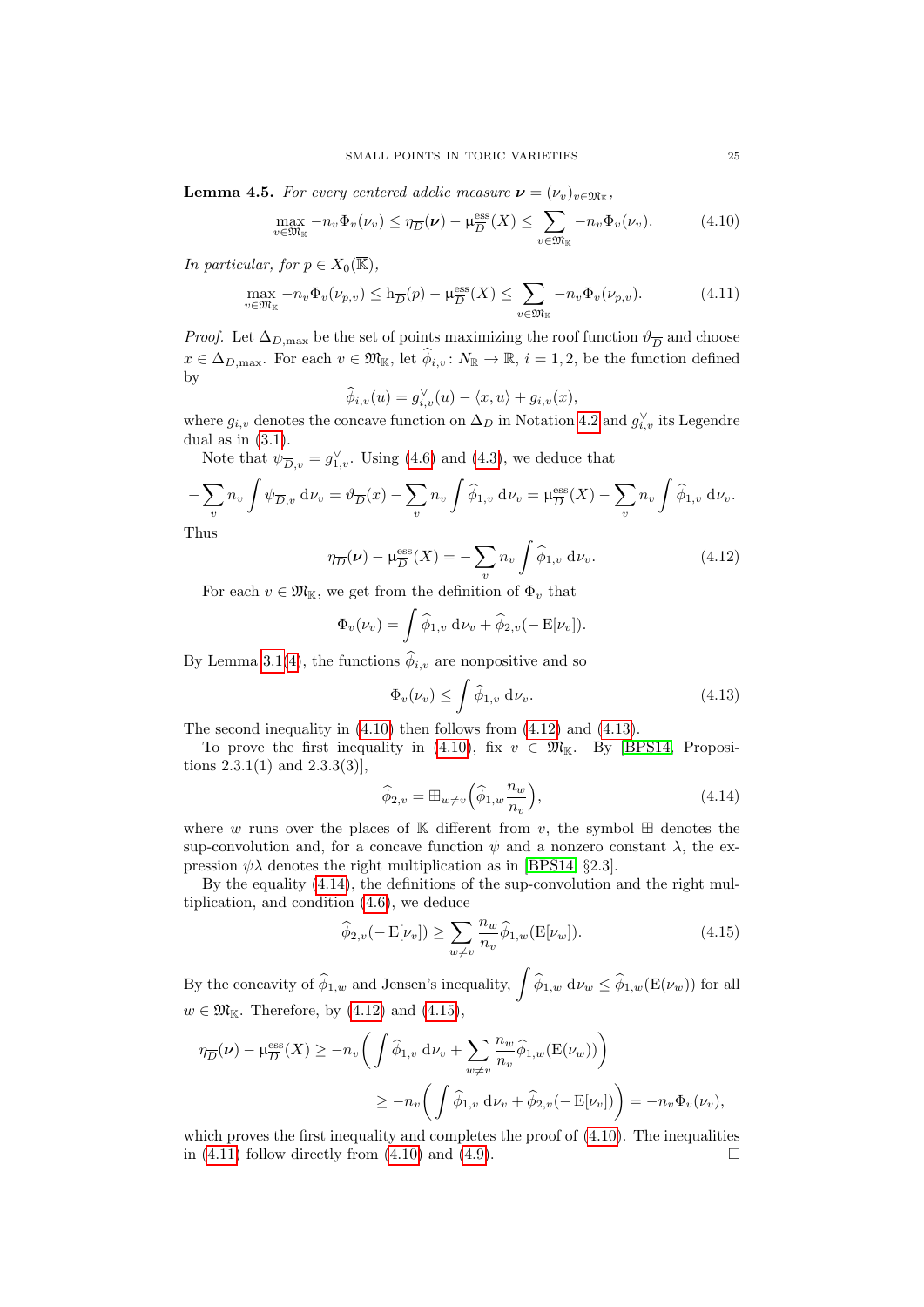*Proof of Theorem [4.3.](#page-23-0)* Let  $v \in \mathfrak{M}_{\mathbb{K}}$  and let  $\Phi_v : \mathcal{E} \to \mathbb{R}$  be the function defined by [\(3.6\)](#page-16-3) with  $g_{1,v}$  and  $g_{2,v}$  as in Notation [4.2.](#page-22-0) Since the net of points  $(p_l)_{l\in I}$  is  $\overline{D}$ -small,

$$
\lim_{l} \mathbf{h}_{\overline{D}}(p_l) = \mu_{\overline{D}}^{\text{ess}}(X).
$$

By Proposition [3.9,](#page-17-0)  $\Phi_v$  is nonpositive, and so we deduce from Lemma [4.5](#page-24-6) that

$$
\lim_{l} \Phi_v(\nu_{p_l,v}) = 0.
$$

The theorem is then a direct consequence of Proposition [3.11.](#page-19-0)  $\Box$ 

To state a partial converse of Theorem [4.3,](#page-23-0) we need a further definition.

**Definition 4.6.** The *adelic Kantorovich–Rubinstein distance*  $W_{K}$  on  $\mathcal{H}_{K}$  is defined, for  $\boldsymbol{\nu} = (\nu_v)_v, \boldsymbol{\nu}' = (\nu_v')_v \in \mathcal{H}_{\mathbb{K}},$  by

$$
W_{\mathbb{K}}(\nu, \nu') = \sum_{v} n_{v} W(\nu_{v}, \nu'_{v}),
$$

where W denotes the Kantorovich–Rubinstein distance in  $N_{\mathbb{R}}$  as in Definition [3.12.](#page-19-1) By the definition of  $\mathcal{H}_{K}$ , there are only a finite number of nonzero terms in this sum.

The topology on  $\mathcal{H}_{\mathbb{K}}$  induced by this distance is called the *adelic KR-topology*.

<span id="page-25-1"></span>**Theorem 4.7.** With notation and hypotheses as before, let  $v = (v_v)_{v \in \mathfrak{M}_{\mathbb{K}}} \in \mathcal{H}_{\mathbb{K}}$  be a centered adelic measure such that

$$
supp(\nu_v) \subset F_v \quad \text{and} \quad \mathcal{E}[\nu_v] \in B_v
$$

for all v. Then there is a generic  $\overline{D}$ -small net  $(p_l)_{l\in I}$  of algebraic points of  $X_0$ such that the net of measures  $(\nu_{p_l})_{l \in I}$  converges to  $\nu$  with respect to the adelic Kantorovich-Rubinstein distance.

The proof of Theorem [4.7](#page-25-1) is given below, after some preliminary results. The first result gives the main properties of the function  $\eta_{\overline{D}}$ .

<span id="page-25-0"></span>**Lemma 4.8.** The function  $\eta_{\overline{D}}$  is Lipschitz continuous with respect to  $W_{\mathbb{K}}$ . More*over, for all*  $\nu = (\nu_v)_{v \in \mathfrak{M}_{\mathbb{K}}} \in \mathcal{H}_{\mathbb{K}}$ ,

<span id="page-25-2"></span>
$$
\eta_{\overline{D}}(\nu) \ge \mu_{\overline{D}}^{\text{ess}}(X),\tag{4.16}
$$

with equality if and only if  $\text{supp}(\nu_v) \subset F_v$  and  $\text{E}[\nu_v] \in B_v$  for all v.

*Proof.* Let  $S \subset \mathfrak{M}_{\mathbb{K}}$  be a finite subset such that  $\psi_{\overline{D},v} = \Psi_D$  for all  $v \notin S$ . For  $v =$  $(\nu_v)_v, \nu' = (\nu'_v)_v \in \mathcal{H}_{\mathbb{K}},$ 

$$
\begin{aligned} |\eta_{\overline{D}}(\nu) - \eta_{\overline{D}}(\nu')| &\leq \sum_{v} n_v \left| \int \psi_{\overline{D},v} \, \mathrm{d}\nu_v - \int \psi_{\overline{D},v} \, \mathrm{d}\nu_v' \right| \\ &\leq \sum_{v} \mathrm{Lip}(\psi_{\overline{D},v}) n_v W(\nu_v, \nu_v') \leq \Big( \max_{x \in \Delta_D} ||x|| \Big) W_{\mathbb{K}}(\nu, \nu'). \end{aligned}
$$

where the second inequality is given by the duality formula [\(3.12\)](#page-20-3) and the last by the observation that  $\text{Lip}(\psi_{\overline{D},v}) = \max_{x \in \Delta_D} ||x||$  for all v. This proves that  $\eta_{\overline{D}}$  is Lipschitz continuous with respect to  $W_{\mathbb{K}}$ .

As already remarked, the functions  $\Phi_v$  are nonpositive. By Lemma [4.5,](#page-24-6) this implies the inequality  $(4.16)$ . From the same result, it follows that the equality holds if and only if  $\Phi_v(\nu_v) = 0$  for all v. By Proposition [3.9,](#page-17-0) this holds if and only if  $\text{supp}(\nu_v) \subset F_v$  and  $E[\nu_v] \in B_v$ , completing the proof of the lemma.

From this lemma, we deduce as a direct consequence the next characterization of algebraic points in toric varieties realizing the essential minimum.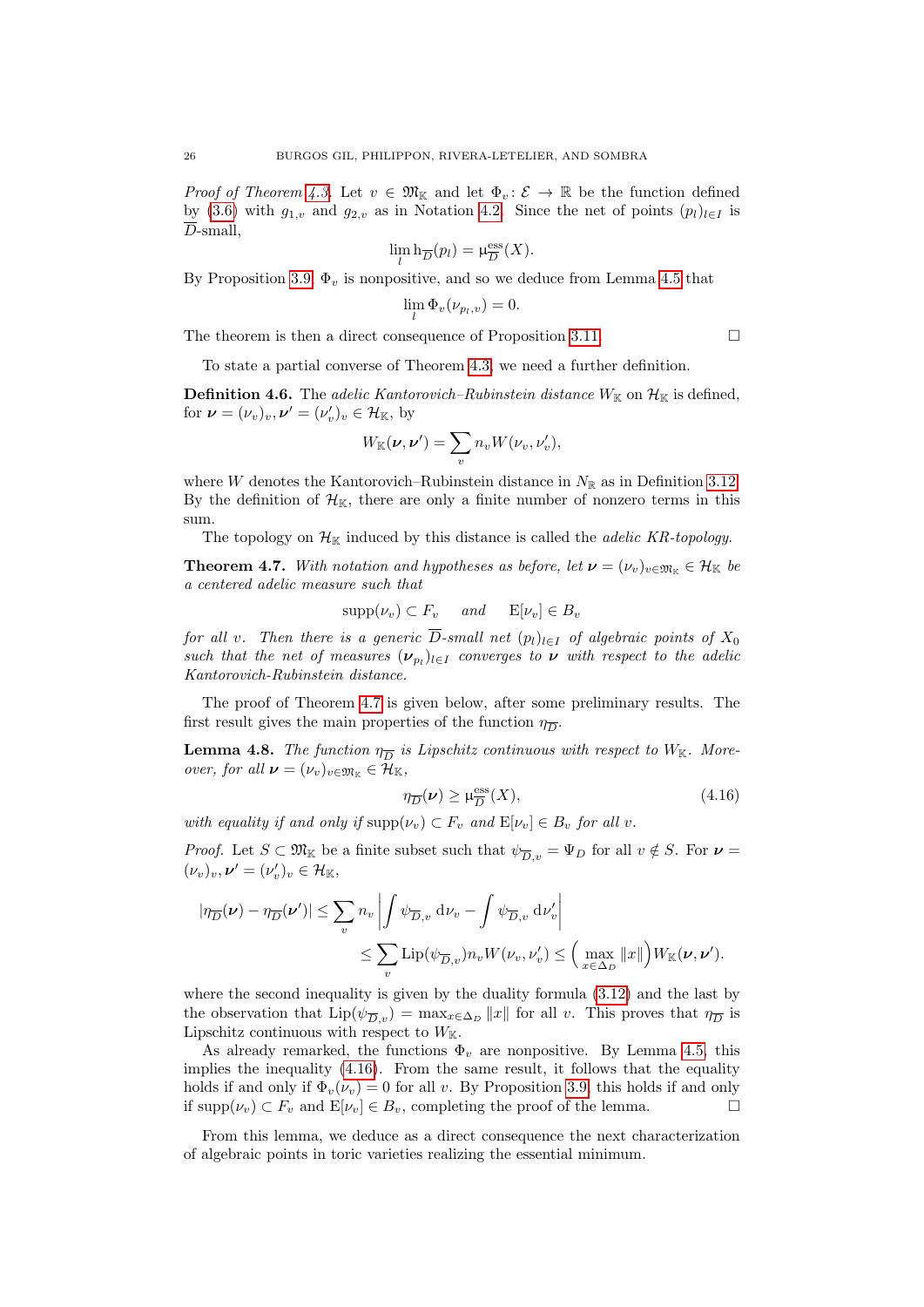<span id="page-26-0"></span>**Corollary 4.9.** Let p be an algebraic point of  $X_0$ . Then  $h_{\overline{D}}(p) = \mu_{\overline{D}}^{\text{ess}}$  $\frac{{\rm ess}}{D}(X)$  if and only if  $\text{supp}(\nu_{p,v}) \subset F_v$  and  $E[\nu_{p,v}] \in B_v$  for all  $v \in \mathfrak{M}_{\mathbb{K}}$ .

Let  $H_{\mathbb{K}} \subset \bigoplus_{v \in \mathfrak{M}_{\mathbb{K}}} N_{\mathbb{R}}$  be the subspace defined by the equation  $\sum_{v} n_v u_v = 0$ . By sending the point  $(u_v)_v \in H_{\mathbb{K}}$  to the adelic centered measure  $(\delta_{u_v})_v \in \mathcal{H}_{\mathbb{K}}$ , we identify  $H_{\mathbb{K}}$  with a subspace of  $\mathcal{H}_{\mathbb{K}}$ .

<span id="page-26-1"></span>**Corollary 4.10.** The minimum of the function  $\eta_{\overline{D}}$  is equal to  $\mu_{\overline{D}}^{\text{ess}}$  $\frac{\text{ess}}{D}(X)$  and it is attained at a point of the subspace  $H_{\mathbb{K}} \subset \mathcal{H}_{\mathbb{K}}$ .

*Proof.* Let x be a point where  $\vartheta_{\overline{D}}$  attains its maximum. Since  $0 \in \partial \vartheta_{\overline{D}}(x)$  and  $\partial \vartheta_{\overline{D}}(x) = \sum_{v} n_v \partial \vartheta_{\overline{D},v}(x)$ , we can find  $\boldsymbol{u} = (u_v)_v \in H_{\mathbb{K}}$  such that for every  $v$ ,

$$
u_v \in \partial \vartheta_{\overline{D},v}(x) \cap \bigg(-\partial \bigg(\sum_{w \in \mathfrak{M}_{\mathbb{K}} \setminus \{v\}} \frac{n_w}{n_v} \vartheta_{\overline{D},w}\bigg)(x)\bigg) = B_v.
$$

The adelic centred measure  $\boldsymbol{\delta} = (\delta_{u_v})_v \in \mathcal{H}_{\mathbb{K}}$  corresponding to  $u \in H_{\mathbb{K}}$  satisfies  $\text{supp}(\delta_{u_v}) = \{u_v\} \subset F_v$  and  $\text{E}[\delta_{u_v}] = u_v \in B_v$ . Thus, by Lemma [4.8,](#page-25-0)

$$
\mu_{\overline{D}}^{\text{ess}}(X) = \eta_{\overline{D}}(\mathbf{u}) = \min_{\mathbf{\nu} \in \mathcal{H}_{K}} \eta_{\overline{D}}(\mathbf{\nu}),
$$

as stated.  $\Box$ 

We next show that the measures coming from algebraic points are dense in  $\mathcal{H}_{\mathbb{K}}$ .

<span id="page-26-2"></span>**Proposition 4.11.** For every  $v \in \mathcal{H}_{\mathbb{K}}$  there is a generic net  $(p_l)_{l \in I}$  of algebraic points of  $X_0$  such that the net of associated measures  $(\boldsymbol{\nu}_{p_l})_{l\in I}$  as in  $(4.8)$  converges to  $\nu$  with respect to the adelic KR-topology.

*Proof.* Put  $\nu = (\nu_v)_v$  and let  $\varepsilon > 0$  be given. Let S be a finite nonempty subset of  $\mathfrak{M}_{\mathbb{K}}$  such that  $\nu_v = \delta_0$  for all  $v \notin S$ , and put

$$
\varepsilon' = \frac{\varepsilon}{6 \sum_{v \in S} n_v} \quad \text{and} \quad d' = \frac{2}{\varepsilon'} \max_{v \in S} \int ||u|| \, \mathrm{d}\nu_v.
$$

By [\[Vil09,](#page-54-8) Theorem 6.18], for each  $v \in S$  we can approach  $\nu_v$  with respect to the KR-distance, by a probability measure with finite support. Therefore we can find  $d \ge \max\{2, d'\}$  and for each  $v \in S$  a sequence of points  $u_{v,1}, \ldots, u_{v,d-1} \in N_{\mathbb{R}}$  such that the probability measure  $\nu''_v = \frac{1}{d-1} \sum_{i=1}^{d-1} \delta_{u_{v,i}}$  satisfies  $W(\nu_v, \nu''_v) < \varepsilon'$ . We deduce from [\[Vil09,](#page-54-8) Formula (6.3)] the inequalities

$$
\left| \int \|u\| \, \mathrm{d}\nu_v - \int \|u\| \, \mathrm{d}\nu_v'' \right| \leq \varepsilon' \quad \text{ and } \quad \|\mathbf{E}[\nu_v] - \mathbf{E}[\nu_v'']\| \leq \varepsilon'.
$$

Defining  $u_{v,d} := d \mathbb{E}[\nu_v] - (d-1) \mathbb{E}[\nu_v'']$ , we verify  $||u_{v,d}|| \le ||\mathbb{E}[\nu_v]|| + (d-1)\varepsilon'.$  Thus, setting  $\nu'_{v} = \frac{1}{d} \sum_{i=1}^{d} \delta_{u_{v,i}}$  and using Jensen's inequality and [\[Vil09,](#page-54-8) Formula (6.3)] again, we get

$$
W(\nu''_v, \nu'_v) \le \frac{1}{d(d-1)} \sum_{i=1}^{d-1} ||u_{v,i}|| + \frac{1}{d} ||u_{v,d}||
$$
  

$$
\le \frac{1}{d} \left( \int ||u|| \, \mathrm{d} \nu''_v + \int ||u|| \, \mathrm{d} \nu_v + (d-1)\varepsilon' \right) \le \frac{2}{d} \int ||u|| \, \mathrm{d} \nu_v + \varepsilon' \le 2\varepsilon'.
$$

We then easily check  $E[\nu'_v] = E[\nu_v]$  and

$$
W(\nu_v, \nu_v') \le W(\nu_v, \nu_v'') + W(\nu_v'', \nu_v') < 3\varepsilon'.
$$

Set also  $\nu'_{v} = \delta_0$  for  $v \notin S$ . Then  $\nu' = (\nu'_{v})_{v} \in \mathcal{H}_{\mathbb{K}}$  and  $W_{\mathbb{K}}(\nu, \nu') < \frac{\varepsilon}{2}$ .

Let  $\mathbb{F}/\mathbb{K}$  be a finite extension of degree d such that all places in S split completely, as given by [\[BPS15,](#page-53-13) Lemma 2.2]. For each  $v \in S$  and  $w \in \mathfrak{M}_{\mathbb{F}}$  such that  $w \mid v$ , we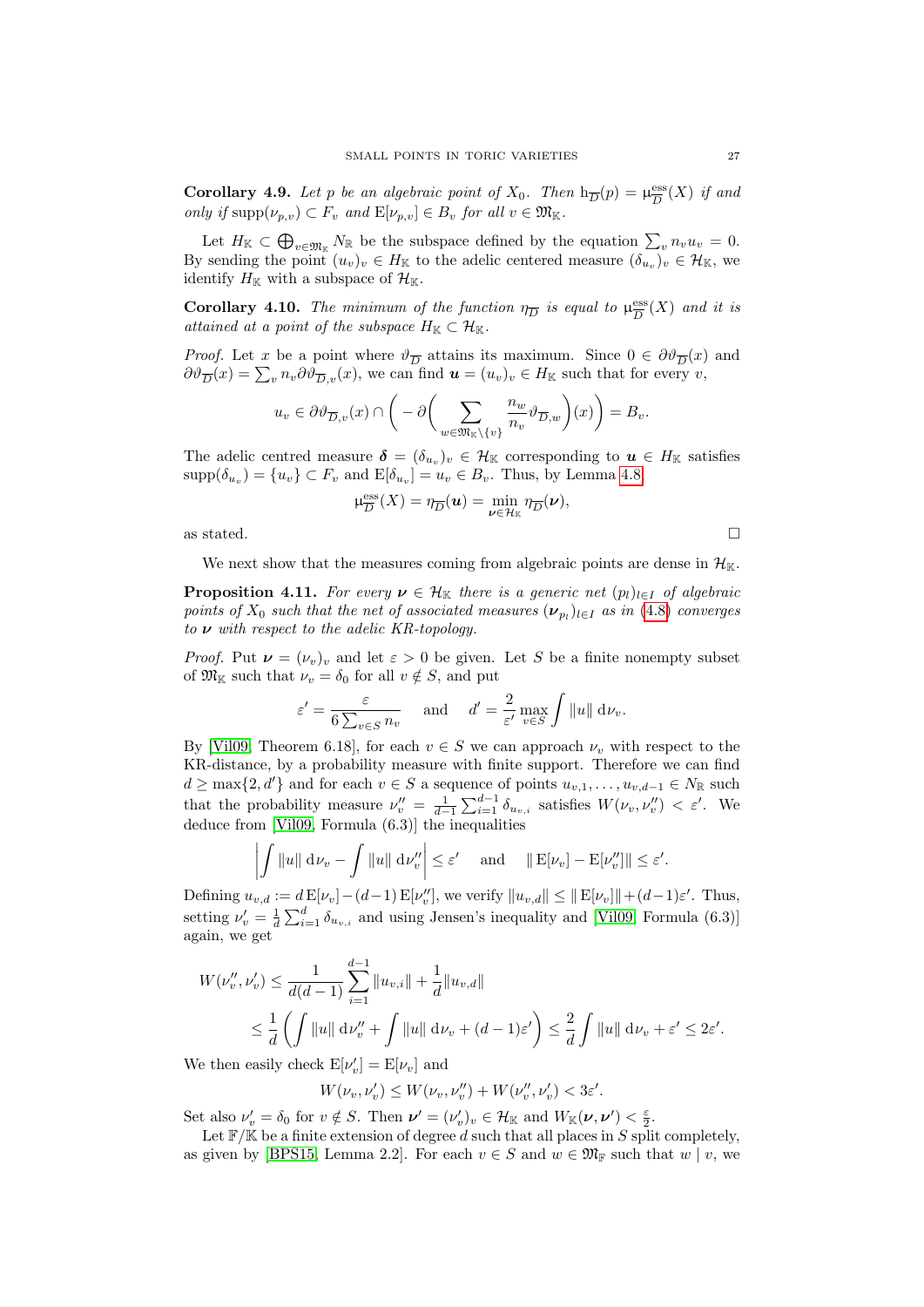have  $n_w = n_v/d$ . We enumerate the places above a given place  $v \in S$  as  $w(v, j)$ ,  $j=1,\ldots,d.$ 

Let  $H_{\mathbb{F}} \subset \bigoplus_{w \in \mathfrak{M}_{\mathbb{F}}} N_{\mathbb{R}}$  be the subspace defined by the equation  $\sum_{w} n_w u_w = 0$ . For each  $v \in \mathfrak{M}_{\mathbb{K}}$  consider the element  $u \in H_{\mathbb{F}}$  given, for  $w \in \mathfrak{M}_{\mathbb{F}}$ , by

$$
u_w = \begin{cases} u_{v,j} & \text{for } v \in S \text{ and } w = w(v,j) \text{ with } 1 \le j \le d, \\ 0 & \text{for } v \notin S \text{ and } w \mid v. \end{cases}
$$

Consider the map  $val_{\mathbb{F}}: \mathbb{T}(\mathbb{F}) \to \bigoplus_{w \in \mathfrak{M}_{\mathbb{F}}} N_{\mathbb{R}}$  defined by  $val_{\mathbb{F}} = (val_w)_{w \in \mathfrak{M}_{\mathbb{F}}}$ . This is a group homomorphism and so it can be extended to a map

<span id="page-27-0"></span>
$$
\mathrm{val}_{\mathbb{F}}\colon \mathbb{T}(\mathbb{F})\otimes \mathbb{Q} \longrightarrow \bigoplus_{w\in \mathfrak{M}_{\mathbb{F}}}N_{\mathbb{R}}.
$$

By the product formula, the image of this map lies in the hyperplane  $H_F$  and, by [\[BPS15,](#page-53-13) Lemma 2.3], it is dense with respect to the  $L^1$ -topology on  $H_{\mathbb{F}}$ . For  $\alpha \in \mathbb{T}(\mathbb{F})$  and  $r \in \mathbb{Q}$ , we have

$$
\|\mathbf{u} - \text{val}_{\mathbb{F}}(\alpha^r)\|_{L^1} = \sum_{v \in S} \frac{n_v}{d} \sum_{j=1}^d \|u_{v,j} - \text{val}_{w(v,j)}(\alpha^r)\| + \sum_{v \notin S} \|\text{val}_v(\alpha^r)\|
$$

$$
= \sum_v n_v \int \|u - u'\| \, d\lambda_v(u, u') \quad (4.17)
$$

for the probability measure  $\lambda_v$  on  $N_{\mathbb{R}} \times N_{\mathbb{R}}$  given by

$$
\lambda_v = \begin{cases} \frac{1}{d} \sum_{j=1}^d \delta_{(u_{v,j}, \text{val}_{w(v,j)}(\alpha^r))} & \text{if } v \in S, \\ \delta_{(0, \text{val}_v(\alpha^r))} & \text{if } v \notin S. \end{cases}
$$

This measure has marginals  $\nu'_{v}$  and  $\nu_{p,v}$  for any  $p = \omega \cdot \alpha^{r}$  with  $\omega$  a torsion point in  $\mathbb{T}(\overline{\mathbb{K}})$ , thus  $W(\nu'_v, \nu_{p,v}) \leq \int ||u - u'|| \, d\lambda_v(u, u')$  for every v, and the quantity in [\(4.17\)](#page-27-0) is an upper bound for the adelic KR-distance  $W_{\mathbb{K}}(\nu', \nu_p)$ . It follows that we can choose  $\alpha$  and r such that  $W_{\mathbb{K}}(\nu', \nu_p) < \varepsilon/2$  and thus  $W_{\mathbb{K}}(\nu, \nu_p) < \varepsilon$ .

Since the orbit of  $\alpha^r$  under the action of the group of torsion points of  $\mathbb{T}(\overline{\mathbb{K}})$ is Zariski dense, we have shown that, given  $\varepsilon > 0$  and a nonempty open subset  $U \subset X$ , we can choose  $p \in U(\overline{\mathbb{K}})$  satisfying

$$
W_{\mathbb{K}}(\nu,\nu_p)<\varepsilon.
$$

As in the proof of Proposition [2.5,](#page-11-1) let  $I$  be the set of closed subvarieties of pure codimension 1 in X ordered by inclusion. For each  $Y \in I$  choose a point  $p_Y \in (X \setminus Y)(\overline{\mathbb{K}})$  such that

$$
W_{\mathbb K}(\nu,\nu_{p_Y})<\frac{1}{c(Y)}
$$

with  $c(Y)$  the number of components of Y. Thus, the net of algebraic points  $(p_Y)_{Y \in I}$  is generic and the net of probability measures  $(\nu_{p_Y})_{Y \in I}$  converges to  $\nu$  in the KR-topology, proving the result.

*Proof of Theorem [4.7.](#page-25-1)* Let  $\mathbf{v} = (\nu_v)_v$  be a centered adelic measure on  $N_{\mathbb{R}}$  such that each measure  $\nu_v$  satisfies the condition [\(4.5\)](#page-23-4). By Lemma [4.8,](#page-25-0) it satisfies

$$
\eta_{\overline{D}}(\nu) = \mu_{\overline{D}}^{\text{ess}}(X).
$$

Proposition [4.11](#page-26-2) implies that there is a generic net  $(p_l)_{l\in I}$  of points in  $\mathbb{T}(\overline{\mathbb{K}}) = X_0(\overline{\mathbb{K}})$ such that  $(\nu_{p_l})_{l \in I}$  converges to  $\nu$  with respect to the distance  $W_{\mathbb{K}}$ . On the other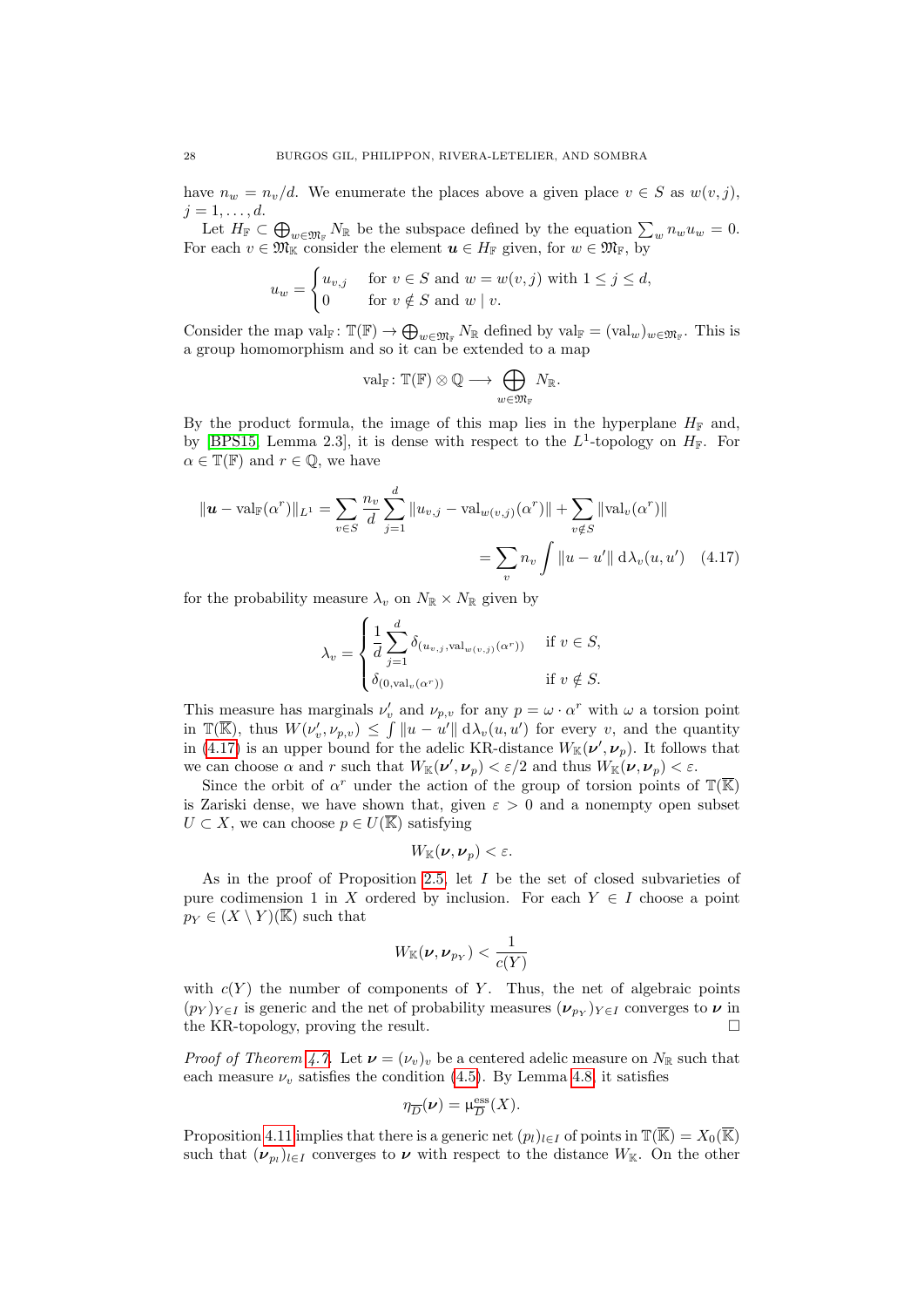hand, by Lemma [4.8](#page-25-0) we also have

$$
\lim_{l} \mathbf{h}_{\overline{D}}(p_l) = \lim_{l} \eta_{\overline{D}}(\boldsymbol{\nu}_{p_l}) = \eta_{\overline{D}}(\boldsymbol{\nu}) = \mu_{\overline{D}}^{\mathrm{ess}}(X),
$$

and so the net  $(p_l)_{l \in I}$  is  $\overline{D}$ -small.

<span id="page-28-0"></span>**Corollary 4.12.** Let  $v \in \mathfrak{M}_{\mathbb{K}}$ . For every measure  $\nu_v \in \mathcal{E}$  with  $\text{supp}(\nu_v) \subset F_v$  and  $E[\nu_v] \in B_v$ , there is a generic  $\overline{D}$ -small net  $(p_l)_{l \in I}$  of algebraic points of  $X_0$  such that the net of measures  $(\nu_{p_l,v})_{l\in I}$  converges to  $\nu_v$  with respect to the Kantorovich-Rubinstein distance. In particular,  $(\nu_{p_l,v})_{l\in I}$  also converges to  $\nu_v$  in the weak-\* topology with respect to  $C_{\rm b}(N_{\mathbb{R}})$ .

*Proof.* Let x be a point where  $\vartheta_{\overline{D}}$  attains its maximum. Since

$$
E[\nu_v] \in B_v \subset -\partial \bigg(\sum_{w \in \mathfrak{M}_{\mathbb{K}} \backslash \{v\}} \frac{n_w}{n_v} \vartheta_{\overline{D},w}\bigg)(x) = -\sum_{w \in \mathfrak{M}_{\mathbb{K}} \backslash \{v\}} \frac{n_w}{n_v} \partial \vartheta_{\overline{D},w}(x),
$$

we can find  $u_w \in \partial \vartheta_{\overline{D}_w}$  for each  $w \neq v$  such that

$$
u_v := \mathbf{E}[\nu_v] = -\sum_{w \in \mathfrak{M}_{\mathbb{K}} \backslash \{v\}} \frac{n_w}{n_v} u_w.
$$

In particular, for all  $w \in \mathfrak{M}_{\mathbb{K}}$  one has

$$
u_w = -\sum_{w' \in \mathfrak{M}_{\mathbb{K}} \backslash \{w\}} \frac{n_{w'}}{n_w} u_{w'} \in \partial \vartheta_{\overline{D},w}(x) \cap \left( -\partial \left( \sum_{w' \in \mathfrak{M}_{\mathbb{K}} \backslash \{w\}} \frac{n_{w'}}{n_w} \vartheta_{\overline{D},w'} \right) (x) \right) = B_w.
$$

Furthermore, we have  $u_w = 0$  for all but a finite number of places w in  $\mathfrak{M}_{\mathbb{K}}$ . Put  $\nu_w = \delta_{u_w}$  for each  $w \neq v$ . The statement then follows from Theorem [4.7](#page-25-1)<br>applied to the centered adelic measure  $\nu = (\nu_e)_{\nu}$  or applied to the centered adelic measure  $\mathbf{v} = (\nu_w)_{w \in \mathfrak{M}_{\mathbb{K}}}$ . .

Combining Theorems [4.3](#page-23-0) and [4.7,](#page-25-1) we can obtain a criterion for when the direct image under the valuation map of the Galois orbits of a small net converges in the sense of measures. We show that in this case, the limit measure is concentrated in a single point.

<span id="page-28-4"></span><span id="page-28-1"></span>Corollary 4.13. Let  $v \in \mathfrak{M}_{\mathbb{K}}$ . The following conditions are equivalent:

- (1) for every  $\overline{D}$ -small net  $(p_l)_{l\in I}$  of algebraic points of  $X_0$ , the net of measures  $(\nu_{p_l,v})_{l \in I}$  converges in the weak- $*$  topology with respect to  $\mathcal{C}_{b}(N_{\mathbb{R}});$
- <span id="page-28-2"></span>(2) for every generic  $\overline{D}$ -small net  $(p_l)_{l\in I}$  of algebraic points of  $X_0$ , the net of measures  $(\nu_{p_l,v})_{l\in I}$  converges in the weak- $*$  topology with respect to  $\mathcal{C}_c(N_{\mathbb{R}})$ , the space of continuous functions on  $N_{\mathbb{R}}$  with compact support;
- (3) the face  $F_v$  contains only one point.

<span id="page-28-3"></span>When these equivalent conditions hold, the limit measures in  $(1)$  and  $(2)$  coincide with the Dirac measure at the unique point of  $F_v$ .

Proof. It is clear that [\(1\)](#page-28-1) implies [\(2\)](#page-28-2), and Theorem [4.3](#page-23-0) shows that [\(3\)](#page-28-3) implies (1). Now suppose that the face  $F_v$  has more than one point. Since  $F_v$  is the minimal face containing  $B_v$ , we can find distinct points  $u_0, u_1, u_2 \in F_v$  such that

$$
u_0=\frac{u_1+u_2}{2}\in B_v.
$$

The probability measures  $\delta_{u_0}$  and  $\frac{1}{2}\delta_{u_1} + \frac{1}{2}\delta_{u_2}$  satisfy the conditions [\(4.5\)](#page-23-4). By Corollary [4.12,](#page-28-0) we can find generic  $\overline{D}$ -small nets  $(p_l)_{l\in I}$  and  $(q_l)_{l\in I}$  such that the nets of measures  $(\nu_{p_l,v})_{l\in I}$  and  $(\nu_{q_l,v})_{l\in I}$  respectively converge to

$$
\delta_{u_0}
$$
 and  $\frac{1}{2}\delta_{u_1} + \frac{1}{2}\delta_{u_2}$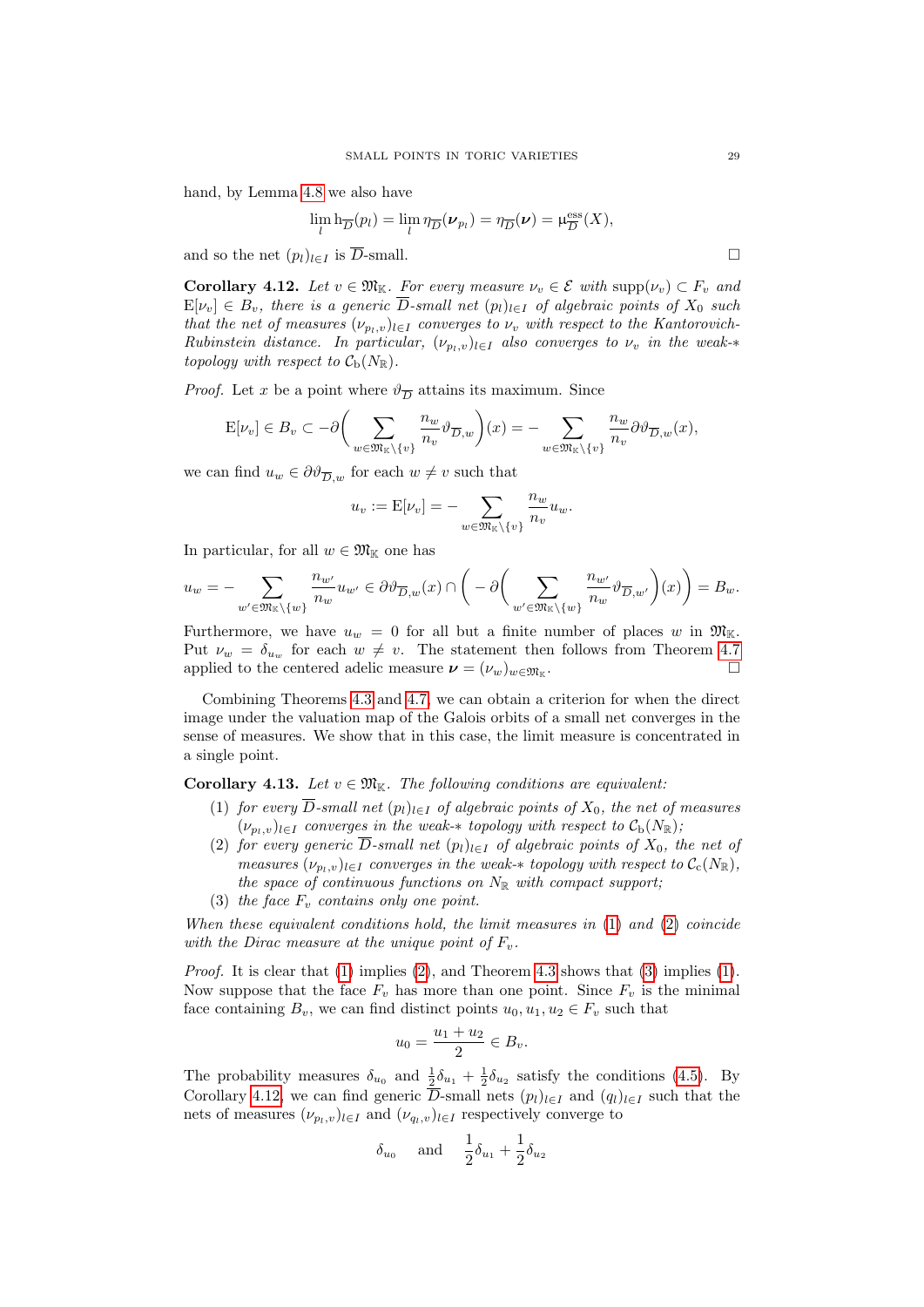in the KR-topology, and hence in the weak-∗ topology with respect to  $\mathcal{C}_c(N_{\mathbb{R}})$ . Combining these nets, we can obtain a net that does not converge in this weak-∗ topology. Hence the condition [\(2\)](#page-28-2) implies the condition [\(3\)](#page-28-3).

The last statement follows from Theorem [4.3.](#page-23-0)

When any of the equivalent conditions of Corollary [4.13](#page-28-4) holds we say that the metrized divisor  $\overline{D}$  satisfies the modulus concentration property at the place v. Thus Corollary [4.13](#page-28-4) gives us a criterion for the modulus concentration property at a place. We next give a criterion for the modulus concentration property at all places simultaneously, which can be directly read from the roof function. Before giving it, we need some preliminary results and a definition.

<span id="page-29-0"></span>**Definition 4.14.** A semipositive toric metrized R-divisor  $\overline{D}$  with D big is called *monocritical* if the minimum of  $\eta_{\overline{D}}$  in  $\mathcal{H}_{\mathbb{K}}$  is attained at a unique point. If this is the case, by Corollary [4.10,](#page-26-1) the minimum is attained at a point of  $H_{\mathbb{K}}$ . This point is called the critical point of  $\overline{D}$ .

<span id="page-29-8"></span>**Example 4.15.** Let  $\overline{D}^{\text{can}}$  be a nef and big toric R-divisor equipped with the canonical metric as in Example [4.1.](#page-22-3) Then all its local roof functions are zero. Taking a point x in the interior of the polytope, we have  $\partial \vartheta_{\overline{D},v}(x) = \{0\}$  for every v. Hence  $F_v = \{0\}$  for every v and  $\overline{D}$  is monocritical with critical point  $0 \in H_{\mathbb{K}}$ .

Recall that  $\Delta_{D,\text{max}}$  denotes the convex set of points of  $\Delta_D$  where  $\vartheta_{\overline{D}}$  attains its maximum.

<span id="page-29-2"></span><span id="page-29-1"></span>Proposition 4.16. The following conditions are equivalent:

- (1) the metrized  $\mathbb{R}$ -divisor  $\overline{D}$  is monocritical;
- <span id="page-29-3"></span>(2) for every point  $x \in \Delta_{D,\max}$ , the set

<span id="page-29-4"></span>
$$
H_{\mathbb{K}} \cap \prod_{v \in \mathfrak{M}_{\mathbb{K}}} \partial \vartheta_{\overline{D}, v}(x) \tag{4.18}
$$

contains a unique element  $\mathbf{u} = (u_v)_v \in H_{\mathbb{K}}$  and, for  $v \in \mathfrak{M}_{\mathbb{K}}$ , the point  $u_v$ is a vertex of  $\partial \vartheta_{\overline{D}_v}(x)$ ;

- <span id="page-29-5"></span>(3) for every point  $x \in \Delta_{D,\max}$ , the point 0 is a vertex of  $\partial \vartheta_{\overline{D}}(x)$ ;
- <span id="page-29-6"></span>(4) there exists a point  $x \in \Delta_{D,\max}$  such that 0 is a vertex of  $\partial \vartheta_{\overline{D}}(x)$ ;
- (5) for all  $v \in \mathfrak{M}_{\mathbb{K}}$ , the set  $F_v$  contains only one point.

<span id="page-29-7"></span>When these equivalent conditions hold,  $F_v = \{u_v\}$  for every v and **u** is the critical point of  $\overline{D}$ .

*Proof.* We prove first that [\(1\)](#page-29-2) implies [\(2\)](#page-29-3). Assume that  $\overline{D}$  is monocritical. Let  $u = (u_v)_v$  belong to the set [\(4.18\)](#page-29-4). Then for every  $v \in \mathfrak{M}_{\mathbb{K}}$  we have

$$
u_v \in \partial \vartheta_{\overline{D},v}(x) \cap \bigg(-\partial \bigg(\sum_{w \in \mathfrak{M}_{\mathbb{K}},w \neq v} \frac{n_w}{n_v} \vartheta_{\overline{D},w}\bigg)(x)\bigg).
$$

So the measure  $\boldsymbol{\nu} = (\delta_{u_v})_v$  belongs to  $\mathcal{H}_{\mathbb{K}}$  and satisfies  $\text{supp}(\delta_{u_v}) \subset B_v$  for each  $v$ . In particular,  $supp(\delta_{u_v}) \subset F_v$  and  $E[\delta_{u_v}] \in B_v$ . Thus by Lemma [4.8](#page-25-0)

$$
\eta_{\overline{D}}(\boldsymbol{u}) = \min_{\boldsymbol{\nu}' \in \mathcal{H}_{\mathbb{K}}} \eta_{\overline{D}}(\boldsymbol{\nu}').
$$

Since  $\overline{D}$  is monocritical, this shows that the set [\(4.18\)](#page-29-4) is reduced to the unique critical point of  $\overline{D}$ .

Assume now that the set [\(4.18\)](#page-29-4) contains a single point  $u = (u_v)_v \in H_{\mathbb{K}}$  and there is a place  $v_0 \in \mathfrak{M}_{\mathbb{K}}$  such that  $u_{v_0}$  is not a vertex of  $\partial \vartheta_{\overline{D}, v_0}(x)$ . Then we can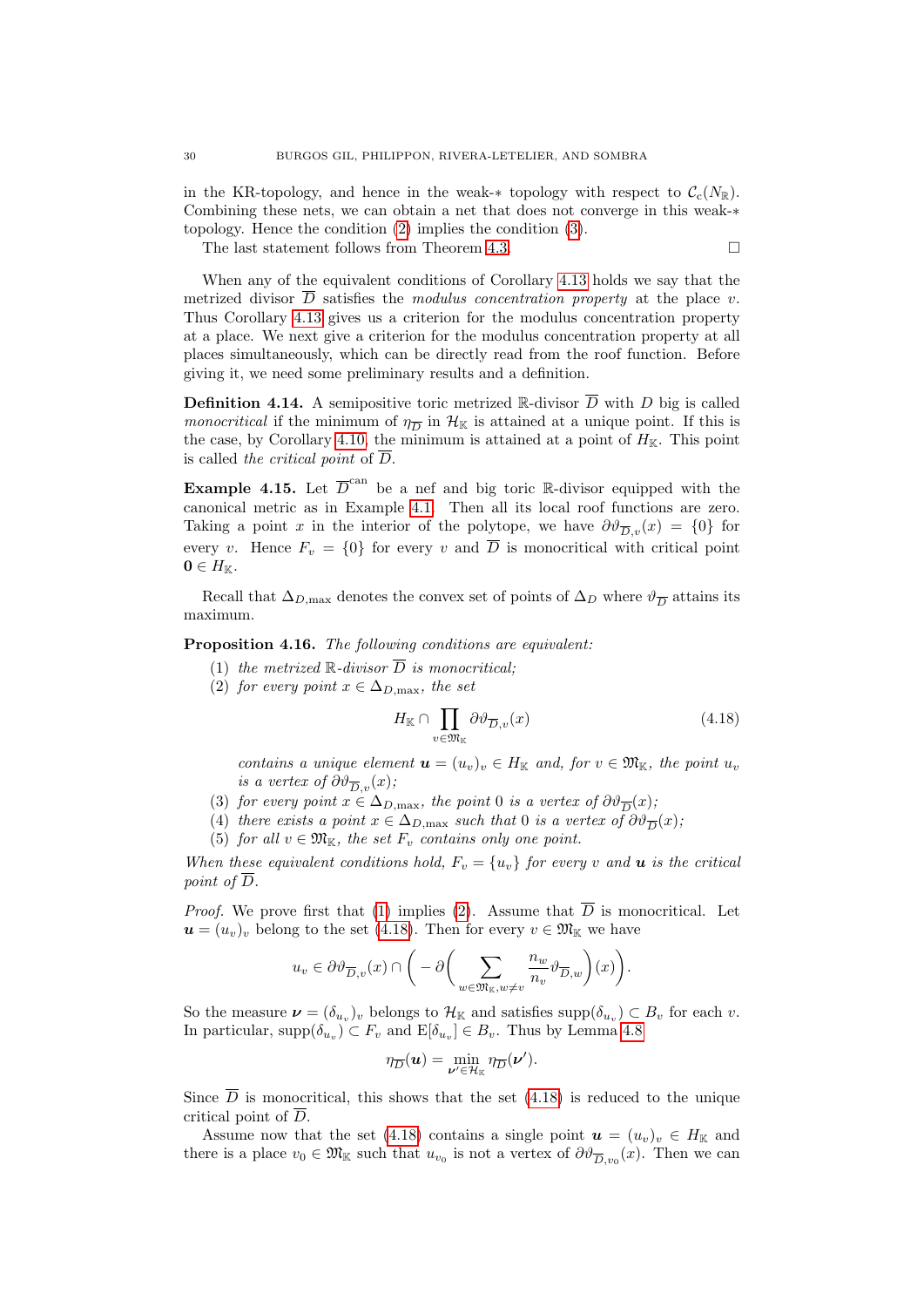find two points  $u_{v_0,1}, u_{v_0,2} \in \partial \vartheta_{\overline{D}, v_0}(x)$  such that

$$
u_{v_0} = \frac{u_{v_0,1} + u_{v_0,2}}{2}.
$$

We consider the measure  $\boldsymbol{\nu}_1 = (\delta_{u_v})_v$  and the measure  $\boldsymbol{\nu}_2 = (\nu_v)_v$  defined by

$$
\nu_v = \begin{cases} \delta_{u_v} & \text{if } v \neq v_0, \\ \frac{\delta_{u_{v_0,1}} + \delta_{u_{v_0,2}}}{2} & \text{if } v = v_0. \end{cases}
$$

Then  $\nu_2$  is in [\(4.18\)](#page-29-4) and, again by Lemma [4.8,](#page-25-0) we have that

$$
\eta_{\overline{D}}(\boldsymbol{\nu}_1) = \eta_{\overline{D}}(\boldsymbol{\nu}_2) = \min_{\boldsymbol{\nu} \in \mathcal{H}_{\mathbb{K}}} \eta_{\overline{D}}(\boldsymbol{\nu})
$$

contradicting the hypothesis that  $\overline{D}$  is monocritical, and completing the proof of [\(2\)](#page-29-3).

Assume that [\(2\)](#page-29-3) is true and fix  $x \in \Delta_{D,\max}$ . Let  $S \subset \mathfrak{M}_{\mathbb{K}}$  be the finite set of places where  $u_v \neq 0$  or  $\vartheta_{\overline{D}_v}$  is not identically zero. We have that

$$
\partial \vartheta_{\overline{D}}(x) = \sum_{v \in S} n_v \partial \vartheta_{\overline{D},v}(x).
$$

Moreover, [\(2\)](#page-29-3) implies that the equation

$$
0 = \sum_{v \in S} n_v a_v \quad \text{ with } a_v \in \partial \vartheta_{\overline{D}, v}(x)
$$

has a unique solution  $a_v = u_v$  and this solution satisfies that  $a_v$  is a vertex of  $\partial \vartheta_{\overline{D},v}(x)$ . Therefore, by Lemma [3.15](#page-20-4) we deduce that 0 is a vertex of  $\partial \vartheta_{\overline{D}}(x)$ . Hence [\(2\)](#page-29-3) implies [\(3\)](#page-29-5).

Since  $\Delta_{D,\text{max}}$  is nonempty, [\(3\)](#page-29-5) implies [\(4\)](#page-29-6).

Assume now that [\(4\)](#page-29-6) is true. For each v, let  $g_{1,v}$  and  $g_{2,v}$  be the continuous concave functions on  $\Delta_D$  in Notation [4.2.](#page-22-0) Since  $\vartheta_{\overline{D}} = n_v g_{1,v} + n_v g_{2,v}$ ,

$$
\partial \vartheta_{\overline{D}}(x) = n_v \partial g_{1,v}(x) + n_v \partial g_{2,v}(x).
$$

Lemma [3.15](#page-20-4) and the definition of the set  $B_v$  imply that this set contains one single point  $u_v$ , and that this point is a vertex of both  $\partial g_{1,v}(x)$  and of  $-\partial g_{2,v}(x)$ . Hence  $B_v$  is already a face of  $\partial g_{1,v}(x)$ . Thus  $F_v = B_v = \{u_v\}$  and so [\(4\)](#page-29-6) implies [\(5\)](#page-29-7).

By Lemma [4.8](#page-25-0) it is clear that [\(5\)](#page-29-7) implies [\(1\)](#page-29-2) finishing the proof of the equivalence. Assume now that  $\overline{D}$  is monocritical. Since by Lemma [4.8](#page-25-0) the point  $u$  in [\(2\)](#page-29-3) satisfies that  $\eta_{\overline{D}}(u) = \min_{\nu \in \mathcal{H}_K} \eta_{\overline{D}}(\nu)$ , it is the critical point. Following the proof of the equivalence we deduce that  $F_v = \{u_v\}$  proving the last statement.

For a given toric metrized R-divisor, the condition of being monocritical and its critical point behave well with respect to scalar extensions. The following result follows from the compatibility of toric metrics with scalar extensions in [\[BPS14,](#page-53-11) Proposition 4.3.8].

<span id="page-30-1"></span>**Proposition 4.17.** Let X and  $\overline{D}$  as before. Let  $\mathbb{F} \subset \overline{\mathbb{K}}$  be a finite extension of  $\mathbb{K}$ and write  $\overline{D}_{\mathbb{F}}$  for the toric metrized  $\mathbb{R}$ -divisor on  $X_{\mathbb{F}}$  obtained by scalar extension. If D is monocritical with critical point  $(u_v)_{v \in \mathfrak{M}_{\mathbb{K}}}$ , then  $D_{\mathbb{F}}$  is also monocritical and its critical point  $(u_w)_{w \in \mathfrak{M}_{\mathbb{F}}}$  is given by  $u_w = u_v$  for all  $v \in \mathfrak{M}_{\mathbb{K}}$  and w over v.

We now give the criterion for modulus concentration at every place.

<span id="page-30-0"></span>**Theorem 4.18.** Let X and  $\overline{D}$  be as before. The following conditions are equivalent:

- (1) for every  $\overline{D}$ -small net  $(p_l)_{l\in I}$  of algebraic points of  $X_0$  and every place  $v \in \mathfrak{M}_{\mathbb{K}}$ , the net of measures  $(\nu_{p_l,v})_{l \in I}$  converges.
- (2) the metrized  $\mathbb R$ -divisor  $\overline{D}$  is monocritical;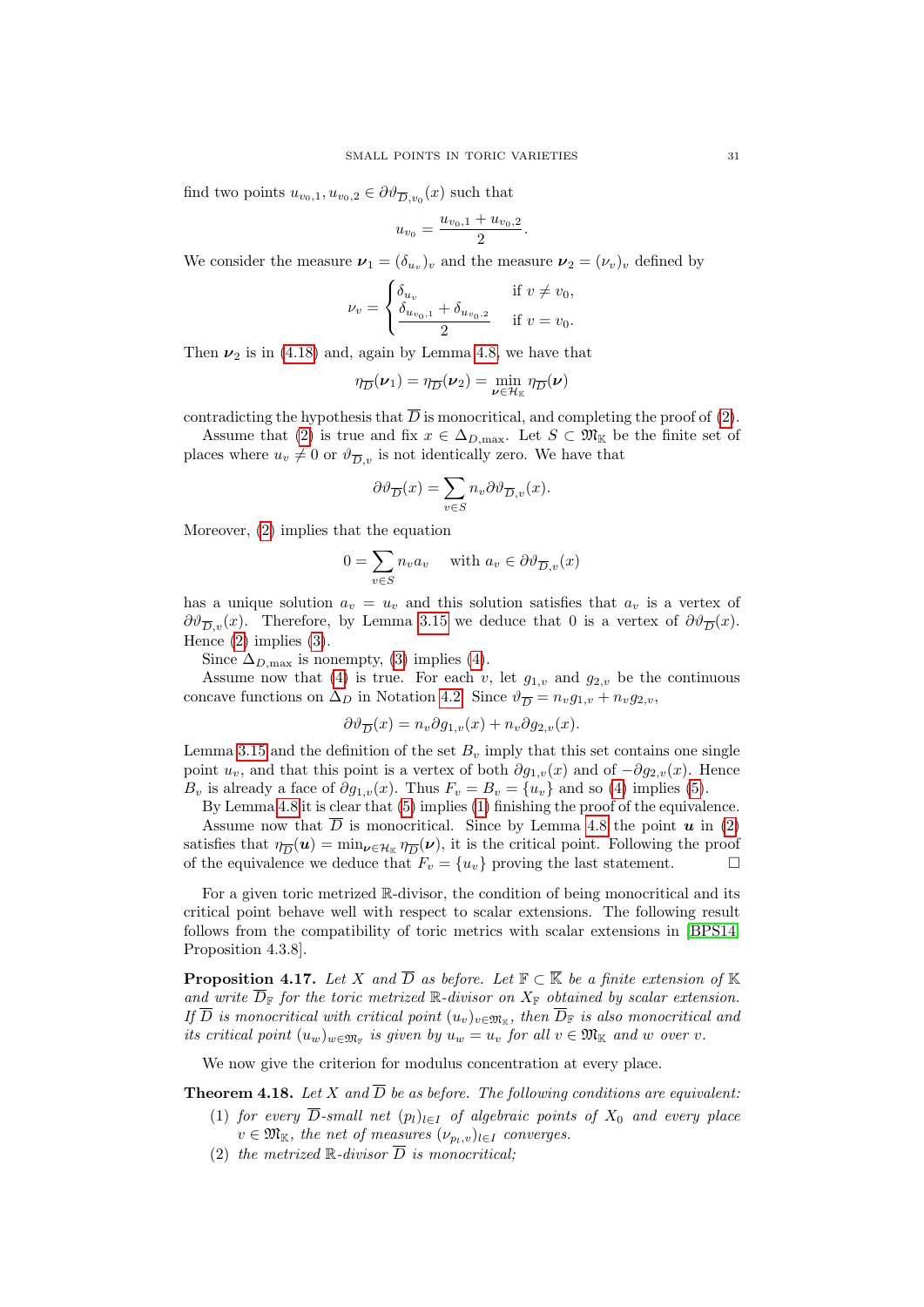When these equivalent conditions hold.

$$
\lim_{l \in I} \nu_{p_l, v} = \delta_{u_v},
$$

where  $(u_v)_v$  is the critical point of  $\overline{D}$ .

*Proof.* The theorem follows directly from Corollary [4.13](#page-28-4) and Proposition [4.16.](#page-29-1)  $\Box$ 

When there is modulus concentration for every place, we can show that the convergence holds not only in the weak-∗ topology with respect to  $C_b(N_{\mathbb{R}})$  but even in the stronger adelic KR-topology.

<span id="page-31-1"></span>**Theorem 4.19.** Let X and  $\overline{D}$  be as before. Assume that  $\overline{D}$  is monocritical. Let  $\bm{u}=(u_v)_v$  be the critical point of  $\overline{D}$  and set  $\bm{\delta_u}=(\delta_{u_v})_v\in\mathcal{H}_\mathbb{K}$ . Then, for every  $\overline{D}$ -small net  $(p_l)_{l\in I}$  of algebraic points of  $X_0$ , the net of centered adelic measures  $(\bm{\nu}_{p_l})_{l\in I}$  converges to  $\bm{\delta_u}$  in the adelic KR-topology. In particular, for every  $v\in \mathfrak{M}_{\mathbb K},$ the net of measures  $(\nu_{p_l,v})_{l \in I}$  converges to  $\delta_{u_v}$  in the KR-topology.

*Proof.* For each  $v \in \mathfrak{M}_{\mathbb{K}}$ , let  $f_v: N_{\mathbb{R}} \to \mathbb{R}$  be the function given by

$$
f_v(u) = \psi_{\overline{D},v}(u) - \Psi_D(u - u_v).
$$

This is an adelic family of bounded continuous functions on  $N_{\mathbb{R}}$  with  $f_v = 0$  for all but a finite number of v. Consider then the function  $\eta' : \mathcal{H}_{\mathbb{K}} \to \mathbb{R}$  given by

$$
\eta'(\nu) = \eta_{\overline{D}}(\nu) + \sum_v n_v \int f_v \, \mathrm{d}\nu_v = -\sum_v n_v \int \Psi_D(u - u_v) \, \mathrm{d}\nu_v.
$$

Since the net  $(p_l)_{l \in I}$  is  $\overline{D}$ -small,

$$
\lim_{l} \eta_{\overline{D}}(\nu_{p_l}) = \lim_{l} \mathrm{h}_{\overline{D}}(p_l) = \mu_{\overline{D}}^{\mathrm{ess}}(X).
$$

By Theorem [4.18,](#page-30-0) for every place  $v \in \mathfrak{M}_{\mathbb{K}}$  the net of measures  $(\nu_{p_l,v})_{l \in I}$  converges to  $\delta_{u_v}$ , so that  $\lim_{l} \int f_v d\nu_{p_l,v} = \int f_v d\delta_{u_v} = \psi_{\overline{D},v}(u_v)$ . Since  $u = (u_v)_v$  is the critical point of  $\overline{D}$ , using Corollary [4.10](#page-26-1) we get

<span id="page-31-0"></span>
$$
\lim_{l} \eta'(\nu_{p_l}) = \mu_{\overline{D}}^{\text{ess}}(X) + \sum_{v} n_v \psi_{\overline{D},v}(u_v) = 0.
$$
 (4.19)

Choose a point x in the interior of  $\Delta_D$ . Then there is a constant  $c > 0$  such that, for all  $u \in N_{\mathbb{R}}$ ,

$$
||u|| \leq -c(\Psi_D - x)(u).
$$

It follows from the definition of the Kantorovich-Rubinstein distance that, for each  $v \in \mathfrak{M}_{\mathbb{K}}$ ,

$$
W(\nu_{p_l,v}, \delta_{u_v}) \leq \int \|u - u_v\| \, \mathrm{d}\nu_{p_l,v}(u).
$$

Hence

$$
W_{\mathbb{K}}(\nu_{p_l}, \delta_u) \leq \sum_v n_v \int \|u - u_v\| \, \mathrm{d}\nu_{p_l, v}(u)
$$
  

$$
\leq -c \sum_v n_v \int (\Psi_D - x)(u - u_v) \, \mathrm{d}\nu_{p_l, v}(u) = c \eta'(\nu_{p_l}),
$$

where the last equality follows from the facts that  $\bm{u}$  belongs to  $H_{\mathbb{K}}$  and that  $\bm{\nu}_{p_l}$  is a centered adelic measure on  $N_{\mathbb{R}}$ , thanks to the product formula in Proposition [2.1](#page-8-3)[\(2\)](#page-8-1). By  $(4.19)$ , this distance converges to 0, completing the proof.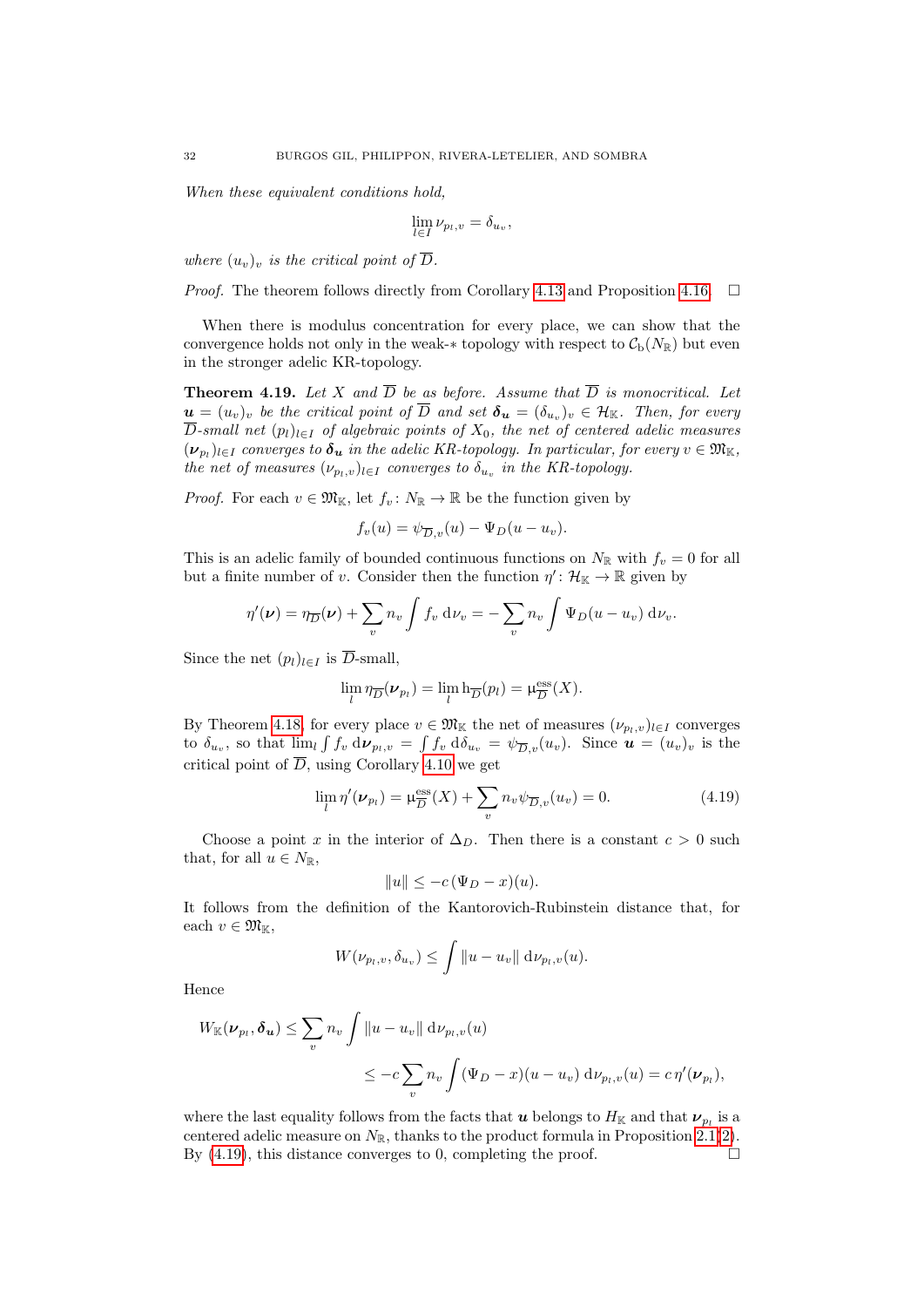<span id="page-32-0"></span>We turn to the study of the limit measures of Galois orbits of  $\overline{D}$ -small nets of algebraic points in toric varieties. In this section, we denote by  $X$  a proper toric variety over a global field K and  $\overline{D}$  a toric metrized R-divisor on X with D big. For  $v \in \mathfrak{M}_{\mathbb{K}}$ , recall that  $val_v: \mathbb{T}_v^{\text{an}} \to N_{\mathbb{R}}$  denotes the valuation map, defined in [\(4.1\)](#page-21-1).

We first describe the limit measures in the monocritical case.

<span id="page-32-2"></span>**Definition 5.1.** Given  $v \in \mathfrak{M}_{\mathbb{K}}$  and  $u \in N_{\mathbb{R}}$ , the probability measure  $\lambda_{\mathbb{S}_v,u}$  on  $X_v^{\text{an}}$ is defined as follows.

- (1) When v is Archimedean, note that  $val_v^{-1}(u) = \mathbb{S}_v \cdot p$  for any point  $p \in$ val<sup>-1</sup>(*u*) and where  $\mathbb{S}_v = \text{val}_v^{-1}(0) \simeq (S^1)^n$  is the compact torus of  $\mathbb{T}_v^{\text{an}}$ . In this case,  $\lambda_{\mathbb{S}_v,u}$  is the direct image under the translation by p of the Haar probability measure of  $\mathbb{S}_v$ .
- (2) When  $v$  is non-Archimedean, consider the multiplicative seminorm on the group algebra  $\mathbb{C}_v[M] \simeq \mathbb{C}_v[x_1^{\pm 1}, \ldots, x_n^{\pm 1}]$  that, to a Laurent polynomial group algebra  $\mathcal{L}_v[M] \cong \mathcal{L}_v[L_1, \ldots, L_n]$  that, to a Lattent polynomial  $\sum_{m \in M} \alpha_m \chi^m$ , assigns the value  $\max_m(|\alpha_m|_v e^{-\langle m, u \rangle})$ . This seminorm gives a point, denoted by  $\theta(u)$ , in the Berkovich space  $X_v^{\text{an}}$ . The point  $\theta(u)$ lies in the preimage val<sup>-1</sup>(*u*). We then set  $\lambda_{\mathbb{S}_v,u} = \delta_{\theta(u)}$ , the Dirac measure at this point.

The following result corresponds to Theorem [1.1](#page-4-1) in the introduction, and shows that modulus concentration at every place implies the equidistribution property at every place. Due to the existing equidistribution theorems in the literature, we restrict its statement to divisors (rather than R-divisors).

<span id="page-32-3"></span>**Theorem 5.2.** Let X be a proper toric variety over  $\mathbb{K}$  and  $\overline{D}$  a semipositive toric metrized divisor on  $X$  with  $D$  big. The following conditions are equivalent:

- <span id="page-32-4"></span>(1) for every generic  $\overline{D}$ -small net  $(p_l)_{l\in I}$  of algebraic points of  $X_0$  and every place  $v \in \mathfrak{M}_{\mathbb{K}}$ , the net of probability measures  $(\mu_{p_l,v})_{l \in I}$  on  $X_v^{\text{an}}$  converges,
- <span id="page-32-8"></span>(2) the metrized divisor  $\overline{D}$  is monocritical.

When these equivalent conditions hold, the limit measure in [\(1\)](#page-32-4) is  $\lambda_{\mathbb{S}_v,u_v}$ , with  $u_v \in N_{\mathbb{R}}$  the v-adic component of the critical point of  $\overline{D}$ .

The proof of Theorem [5.2](#page-32-3) is done by reduction to the quasi-canonical case. The following is the characterization of quasi-canonical toric metrized R-divisors in [\[BPS15\]](#page-53-13).

<span id="page-32-1"></span>**Proposition 5.3.** Let X be a proper toric variety over  $\mathbb{K}$  and  $\overline{D}$  a semipositive toric metrized  $\mathbb{R}$ -divisor on X with D big. The following conditions are equivalent:

- <span id="page-32-5"></span>(1)  $\overline{D}$  is quasi-canonical (Definition [2.7\)](#page-11-0);
- <span id="page-32-7"></span>(2)  $\vartheta_{\overline{D}}$  is constant;
- <span id="page-32-6"></span>(3) there are  $u = (u_v)_v \in H_{\mathbb{K}}$  and  $(\gamma_v)_v \in \bigoplus_{v \in \mathfrak{M}_{\mathbb{K}}} \mathbb{R}$  such that

$$
\psi_{\overline{D},v}(u) = \Psi_D(u - u_v) - \gamma_v
$$

for all  $v \in \mathfrak{M}_{\mathbb{K}}$  and  $u \in N_{\mathbb{R}}$ .

*Proof.* The equivalence of  $(1)$  and  $(3)$  is given by [\[BPS15,](#page-53-13) Corollary 4.7]. The equivalence of [\(1\)](#page-32-5) and [\(2\)](#page-32-7) is given in the course of the proof of [\[BPS15,](#page-53-13) Proposition 4.6], recalling that  $vol(D) = deg_D(X)$  and noting that, since by assumption  $\overline{D}$ is semipositive,  $\widehat{\text{vol}}_{\chi}(\overline{D}) = h_{\overline{D}}(X)$ .

The following result gives the key step in the proof of Theorem [5.2.](#page-32-3)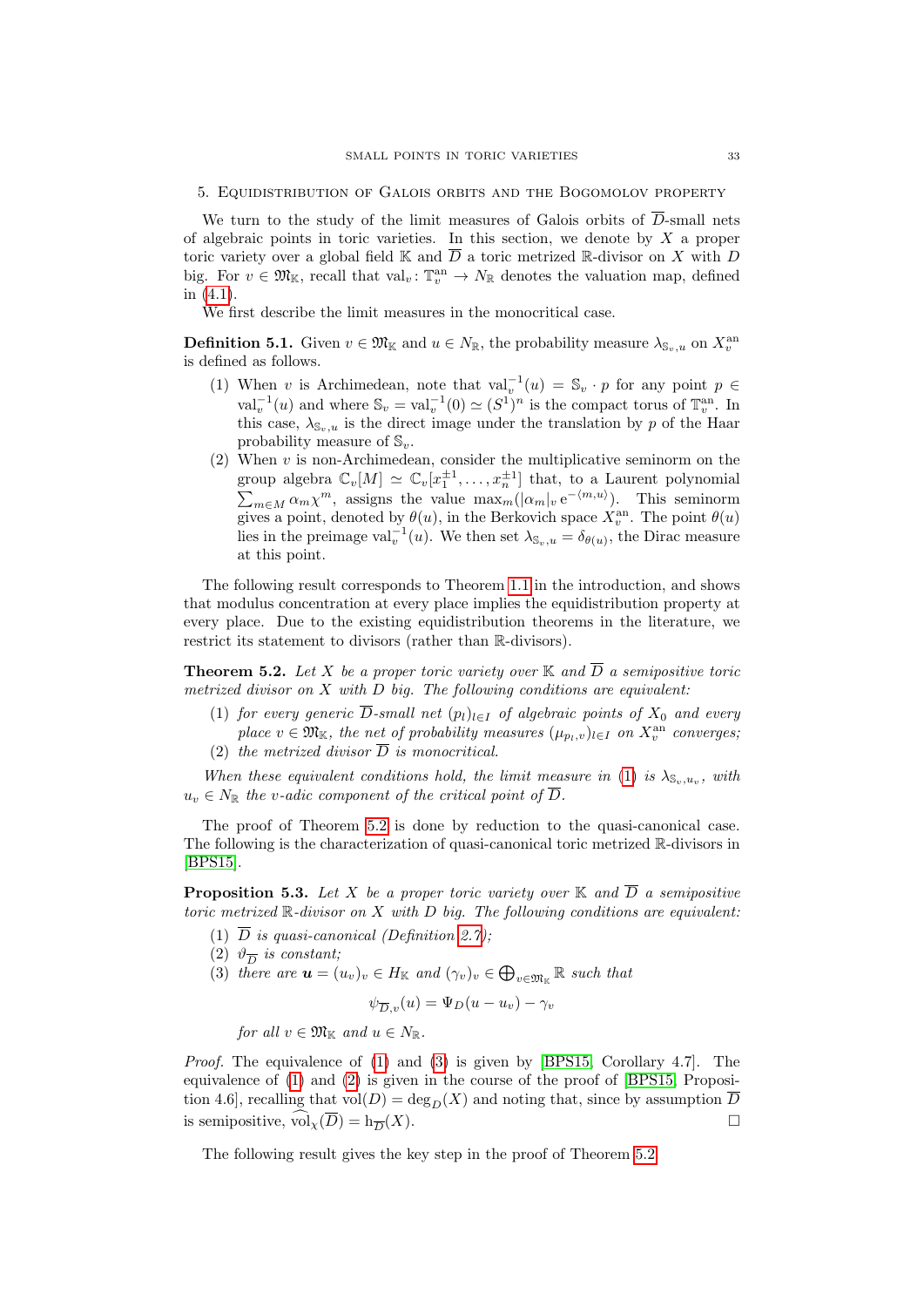<span id="page-33-0"></span>**Proposition 5.4.** Let X be a proper toric variety over  $\mathbb{K}$  and  $\overline{D}$  a monocritical metrized R-divisor on X with critical point  $\mathbf{u} = (u_v)_{v \in \mathfrak{M}_{\mathbb{K}}}$ . Let  $\overline{D}'$  be the toric metrized R-divisor over D corresponding to the family of concave functions  $\psi_{\overline{D}',v} \colon N_{\mathbb{R}} \to \mathbb{R}, v \in \mathfrak{M}_{\mathbb{K}}, \text{ given by}$ 

<span id="page-33-1"></span>
$$
\psi_{\overline{D}',v}(u) = \Psi_D(u - u_v). \tag{5.1}
$$

Then  $\overline{D}'$  is quasi-canonical and every  $\overline{D}$ -small net of algebraic points of  $X_0$  is also  $\overline{D}'$ -small.

*Proof.* The fact that  $\overline{D}'$  is quasi-canonical is given by Proposition [5.3.](#page-32-1)

Let  $(p_l)_{l \in I}$  be a  $\overline{D}$ -small net of algebraic points of  $X_0$ . By Theorem [4.19,](#page-31-1) the net of centered adelic measures  $(\nu_{p_l})_{l \in I}$  converges to  $\boldsymbol{\delta_u} = (\delta_{u_v})_v$  with respect to the adelic KR-distance. By Lemma [4.8,](#page-25-0) the function  $\eta_{\overline{D}'}$  is continuous with respect to this distance. Using [\(4.9\)](#page-23-2), we deduce that

$$
\lim_{l} \mathbf{h}_{\overline{D}'}(p_l) = \lim_{l} \eta_{\overline{D}'}(\boldsymbol{\nu}_{p_l}) = \eta_{\overline{D}'}(\boldsymbol{\delta_u}) = 0.
$$

On the other hand,  $\vartheta_{\overline{D}',v} = u_v$  for each v. Since the critical point **u** lies in the subspace  $H_{\mathbb{K}}$ , we have that  $\vartheta_{\overline{D}'} = \sum_{v} n_v u_v = 0$ . Hence,

$$
\mu_{\overline{D}'}^{\text{ess}}(X) = \max_{x \in \Delta_D} \vartheta_{\overline{D}'}(x) = 0.
$$

Thus  $(p_l)_{l \in I}$  is  $\overline{D}'$ -small, as stated.

*Proof of Theorem [5.2.](#page-32-3)* Suppose that the condition [\(1\)](#page-32-4) holds. Given a generic  $\overline{D}$ small net  $(p_l)_{l\in I}$  of algebraic points of  $X_0$  and  $v \in \mathfrak{M}_{\mathbb{K}}$ , the net of measures  $(\mu_{p_l,v})_{l\in I}$ converges weakly with respect to the space  $\mathcal{C}(X_v^{\text{an}})$ . Hence, the net of direct images  $(\nu_{p_l,v})_{l\in I}$  converges weakly with respect to the space  $\mathcal{C}_c(N_{\mathbb{R}})$ . By Corollary [4.13,](#page-28-4) for each v, the face  $F_v$  contains only one point. Proposition [4.16](#page-29-1) then implies that  $\overline{D}$ is monocritical, giving the condition [\(2\)](#page-32-8).

Now suppose that the condition [\(2\)](#page-32-8) holds. Since  $\overline{D}$  is monocritical, the polytope  $\Delta_D$  has nonempty interior. Let Y be the toric variety associated to the normal fan of  $\Delta_D$  and E the divisor on Y associated to the virtual support function  $\Psi_D$ , see for example [\[BPS14,](#page-53-11) Theorem 3.3.3]. By construction E is ample and  $(Y, E)$  is the polarized toric variety associated to the polytope  $\Delta_D$ , see for example [\[BPS14,](#page-53-11) Theorem 3.4.6 and Remark 3.4.7]. By the characterization of semipositive toric metrics in [\[BPS14,](#page-53-11) Theorem 4.8.1], the metric in  $\overline{D}$  induces a semipositive toric metric on E, and we denote by  $\overline{E}$  the corresponding toric metrized divisor. We have that  $\psi_{\overline{E},v} = \psi_{\overline{D},v}$  for all v, and so  $\overline{E}$  is also monocritical with the same critical point as  $\overline{D}$ .

Let

$$
\overline{E}' = (E, \|\cdot\|_v')_{v \in \mathfrak{M}_{\mathbb{K}}}
$$

be the ample divisor  $E$  on  $Y$  equipped with the quasi-canonical toric metric given by Proposition [5.4,](#page-33-0) with  $\overline{D}$  replaced by  $\overline{E}$ . Let  $(p_l)_{l\in I}$  be a generic  $\overline{D}$ -small net of algebraic points of  $X_0 = \mathbb{T} = Y_0$ . It is also a generic  $\overline{E}$ -small net of algebraic points of  $Y_0$ . By Proposition [5.4](#page-33-0) with  $\overline{D}$  replaced by  $\overline{E}$ , it is also  $\overline{E}'$ -small.

By Theorem [2.11,](#page-12-3) for each place v the net  $(\mu_{p_l,v})_{l\in I}$  converges to the normalized Monge-Ampère measure  $\mu_v = \frac{1}{\deg_E(Y)} c_1(E, ||\cdot||'_v)^{\wedge n}$  on  $Y_v^{\text{an}}$ . Consider the real Monge-Ampère measure  $\mathcal{M}(\psi_{\overline{E}',v})$  associated to the v-adic metric in  $\overline{E}'$  as in [\[BPS14,](#page-53-11) Definition 2.7.1]. By the explicit formula [\(5.1\)](#page-33-1) and [\[BPS14,](#page-53-11) Example 2.7.5],

$$
\mathcal{M}(\psi_{\overline{E}',v}) = \text{vol}_M(\Delta_D)\delta_{u_v} = \frac{\deg_E(Y)}{n!} \delta_{u_v}.
$$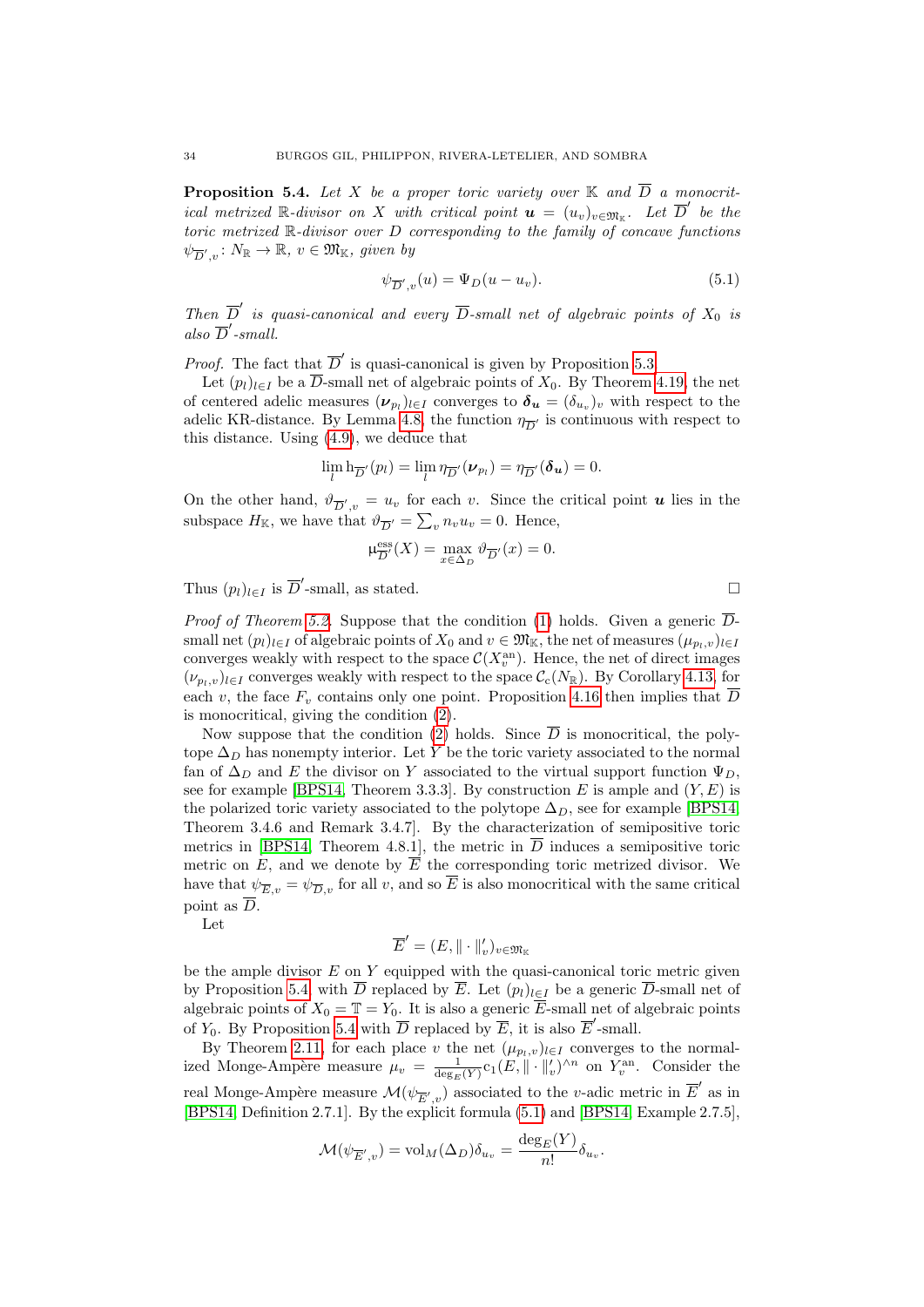Then [\[BPS14,](#page-53-11) Theorem 4.8.11] implies that  $\mu_v = \lambda_{\mathbb{S}_v, u_v}$ . Therefore, the net of measures  $(\mu_{p_l,v})_{l \in I}$  on  $X_v^{\text{an}}$  converges to  $\lambda_{\mathbb{S}_v,u_v}$ , giving the condition [\(1\)](#page-32-4) and the last statement in the theorem.  $\hfill \square$ 

<span id="page-34-2"></span>**Example 5.5.** Let  $\overline{D}^{\text{can}}$  be a big and nef toric divisor on X equipped with the canonical metric. Following Example [4.15,](#page-29-8) this toric metrized divisor is monocritical with critical point  $0 \in H_{\mathbb{K}}$ . Hence, it satisfies the *v*-adic equidistribution property with limit measure  $\lambda_{\mathbb{S}_{\infty},0}$ , for every  $v \in \mathfrak{M}_{\mathbb{K}}$ .

In [\[Bil97\]](#page-53-4), Bilu gave an equidistribution theorem for Galois orbits of sequences of points of small canonical height. This result is restricted to number fields and Archimedean places. However, and in contrast to the previous example, this result holds not just for generic, but for *strict* sequences of points, that is, sequences that eventually avoid any given proper torsion subvariety. This stronger version of the equidistribution property was used in a crucial way in loc. cit. to prove the Bogomolov property for the canonical height.

Here we extend this version of the equidistribution property to monocritical metrized R-divisors on toric varieties (Theorem [5.7\)](#page-34-0) and deduce from it the Bogomolov property (Theorem [1.4](#page-6-0) in the introduction, or Theorem [5.12](#page-36-0) below). Our proofs are similar to Bilu's and use Fourier analysis. Hence, for the rest of the section we restrict to the case when  $\mathbb K$  is a number field and we only study the equidistribution over the Archimedean places. Following Remark [2.10,](#page-12-4) we restrict without loss of generality to sequences, instead of nets.

To formulate this extension, we have to modify slightly the notion of strict sequence. First we recall some standard terminology: a *subtorus* of  $\mathbb T$  is an algebraic subgroup of  $\mathbb T$  that is geometrically irreducible, a *translate of a subtorus* is a subvariety of  $\mathbb{T}_{\overline{\mathbb{K}}}$  that is the orbit of a point  $p \in \mathbb{T}(\overline{\mathbb{K}})$  by a subtorus, and a torsion subvariety is a translate of a subtorus by a torsion point of the group  $\mathbb{T}(\overline{\mathbb{K}}) \simeq (\overline{\mathbb{K}}^{\times})^n$ .

<span id="page-34-1"></span>**Definition 5.6.** A sequence  $(p_l)_{l>1}$  of algebraic points of  $\mathbb T$  is *strict* if, for every translate of a subtorus  $U \subsetneq \mathbb{T}_{\overline{\mathbb{K}}}$ , there is  $l_0 \geq 1$  such that  $p_l \notin U(\overline{\mathbb{K}})$  for all  $l \geq l_0$ . Equivalently,  $(p_l)_{l>1}$  is strict if, for every  $m \in M \setminus \{0\}$  and every point  $q \in X_0(\overline{\mathbb{K}})$ , there is  $l_0 \geq 1$  such that  $\chi^m(p_l) \neq \chi^m(q)$  for all  $l \geq l_0$ .

<span id="page-34-0"></span>**Theorem 5.7.** Let X be a proper toric variety over a number field  $\mathbb{K}$  and  $\overline{D}$  a monocritical metrized R-divisor on X. Then, for every strict  $\overline{D}$ -small sequence  $(p_l)_{l\geq 1}$  of algebraic points of  $X_0$  and every Archimedean place  $v \in \mathfrak{M}_{\mathbb{K}}$ , the sequence  $(\mu_{p_1,v})_{l\geq 1}$ converges to the probability measure  $\lambda_{\mathbb{S}_v,u_v}$ , with  $u_v \in N_{\mathbb{R}}$  the v-adic component of the critical point of  $\overline{D}$ .

*Proof.* Let  $(p_l)_{l>1}$  be a strict  $\overline{D}$ -small sequence of algebraic points of  $X_0$ . For each  $m \in M \setminus \{0\}$  consider the character

$$
\chi^m\colon \mathbb{T}\longrightarrow \mathbb{G}_{m,\mathbb{K}}.
$$

Since  $(p_l)_{l\geq 1}$  is strict, the sequence  $(\chi^m(p_l))_{l\geq 1}$  is generic.

We embed  $\mathbb{G}_{m,\mathbb{K}} \hookrightarrow \mathbb{P}^1_{\mathbb{K}}$  as the principal open subset. Let  $D_0 = \text{div}(x_0)$  be the divisor at infinity on  $\mathbb{P}^1_{\mathbb{K}}$ , equipped with the toric metric corresponding to the adelic family of functions  $\psi_{\overline{D}_0^m,v}^{-1} : \mathbb{R} \to \mathbb{R}$  given by

$$
\psi_{\overline{D}_0^m, v}(u) = \min(0, u - \langle m, u_v \rangle).
$$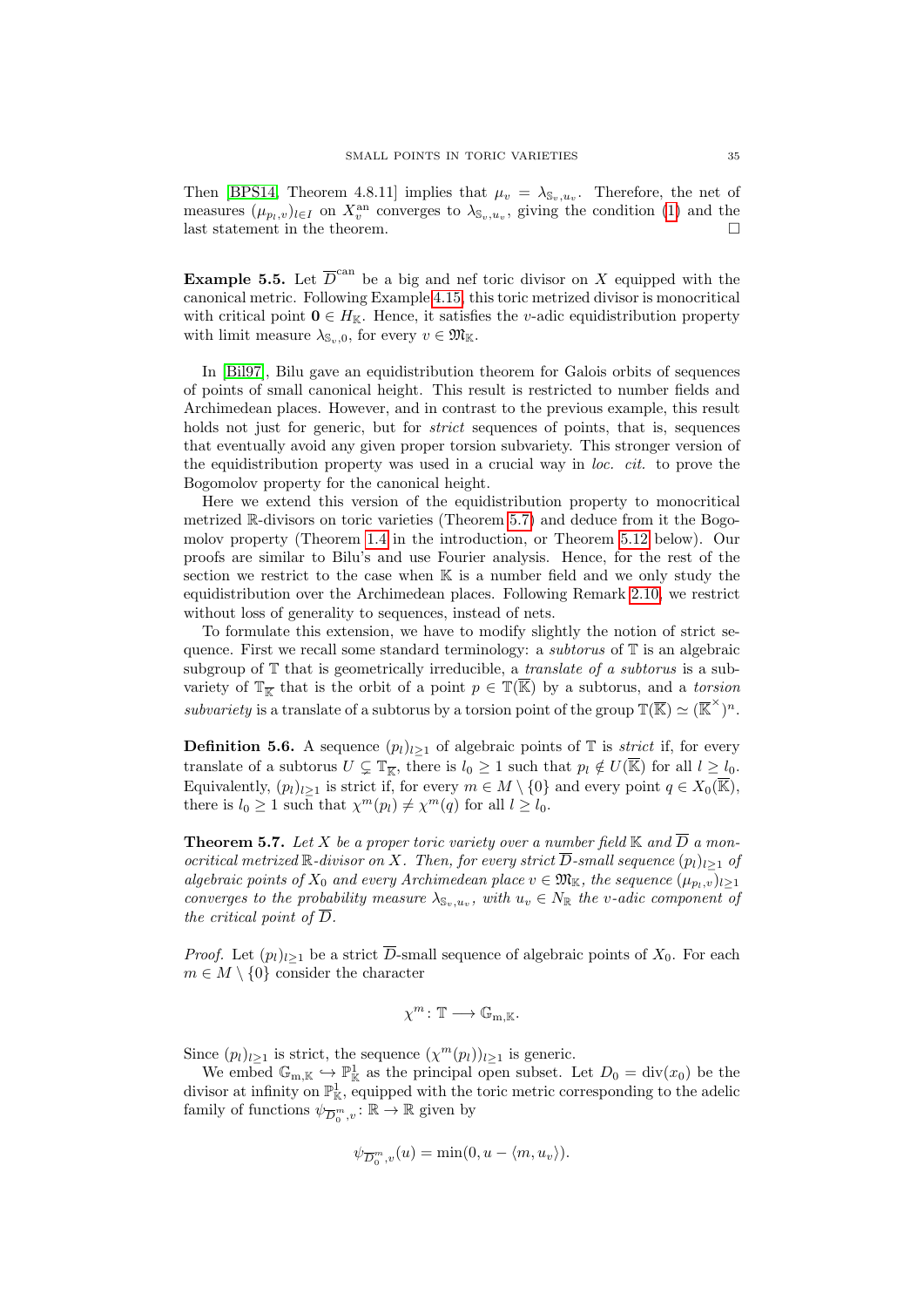By Proposition [5.3,](#page-32-1) this metric is quasi-canonical. For each  $v \in \mathfrak{M}_{\mathbb{K}}$ , there is a commutative diagram



The commutativity of this diagram implies that  $\nu_{\chi^m(p_l),v} = m_* \nu_{p_l,v}$ . By Theo-rem [4.19,](#page-31-1) the sequence  $(\nu_{p_l})_{l \geq 1}$  converges in the adelic KR-topology to the centered adelic measure  $(\delta_{u_v})_v$  on  $N_{\mathbb{R}}$ . Hence, the sequence  $(\nu_{\chi^m(p_l)})_{l\geq 1}$  converges in the adelic KR-topology to the centered adelic measure  $(\delta_{(m,u_v)})_v$  on R. By Lemma [4.8,](#page-25-0)

$$
\lim_{l} \eta_{\overline{D}_0^m}(\nu_{\chi^m(p_l)}) = \eta_{\overline{D}_0^m}((\delta_{\langle m,u_v \rangle})_v) = \mu_{\overline{D}_0^m}^{\text{ess}}(\mathbb{P}^1_{\mathbb{K}}).
$$

By the identity in [\(4.9\)](#page-23-2),  $\eta_{\overline{D}_0^m}(\nu_{\chi^m(p_l)}) = h_{\overline{D}_0^m}(\chi^m(p_l))$ . Thus the sequence of points  $(\chi^m(p_l))_{l\geq 1}$  is  $\overline{D}_0^m$  $\int_{0}^{n}$ -small.

Summarizing, the sequence  $(\chi^m(p_l))_{l\geq 1}$  of algebraic points of  $\mathbb{P}^1_0$  is generic and small with respect to the quasi-canonical toric metrized divisor  $\overline{D}_0^m$  $\int_{0}^{m}$ . Theorem [2.11](#page-12-3) then implies that the sequence of measures  $(\mu_{\chi^m(p_l),v})_{l\geq 1}$  on the analytification  $\mathbb{P}_v^{1,\mathrm{an}} \simeq \mathbb{P}^1(\mathbb{C})$  converges to  $\lambda_{\mathbb{S}_v,\langle m,u_v\rangle}$ .

Assume now that  $v$  is Archimedean. Since the space of probability measures on  $X(\mathbb{C})$  is sequentially compact, by restricting to a subsequence we can suppose without loss of generality that  $(\mu_{p_l,v})_{l\geq 1}$  converges to a measure  $\mu$ . Since the sequence of direct images  $((\text{val}_{v})_{*}\mu_{p_l,v})_{l\geq 1}$  converges in the KR-topology to the Dirac measure on the point  $u_v \in N_{\mathbb{R}}$ , we deduce that

$$
supp(\mu) \subset \text{val}_{v}^{-1}(u_{v}) = \mathbb{S}_{v} \cdot e^{-u_{v}}.
$$

Let z be the standard affine coordinate of  $\mathbb{P}^1(\mathbb{C})$ . For each  $m \in M \setminus \{0\}$ , let  $z_m$  be a continuous function on  $\mathbb{P}^1(\mathbb{C})$  that agrees with z on a neighborhood of  $S^1 \cdot \chi^m(e^{-u_v})$ . Hence  $(\chi^m)^*(z_m)$  agrees with the character  $\chi^m$  on a neighborhood of  $\mathbb{S}_v \cdot e^{-u_v}$ . Then

$$
\int \chi^m d\mu = \int (\chi^m)^*(z_m) d\mu = \lim_l \int (\chi^m)^*(z_m) d\mu_{p_l, v}
$$
  
= 
$$
\lim_l \int z_m d(\chi^m)_* \mu_{p_l, v} = \lim_l \int z_m d\mu_{\chi^m(p_l), v}
$$
  
= 
$$
\int z_m d\lambda_{S^1, \langle m, u_v \rangle} = \int z d\lambda_{S^1, \langle m, u_v \rangle} = 0,
$$

where the last equality comes from Cauchy's formula. Hence  $\int \chi^m d\mu = 0$  for all  $m \in M \setminus \{0\}$ . By Fourier analysis, the only probability measure supported on  $\mathbb{S}_v \cdot e^{-u_v}$  satisfying this condition is  $\lambda_{\mathbb{S}_v,u_v}$ . Thus  $\mu = \lambda_{\mathbb{S}_v,u_v}$ , concluding the  $\Box$ 

Remark 5.8. Our notion of strict sequence is stronger than the one in [\[Bil97\]](#page-53-4). Nevertheless, for the canonical height on a projective space, a small sequence of points is strict in our sense if and only if it eventually avoids any fixed translate of a subtorus with essential minimum equal to 0. Such a translate of a subtorus is necessarily a torsion subvariety, see for instance Example [5.16.](#page-39-1) Hence, a small sequence of points that is strict in the sense of Bilu [\[Bil97\]](#page-53-4) is also strict in the sense of Definition [5.6.](#page-34-1) Thus Theorem [5.7](#page-34-0) applied to the canonically metrized divisor at infinity on a projective space specializes to [\[Bil97,](#page-53-4) Theorem 1.1].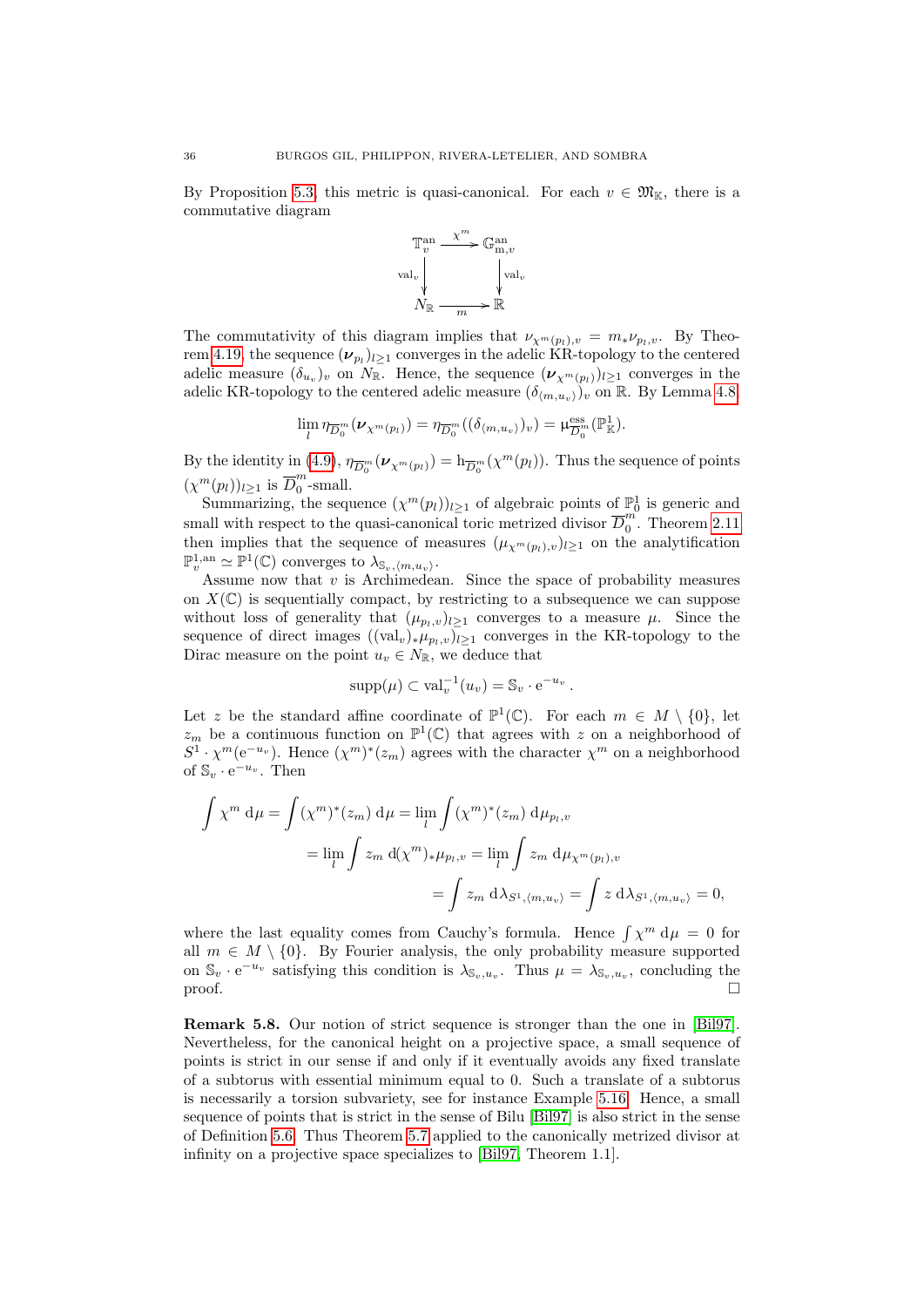Remark 5.9. To the best of our knowledge, even for the canonical metric it is still not know if the equidistribution property for strict sequences holds for the non-Archimedean places of a global field.

The toric Bogomolov conjecture can be stated as follows: let  $X$  be a toric variety and D an ample toric divisor on X. Let  $V \subset X_{0,\overline{K}}$  be a closed subvariety that is not torsion. Then there exists  $\varepsilon > 0$  such that the subset of algebraic points of V of canonical height bounded above by  $\varepsilon$ , is not dense in V. Equivalently, if  $V \subset X_{0,\overline{\mathbb{K}}}$ is a closed subvariety such that  $\mu_{\overline{D}^c}^{\text{ess}}$  $\frac{\text{ess}}{D}^{\text{can}}(V) = 0$ , then V is a torsion subvariety.

This conjecture was proved by Zhang in the number field case [\[Zha95\]](#page-54-6). Bilu obtained a proof of Zhang's theorem based on his equidistribution theorem. In what follows, we extend his approach to the general monocritical case over a number field.

Recall that X denotes a proper toric variety over a number field K and  $\overline{D}$  a toric metrized R-divisor on X. For a subvariety  $V \subset X_{\overline{K}}$ , we set

$$
\mu_{\overline{D}}^{\mathrm{abs}}(V)=\inf\{h_{\overline{D}}(x)|x\in V(\overline{\mathbb{K}})\}
$$

for the absolute minimum of the height function. The fact that  $\overline{D}$  is toric implies

<span id="page-36-4"></span>
$$
\mu_{\overline{D}}^{\text{ess}}(X) = \mu_{\overline{D}}^{\text{abs}}(X_0),\tag{5.2}
$$

see [\[BPS15,](#page-53-13) Lemma 3.9(2)]. Therefore, for any subvariety  $V \subset X_{0,\overline{\mathbb{K}}}$ ,

<span id="page-36-5"></span>
$$
\mu_{\overline{D}}^{\text{ess}}(V) \ge \mu_{\overline{D}}^{\text{abs}}(V) \ge \mu_{\overline{D}}^{\text{abs}}(X_0) = \mu_{\overline{D}}^{\text{ess}}(X). \tag{5.3}
$$

This motivates the following definition.

**Definition 5.10.** A closed subvariety  $V \subset X_{0,\overline{k}}$  is D-special if

$$
\mu_{\overline{D}}^{\text{ess}}(V)=\mu_{\overline{D}}^{\text{ess}}(X).
$$

In particular, an algebraic point p of  $X_0$  is  $\overline{D}$ -special if and only if  $h_{\overline{D}}(p) = \mu_{\overline{D}}^{\text{ess}}$  $\frac{{\rm ess}}{D}(X).$ 

We also propose the following terminology.

<span id="page-36-1"></span>**Definition 5.11.** The toric metrized R-divisor  $\overline{D}$  satisfies the *Bogomolov property* if every D-special subvariety of  $X_{0,\overline{\mathbb{R}}}$  is a translate of a subtorus.

Note that if  $X$  is of dimension 1, then the Bogomolov property is trivially satisfied for every metrized divisor.

We consider the problem of deciding if a given toric metrized R-divisor satisfies the Bogomolov property. The following result corresponds to Theorem [1.4](#page-6-0) in the introduction, and shows that the answer is affirmative for monocritical metrics.

<span id="page-36-0"></span>**Theorem 5.12.** Let X be a proper toric variety over a number field  $\mathbb{K}$  and  $\overline{D}$  a monocritical metrized R-divisor on X with critical point  $\mathbf{u} = (u_v)_{v \in \mathfrak{M}_{\mathbb{K}}}$ . Let V be a D-special subvariety of  $X_{0,\overline{\mathbb{R}}}$ . Then V is a translate of a subtorus.

Furthermore, if  $u_v \in \text{val}_v(\mathbb{T}(\mathbb{K})) \otimes \mathbb{Q}$  for all v, then V is the translate of a subtorus by a  $\overline{D}$ -special point.

Before giving the proof of this theorem, we study special points and, more generally, special translates of subtori in the monocritical case. We first give a criterion for the existence of such points.

<span id="page-36-3"></span>**Proposition 5.13.** Let X be a proper toric variety over  $\mathbb{K}$  and  $\overline{D}$  a monocritical metrized R-divisor on X with critical point  $\mathbf{u} = (u_v)_{v \in \mathfrak{M}_{\mathbb{K}}}$ . Then there exists a D-special point if and only if

<span id="page-36-2"></span>
$$
u_v \in \text{val}_v(\mathbb{T}(\mathbb{K})) \otimes \mathbb{Q} \quad \text{for all} \quad v \in \mathfrak{M}_{\mathbb{K}}.\tag{5.4}
$$

If this is the case, then every  $\overline{D}$ -special point is of the form  $q^{1/\ell}$  with  $q \in X_0(\mathbb{K})$ and  $\ell > 1$ .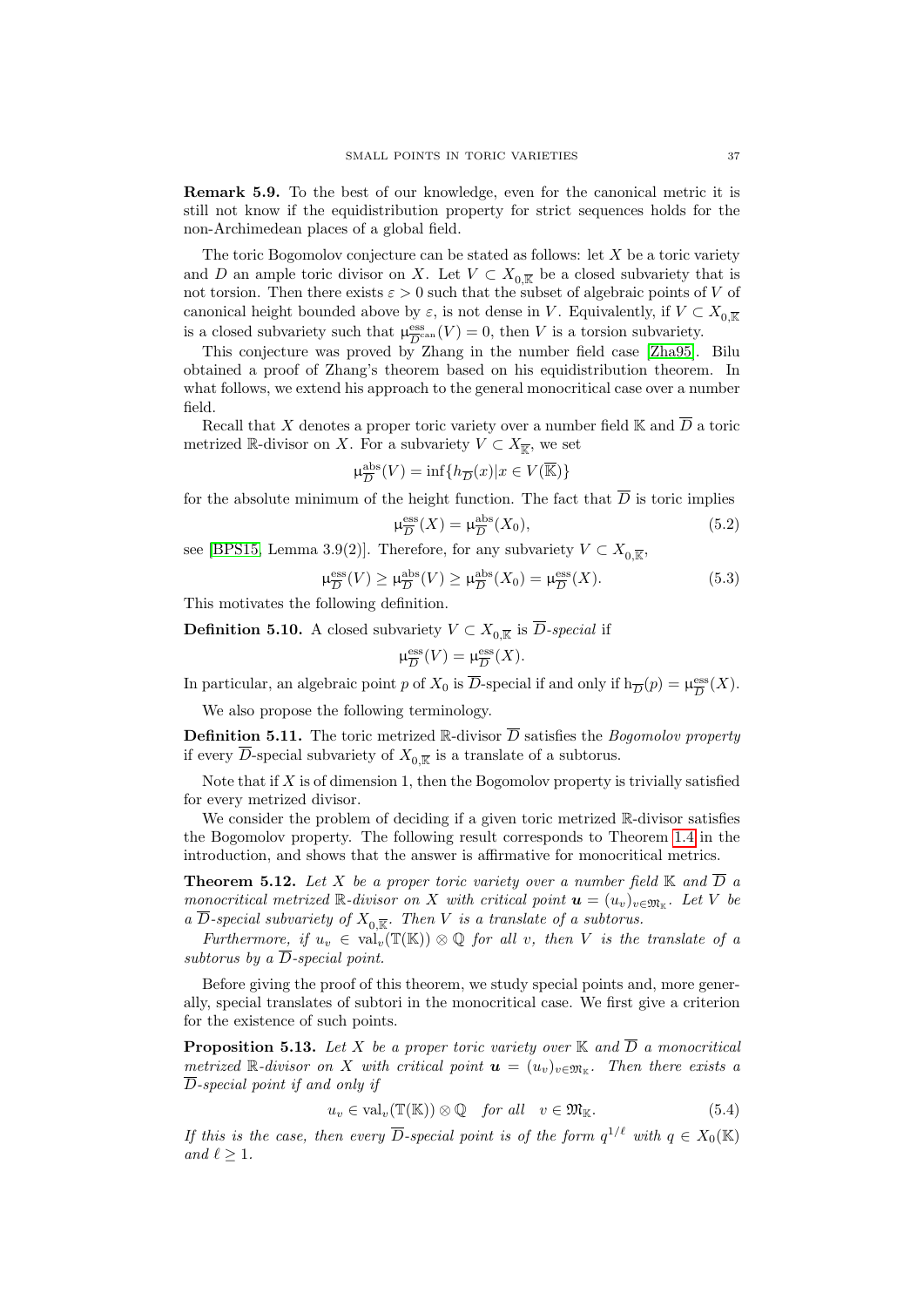*Proof.* Suppose that there is a  $\overline{D}$ -special point  $p \in X_0(\overline{\mathbb{K}})$ . Choose a finite normal extension  $\mathbb{F} \subset \overline{\mathbb{K}}$  of  $\mathbb{K}$  where p is defined. Consider the norm of p relative to this extension, given by

$$
\operatorname{N}_{\mathbb{K}}^{\mathbb{F}}(p)=\prod_{\tau \in \operatorname{Gal}(\mathbb{F}/\mathbb{K})}\tau\big(p^{[\mathbb{F}: \mathbb{K}]_i}\big)
$$

where Gal( $\mathbb{F}/\mathbb{K}$ ) and  $\mathbb{F}:\mathbb{K}|_i$  are the Galois group and the inseparable degree of the extension, respectively.

Let  $v \in \mathfrak{M}_{\mathbb{K}}$ . For every  $\tau \in \text{Gal}(\mathbb{F}/\mathbb{K})$ , there is a place  $w \in \mathfrak{M}_{\mathbb{F}}$  over v such that val<sub>v</sub>( $\tau(p)$ ) = val<sub>w</sub>(p). By Corollary [4.9](#page-26-0) and Proposition [4.17,](#page-30-1) we have that  $val_w(p) = u_v$  for any such place. It follows that  $val_v(\tau(p)) = u_v$  for all  $\tau$ . Using that  $\#\operatorname{Gal}(\mathbb{F}/\mathbb{K}) \cdot [\mathbb{F} : \mathbb{K}]_i = [\mathbb{F} : \mathbb{K}],$  we deduce that

$$
\mathrm{val}_v(\mathrm{N}_{\mathbb{K}}^{\mathbb{F}}(p)) = \sum_{\tau} \mathrm{val}_v\big(\tau\big(p\big)^{[\mathbb{F}:\mathbb{K}]_i}\big) = [\mathbb{F}:\mathbb{K}]u_v.
$$

Since  $\mathcal{N}_{\mathbb{K}}^{\mathbb{F}}(p) \in \mathbb{T}(\mathbb{K})$ , we get that  $[\mathbb{F} : \mathbb{K}]u_v \in \text{val}_v(\mathbb{T}(\mathbb{K}))$ , proving the implication.

Conversely, assume that the condition [\(5.4\)](#page-36-2) holds. Let  $S \subset \mathfrak{M}_{\mathbb{K}}$  be a finite set containing the Archimedean places and those places v where  $u_v \neq 0$ . Set

$$
\mathbb{T}(\mathbb{K})_S = \{ p \in \mathbb{T}(\mathbb{K}) \mid \text{val}_v(p) = 0 \text{ for all } v \notin S \}
$$

and let  $H_{\mathbb{K},S}$  be the subspace of  $\bigoplus_{v\in S}N_{\mathbb{R}}$  defined by the equation  $\sum_{v\in S}n_{v}z_{v}=0$ . Moreover, consider the lattice

$$
\Gamma = H_{\mathbb{K},S} \cap \bigoplus_{v \in S} \mathrm{val}_v(\mathbb{T}(\mathbb{K}))
$$

and the map val<sub>S</sub>:  $\mathbb{T}(\mathbb{K})_S \to \Gamma$  given by val<sub>S</sub> $(p) = (\text{val}_{v}(p))_{v \in S}$ . By Dirichlet's unit theorem [\[Wei74,](#page-54-9) Chapter IV,  $\S 4$ , Corollary to Theorem 9], the image  $\Lambda$  of this map is a sublattice that is commensurable to Γ. Thus  $\Lambda \otimes \mathbb{Q} = \Gamma \otimes \mathbb{Q}$ . Condition [\(5.4\)](#page-36-2) implies that  $(u_v)_{v \in S} \in \Gamma \otimes \mathbb{Q} = \Lambda \otimes \mathbb{Q}$ . Hence, there is an integer  $\ell \geq 1$  such that

$$
(\ell u_v)_{v \in S} \in \Lambda.
$$

In other terms, there is  $q \in \mathbb{T}(\mathbb{K})_S$  such that  $\text{val}_v(q) = \ell u_v$  for all  $v \in S$ . By Corol-lary [4.9,](#page-26-0) the point  $p = q^{1/\ell} \in \mathbb{T}(\overline{\mathbb{K}})$  is  $\overline{D}$ -special, proving the reverse implication.

To prove the last statement, suppose that the condition [\(5.4\)](#page-36-2) holds and consider an arbitrary  $\overline{D}$ -special point  $p' \in X_0(\overline{\mathbb{K}})$ . Let p be the  $\overline{D}$ -special point constructed above and  $\mathbb{F} \subset \overline{\mathbb{K}}$  a finite extension of  $\mathbb{K}$  so that  $p, p' \in \mathbb{T}(\mathbb{F})$ . Then  $\text{val}_{w}(p'p^{-1}) = 0$ for all  $w \in \mathfrak{M}_{\mathbb{F}}$ . By Kronecker's theorem, the point  $p'p^{-1}$  is torsion. We conclude that some positive power of  $p'$  lies in  $\mathbb{T}(\mathbb{K})$ , as stated.

Next we characterize the translates of subtori that are  $\overline{D}$ -special. Let  $U = T_{\overline{K}} \cdot p$ be the translate of a subtorus  $T \subset \mathbb{T}$  by a point  $p \in X_0(\mathbb{K})$ . The subtorus T corresponds to a saturated sublattice Q of N; we denote by  $\iota: Q \hookrightarrow N$  the corresponding inclusion map. Let  $\mathbb{F} \subset \overline{\mathbb{K}}$  be a finite extension of K where p is defined. For each  $w \in \mathfrak{M}_{\mathbb{F}}$ , we consider the affine subspace of  $N_{\mathbb{R}}$  given by

$$
A_{U,w} = \text{val}_w(p) + Q_{\mathbb{R}}.
$$

Indeed  $A_{U,w} = \text{val}_{w}(U_w^{\text{an}})$  and so this affine subspace depends only on U and not on a particular choice for the translating point p.

As explained in [\[BPS14,](#page-53-11) §3.2], the normalization of the closure of U in  $X_{\overline{k}}$  can be given a structure of toric variety. Let  $\Sigma$  be the fan on  $N_{\mathbb{R}}$  corresponding to X and  $\Sigma_Q$  the fan on  $Q_{\mathbb{R}}$  obtained by restricting  $\Sigma$  to this latter linear space. Then the inclusion  $\iota: Q_{\mathbb{R}} \hookrightarrow N_{\mathbb{R}}$  induces an equivariant map of toric varieties

$$
\varphi_{p,\iota}\colon X_{\Sigma_Q,\overline{\mathbb{K}}}\rightarrow X_{\overline{\mathbb{K}}}
$$

extending the inclusion  $U \hookrightarrow \mathbb{T}_{\mathbb{K}}$ .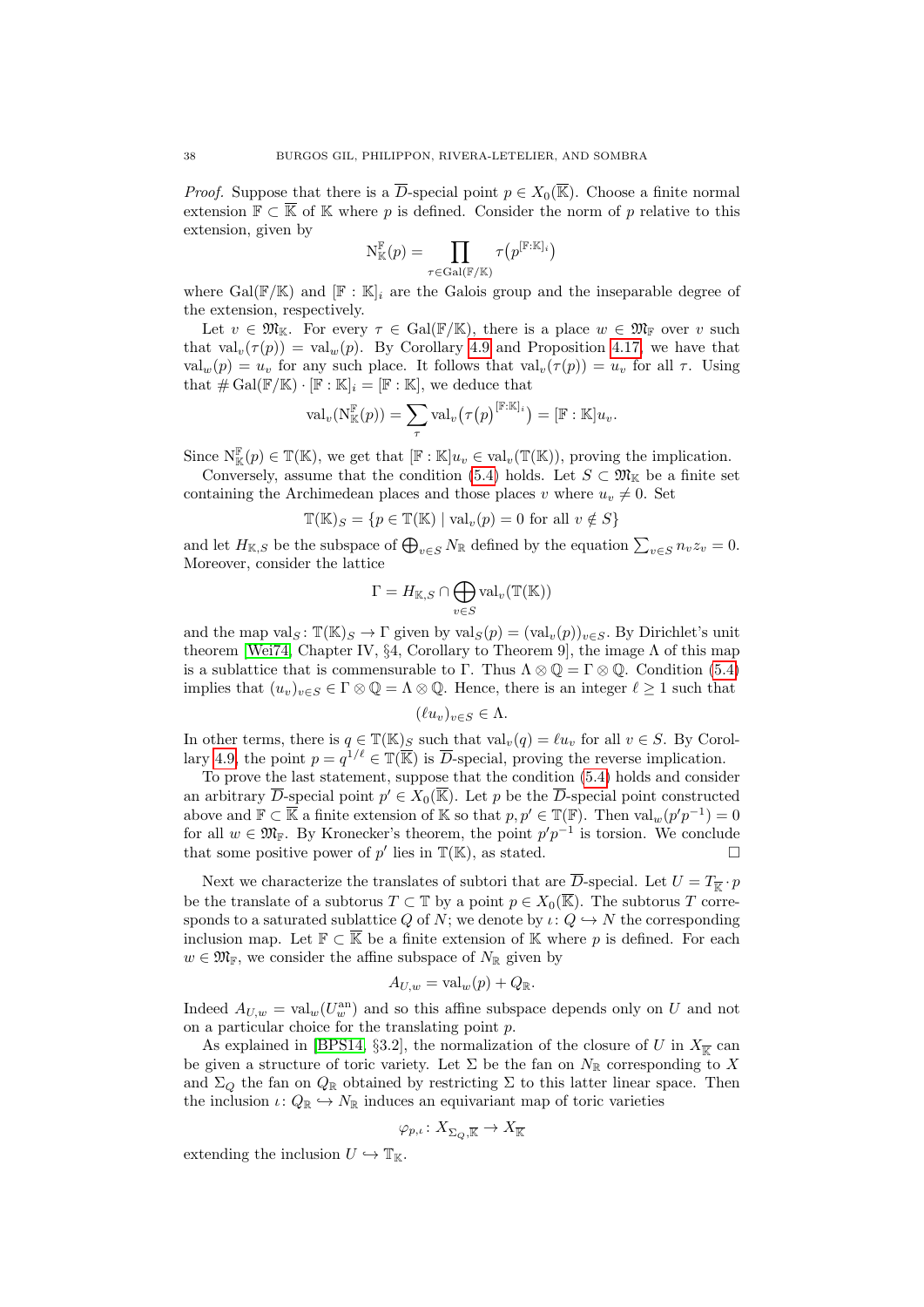<span id="page-38-0"></span>**Proposition 5.14.** Let X be a proper toric variety over a number field  $\mathbb{K}$  and  $\overline{D}$ a monocritical metrized R-divisor on X with critical point  $\mathbf{u} = (u_v)_{v \in \mathfrak{M}_{\mathbb{K}}}$ . Let  $U = T_{\overline{\mathbb{K}}} \cdot p \subset X_{0,\overline{\mathbb{K}}}$  be the translate of a subtorus  $T \subset \mathbb{T}$  by a point  $p \in X_0(\overline{\mathbb{K}})$ defined over a finite extension  $\mathbb{F} \subset \overline{\mathbb{K}}$  of K. For a place w in  $\mathfrak{M}_{\mathbb{F}}$  denote by  $v(w)$ the place in  $\mathfrak{M}_{\mathbb{K}}$  below w. Then we have the following properties.

- (1) The translate U is  $\overline{D}$ -special if and only if  $u_{v(w)} \in A_{U,w}$  for all  $w \in \mathfrak{M}_{\mathbb{F}}$ .
- <span id="page-38-2"></span>(2) If the translate U is  $\overline{D}$ -special, then the metrized  $\mathbb{R}$ -divisor  $\varphi_{p,\iota}^* \overline{D}$  is monocritical and its critical point is  $(u_{v(w)} - \text{val}_w(p))_{w \in \mathfrak{M}_{\mathbb{F}}}$ .

*Proof.* By passing to a suitable large finite extension of  $K$  and applying Proposi-tion [4.17,](#page-30-1) we can reduce to the case when U is the translate of a  $K$ -rational point. that is,  $U = T_{\overline{\mathbb{K}}} \cdot p$  with  $p \in X_0(\mathbb{K})$ . With this assumption,  $\mathbb{F} = \mathbb{K}$  and we set  $v \coloneqq w = v(w).$ 

Since  $\overline{D}$  is a semipositive toric metrized divisor with D big, the virtual support function  $\Psi_D$  is concave and its associated polytope has dimension n. Hence, there is  $m \in M_{\mathbb{R}}$  such that  $\langle m, u \rangle > \Psi_D(u)$  for all  $u \neq 0$ . Moreover, the metric functions  $\psi_{\overline{D},v}$  are concave for all  $v \in \mathfrak{M}_{\mathbb{K}}$ .

Consider the toric metrized R-divisor  $\overline{E} := \varphi_{t,p}^* \overline{D}$  on the toric variety  $X_{\Sigma_Q}$ . By [\[BPS14,](#page-53-11) Proposition 4.3.19], its virtual support function and metric functions are given, for  $z \in Q_{\mathbb{R}}$ , by

$$
\Psi_E(z) = \Psi_D(\iota(z)), \qquad \psi_{\overline{E},v}(z) = \psi_{\overline{D},v}(\text{val}_v(p) + \iota(z)).
$$

Therefore  $\Psi_E$  is concave and satisfies  $\langle v \rangle_m$ ,  $z \rangle > \Psi_E(z)$  for all  $z \in Q_{\mathbb{R}} \setminus \{0\}$ . Hence, the R-divisor E is big. Moreover, the metric functions  $\psi_{\overline{E}_v}$  are concave and so  $\overline{E}$ is semipositive.

Since U is identified with a dense open subset of  $X_{\Sigma_Q, \overline{\mathbb{K}}}$ , we have

$$
\mu_{\overline{D}}^{\mathrm{ess}}(U)=\mu_{\overline{E}}^{\mathrm{ess}}(X_{\Sigma_Q}).
$$

Consider the affine subspace  $A_U = \bigoplus_v A_{U,v}$  of  $\bigoplus_v N_{\mathbb{R}}$ . By Corollary [4.10,](#page-26-1)

$$
\mu_{\overline{E}}^{\text{ess}}(X_{\Sigma_Q}) = \min_{\mathbf{u}' \in H_{\mathbb{K}} \cap \mathbf{A}_U} \sum_v -n_v \psi_{\overline{D},v}(u'_v), \quad \mu_{\overline{D}}^{\text{ess}}(X) = \min_{\mathbf{u}' \in H_{\mathbb{K}}} \sum_v -n_v \psi_{\overline{D},v}(u'_v).
$$

Since  $\overline{D}$  monocritical, the minimum in the right equality is attained only at the point  $u' = u$ . We conclude that  $\mu_{\overline{E}}^{\text{ess}}$  $\frac{\text{ess}}{E}(U) = \mu_{\overline{D}}^{\text{ess}}$  $\frac{\text{ess}}{D}(X)$  if and only if  $u_v \in A_{U,v}$  for all  $v \in \mathfrak{M}_{\mathbb{K}}$ , proving both statements.

<span id="page-38-1"></span>**Corollary 5.15.** Let X be a proper toric variety over a number field  $\mathbb{K}$  and  $\overline{D}$  a monocritical metrized R-divisor on X with critical point  $\mathbf{u} = (u_v)_{v \in \mathfrak{M}_{\mathbb{K}}}$ , and suppose that  $u_v \in val_v(\mathbb{T}(\mathbb{K})) \otimes \mathbb{Q}$  for all  $v \in \mathfrak{M}_{\mathbb{K}}$ . Then a translate of a subtorus of  $X_0$  is  $\overline{D}$ -special if and only if it is the translate of a subtorus by a  $\overline{D}$ -special point.

*Proof.* Clearly, the translate of a subtorus by a  $\overline{D}$ -special point is  $\overline{D}$ -special. To prove the reverse implication, let U be a  $\overline{D}$ -special translate of a subtorus and write  $U = T_{\overline{\mathbb{K}}} \cdot p$  as in the statement of Proposition [5.14.](#page-38-0) By this result, the toric metrized R-divisor  $\overline{E} = \varphi_{p,\iota}^* \overline{D}$  is monocritical and, for each  $v \in \mathfrak{M}_{\mathbb{K}}$  and  $w \in \mathfrak{M}_{\mathbb{F}}$  over  $v$ ,

$$
u_v \in A_{U,w} \cap \mathrm{val}_v(\mathbb{T}(\mathbb{K})) \otimes \mathbb{Q} \subset A_{U,w} \cap \mathrm{val}_w(\mathbb{T}(\mathbb{F})) \otimes \mathbb{Q}.
$$

Since  $p \in X_0(\mathbb{F}),$ 

$$
A_{U,w} \cap \mathrm{val}_w(\mathbb{T}(\mathbb{F})) \otimes \mathbb{Q} = \mathrm{val}_w(p) + \mathrm{val}_w(T(\mathbb{F})) \otimes \mathbb{Q}.
$$

Hence  $u_v - \text{val}_w(p) \in \text{val}_w(T(\mathbb{F})) \otimes \mathbb{Q}$ . Extending the base field to  $\mathbb{F}$  and restricting to  $X_{\Sigma_O}$ , Proposition [5.13](#page-36-3) implies that this toric variety contains an  $\overline{E}$ -special point. Hence U contains a  $\overline{D}$ -special point and it is the translate of T by this point, as stated.  $\Box$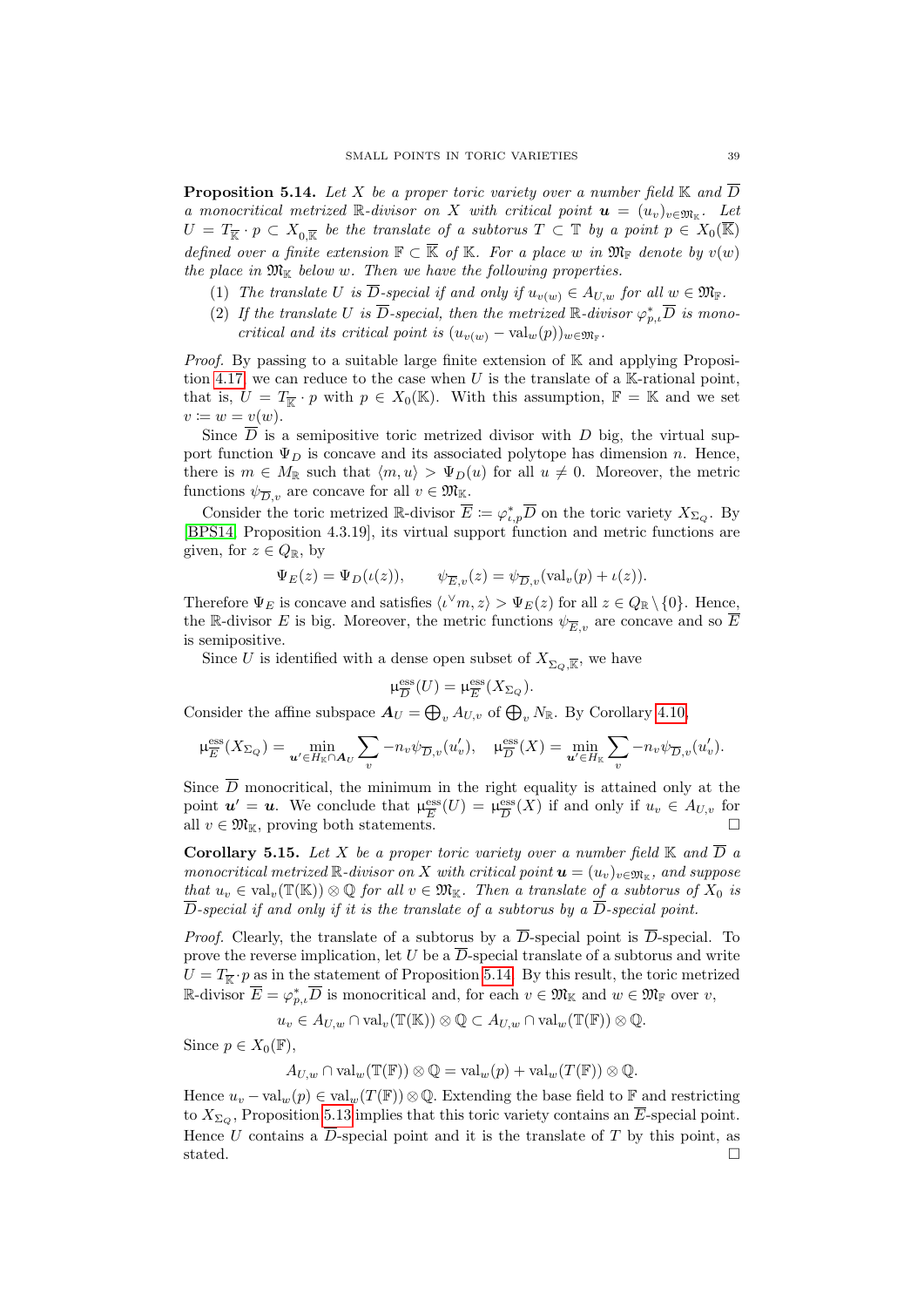<span id="page-39-1"></span>**Example 5.16.** Let  $\overline{D}^{\text{can}}$  be a nef and big toric R-divisor on the proper toric variety  $X$ , equipped with the canonical metric. By Example [4.15,](#page-29-8) it is monocritical with critical point  $\mathbf{0} \in H_{\mathbb{K}}$ . Hence,  $p \in X_0(\overline{\mathbb{K}})$  is  $\overline{\overline{D}}^{\text{can}}$ -special if and only if  $\text{val}_v(p)$ 0 for every  $v \in \mathfrak{M}_{\mathbb{K}}$ . By Kronecker's theorem, this is also equivalent to the fact that  $p$  is torsion. Hence, Corollary [5.15](#page-38-1) shows that a translate of a subtorus that is  $\overline{D}^{\text{can}}$ -special is necessarily the translate of a subtorus by a torsion point, that is, a torsion subvariety.

*Proof of Theorem [5.12.](#page-36-0)* Let  $U \subset X_{0,\overline{k}}$  be the minimal translate of a subtorus containing the subvariety V and let  $Q$  and  $\Sigma_Q$  be as the ones defined before Proposi-tion [5.14.](#page-38-0) By [\(5.2\)](#page-36-4) and [\(5.3\)](#page-36-5), we have  $\mu_{\overline{D}}^{\text{abs}}$  $\frac{\text{abs}}{D}(U) = \mu_{\overline{D}}^{\text{ess}}$  $\frac{\text{ess}}{D}(U)$  and

$$
\mu_{\overline{D}}^{\mathrm{ess}}(X) = \mu_{\overline{D}}^{\mathrm{abs}}(X_0) \le \mu_{\overline{D}}^{\mathrm{abs}}(U) \le \mu_{\overline{D}}^{\mathrm{abs}}(V) \le \mu_{\overline{D}}^{\mathrm{ess}}(V) = \mu_{\overline{D}}^{\mathrm{ess}}(X).
$$

Therefore, U is  $\overline{D}$ -special. By Proposition [5.14\(](#page-38-0)[2\)](#page-38-2),  $\overline{D}$  pulls back to a monocritical metrized R-divisor on  $X_{\Sigma_Q}$ , the normalization of the closure of U in  $X_{\overline{K}}$ . Replacing X by this toric variety, we reduce to the case where  $U = X_{0,\overline{k}}$ .

Using Proposition [2.5,](#page-11-1) we choose a sequence  $(p_l)_{l\geq 1}$  of algebraic points of V that is generic in  $V$  and satisfies

$$
\lim_{l} \mathbf{h}_{\overline{D}}(p_l) = \mu_{\overline{D}}^{\text{ess}}(V).
$$

Since  $V$  is not contained in any proper translate of a subtorus, this sequence is strict and, since V is  $\overline{D}$ -special, it is also  $\overline{D}$ -small.

Applying Theorem [5.7](#page-34-0) to an Archimedean place  $v \in \mathfrak{M}_{\mathbb{K}}$ , we obtain that the sequence of measures  $(\mu_{p_l,v})_{l\geq 1}$  converges to a measure whose support is the translate  $\mathbb{S}_v \cdot e^{-u_v}$  of the compact subtorus, with  $u_v$  the v-adic coordinate of the critical point of  $\overline{D}$ .

Since V is  $\overline{D}$ -special, it is a closed subvariety of  $X_{0,\overline{k}}$ . Therefore  $V_v^{\text{an}}$  is closed in  $X_{0,v}^{\text{an}}$ . The measures  $(\mu_{p_l,v})_{l\geq 1}$  have support in  $V_v^{\text{an}}$ , and the limit measure has support  $\mathbb{S}_v \cdot e^{-u_v}$ . By the closedness of  $V_v^{\text{an}}$  we deduce the inclusion  $\mathbb{S}_v \cdot e^{-u_v} \subset V_v^{\text{an}}$ . Using that  $\mathbb{S}_v \cdot e^{-u_v}$  is dense in  $X_v^{\text{an}}$  with respect to the Zariski topology, it follows that  $V = X_{0,\overline{\mathbb{K}}}$ , proving the first statement of the theorem.

The last statement of the theorem follows from Corollary [5.15.](#page-38-1)  $\Box$ 

By Theorem [5.12](#page-36-0) and Example [5.16,](#page-39-1) the canonical toric metrized R-divisor  $\overline{D}^{\text{can}}$ satisfies the Bogomolov property, and every  $\overline{D}^{\text{can}}$ -special subvariety is torsion. Hence, Theorem [5.12](#page-36-0) extends Zhang's theorem to the general monocritical case. On the other hand, in §[6.3](#page-44-1) we will give examples of non-monocritical metrized divisors not satisfying the Bogomolov property.

#### 6. Examples

<span id="page-39-0"></span>The obtained criteria can be applied in concrete situations to decide if a given semipositive toric metrized R-divisor satisfies properties like modulus concentration or equidistribution. In this section, we consider translates of subtori with the canonical height, and toric metrized R-divisors equipped with positive smooth metrics at the Archimedean places and canonical metrics at the non-Archimedean ones. We also give a family of counterexamples to the Bogomolov property in the non-monocritical case.

<span id="page-39-2"></span>6.1. Translates of subtori with the canonical height. Let  $X$  be a proper toric variety of dimension n over a global field  $\mathbb K$  and  $D$  a big and nef toric  $\mathbb R$ -divisor on X. Let  $\Psi_D$  be its virtual support function.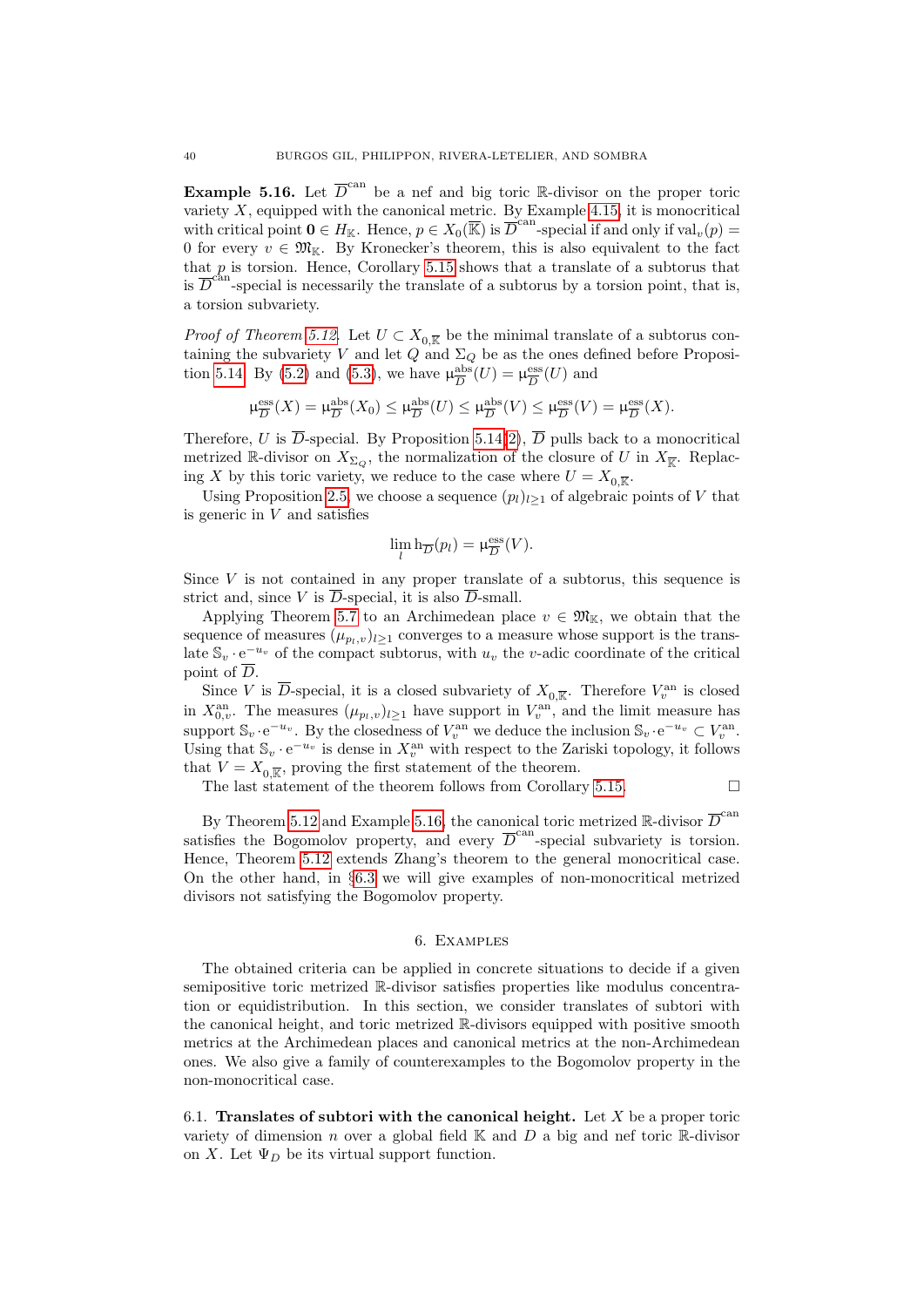We denote by  $\overline{D}^{\text{can}}$  this R-divisor equipped with the canonical metric as in Example [4.1.](#page-22-3) This toric metrized R-divisor satisfies that, for all  $v \in \mathfrak{M}_{\mathbb{K}}$ ,

$$
\psi_{\overline{D}^{\mathrm{can}},v} = \Psi_D \quad \text{ and } \quad \vartheta_{\overline{D}^{\mathrm{can}},v} = 0.
$$

Since D is big,  $\Delta_D$  has dimension n. Every point x in the interior of  $\Delta_D$  maximizes the global roof function and  $\partial \vartheta_{\overline{D}^{\text{can}},v}(x) = \{0\}$ . Therefore, for all  $v \in \mathfrak{M}_{\mathbb{K}}$ ,

$$
B_v = \{0\} \quad \text{and} \quad F_v = \{0\}.
$$

By Proposition [4.16,](#page-29-1) the canonical metric is monocritical and so, by Theorem [5.2,](#page-32-3)  $\overline{D}^{\text{can}}$  satisfies the equidistribution property at every place (Example [5.5\)](#page-34-2).

We next study the toric metrics on  $D$  that are obtained as the inverse image by an equivariant map of a canonical metrized toric divisor on a projective space. For  $r \geq 0$ , let  $\mathbb{P}^r_{\mathbb{K}}$  be the standard projective space over  $\mathbb{K}$  with homogeneous coordinates  $(z_0 : \cdots : z_r)$  and H the hyperplane at infinity, defined by the equation  $z_0 = 0$ . Denote by  $\overline{H}^{\text{can}}$  this toric divisor equipped with the canonical metric.

Let  $v \in \mathfrak{M}_{\mathbb{K}}$ . If v is Archimedean, we set  $\lambda_v = 1$  whereas, if v is non-Archimedean, we set  $\lambda_v$  as the positive generator of the discrete subgroup val<sub>v</sub>(K<sup>×</sup>) of R. A piecewise affine function is said to be  $\lambda_v$ -rational if all its defining affine functions  $\langle x, u \rangle + b$  satisfy  $x \in M_{\mathbb{Q}}$  and  $b \in \lambda_v \mathbb{Q}$ .

Let  $\psi: N_{\mathbb{R}} \to \mathbb{R}$  be a concave  $\lambda_v$ -rational piecewise affine function with  $|\psi - \Psi_D|$ bounded. This determines a semipositive metric on  $\mathcal{O}_{X_v^{\text{an}}}(D)$ . As seen in [\[BPS14,](#page-53-11) Example 3.7.11], there is an integer  $r > 0$  and a toric morphism  $\iota: X \to \mathbb{P}^r_{\mathbb{K}}$  such that

$$
\psi=\psi_{\iota^*\overline{H}^{\mathrm{can}},v}.
$$

Hence, any such function  $\psi$  can be realized as the *v*-adic metric function of the preimage of  $\overline{H}^{\text{can}}$  to X. This allows us to construct many examples, both monocritical and non-monocritical, of metrized toric divisors.

In the next examples, we fix  $\mathbb{K} = \mathbb{Q}$  and, as before, we denote by  $\overline{H}^{\text{can}}$  the hyperplane at infinity with the canonical metric.

<span id="page-40-0"></span>**Example 6.1.** Let  $\iota: \mathbb{G}_{m,\mathbb{Q}} \to \mathbb{P}_{\mathbb{Q}}^2$  be the map given by

$$
\iota(t)=(1:t/2:t).
$$

Let X be the normalization of the closure of  $\iota(\mathbb{G}_{m,\mathbb{Q}})$  and  $\overline{D} = \iota^*(\overline{H}^{\text{can}})$ . Then  $X = \mathbb{P}_{\mathbb{Q}}^1$  and D is the divisor at infinity.

We have  $\Delta_D = [0, 1]$ . As explained in [\[BPS14,](#page-53-11) Example 5.1.16], for each  $v \in \mathfrak{M}_{\mathbb{Q}}$ the graph of the local roof function associated to  $\overline{D}$  is given by the upper envelope of the extended polytope

conv $((0, 0), (1, \log |1/2|_v), (1, \log |1|_v)) \subset \mathbb{R} \times \mathbb{R}$ .

The graphs of these functions are represented in Figure [1.](#page-40-1) Thus, for  $x \in [0,1]$ 

<span id="page-40-1"></span>

Figure 1. Local roof functions in Example [6.1](#page-40-0)

we have  $\vartheta_2(x) = x \log(2)$  and  $\vartheta_v(x) = 0$  for  $v \neq 2$ . The global roof function is  $\vartheta(x) = x \log(2)$  and the only point that maximizes it is  $x = 1$ . Moreover,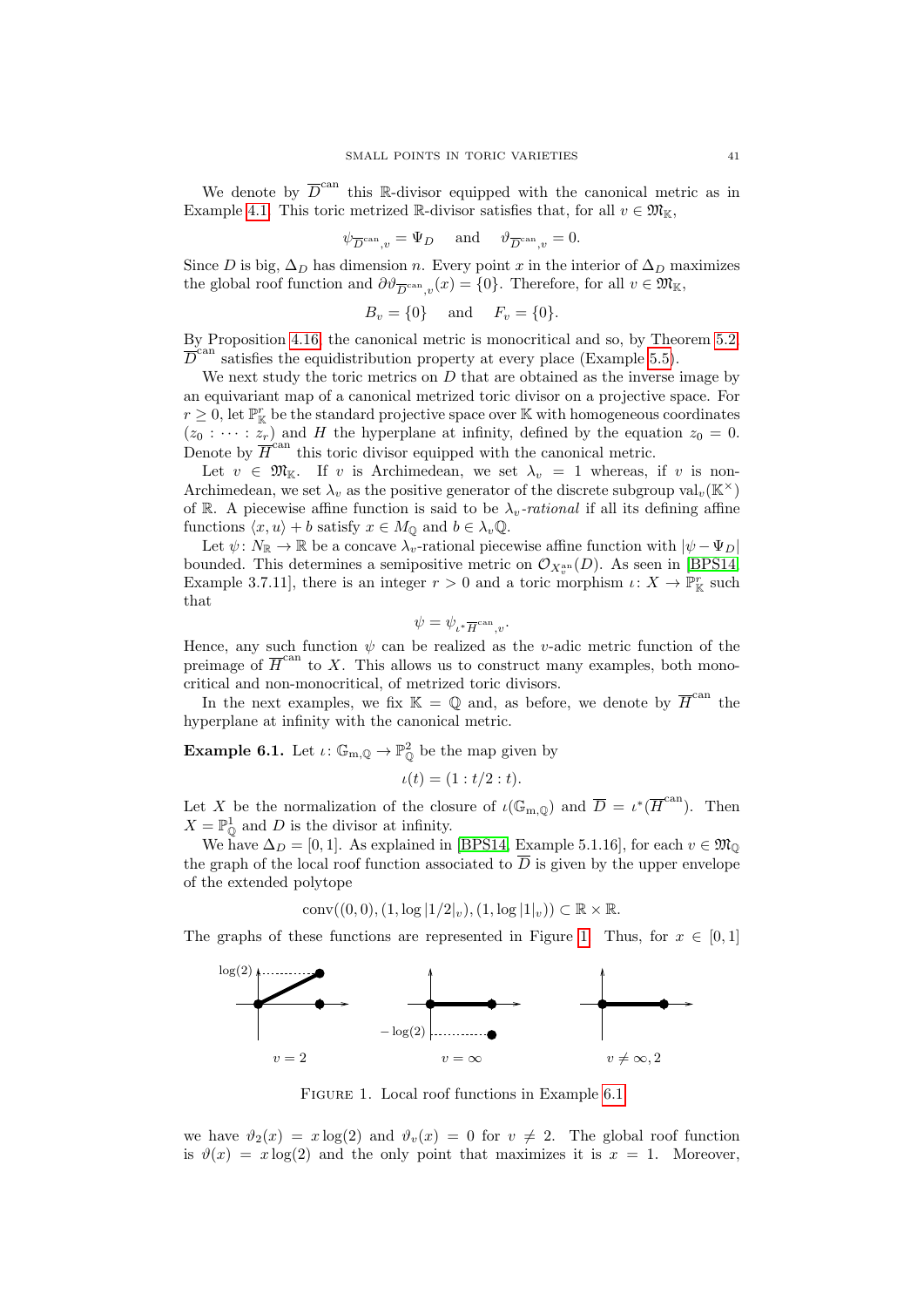$\partial \vartheta_2(1) = (-\infty, \log(2))$  and  $\partial \vartheta_v(1) = (-\infty, 0]$  for  $v \neq 2$ . With Notation [4.2,](#page-22-0) we have

$$
B_2 = [0, \log(2)], \qquad F_2 = [-\infty, \log(2)],
$$
  
\n
$$
B_v = [-\log(2), 0], \quad F_v = [-\infty, 0] \text{ for } v \neq 2.
$$

By Corollary [4.13,](#page-28-4) this metrized divisor does not satisfy the modulus concentration property at any place. A fortiori, it does not satisfy the equidistribution property at any place.

Indeed, by [\(4.3\)](#page-22-2) we have  $\mu_{\overline{D}}^{\text{ess}}$  $\frac{\text{ess}}{D}(X) = \log(2)$ . Let  $(\omega_l)_{l \geq 1}$  be a sequence given by a choice of a primitive *l*-th root of the unity,  $a \neq 2$  a positive prime number and r an integer with  $log(a) \leq r log(2)$ . Choose any r-th root  $a^{1/r}$  of a and consider the generic sequences of points

$$
p_l = (1 : \omega_l)
$$
 and  $q_l = (1 : 2a^{-1/r} \omega_l)$  for  $l \ge 1$ .

For every  $v \in \mathfrak{M}_0, l \geq 1, p \in \text{Gal}(p_l)_v$  and  $q \in \text{Gal}(q_l)_v$  we have  $(\text{val}_v)_*(p) = 0$  and

$$
(\text{val}_v)_*(q) = \begin{cases} \log(2) & \text{if } v = 2, \\ \frac{-1}{r} \log(a) & \text{if } v = a, \\ -\log(2) + \frac{1}{r} \log(a) & \text{if } v = \infty, \\ 0 & \text{if } v \neq 2, a, \infty. \end{cases}
$$

Either by computing the local roof functions of  $\overline{D}$  or the Weil height of the image of these points under the inclusion  $\iota$ , we deduce that

$$
h_{\overline{D}}(p_l) = \log(2)
$$
 and  $h_{\overline{D}}(q_l) = \log(2)$ .

Therefore both sequences are  $\overline{D}$ -small. For any place v, the sequence  $\mu_{p_l,v}$  converges to  $\lambda_{\mathbb{S}_n,0}$ . In contrast, if we denote  $u_v = (\text{val}_v)_*(q)$  for any  $q \in \text{Gal}(q_l)_v$ , then  $\mu_{q_l,v}$ converges to  $\lambda_{\mathbb{S}_v,u_v}$ . This shows that neither the modulus concentration nor the equidistribution properties hold for the places  $2, a, \infty$ . Varying a, we deduce that these properties do not hold at any place of Q.

The metric of D at the Archimedean place is the canonical one. The metrics at the non-Archimedean places can be interpreted in terms of integral models. Let  $\mathcal X$ be the blow up of  $\mathbb{P}^1_{\mathbb{Z}}$  at the point  $(1:0)$  over the prime 2. The fibre of the structural map  $\mathcal{X} \to \text{Spec}(\mathbb{Z})$  over the point 2 has two components: the exceptional divisor of the blow up, which we denote by E, and the strict transform of the fibre of  $\mathbb{P}^1_{\mathbb{Z}}$ , which we denote by  $Y$ . Consider the divisor

$$
\mathcal{D} = \overline{\infty} + Y,
$$

where  $\overline{\infty}$  denotes the closure in X of the point  $(0:1) \in \mathbb{P}^1(\mathbb{Q})$ . The pair  $(\mathcal{X}, \mathcal{D})$ is a model of  $(X, D)$ . For each non-Archimedean place v, this model induces an algebraic metric on D that agrees with the v-adic metric of  $\overline{D}$ .

<span id="page-41-0"></span>**Example 6.2.** Consider now the map  $\iota: \mathbb{G}_{m,\mathbb{Q}} \to \mathbb{P}_{\mathbb{Q}}^2$  given by

$$
\iota(t) = (t^{-1} : 1/2 : t).
$$

Let X be the normalization of the closure of  $\iota(\mathbb{G}_{m,\mathbb{Q}})$  and  $\overline{D} = \iota^*(\overline{H}^{\text{can}})$ . In this case,  $X = \mathbb{P}_{\mathbb{Q}}^1$  and D is the divisor at infinity plus the divisor at zero.

We have  $\Delta_D = [-1, 1]$ . As before, we compute the local roof functions using [\[BPS14,](#page-53-11) Example 5.1.16]. Their graphs are represented in Figure [2.](#page-42-0) For  $x \in [0,2]$ , we have  $\vartheta_2(x) = (1 - |x|) \log(2)$  and  $\vartheta_v(x) = 0$  for  $v \neq 2$ . Thus, the global roof function is  $\vartheta(x) = (1-|x|) \log(2)$ . Its maximum is attained only at the point  $x = 0$ . In this case,  $\partial \vartheta_2(0) = [-\log(2), \log(2)]$  and  $\partial \vartheta_n(0) = \{0\}$  for  $v \neq 2$ . We deduce that

<span id="page-41-1"></span>
$$
B_2 = \{0\}, F_2 = [-\log(2), \log(2)]
$$
 and  $B_v = \{0\}, F_v = \{0\}$  for  $v \neq 2$ . (6.1)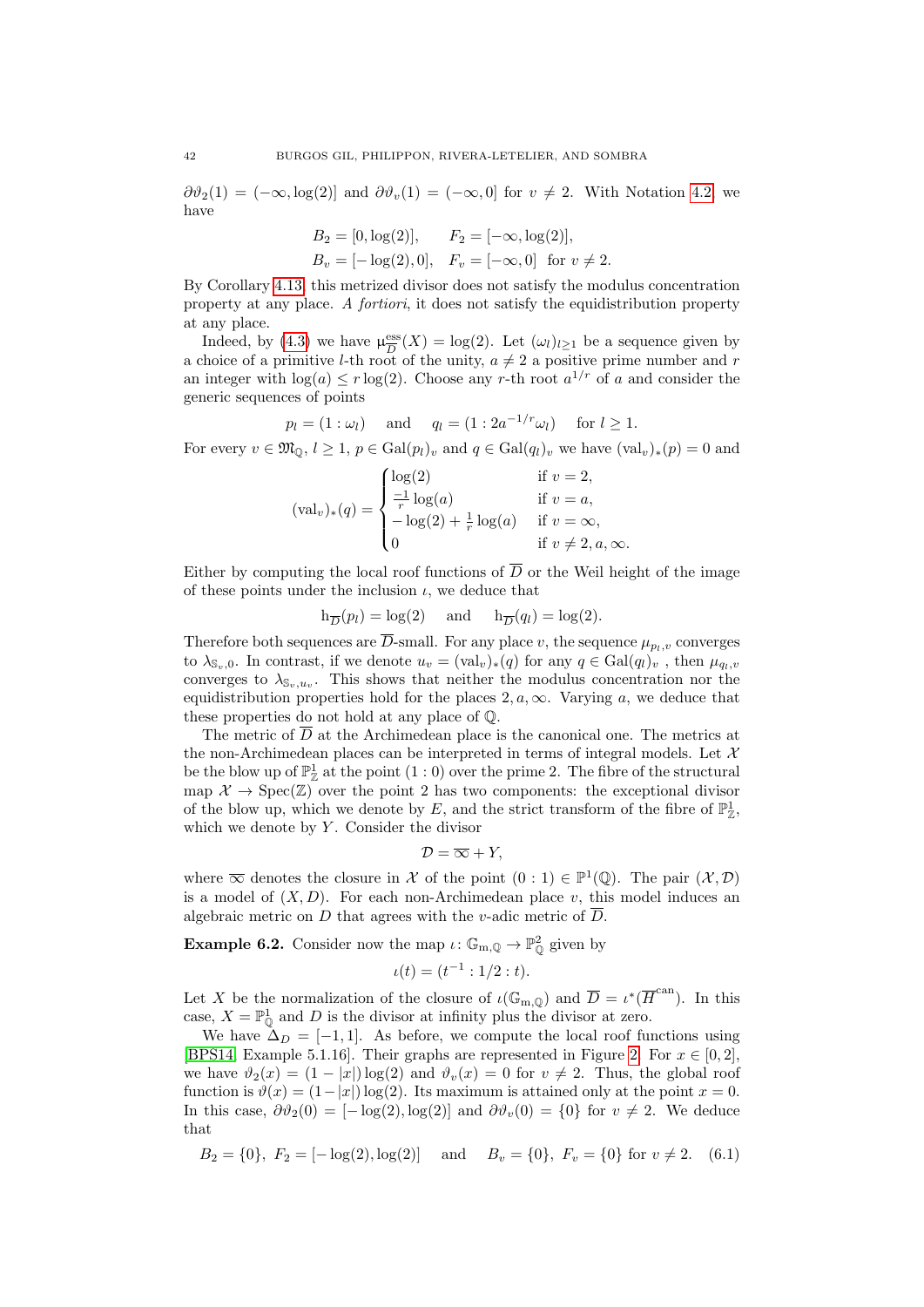<span id="page-42-0"></span>

Figure 2. Local roof functions in Example [6.2](#page-41-0)

By Corollary [4.13,](#page-28-4)  $\overline{D}$  satisfies modulus concentration for all places except the place 2. This toric metrized divisor is not monocritical, and so we cannot ap-ply Theorem [5.2](#page-32-3) in this case. Indeed, later we will see that  $\overline{D}$  does not satisfy the equidistribution property at any place of  $\mathbb Q$  (Example [7.6\)](#page-52-0).

As in the previous example, the metric of  $\overline{D}$  at the Archimedean place is the canonical one, and those at the non-Archimedean places can be interpreted in terms of integral models. Let X be the blow up of  $\mathbb{P}^1_{\mathbb{Z}}$  at the points  $(1:0)$  and  $(0:1)$ over the prime 2. The fibre of the structural map  $\mathcal{X} \to \text{Spec}(\mathbb{Z})$  over the point 2 has three components. Consider the divisor

$$
\mathcal{D}=\overline{\infty}+\overline{0},
$$

where  $\overline{\infty}$  denotes the closure in X of the point  $(0:1) \in \mathbb{P}^1(\mathbb{Q})$  and  $\overline{0}$  the closure of the point  $(1:0)$ . The pair  $(\mathcal{X}, \mathcal{D})$  is a model of  $(X, D)$ . For each non-Archimedean place v, this model induces an algebraic metric on  $D$  that agrees with the v-adic metric of  $\overline{D}$ .

**Example 6.3.** This time we consider the map  $\iota: \mathbb{G}_{m,\mathbb{Q}} \to \mathbb{P}^3_0$  given by

$$
\iota(t) = (1 : t/2 : t^2/2 : t^3).
$$

Let X be the normalization of the closure of  $\iota(\mathbb{G}_{m,\mathbb{Q}})$  and  $\overline{D} = \iota^*(\overline{H}^{\text{can}})$ . In this case,  $X = \mathbb{P}_{\mathbb{Q}}^1$  and D is three times the divisor at infinity.

We have  $\Delta_D = [0, 3]$  and the local roof functions are represented in Figure [3.](#page-42-1) They are given by  $\vartheta_2(x) = \log(2) \min(x, 1, 3 - x)$  and  $\vartheta_v(x) = 0$  for  $v \neq 2$ . The

<span id="page-42-1"></span>

Figure 3. Local roof functions in Example [6.2](#page-41-0)

global roof function is thus  $\vartheta(x) = \log(2) \min(x, 1, 3 - x)$ , which is maximized at any point of the interval [1, 2]. Choosing the maximizing point  $x = 3/2$ , we have  $\partial \vartheta_v(3/2) = \{0\}$  for all v.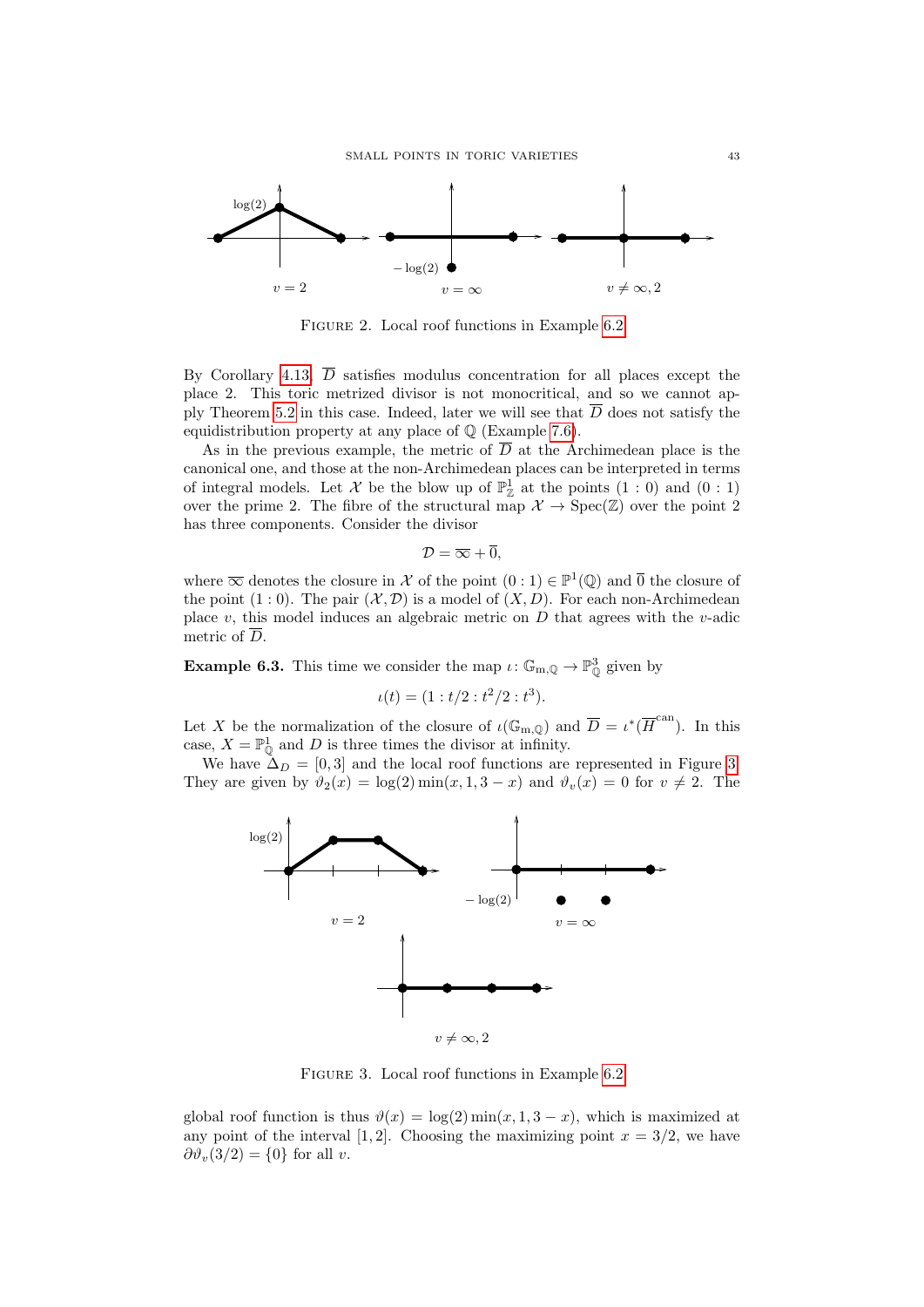Thus  $\overline{D}$  is monocritical, by Proposition [4.16.](#page-29-1) By Corollary [4.13](#page-28-4) and Theorem [5.2,](#page-32-3) it satisfies both the modulus concentration and the equidistribution properties for any place.

<span id="page-43-1"></span>6.2. Positive Archimedean metrics. The following result covers many of the examples considered in [\[BPS14,](#page-53-11) [BMPS16,](#page-53-12) [BPS15\]](#page-53-13): twisted Fubini-Study metrics on projective spaces, metrics from polytopes, Fubini-Study metrics on toric bundles,  $\ell^p$ -metrics on toric varieties, and Fubini-Study metrics on weighted projective spaces. All of them consist of toric varieties over Q with a toric divisor equipped with a positive smooth metric at the Archimedean place and the canonical metric at the non-Archimedean ones.

<span id="page-43-0"></span>**Theorem 6.4.** Let X be a proper toric variety over a number field  $\mathbb{K}$  and  $\overline{D}$  =  $(D, (|| \cdot ||_v)_{v \in \mathfrak{M}_{\mathbb{K}}})$  a semipositive toric metrized  $\mathbb{R}$ -divisor with D big. We assume that, when v is Archimedean,  $\|\cdot\|_v$  is a positive smooth metric on the principal open subset  $X_{0,v}^{\text{an}}$  whereas, when v is non-Archimedean, it is the v-adic canonical metric of D. Then  $\overline{D}$  is monocritical. In particular, it satisfies the equidistribution property for every place of K.

When  $\mathbb{K} = \mathbb{Q}$ , the v-adic limit measure is  $\lambda_{\mathbb{S}_n,0}$  for every  $v \in \mathfrak{M}_0$ .

*Proof.* Since the metric is smooth and positive on  $X_{0,v}^{\text{an}}$  for v Archimedean, the proof of [\[BPS14,](#page-53-11) Proposition 4.4.1] implies that the metric function  $\psi_{\overline{D},v}$  is smooth and strictly concave, in the sense that its Hessian is negative definite. Therefore  $\psi_{\overline{D},v}$  is of Legendre type in the sense of [\[BPS14,](#page-53-11) Definition 2.4.1] and, by [BPS14, Theorem 2.4.2(2)], the local roof function  $\vartheta_{\overline{D},v}$  is of Legendre type. In particular,  $\vartheta_{\overline{D},v}$  is smooth and strictly concave on the interior of  $\Delta_D$  and the sup-differential at any point of the border of the polytope is empty.

For the non-Archimedean places, the metrics are canonical and so their local roof functions are zero. Hence

$$
\vartheta_{\overline{D}}=\sum_{v|\infty}n_v\vartheta_{\overline{D},v},
$$

this function is smooth and strictly concave on the interior of  $\Delta_D$ , and its supdifferential at any point of the border of  $\Delta_D$  is empty. This implies that there is a unique maximizing point  $x_{\text{max}} \in \Delta_D$ , which lies in the interior of the polytope, and that  $\partial \vartheta_{\overline{D}}(x_{\max}) = \{0\}$ . Thus, the first assertion then follows from Proposition [4.16.](#page-29-1)

When  $\mathbb{K} = \mathbb{Q}$  there is only one Archimedean place. Therefore all the v-adic metrics are the canonical metric except one. This implies easily that the critical point in this case is  $u = (0)_v$  and the last statement follows from Theorem [5.2.](#page-32-3)  $\Box$ 

<span id="page-43-2"></span>**Example 6.5.** Let  $X = \mathbb{P}_{\mathbb{Q}}^1$  and  $\overline{D}$  the divisor at infinity equipped with the Fubini-Study metric at the Archimedean place and the canonical metric at the non-Archimedean ones. By Theorem [6.4,](#page-43-0) this toric metrized divisor satisfies the equidistribution property at every place. Moreover, the limit measure of the Galois orbits of any generic  $\overline{D}$ -small sequence is  $\lambda_{\mathbb{S}_n,0}$ .

Recall that the canonical metric at the non-Archimedean places corresponds to the canonical model of  $(\mathbb{P}^1_{\mathbb{Q}}, \infty)$  given by  $(\mathbb{P}^1_{\mathbb{Z}}, \overline{\infty})$ , where  $\overline{\infty}$  is the closure of the point  $(0:1) \in \mathbb{P}^1(\mathbb{Q})$ . If we change the integral model, different phenomena may occur. For instance, consider the integral model of Example [6.1,](#page-40-0) whose global roof function is given by

$$
\vartheta_{\overline{D},\infty}(x) = -\frac{1}{2} (x \log x + (1 - x) \log(1 - x)) + x \log(2),
$$

see [\[BPS14,](#page-53-11) Example 6.2.3]. The unique maximum of this function is attained at a point in the interior of  $\Delta_D = [0, 1]$ . Since  $\vartheta_{\overline{D}, \infty}$  is differentiable on  $(0, 1)$ , we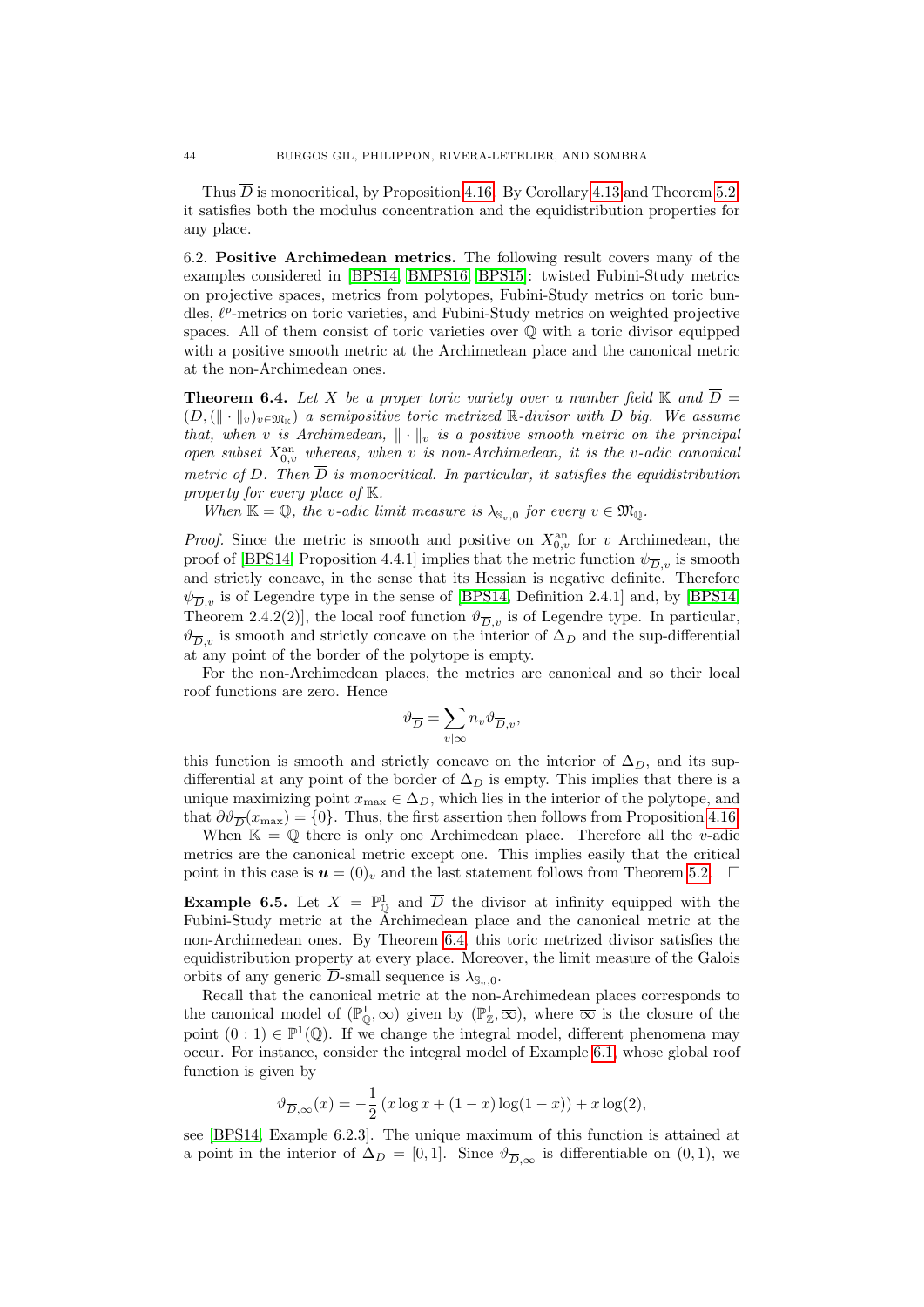deduce that the sup-differential is reduced to one point. By Proposition [4.16,](#page-29-1) this new toric metrized divisor is also monocritical.

In contrast, if we consider the divisor  $D' = 0 + \infty$  with the Fubini-Study metric at the Archimedean place and the metrics induced by the integral model of Example [6.2,](#page-41-0) then the maximum of the global roof function is attained at the point zero and the sup-differential at this point is  $[-\log(2), \log(2)]$ . Since zero is not a vertex of this set, by Proposition [4.16](#page-29-1) this divisor is not monocritical. Hence it does not satisfy the equidistribution property at the Archimedean place.

<span id="page-44-1"></span>6.3. Counterexamples to the Bogomolov property. In this section, we give examples of toric metrized divisors not satisfying the Bogomolov property. For simplicity, we restrict to the case  $\mathbb{K} = \mathbb{Q}$ . As in §[6.1,](#page-39-2) we denote by  $\overline{H}^{\text{can}}$  the canonical metrized divisor at infinity on a projective space.

<span id="page-44-0"></span>**Example 6.6.** Consider the map  $\iota: \mathbb{G}_{m,\mathbb{Q}} \times \mathbb{G}_{m,\mathbb{Q}} \to \mathbb{P}_{\mathbb{Q}}^3$  given by

$$
\iota(t_1, t_2) = (1:2: t_1: t_2).
$$

As in the examples in the previous section, we denote by  $X$  the normalization of the closure of the image of  $\iota$  and  $\overline{D} = \iota^*(\overline{H}^{\text{can}})$ . In this case,  $X = \mathbb{P}^2_{\mathbb{Q}}$  and  $D$  is the divisor at infinity.

We have that  $\Delta_D$  is the standard simplex of  $N_{\mathbb{R}} = \mathbb{R}^2$  and  $\Psi_D \colon \mathbb{R}^2 \to \mathbb{R}$  is the function given by

$$
\Psi_D(u_1, u_2) = \min(0, u_1, u_2).
$$

By [\[BPS14,](#page-53-11) Example 4.3.21], the local metric functions are given, for  $(u_1, u_2) \in \mathbb{R}^2$ , by

$$
\psi_{\overline{D},v}(u_1, u_2) = \begin{cases} \Psi_D(u_1 + \log(2), u_2 + \log(2)) - \log(2) & \text{if } v = \infty, \\ \Psi_D(u_1, u_2) & \text{if } v \neq \infty. \end{cases}
$$

By [\[BPS14,](#page-53-11) Example 5.1.16], the local roof functions are given, for  $(x_1, x_2) \in \Delta_D$ . by

$$
\vartheta_{\overline{D},v}(x_1,x_2) = \begin{cases} (1-x_1-x_2)\log(2) & \text{if } v = \infty, \\ 0 & \text{if } v \neq \infty. \end{cases}
$$

Hence the global roof function agrees with  $\vartheta_{\overline{D}, \infty}$ . Its only maximizing point is  $x_{\text{max}} = (0, 0)$ , and one computes easily that  $\partial \vartheta_{\overline{D}, \infty}(0, 0) = (-\log(2), -\log(2))$  +  $\mathbb{R}_{\geq 0}^2$  and  $\partial \vartheta_{\overline{D},v}(0,0) = \mathbb{R}_{\geq 0}^2$  for  $v \neq \infty$ . Thus

$$
B_{\infty} = [-\log(2), 0]^2, \quad F_{\infty} = (-\log(2), -\log(2)) + \mathbb{R}_{\geq 0}^2,
$$
  

$$
B_v = [0, \log(2)]^2, \qquad F_v = \mathbb{R}_{\geq 0}^2 \quad \text{for } v \neq \infty.
$$

We also have  $\mu_{\overline{D}}^{\text{ess}}$  $\frac{\text{ess}}{D}(X) = \vartheta(0,0) = \log(2).$ 

Let  $(z_0 : z_1 : z_2)$  be homogeneous coordinates of X and consider the curve C of equation  $z_0 + z_1 + z_2 = 0$ . In what follows, we will see that this curve is a  $\overline{D}$ -special subvariety. Since C is not a translate of a subtorus, this will show that  $\overline{D}$  does not satisfy the Bogomolov property.

For  $l \geq 1$  choose a primitive *l*-th root of the unity  $\omega_l$ . Let  $z_{1,l}$  be a solution of the equation  $z^2 + z + \omega_l = 0$  and put  $z_{2,l} = \omega_l/z_{1,l}$  for the other solution. Then

<span id="page-44-2"></span>
$$
z_{1,l} + z_{2,l} + 1 = 0 \quad \text{and} \quad z_{1,l} z_{2,l} = \omega_l. \tag{6.2}
$$

In particular,  $p_l = (1 : z_{1,l} : z_{2,l})$  is an algebraic point of C.

Let  $v \in \mathfrak{M}_{\mathbb{Q}}$  and  $q = (1: q_1: q_2) \in \text{Gal}(p_l)_v$ . If  $v \neq \infty$ , then the conditions [\(6.2\)](#page-44-2) imply that

<span id="page-44-3"></span>
$$
\text{val}_v(q) = (0,0) \in B_v. \tag{6.3}
$$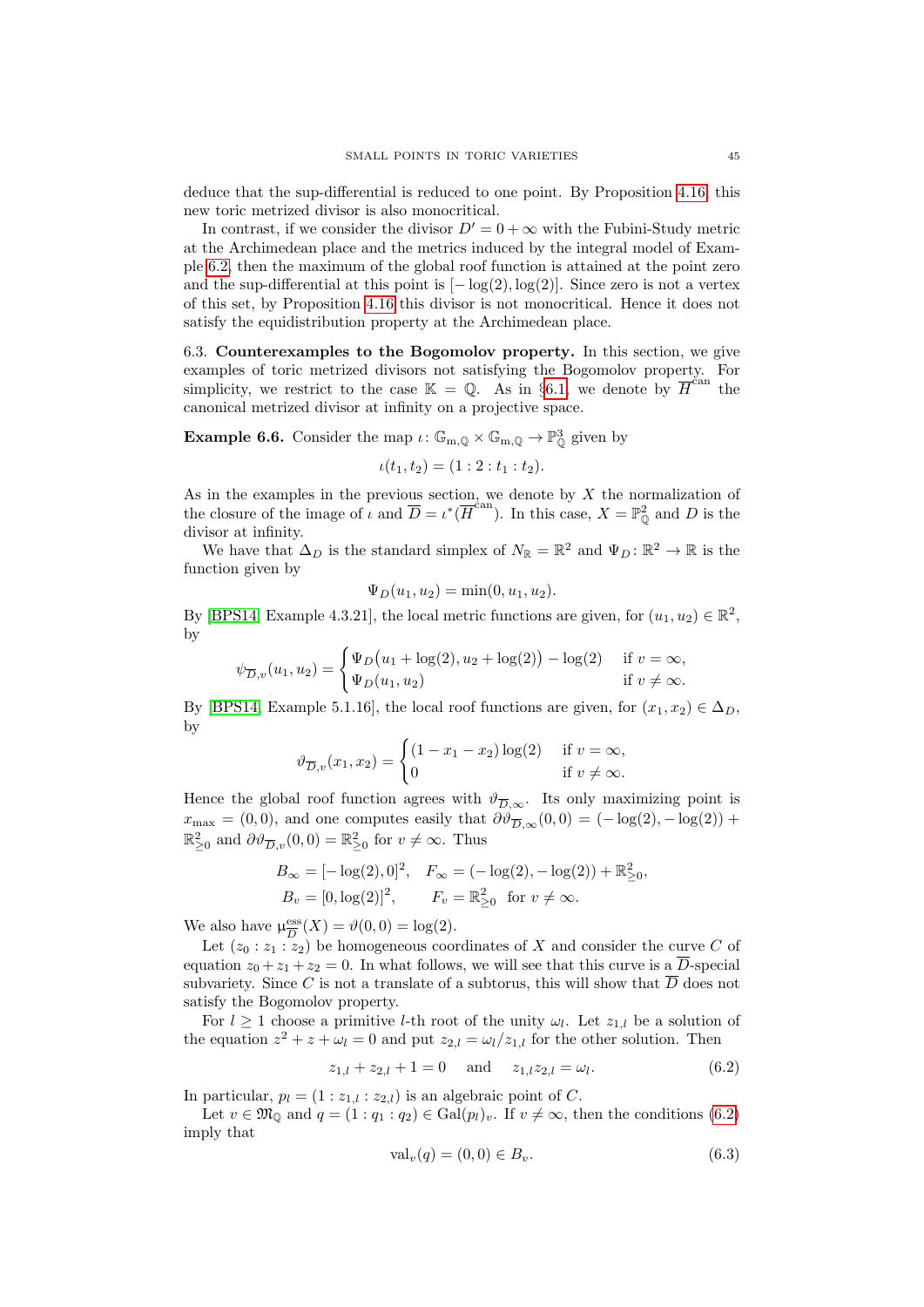If  $v = \infty$ , then these same conditions [\(6.2\)](#page-44-2) give  $\max(|q_1|_{\infty}, |q_2|_{\infty}) \leq \frac{1+\sqrt{5}}{2}$ . Thus

<span id="page-45-1"></span>
$$
\text{val}_{\infty}(q) \in \left( -\log\left(\frac{1+\sqrt{5}}{2}\right), -\log\left(\frac{1+\sqrt{5}}{2}\right) \right) + \mathbb{R}_{\geq 0}^2 \subset F_{\infty}.\tag{6.4}
$$

Moreover, by the product formula and [\(6.3\)](#page-44-3), we have

<span id="page-45-2"></span>
$$
E[\nu_{p_l,\infty}] = \frac{1}{\#\operatorname{Gal}(p_l)_{\infty}} \sum_{q \in \operatorname{Gal}(p_l)_{\infty}} \operatorname{val}_{\infty}(q) = (0,0) \in B_{\infty}.
$$
 (6.5)

By Corollary [4.9,](#page-26-0) the conditions [\(6.3\)](#page-44-3), [\(6.4\)](#page-45-1) and [\(6.5\)](#page-45-2) imply that  $h_{\overline{D}}(p_l) = \mu_{\overline{D}}^{\text{ess}}$  $\frac{\operatorname{ess}}{D}(X).$ Since the sequence  $(p_l)_{l\geq 1}$  is generic in C, we deduce  $\mu_{\overline{D}}^{\text{ess}}$  $\frac{\text{ess}}{D}(C) = \mu_{\overline{D}}^{\text{ess}}$  $\frac{\text{ess}}{D}(X)$  and so C is a  $\overline{D}$ -special subvariety.

We generalize this example to a family of metrics on toric varieties of dimension greater than or equal to 2.

<span id="page-45-0"></span>**Proposition 6.7.** Let X be a proper toric variety over  $\mathbb{O}$  of dimension  $n \geq 2$  and D a big and nef R-divisor on X. Let  $u_0 \in N_{\mathbb{R}}$  and consider the metrized divisor  $\overline{D}^{u_0}$ over D defined by

$$
\psi_{\overline{D}^{u_0},v}(u) = \begin{cases} \Psi_D(u - u_0) & \text{if } v = \infty, \\ \Psi_D(u) & \text{if } v \neq \infty. \end{cases}
$$

Then  $\overline{D}^{u_0}$  satisfies the Bogomolov property if and only if  $u_0 = 0$ .

*Proof.* When  $u_0 = 0$  we have  $\overline{D}^{u_0} = \overline{D}^{can}$ . By Theorem [5.12](#page-36-0) and Example [5.16,](#page-39-1) this toric metrized divisor satisfies the Bogomolov property.

Suppose  $u_0 \neq 0$ . The local roof functions of  $\overline{D}^{u_0}$  are given, for  $x \in \Delta_D$ , by

$$
\vartheta_{\overline{D}^{u_0},v}(x) = \begin{cases} \langle x, u_0 \rangle & \text{if } v = \infty, \\ 0 & \text{if } v \neq \infty. \end{cases}
$$

In particular, the global roof function  $\vartheta_{\overline{D}}$  coincides with  $\vartheta_{\overline{D}^{u_0},\infty}$ . The maximum of  $\vartheta_{\overline{D}}$  is attained on a face of  $\Delta_D$ . Fix  $x_0$  in the relative interior of this face. If we denote by  $\vartheta_0$  the constant function equal to 0 defined on  $\Delta_D$ , then  $\sigma_0 = \partial \vartheta_0(x_0)$ is a cone in  $N_{\mathbb{R}}$  containing  $-u_0$  in its relative interior. Moreover,

$$
\partial \vartheta_{\overline{D}^{u_0},\infty}(x_0) = u_0 + \sigma_0
$$
 and  $\partial \vartheta_{\overline{D}^{u_0},v}(x_0) = \sigma_0$  for  $v \neq \infty$ .

It follows that  $0 \in B_v$  for every v, that  $F_{\infty} = u_0 + \sigma_0$  and that  $F_v = \sigma_0$  for  $v \neq \infty$ . As in Example [6.6,](#page-44-0) to prove that  $\overline{D}^{u_0}$  does not satisfy the Bogomolov property,

it is enough to exhibit a curve C in X that is  $\overline{D}$ -special but not a translate of a subtorus.

We identify  $N_{\mathbb{R}} \simeq \mathbb{R}^n$ . Since X is proper and  $\sigma_0$  is a cone of the fan of X, there is a primitive vector  $n_0 \in N$  in  $\sigma_0$ . It follows that there is  $\varepsilon_0 > 0$  such that

$$
\ell_0 := \{ xn_0 \mid -\varepsilon_0 \le x \le \varepsilon_0\} \subset u_0 + \sigma_0.
$$

Choose a primitive vector  $a_0 \in N$  such that  $a_0$  and  $n_0$  generate a saturated sublattice V of N. Put  $b_0 = n_0 + a_0$ . Then  $a_0$  and  $b_0$  form an integral basis of V. Fix an integer  $k_0 \geq \varepsilon_0^{-1}$  and consider the linear map  $L: V_{\mathbb{R}} \to \mathbb{R}^2$  defined by

$$
L(sa_0+tb_0)=k_0\cdot (s,t).
$$

Let S be the toric surface in  $X_0$  associated to the saturated sublattice V. The linear map L induces a toric morphism  $\iota: S \to \mathbb{G}_{m,\mathbb{Q}}^2$ . Let C be the curve in  $\mathbb{G}_{m,\mathbb{Q}}^2$ of equation  $x + y + 1 = 0$  and denote by  $C_0$  the closure in X of the curve  $\iota^{-1}(C)$ .

As in Example [6.6,](#page-44-0) for  $l \geq 1$  choose a primitive l-th root of unity root  $\omega_l$ . Let  $z_{1,l}$ be a solution of the equation  $z^2 + z + \omega_l = 0$  and put  $z_{2,l} = \omega_l/z_{1,l}$ . Hence

$$
z_{1,l} + z_{2,l} + 1 = 0
$$
 and  $z_{1,l}z_{2,l} = \omega_l$ .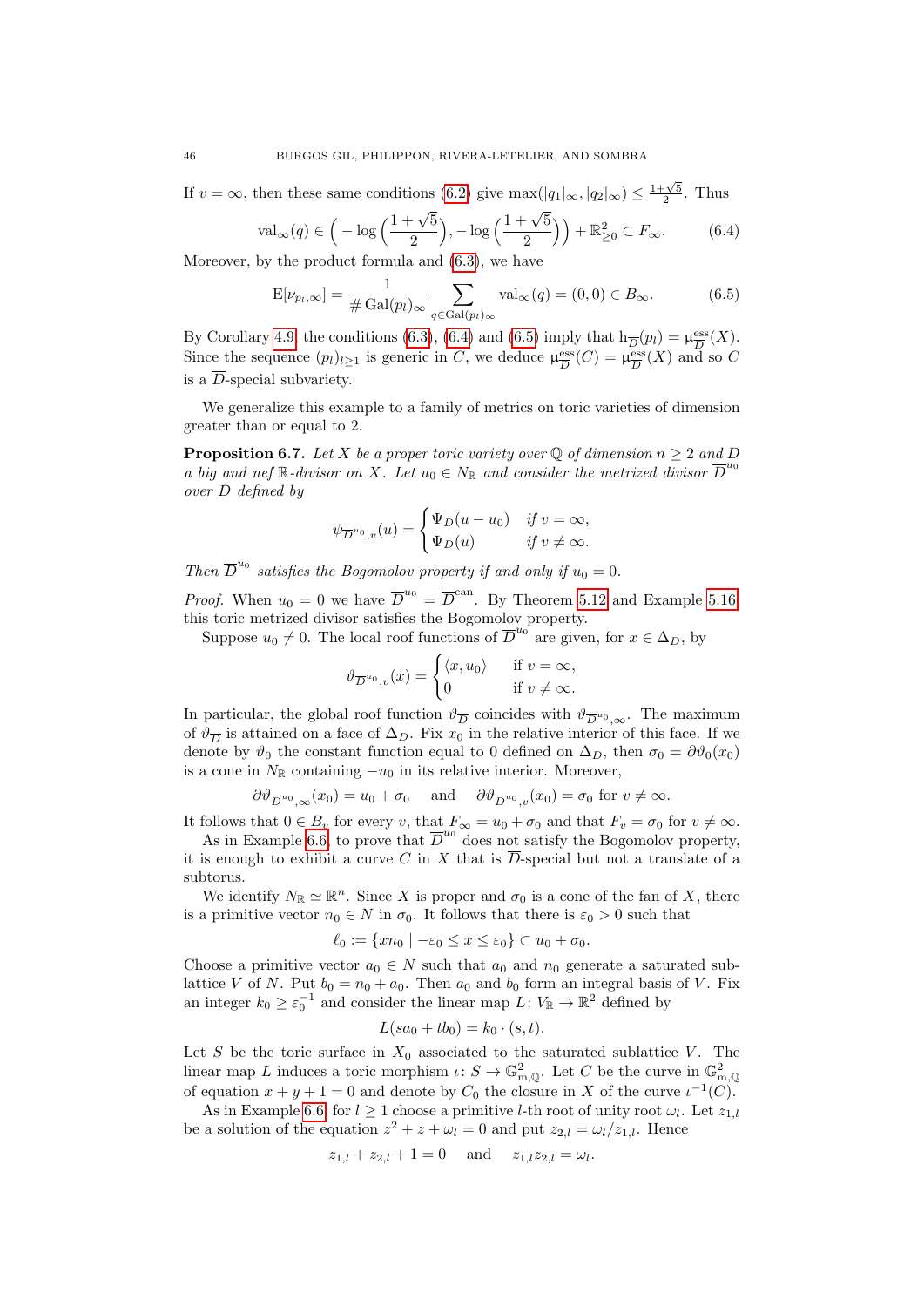In particular,  $(z_{1,l}, z_{2,l}) \in C(\overline{\mathbb{Q}})$ . Choose a point  $p_l \in C_0(\overline{\mathbb{Q}})$  such that  $\iota(p_l)$  $(z_{1,l}, z_{2,l})$ . The sequence of points  $(p_l)_{l>0}$  is generic in  $C_0$ .

For every place  $v$  there is a commutative diagram



Since  $n_0 = b_0 - a_0$ , we have

$$
\ell := L(\ell_0) = \{(x, -x) \mid |x| \le \varepsilon_0 k_0\}.
$$

Arguing as in Example [6.6,](#page-44-0) for every non-Archimedean place  $v$  and every point  $q \in \text{Gal}(p_l)_v$ , we have

$$
\text{val}_v(\iota(q)) = 0.
$$

Since L is injective,  $val_v(q) = 0$  and therefore  $\nu_{p_i,v} = \delta_0$ . In particular,

$$
supp(\nu_{p_l,v}) = \{0\} \subset F_v
$$
 and  $E[\nu_{p_l,v}] = 0 \in B_v$ .

When  $v = \infty$ , the product formula implies that

$$
E[\nu_{p_l,\infty}] = \frac{1}{\#\operatorname{Gal}(p_l)_{\infty}} \sum_{q \in \operatorname{Gal}(p_l)_{\infty}} \operatorname{val}_{\infty}(q) = 0 \in B_{\infty}.
$$

On the other hand, note that for every q in  $Gal(p_l)_{\infty}$ , the point  $\iota(q) = (q_1, q_2)$ satisfies

$$
q_1 + q_2 + 1 = 0
$$
 and  $q_1 q_2 = \omega_l$ .

We thus have  $|q_1|_{\infty} |q_2|_{\infty} = 1$ ,

$$
\frac{\sqrt{5}-1}{2} \le \min\{|q_1|_{\infty}, |q_2|_{\infty}\} \le \max\{|q_1|_{\infty}, |q_2|_{\infty}\} \le \frac{1+\sqrt{5}}{2},
$$

and therefore

$$
|\max(-\log|q_1|_{\infty}, -\log|q_2|_{\infty})| \le \log\left(\frac{1+\sqrt{5}}{2}\right) \le 1 \le \varepsilon_0 k_0.
$$

This implies that

 $val_{\infty}(\iota(q)) \in \ell, \text{ val}_{\infty}(q) \in \ell_0 \subset u_0 + \sigma_0 = F_{\infty} \text{ and } \text{supp}(\nu_{p_l,\infty}) \subset F_{\infty}.$ 

By Lemma [4.8,](#page-25-0) we have  $h_{\overline{D}}(p_l) = \mu_{\overline{D}}^{\text{ess}}$  $\frac{\text{ess}}{D}(X)$ . Being the sequence  $(p_l)_{l\geq 1}$  generic in  $C_0$ , we deduce that  $C_0$  is  $\overline{D}$ -special. Since  $C_0$  is not a translate of a subtorus, we conclude that  $\overline{D}$  does not satisfy the Bogomolov property, as stated.

#### 7. Potential theory on the projective line and small points

<span id="page-46-0"></span>In this section, we apply potential theory on the projective line over a number field, and in particular Rumely's Fekete-Szegő theorem, to produce interesting sequences of small points in the non-monocritical case.

In the absence of modulus concentration, this allows to produce a wealth of nontoric measures that are limit measures of Galois orbits of generic sequences of points of small height. These techniques also allow to show that the absence of modulus concentration at a place can affect the equidistribution property at another place.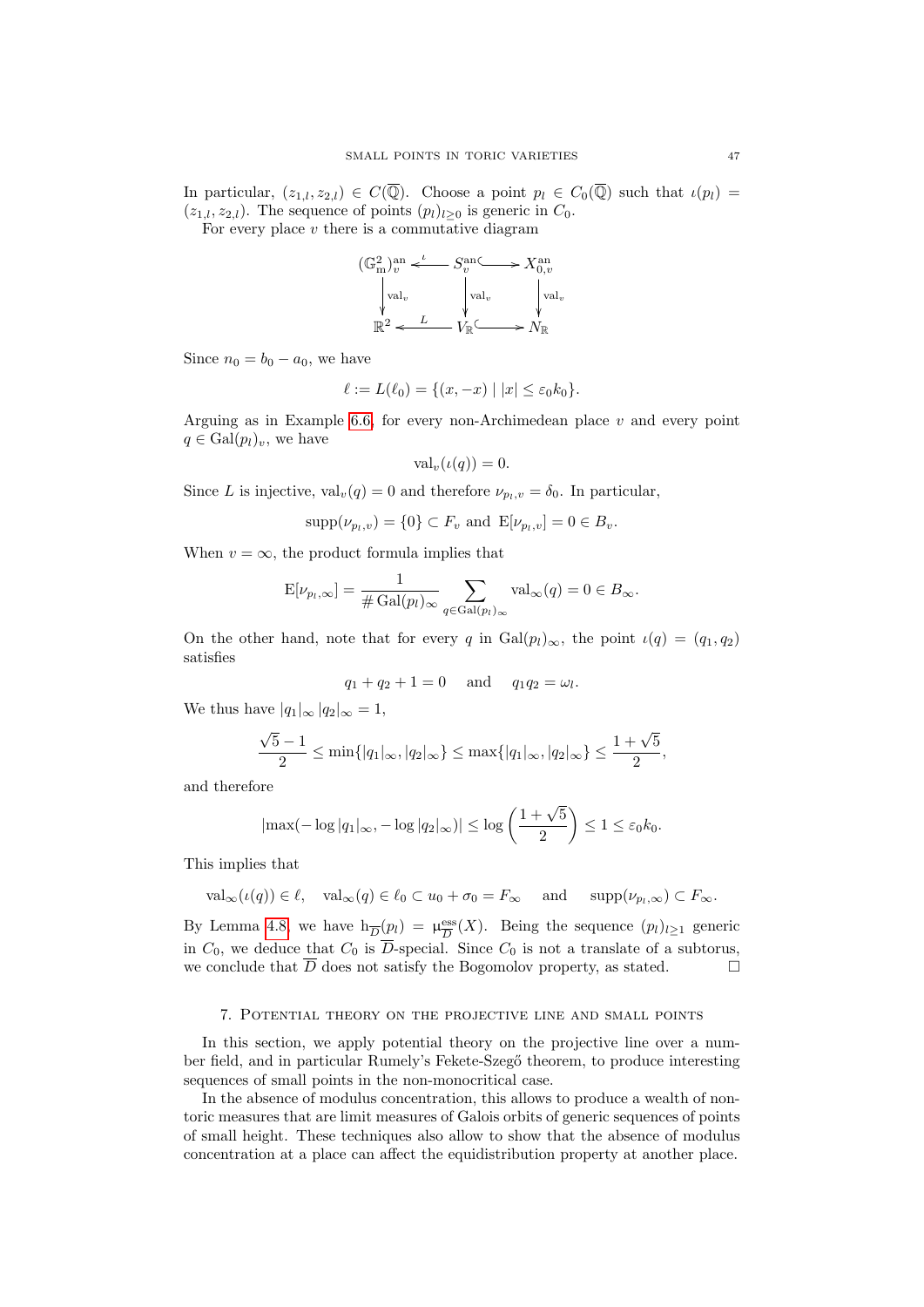7.1. Limit measures in the absence of modulus concentration. We recall the basic objects of potential theory on the projective line. For most of the details and precise definitions, we refer the reader to [\[Tsu75\]](#page-54-10) and [\[BR10\]](#page-53-24) for the Archimedean and non-Archimedean cases, respectively.

Let K be a number field and fix a place  $v \in \mathfrak{M}_{\mathbb{K}}$ . For a subset  $E \subset \mathbb{C}_v$ , we denote by  $\overline{E}$  its closure in  $\mathbb{A}_v^{1,\text{an}}$ . Moreover, for  $r > 0$ , put

$$
\mathcal{B}_{v}(E,r) = \left\{ z \in \mathbb{C}_{v} \mid \inf_{a \in E} |z - a|_{v} \leq r \right\}.
$$

In particular, for  $a \in \mathbb{C}_v$  the set  $\mathcal{B}_v(a, r)$  is the closed ball with center a and radius r. Set  $O_v = \mathcal{B}_v(0,1)$ , and recall that  $\mathbb{S}_v = \{z \in \mathbb{C}_v \mid |z|_v = 1\}.$ 

Note that if E is a bounded subset of  $\mathbb{C}_v$ , then  $\overline{E}$  is compact. Since  $\mathbb{A}_v^{1,\text{an}}$  is metrizable, it follows that the set of Borel probability measures on  $\overline{E}$  endowed with the weak-∗ topology is compact, metrizable, and therefore sequentially compact.

Denoting by  $\mathbb{A}_v^{1,\text{an}} \times \mathbb{A}_v^{1,\text{an}}$  the product of  $\mathbb{A}_v^{1,\text{an}}$  with itself in the category of topological spaces, let

$$
\delta_v\colon {\mathbb A}^{1,\mathrm{an}}_v\times {\mathbb A}^{1,\mathrm{an}}_v\to {\mathbb R}
$$

be the function defined by  $\delta_v(z, z') = |z - z'|_v$  for v Archimedean, and the unique upper semicontinuous extension of the function on  $\mathbb{C}_v \times \mathbb{C}_v$  defined by  $(z, z') \mapsto$  $|z - z'|$ , for v non-Archimedean, see [\[BR10,](#page-53-24) Proposition 4.1].

Given a Borel probability measure  $\mu$  on  $\mathbb{A}_v^{1,an}$ , the energy integral (with respect to the point at infinity) of  $\mu$  is defined as

$$
I_v(\mu) = \int_{\mathbb{A}_v^{1,\mathrm{an}} \times \mathbb{A}_v^{1,\mathrm{an}}} -\log(\delta_v(z, z')) \, \mathrm{d}\mu(z) \, \mathrm{d}\mu(z'). \tag{7.1}
$$

Let  $K \subset \mathbb{A}_v^{1,\text{an}}$  be a measurable subset. The *v*-adic Robin constant and capacity (with respect to the point at infinity) of  $K$  are respectively defined as

<span id="page-47-0"></span>
$$
V_v(K) = \inf \{ I_v(\mu) \mid \text{supp}(\mu) \subset K \} \quad \text{and} \quad \text{cap}_v(K) = e^{-V_v(K)}.
$$
 (7.2)

If K is compact and  $\text{cap}_{v}(K) > 0$ , then there exists a unique probability measure, denoted by  $\rho_K$ , supported on K and realizing the infimum in [\(7.2\)](#page-47-0), see [\[Tsu75,](#page-54-10) §III.2 and Theorem III.32] for the Archimedean case and [\[BR10,](#page-53-24) Propositions 6.6 and 7.21] for the non-Archimedean one. Hence

$$
I_v(\rho_K) = V_v(K).
$$

This measure is called the *equilibrium measure* of  $K$ . It does not charge singletons, so we can also consider it as a measure on  $\mathbb{C}_v^{\times}$ . For  $K = \overline{O}_v$ , it agrees with  $\lambda_{\mathbb{S}_v,0}$ , the Haar probability measure on the unit circle when  $v$  is Archimedean, and the Dirac measure at the Gauss point of  $\mathbb{A}_v^{1,an}$  when v is non-Archimedean. We also have

<span id="page-47-1"></span>
$$
cap_v(O_v) = 1,\t\t(7.3)
$$

see for example [\[Rum02,](#page-54-7) §3].

In the non-Archimedean case,  $\mathbb{C}_v$  is a proper subset of  $\mathbb{A}_v^{1,\mathrm{an}}$ . In general, for a Borel subset E of  $\mathbb{C}_v$ , we have

$$
cap_v(E) \le cap_v(\overline{E}),
$$

but this inequality might be strict even if  $E$  is closed and bounded. Equality holds if, for example, there are  $r > 0$  and a polynomial P with coefficients in  $\mathbb{C}_v$ , such that  $E = \{z \in \mathbb{C}_v \mid |P(z)| \le r\}$ , see [\[BR10,](#page-53-24) Corollary 6.26] and [\[Rum02,](#page-54-7) §3.2].

**Definition 7.1.** An *adelic set* is a collection  $\mathbf{E} = (E_v)_{v \in \mathfrak{M}_{\mathbb{K}}}$  such that  $E_v$  is a subset of  $\mathbb{C}_v$  invariant under the action of the absolute v-adic Galois group  $Gal(\overline{\mathbb{K}}_v/\mathbb{K}_v)$ for all v, and such that  $E_v = O_v$  for all but a finite number of v. We say that **E**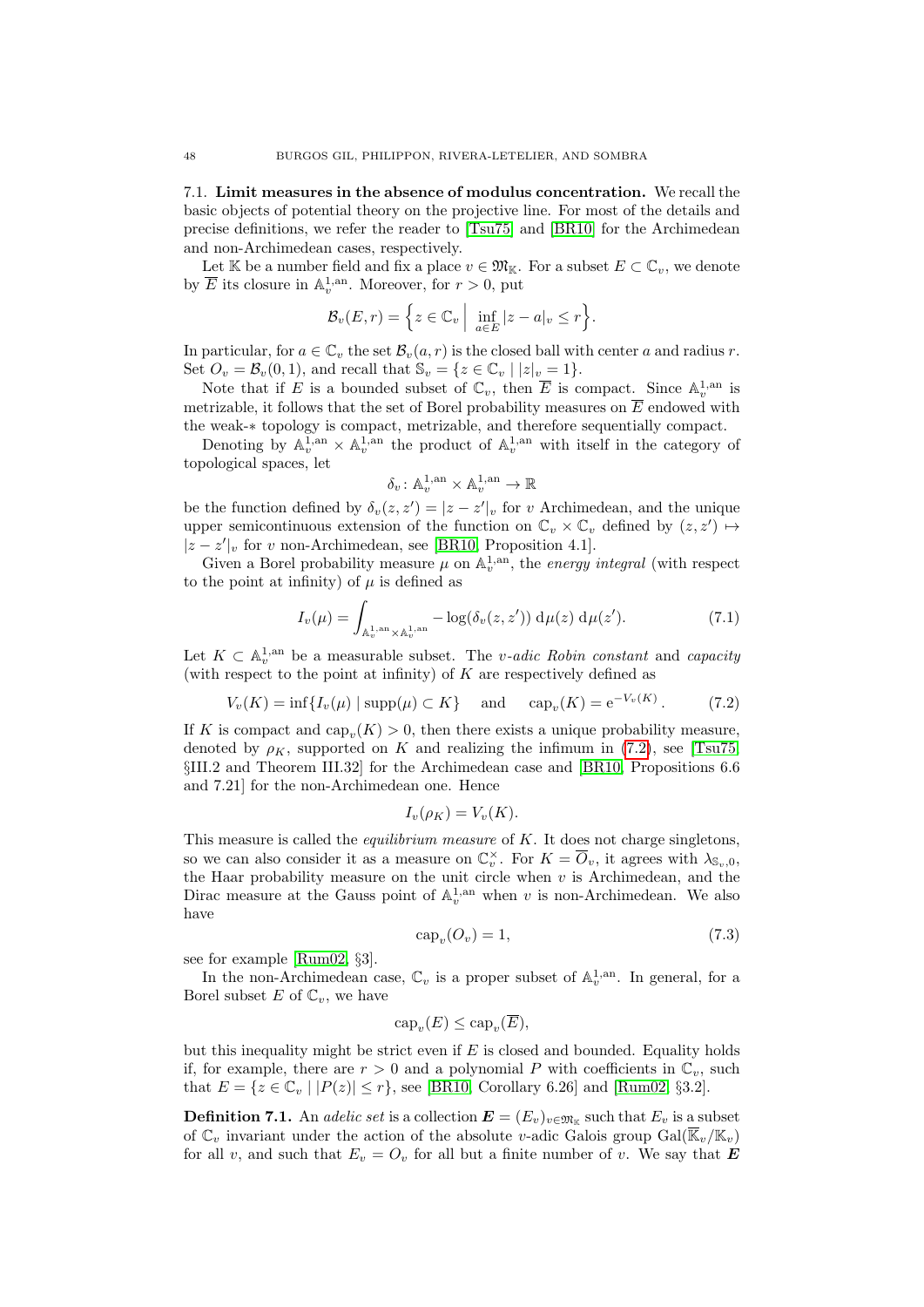is bounded (respectively closed, open) if  $E_v$  is bounded (respectively closed, open) for all  $v$ .

Given an adelic set  $\mathbf{E} = (E_v)_{v \in \mathfrak{M}_{\mathbb{K}}}$ , its *(global) capacity* is defined as

$$
cap(\boldsymbol{E}) = \prod_{v \in \mathfrak{M}_{\mathbb{K}}} cap_{v}(E_{v})^{n_{v}}.
$$

By [\(7.3\)](#page-47-1), this product actually runs over a finite set and so the global capacity is well-defined.

The following result shows that, in the non-monocritical case, there is a wealth of limit measures of Galois orbits of generic sequences of points of small height that are not invariant under the action of the compact torus.

<span id="page-48-0"></span>**Theorem 7.2.** Let  $X = \mathbb{P}^1_{\mathbb{K}}$  and  $\overline{D}$  the divisor at infinity equipped with a semipositive toric metric. Let  $B_v, F_v$  be the associated subsets of  $N_{\mathbb{R}} = \mathbb{R}$  as in [\(4.4\)](#page-23-5). Let  $\bm{E}=(E_v)_{v\in\mathfrak{M}_\mathbb{K}}$  be a closed bounded adelic set such that  $\mathrm{cap}(\bm{E})=1,$  and such that for every non-Archimedean place v we have  $cap(\overline{E_v}) = cap(E_v)$ . Assume that the following conditions hold:

- <span id="page-48-4"></span>(1)  $\text{supp}((\text{val}_{v})_{\ast}\rho_{E_{v}}) \subset F_{v}$  for all  $v \in \mathfrak{M}_{\mathbb{K}}$ ;
- <span id="page-48-5"></span> $(2)$   $\text{E}[(\text{val}_v)_*\rho_{E_v}] \in B_v$  for all  $v \in \mathfrak{M}_{\mathbb{K}};$
- (3)  $\sum_{v \in \mathfrak{M}_{\mathbb{K}}} n_v \mathop{\mathrm{E}}[(\text{val}_v)_* \rho_{E_v}] = 0.$

<span id="page-48-3"></span>Then there is a generic  $\overline{D}$ -small sequence  $(p_l)_{l\geq 1}$  of algebraic points of  $X_0 = \mathbb{G}_{m,\mathbb{K}}$ such that, for every  $v \in \mathfrak{M}_{\mathbb{K}}$ , the sequence of probability measures  $(\mu_{p_l,v})_{l\geq 1}$  converges to  $\rho_{\overline{E_v}}$ .

The proof of this theorem will be given after two preliminary propositions. The next statement is a direct consequence of Rumely's version of the Fekete-Szegő theorem in [\[Rum02,](#page-54-7) Theorem 2.1].

<span id="page-48-1"></span>**Proposition 7.3.** Let  $\mathbf{E} = (E_v)_{v \in \mathfrak{M}_{\mathbb{K}}}$  be a closed bounded adelic set such that  $\text{cap}(E) \geq 1$ . There exists a sequence  $(p_l)_{l \geq 1}$  of pairwise distinct points of  $\overline{\mathbb{K}}^{\times}$ satisfying

$$
\mathrm{Gal}(p_l)_v \subset \mathcal{B}_v\left(E_v, \frac{1}{l}\right)
$$

for all  $l \geq 1$  and  $v \in \mathfrak{M}_{\mathbb{K}}$ . In particular,  $Gal(p_l)_v \subset E_v$  for every non-Archimedean place v such that  $E_v = O_v$ .

*Proof.* For  $l \geq 1$ , consider the bounded adelic neighbourhood  $\boldsymbol{U}_l = (U_{l,v})_{v \in \mathfrak{M}_{\mathbb{K}}}$  of  $\boldsymbol{E}$ given by

$$
U_{l,v} = \mathcal{B}_v\left(E_v, \frac{1}{l}\right).
$$

By [\[Rum02,](#page-54-7) Theorem 2.1] with  $S = \emptyset$ , there is an infinite number of points  $p \in \overline{K}^{\times}$ such that  $Gal(p)_v \subset U_{l,v}$  for all v. Inductively, for each  $l \geq 1$  we choose  $p_l$  as one of these points that is different from  $p_{l'}$  for  $l' \leq l - 1$ .

In the notation of Proposition [7.3,](#page-48-1) when the adelic set  $E$  has capacity 1, the sequence of v-adic Galois orbits of the points  $p_l$  equidistribute according to the equilibrium measure of the closure  $\overline{E}_v$ .

<span id="page-48-2"></span>**Proposition 7.4.** Let  $\mathbf{E} = (E_v)_{v \in \mathfrak{M}_{\mathbb{K}}}$  be a closed bounded adelic set such that  $cap(E) = 1$  and such that for every non-Archimedean place v we have  $cap(\overline{E_v}) =$  $\text{cap}(E_v)$ . Let  $(p_l)_{l\geq 1}$  be a sequence of pairwise distinct points of  $\overline{\mathbb{K}}^{\times}$  with  $\text{Gal}(p_l)_v \subset$  $\mathcal{B}_v(E_v, \frac{1}{l})$  for all  $l \geq 1$  and  $v \in \mathfrak{M}_{\mathbb{K}}$ . Then, for all  $v \in \mathfrak{M}_{\mathbb{K}}$ , the sequence  $(\mu_{p_l}, v)_{l \geq 1}$ converges to the equilibrium measure of  $\overline{E}_v$ .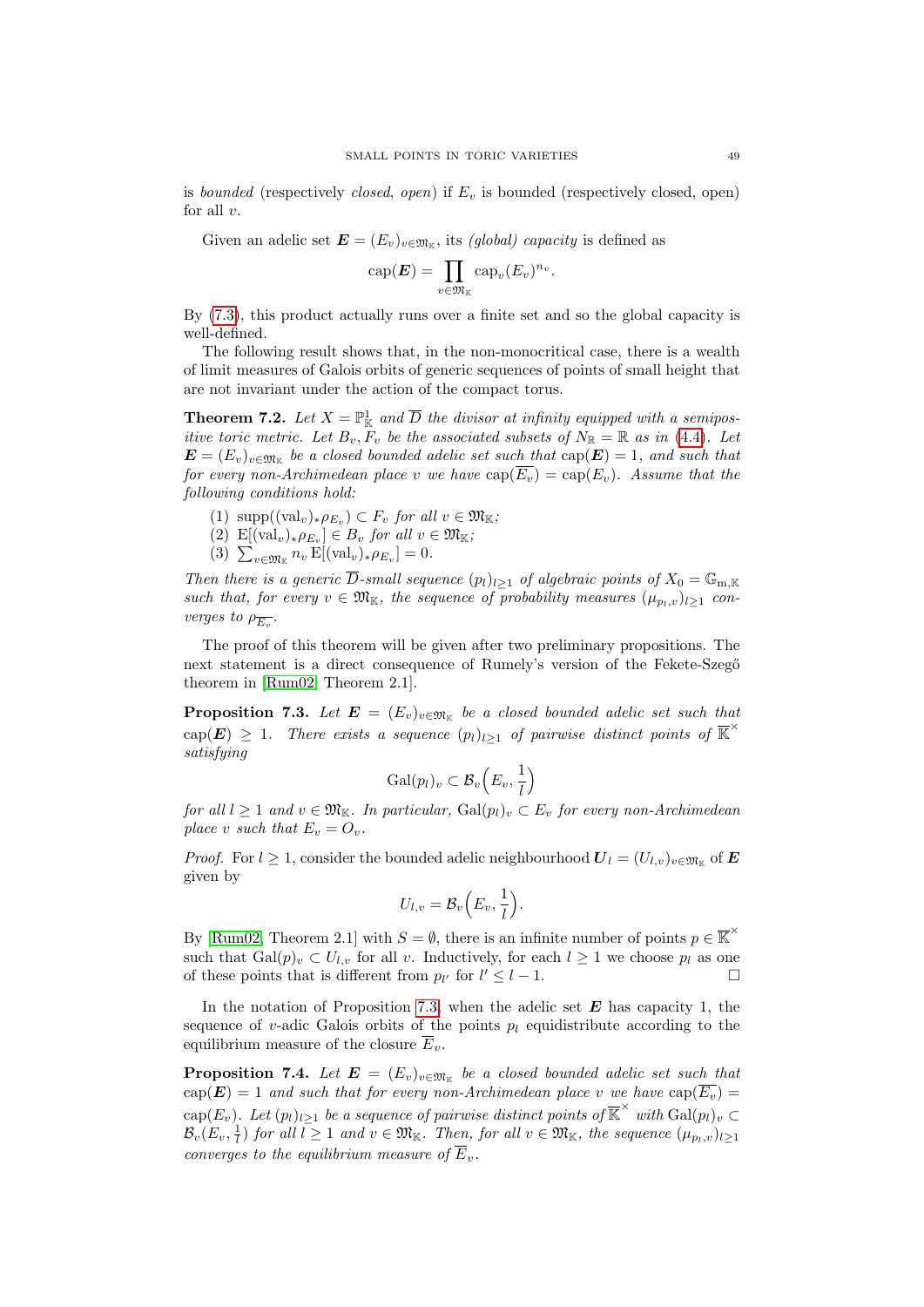*Proof.* Our hypotheses imply that for every  $l \geq 1$  the Weil height of  $p_l$  is bounded from above independently of l. Together with the Northcott property and the fact that the points in the sequence  $(p_l)_{l\geq 1}$  are pairwise distinct, this implies that  $\lim_{l} \# \text{Gal}(p_l) = \infty$ . Taking a subsequence if necessary, we assume that  $\# \text{Gal}(p_l) \ge$ 2 for every  $l > 1$ .

Since for each place v the space of Borel probability measures on  $\overline{\mathcal{B}_v(E_v, 1)}$  is sequentially compact, by taking a subsequence we can suppose without loss of generality that the sequence  $(\mu_{p_l,v})_{l\geq 1}$  converges to a probability measure  $\mu_v$  supported on  $\bigcap_l \mathcal{B}_v(E_v, \frac{1}{l}) = \overline{E_v}$ .

For each  $l \geq 1$  and  $v \in \mathfrak{M}_{\mathbb{K}}$ , put for short  $G_{l,v} = \text{Gal}(p_l)_v$  and set

$$
d_{l,v} = \frac{1}{\#G_{l,v}(\#G_{l,v}-1)} \sum_{\substack{q,q' \in G_{l,v} \\ q \neq q'}} \log|q-q'|_v.
$$

Consider also the probability measure on  $\mathbb{A}_v^{1,\mathrm{an}}\times \mathbb{A}_v^{1,\mathrm{an}},$  given by

$$
\nu_{l,v} = \frac{1}{\#G_{l,v}(\#G_{l,v}-1)} \sum_{\substack{q,q' \in G_{l,v} \\ q \neq q'}} \delta_q \times \delta_{q'},
$$

and note that  $(\nu_{l,v})_{l\geq 1}$  converges to  $\mu_v \times \mu_v$ . The function  $\log(\delta_v(\cdot,\cdot))$  is bounded from above on  $\mathcal{B}_{v}(E_v, 1) \times \mathcal{B}_{v}(E_v, 1)$ . Similarly as in the proof of Lemma [3.8,](#page-16-1) this property implies that

$$
\limsup_{l \to \infty} d_{l,v} = \limsup_{l \to \infty} \int_{\mathbb{A}_v^{1,\mathrm{an}} \times \mathbb{A}_v^{1,\mathrm{an}}} \log(\delta_v(z, z')) \, \mathrm{d}\nu_{l,v}(z, z') \le -I_v(\mu_v) \le \log \mathrm{cap}_v(\overline{E_v}). \tag{7.4}
$$

By the product formula,  $\sum_{v \in \mathfrak{M}_{\mathbb{K}}} n_v d_{l,v} = 0$ . Let  $S \subset \mathfrak{M}_{\mathbb{K}}$  be a finite set of places containing the Archimedean places and those where  $E_v \neq O_v$ . In particular,  $d_{l,v} \leq 0$  for  $v \notin S$ . Hence, for  $v \in \mathfrak{M}_{\mathbb{K}}$ ,

<span id="page-49-0"></span>
$$
\liminf_{l \to \infty} d_{l,v} = \liminf_{l \to \infty} \sum_{w \in \mathfrak{M}_{\mathbb{K}} \setminus \{v\}} -\frac{n_w}{n_v} d_{l,w}
$$
\n
$$
\geq \liminf_{l \to \infty} \sum_{w \in S \setminus \{v\}} -\frac{n_w}{n_v} d_{l,w}
$$
\n
$$
\geq -\sum_{w \in S \setminus \{v\}} \frac{n_w}{n_v} \limsup_{l \to \infty} d_{l,w}
$$
\n
$$
\geq -\sum_{w \in S \setminus \{v\}} \frac{n_w}{n_v} \log(\text{cap}_w(E_w))
$$
\n
$$
\geq \log(\text{cap}_v(E_v)).
$$

Together with [\(7.4\)](#page-49-0) and our hypothesis  $\text{cap}_v(E_v) = \text{cap}_v(E_v)$ , this implies  $I_v(\mu_v) =$  $-\log \text{cap}_{v}(E_v)$ . Therefore  $\mu_v$  is the equilibrium measure of  $E_v$ , and the proof is complete.

*Proof of Theorem [7.2.](#page-48-0)* Let  $(p_l)_{l\geq 1}$  be a sequence of pairwise distinct points of  $\overline{\mathbb{K}}^{\times}$ as in Proposition [7.4,](#page-48-2) which exists thanks to Proposition [7.3.](#page-48-1) Note in particular that the sequence  $(p_l)_{l>1}$  is generic. On the other hand, Proposition [7.4](#page-48-2) implies that, for every  $v \in \mathfrak{M}_{\mathbb{K}}$ , the sequence of probability measures  $(\mu_{p_l,v})_{l\geq 1}$  converges to  $\rho_{\overline{E_v}}$ . Here we have to show that, under the present hypotheses, this sequence of points is  $\overline{D}$ -small.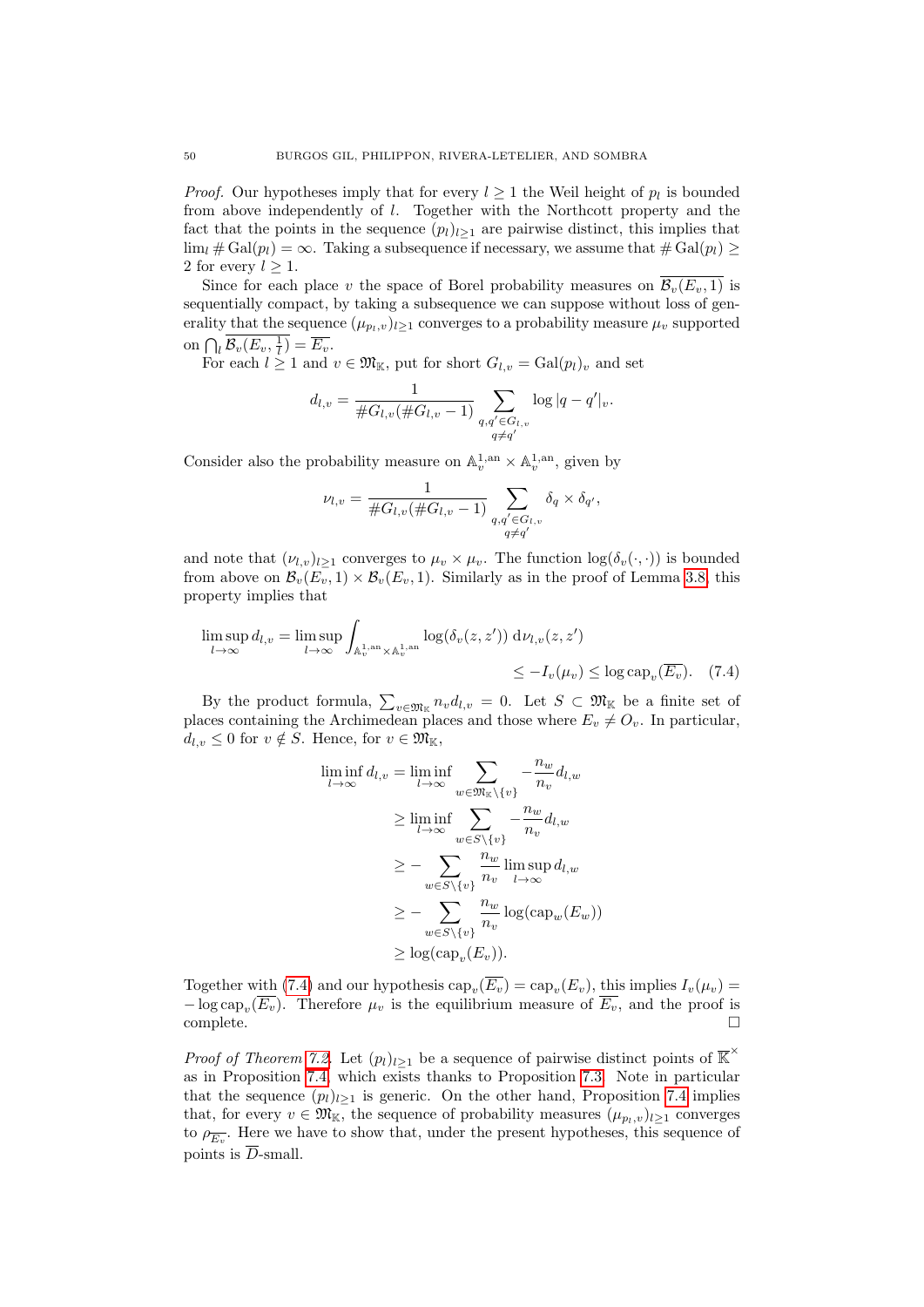Let  $s_D$  be the canonical section of  $\mathcal{O}(D)$  with  $\text{div}(s_D) = D$ . This is a global section vanishing only at infinity. Hence for every  $v \in \mathfrak{M}_{\mathbb{K}}$  the v-adic Green function

$$
g_{\overline{D},v} = -\log \|s_D\|_v
$$

is a continuous real-valued function on  $\mathbb{A}_v^{1,\text{an}}$ . Let  $S \subset \mathfrak{M}_{\mathbb{K}}$  be a finite set of places containing the Archimedean places, the places where the metric  $\|\cdot\|_v$  differs from the canonical one, and those where  $E_v \neq O_v$ .

By construction, for each  $v \in \mathfrak{M}_{\mathbb{K}}$  and  $l \geq 1$  we have  $Gal(p_l)_v \subset \mathcal{B}_v(E_v, 1)$ . In particular, for  $v \notin S$ ,  $Gal(p_l)_v \subset O_v$  and so  $g_{\overline{D}_v}(q) = 0$  for all  $q \in Gal(p_l)_v$ . Hence

$$
h_{\overline{D}}(p_l) = \sum_{v \in \mathfrak{M}_{\mathbb{K}}} \frac{n_v}{\# \operatorname{Gal}(p_l)_v} \sum_{q \in \operatorname{Gal}(p_l)_v} g_{\overline{D},v}(q) = \sum_{v \in S} n_v \int \widetilde{g}_{\overline{D},v} d\mu_{p_l,v}
$$

for any continuous function  $\widetilde{g}_{\overline{D},v}$  on  $\mathbb{P}_v^{1,an}$  coinciding with  $g_{\overline{D},v}$  on the bounded subset  $\mathcal{B}_v(E_v, 1)$ .

The measures  $\mu_{p_l,v}$  converge to  $\rho_{E_v}$  and are supported on the closure  $\mathcal{B}_v(E_v, 1)$ . Also, for all  $v \notin S$ , we have  $\rho_{E_v} = \lambda_{\mathbb{S}_v,0}$  and  $g_{\overline{D},v}$  vanishes on the support of this measure. Hence

<span id="page-50-1"></span>
$$
\lim_{l \to \infty} \mathbf{h}_{\overline{D}}(p_l) = \sum_{v \in S} n_v \int \widetilde{g}_{\overline{D}, v} \, d\rho_{E_v} = \sum_{v \in \mathfrak{M}_{\mathbb{K}}} n_v \int g_{\overline{D}, v} \, d\rho_{E_v}.
$$
 (7.5)

By the condition  $(3)$  and the fact that **E** is an adelic set, we deduce that the collection  $\mathbf{\nu} = ((\text{val}_v)_*\rho_{E_v})_{v \in \mathfrak{M}_{\mathbb{K}}}$  is a centered adelic measure (Definition [4.4\)](#page-23-6). Moreover,  $g_{\overline{D},v} = -\psi_{\overline{D},v} \circ \text{val}_v$  on  $\mathbb{A}_v^{1,\text{an}} \setminus \{0\}$ . By [\(7.5\)](#page-50-1), we have

$$
\lim_{l\to\infty} \mathbf{h}_{\overline{D}}(p_l) = -\sum_{v\in\mathfrak{M}_{\mathbb{K}}} n_v \int \psi_{\overline{D},v} \, d(\mathbf{val}_v)_*\rho_{E_v} = \eta_{\overline{D}}(\nu).
$$

Lemma [4.8](#page-25-0) together with the conditions [\(1\)](#page-48-4) and [\(2\)](#page-48-5) implies that  $\eta_{\overline{D}}(\nu) = \mu_{\overline{D}}^{\text{ess}}$  $\frac{{\rm ess}}{D}(X).$ Hence the sequence  $(p_l)_{l>1}$  is  $\overline{D}$ -small, as stated, finishing the proof of the theorem. Г

7.2. Local modulus concentration and equidistribution. Corollary [4.13](#page-28-4) gives a criterion for a semipositive toric metrized R-divisor to satisfy the modulus concentration property at a given place. Applying it, one can immediately give examples where modulus concentration fails at that place. If this happens, then the equidistribution property also fails at that place.

Can this absence of modulus concentration affect the equidistribution property at another place? The next result on the projective line over a number field shows that this can be the case under a rationality hypothesis.

<span id="page-50-0"></span>**Proposition 7.5.** Let  $X = \mathbb{P}^1_{\mathbb{K}}$  be the projective line over a number field  $\mathbb{K}, \overline{D}$  the divisor at infinity equipped with a semipositive toric metric, and  $v_0 \in \mathfrak{M}_{\mathbb{K}}$ . For each  $v \in \mathfrak{M}_{\mathbb{K}}$ , let  $B_v$  be the set introduced in Notation [4.2.](#page-22-0) Assume that there is a point  $p \in X_0(\overline{\mathbb{K}}) = \overline{\mathbb{K}}^{\times}$  such that  $\text{val}_{v}(p) \in B_v$  for all  $v \in \mathfrak{M}_{\mathbb{K}}$  and  $\text{val}_{v_0}(p) \in \text{ri}(B_{v_0})$ .

If  $D$  does not satisfy the modulus concentration property at  $v_0$ , then  $D$  does not satisfy the equidistribution property at any place of  $K$ .

*Proof.* Assume that  $\overline{D}$  does not satisfy the modulus concentration property at  $v_0$ . Let  $v \in \mathfrak{M}_{\mathbb{K}}$ . If  $v = v_0$  then clearly  $\overline{D}$  does not satisfy the equidistribution property at v, so we can suppose that  $v \neq v_0$ . Extending scalars to a suitable large number field and translating by the point p, we can also reduce to the case when  $0 \in \text{ri}(B_{v_0})$ and  $0 \in B_w$  for all  $w \in \mathfrak{M}_{\mathbb{K}}$ .

Let  $F_{v_0}$ ,  $g_{1,v_0}$  and  $g_{2,v_0}$  be as in Notation [4.2,](#page-22-0) and let x be a in  $\Delta_D$  at which  $g_{1,v_0}$ +  $g_{2,v_0}$  attains its maximum. By Corollary [4.13,](#page-28-4) the set  $F_{v_0}$  is not a single point. Since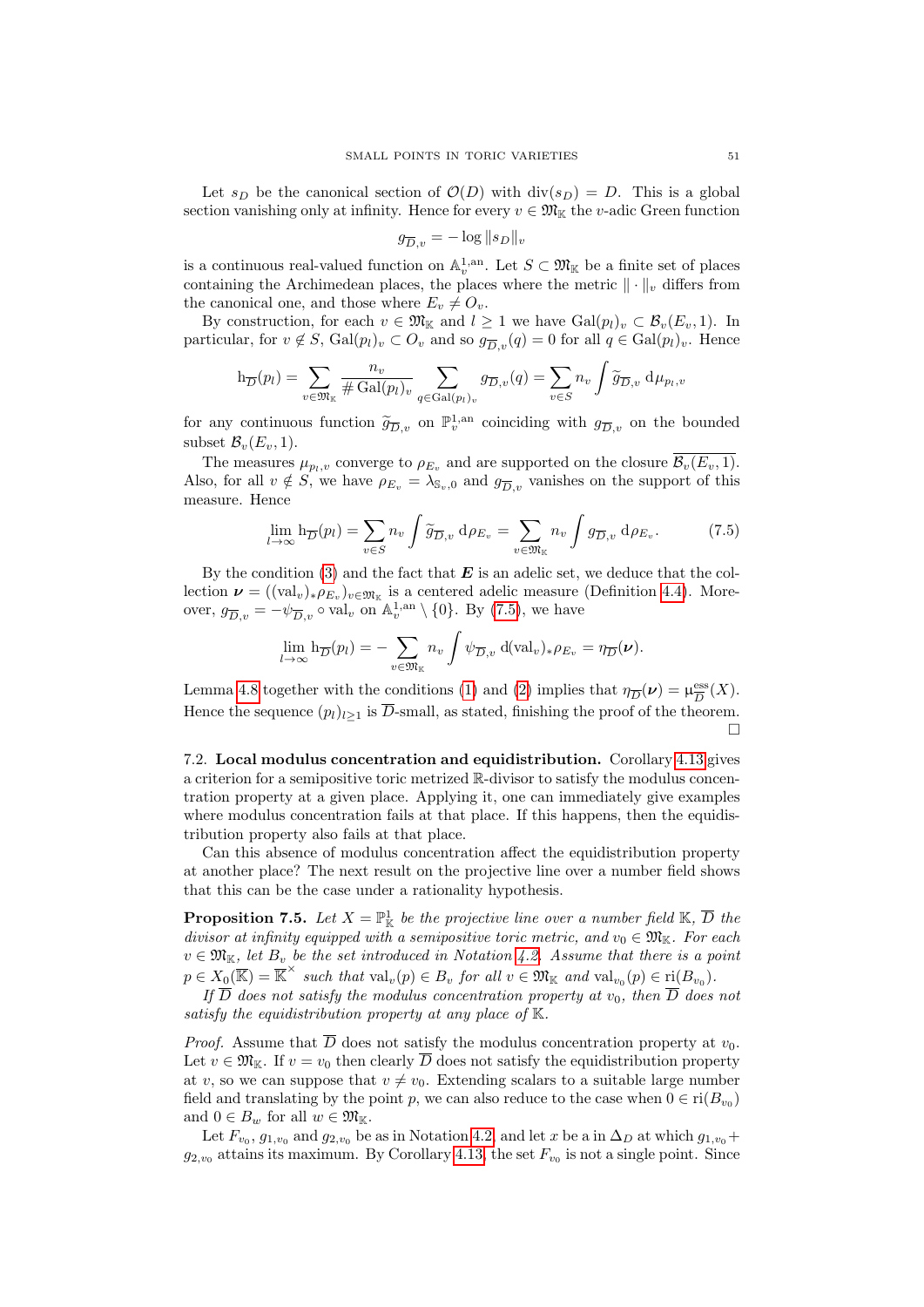$0 \in \text{ri}(B_{v_0})$  and  $F_{v_0}$  is the minimal face of  $\partial g_{1,v_0}(x)$  containing  $B_{v_0}$ , there is  $\delta > 0$ such that the set  $F_{v_0}$  contains the interval  $[-\delta, \delta]$ . Set

$$
c = \frac{e^{\delta} + e^{-\delta}}{2} > 1
$$

and consider the closed bounded adelic set  $\mathbf{E} = (E_w)_{w \in \mathfrak{M}_{\mathbb{K}}}$  given by

$$
E_{v_0} = \begin{cases} [-2c, 2c] & \text{if } v_0 \text{ is Archimedean,} \\ \mathcal{B}_{v_0}(2, c) & \text{if } v_0 \text{ is non-Archimedean,} \end{cases}
$$

$$
E_v = \begin{cases} [-2/c, 2/c] & \text{if } v \text{ is Archimedean,} \\ \mathcal{B}_v(2, 1/c) & \text{if } v \text{ is non-Archimedean,} \end{cases}
$$

and, for  $w \neq v_0, v$ ,

$$
E_w = \begin{cases} [-2,2] & \text{if } w \text{ is Archimedean,} \\ O_w = B_w(0,1) & \text{if } w \text{ is non-Archimedean.} \end{cases}
$$

The local capacities of these sets are

$$
cap_{v_0}(E_{v_0}) = c
$$
,  $cap_v(E_v) = 1/c$  and  $cap_w(E_w) = 1$  for  $w \neq v_0, v$ ,  
for instance [Dume09–S2] Hence the global capacity of **E** is 1.

see for instance [\[Rum02,](#page-54-7) §3]. Hence, the global capacity of  $E$  is 1.

Consider the map  $R: \mathbb{P}^1_{\mathbb{K}} \to \mathbb{P}^1_{\mathbb{K}}$  defined in affine coordinates by  $R(z) = z + \frac{1}{z}$ . Using the expression  $R(z) - 2 = \frac{(z-1)^2}{z}$ , one checks that, for w non-Archimedean,

$$
R^{-1}(E_w) = \begin{cases} \{z \in \mathbb{C}_{v_0} \mid |z - 1|_{v_0}^2 \le c|z|_{v_0}\} & \text{if } w = v_0, \\ \{z \in \mathbb{C}_v \mid |z - 1|_v^2 \le c^{-1}|z|_v\} & \text{if } w = v, \\ \{z \in \mathbb{C}_w \mid |z^2 + 1|_w \le |z|_w\} & \text{if } w \ne v_0, v, \\ \{z \in \mathbb{C}_{v_0} \mid c^{-1} \le |z|_{v_0} \le c\} & \text{if } w = v_0, \\ \mathcal{B}_v(1, c^{-1/2}) & \text{if } w = v, \\ \mathbb{S}_w & \text{if } w \ne v_0, v. \end{cases}
$$
(7.6)

<span id="page-51-0"></span>On the other hand, using

$$
z = \frac{1}{2} \left( R(z) \pm \sqrt{R(z)^2 - 4} \right), \quad c - \sqrt{c^2 - 1} = e^{-\delta} \quad \text{and} \quad c + \sqrt{c^2 - 1} = e^{\delta},
$$

one also checks that, for w Archimedean,

<span id="page-51-1"></span>
$$
R^{-1}(E_w) = \begin{cases} \mathbb{S}_{v_0} \cup \{ z \in \mathbb{C}_{v_0} \mid \text{im}(z) = 0, e^{-\delta} \le |z|_{v_0} \le e^{\delta} \} & \text{if } w = v_0, \\ \{ z \in \mathbb{S}_v \mid \text{im}(z) \ge \sqrt{1 - c^{-2}} \} & \text{if } w = v, \\ \mathbb{S}_w & \text{if } w \neq v_0, v. \end{cases}
$$
(7.7)

We represent in Figure [4](#page-52-1) the inverse images by R of the sets  $E_{v_0}$ ,  $E_v$  and  $E_w$  in We represent in rigure 4 the inverse images by R of the sets  $E_{v_0}$ ,<br>the Archimedean case. The point x therein is  $x = c^{-1} + i\sqrt{1 - c^{-2}}$ .

We deduce from the previous analysis that, regardless whether  $v_0$ , v or w are Archimedean or not, we have

$$
R^{-1}(E_{v_0}) \subset \text{val}_{v_0}^{-1}([-\delta, \delta]), \quad R^{-1}(E_v) \subsetneq \mathbb{S}_v \quad \text{and} \quad R^{-1}(E_w) = \mathbb{S}_w \text{ for } w \neq v_0, v.
$$

Let  $(p_l)_{l\geq 1}$  be a sequence of pairwise distinct points as given by Proposition [7.3](#page-48-1) applied to the adelic set E. For each  $l \geq 1$ , choose a point  $q_l \in R^{-1}(p_l)$ . Since for each place v the space of Borel probability measures on  $\overline{\mathcal{B}_v(E_v, 1)}$  is sequentially compact, after restricting to a subsequence we can assume that the sequence  $(\mu_{q_1,w})_{l>1}$  converges to a probability measure  $\mu_w$  on  $\overline{R^{-1}(E_w)}$ , for all  $w \in \mathfrak{M}_{\mathbb{K}}$ . By construction, for each w the supports of the direct image measures  $\nu_{q_1,w}$  =  $(\text{val}_w)_*\mu_{q_l,w}, l \geq 1$ , are contained in  $[-\delta, \delta] \subset N_{\mathbb{R}}$ . Therefore, this sequence of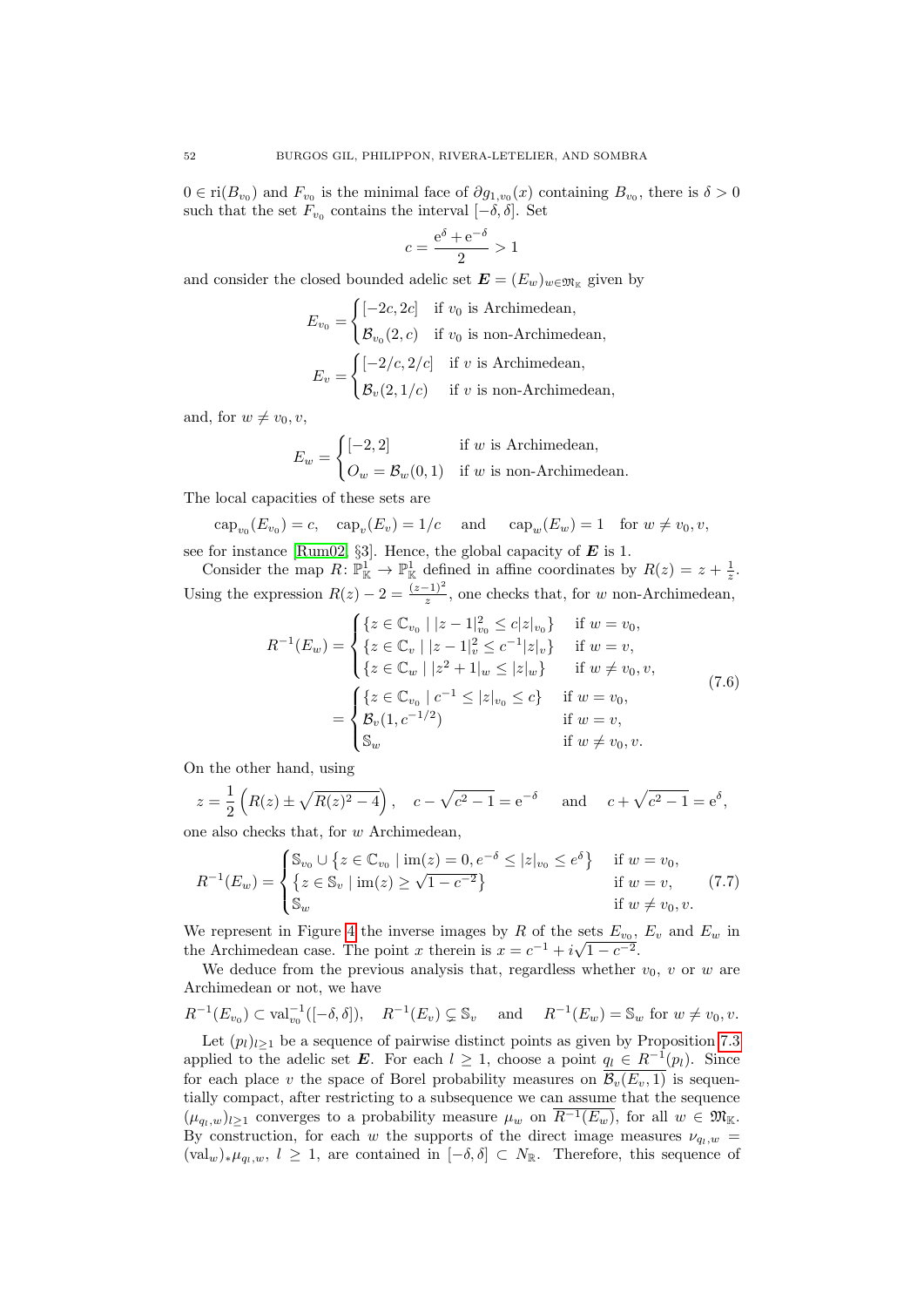<span id="page-52-1"></span>

FIGURE 4. Inverse images by R of the sets  $E_{v_0}$ ,  $E_v$  and  $E_w$  for  $v_0$ , v and  $w \neq v, v_0$  Archimedean

measures converges in the KR-topology to the direct image  $(\text{val}_w)_*\mu_w$ , which can be seen by using Remark [3.13.](#page-20-0)

Let  $S \subset \mathfrak{M}_{\mathbb{K}}$  be the finite subset consisting of the Archimedean places plus  $v_0$ and v. If  $w \neq v_0$ , then  $Gal(q_l)_w \subset val_w^{-1}(0)$  and  $E[\nu_{q_l,w}] = 0$ . Thus

$$
\mathrm{E}[(\mathrm{val}_w)_*(\mu_w)] = \lim_l \mathrm{E}[\nu_{q_l,w}] = 0.
$$

Hence, thanks to the convergence in the KR-topology and the product formula,

$$
E[(\text{val}_{v_0})_*(\mu_{v_0})] = \lim_{l} E[\nu_{q_l, v_0}] = \lim_{l} \sum_{\substack{w \in S \\ w \neq v_0}} -E[\nu_{q_l, v_0}] = 0.
$$

Thus  $E[(val_w)_*(\mu_w)] = 0 \in B_w$  for all  $w \in \mathfrak{M}_{\mathbb{K}}$ . By construction, it is also clear that  $\text{supp}((\text{val}_w)_*\mu_w) \subset F_w$  for all w. By Lemma [4.8,](#page-25-0) the sequence  $(q_l)_{l>1}$  is  $\overline{D}$ -small.

We have thus constructed a generic  $\overline{D}$ -small sequence such that its v-adic Galois orbit converges to a measure  $\mu_v$  whose support is contained in the closure  $\overline{R^{-1}(E_v)}$ . On the other hand, the sequence  $(\omega_l)_{l>1}$  given by the choice of a primitive *l*-th root of unity is also  $\overline{D}$ -small, but its v-adic Galois orbit converges to the measure  $\lambda_{\mathbb{S},0}$ . By [\(7.6\)](#page-51-0) and [\(7.7\)](#page-51-1) the support of this measure is not contained in  $\overline{R^{-1}(E_v)}$ , so it is different from  $\mu_v$ . We deduce that  $\overline{D}$  does not satisfy the v-adic equidistribution property, as stated.  $\square$ 

<span id="page-52-0"></span>**Example 7.6.** Let  $X = \mathbb{P}_{\mathbb{Q}}^1$  and  $\overline{D}$  the divisor at infinity plus the divisor at zero, equipped with the semipositive toric metric from Example [6.2.](#page-41-0) As explained therein,  $\overline{D}$  does not satisfy modulus concentration at the place  $v_0 = 2$  and, by [\(6.1\)](#page-41-1), we have  $0 \in \text{ri}(B_v)$  for all  $v \in \mathfrak{M}_0$ . Theorem [7.2](#page-48-0) implies that  $\overline{D}$  does not satisfy the equidistribution property for any place of Q.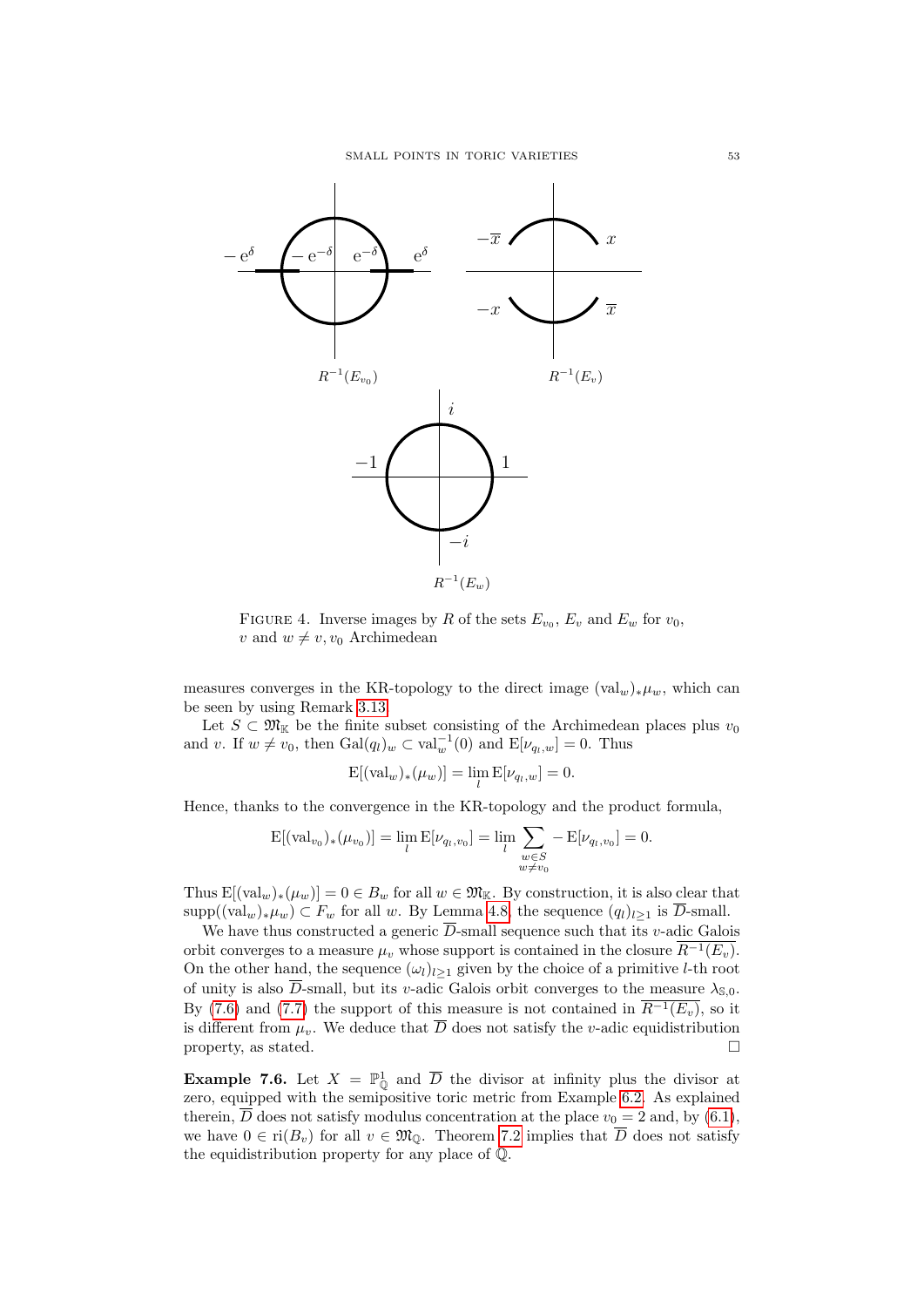<span id="page-53-16"></span>**Remark 7.7.** A rationality hypothesis like the condition that the sets  $B<sub>v</sub>$  contain the image by the valuations map of an algebraic point, is necessary for the conclusion of Proposition [7.5](#page-50-0) to hold. Indeed, suppose that, for a given non-Archimedean place v, we have  $B_v = F_v = \{u_v\}$  with  $u_v \notin val_v(\overline{\mathbb{K}}_v^{\times})$  $\hat{v}$ ). By the tree structure of the Berkovich projective line, this implies that  $\text{val}_v^{-1}(u_v)$  consists of a single point, of type III in Berkovich's classification [\[BR10,](#page-53-24) §1.4]. Hence, the v-adic modulus concentration at v given by Corollary [4.13,](#page-28-4) easily implies that the v-adic Galois orbits of D-small sequences of algebraic points concentrate around this point of type III, regardless of the structure of the set  $B_{v_0}$ .

## <span id="page-53-0"></span>**REFERENCES**

- <span id="page-53-17"></span>[AW45] E. Artin and G. Whaples, Axiomatic characterization of fields by the product formula for valuations, Bull. Amer. Math. Soc. 51 (1945), 469–492.
- <span id="page-53-9"></span>[BB10] R. Berman and S. Boucksom, Growth of balls of holomorphic sections and energy at equilibrium, Invent. Math. 181 (2010), 337–394.
- <span id="page-53-20"></span>[Ber90] V. G. Berkovich, Spectral theory and analytic geometry over non-Archimedean fields, Math. Surveys Monogr., vol. 33, Amer. Math. Soc., 1990.
- <span id="page-53-4"></span>[Bil97] Y. Bilu, Limit distribution of small points on algebraic tori, Duke Math. J. 89 (1997), 465–476.
- <span id="page-53-12"></span>[BMPS16] J. I. Burgos Gil, A. Moriwaki, P. Philippon, and M. Sombra, Arithmetic positivity on toric varieties, J. Alg. Geom. 25 (2016) 201–272.
- <span id="page-53-19"></span>[Bou85] N. Bourbaki, Éléments de mathématique. Fasc. XXX. Algèbre commutative. Chapitre 5: Entiers. Chapitre 6: Valuations, Actualités Scientifiques et Industrielles, No. 1308 Hermann, 1964.
- <span id="page-53-22"></span>[Bou69] , Éléments de mathématique. Fasc. XXXV. Livre VI: Intégration. Chapitre IX: Intégration sur les espaces topologiques séparés, Actualités Scientifiques et Industrielles, No. 1343, Hermann, 1969.
- <span id="page-53-11"></span>[BPS14] J. I. Burgos Gil, P. Philippon, and M. Sombra, Arithmetic geometry of toric varieties. Metrics, measures and heights, Astérisque, vol. 360, Soc. Math. France, 2014.
- <span id="page-53-13"></span>[BPS15] , Successive minima of toric height functions, Ann. Inst. Fourier (Grenoble) 65 (2015), 2145-2197.
- <span id="page-53-8"></span>[BR06] M. Baker and R. Rumely, Equidistribution of small points, rational dynamics, and potential theory, Ann. Inst. Fourier (Grenoble) 56 (2006), 625–688.
- <span id="page-53-24"></span>[BR10] , Potential theory and dynamics on the Berkovich projective line, Math. Surveys Monogr., vol. 159, Amer. Math. Soc., 2010.
- <span id="page-53-5"></span>[Cha00] A. Chambert-Loir, *Points de petite hauteur sur les variétés semi-abéliennes*, Ann. Sci.  $\text{Éc. Norm. Sup. } 33 \text{ (2000), } 789-821.$
- <span id="page-53-7"></span>[Cha06] , Mesures et équidistribution sur les espaces de Berkovich, J. Reine Angew. Math. 595 (2006), 215–235.
- <span id="page-53-10"></span>[Che11] H. Chen, Differentiability of the arithmetic volume function, J. Lond. Math. Soc. (2) 84 (2011), 365–384.
- <span id="page-53-1"></span>[Cin11] Z. Cinkir, Zhang's conjecture and the effective Bogomolov conjecture over function fields, Invent. Math. 183 (2011), 517–562.
- <span id="page-53-15"></span>[Fab09] X. Faber, Equidistribution of dynamically small subvarieties over the function field of a curve, Acta Arith. 137 (2009), 345–389.
- <span id="page-53-6"></span>[FR06] C. Favre and J. Rivera-Letelier, Equidistribution quantitative des points de petite hau- ´ teur sur la droite projective, Math. Ann. 335 (2006), 311–361, corrigendum in Math. Ann. 339 (2007), 799–801.
- <span id="page-53-2"></span>[Ghi09] D. Ghioca, Points of small height on varieties defined over a function field, Canad. Math. Bull. 52 (2009), 237–244.
- <span id="page-53-3"></span>[Gub07] W. Gubler, The Bogomolov conjecture for totally degenerate abelian varieties, Invent. Math. 169 (2007), 377–400.
- <span id="page-53-21"></span><span id="page-53-14"></span>[Gub08] , Equidistribution over function fields, Manuscripta Math. 127 (2008), 485–510. [HLP14] E. Hrushovski, F. Loeser, B. Poonen, Berkovich spaces embed in Euclidean spaces,
- <span id="page-53-18"></span>Enseign. Math. 60 (2014), 273–292. [Liu02] Q. Liu, Algebraic geometry and arithmetic curves, Oxf. Grad. Texts Math., vol. 6,
- Oxford Univ. Press, 2002.
- <span id="page-53-23"></span>[Roc70] R. T. Rockafellar, Convex analysis, Princeton Math. Series, vol. 28, Princeton Univ. Press, 1970.